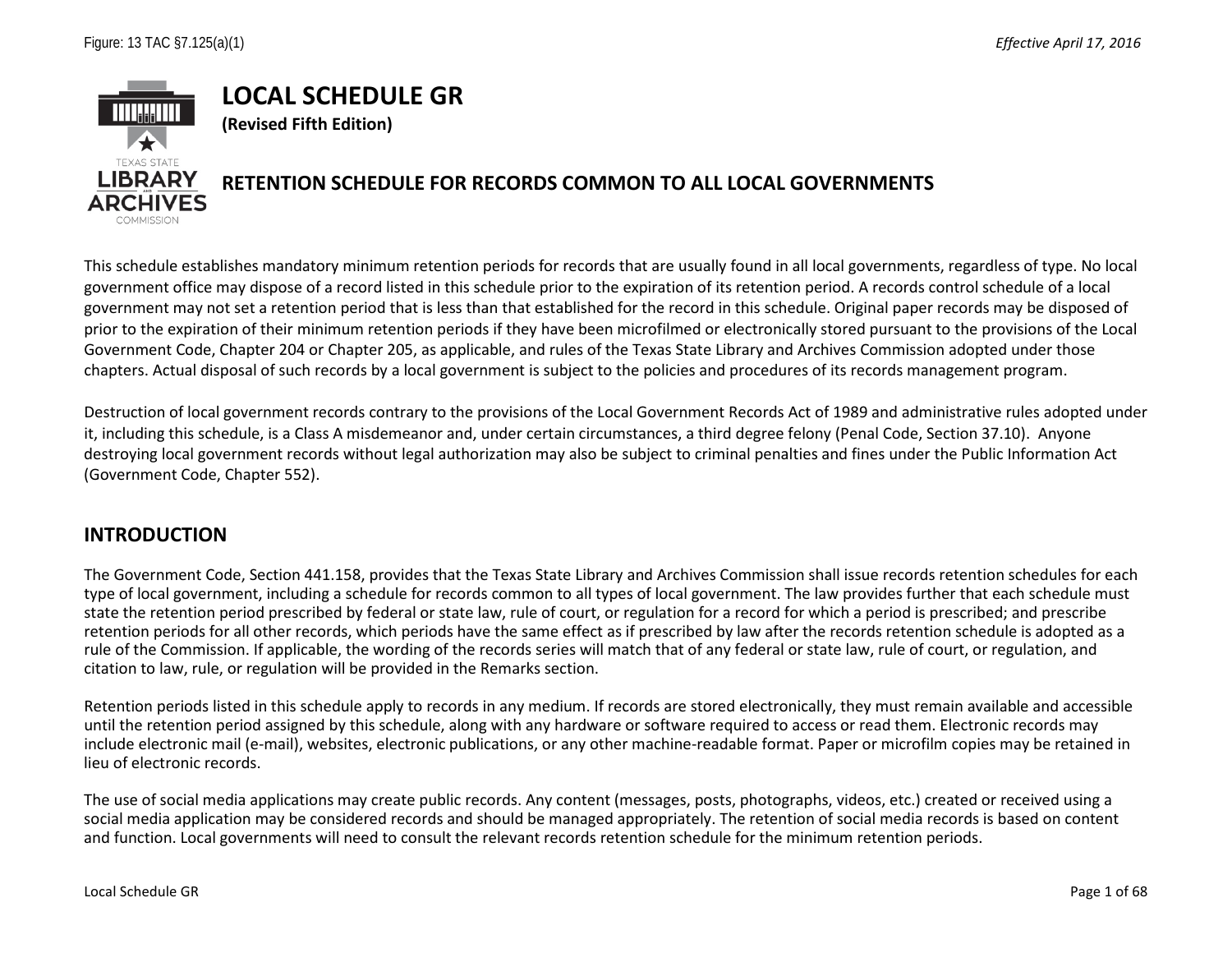Unless otherwise stated, the retention period for a record is in calendar years from the date of its creation. The retention period, applies only to an official record as distinct from convenience or working copies created for informational purposes. Where several copies are maintained, each local government should decide which shall be the official record and in which of its divisions or departments it will be maintained. Local governments in their records management programs should establish policies and procedures to provide for the systematic disposal of copies.

A local government record whose retention period has expired may not be destroyed if any litigation, claim, negotiation, audit, public information request, administrative review, or other action involving the record is initiated; its destruction shall not occur until the completion of the action and the resolution of all issues that arise from it.

A local government record whose retention period expires during any litigation, claim, negotiation, audit, public information request, administrative review, or other action involving the record may not be destroyed until the completion of the action and the resolution of all issues that arise from it.

If a record described in this schedule is maintained in a bound volume of a type in which pages were not meant to be removed, the retention period, unless otherwise stated, dates from the date of last entry.

If two or more records listed in this schedule are maintained together by a local government and are not severable, the combined record must be retained for the length of time of the component with the longest retention period. A record whose minimum retention period on this schedule has not yet expired and is **less than permanent** may be disposed of if it has been so badly damaged by fire, water, or insect or rodent infestation as to render it unreadable, or if portions of the information in the record have been so thoroughly destroyed that remaining portions are unintelligible. If the retention period for the record is **permanent** in this schedule, authority to dispose of the damaged record must be obtained from the Director and Librarian of the Texas State Library and Archives Commission. A Request for Authority to Destroy Unscheduled Records (Form SLR 501) should be used for this purpose.

Certain records listed in this schedule are assigned the retention period of AV (as long as administratively valuable). This retention period affords local governments the maximum amount of discretion in determining a specific retention period for the record described.

# **Use of Asterisk (\*)**

The use of an asterisk in this edition of Local Schedule GR indicates that the record is either new to this edition, the retention period for the record has been changed, or amendments have been made to the description of or remarks concerning the record. An asterisk is not used to indicate minor amendments to grammar or punctuation.

#### **ABBREVIATIONS USED IN THIS SCHEDULE**

AV - As long as administratively valuable FE - Fiscal year end TAC - Texas Administrative Code US - Until superseded LA – Life of asset CE – Calendar year end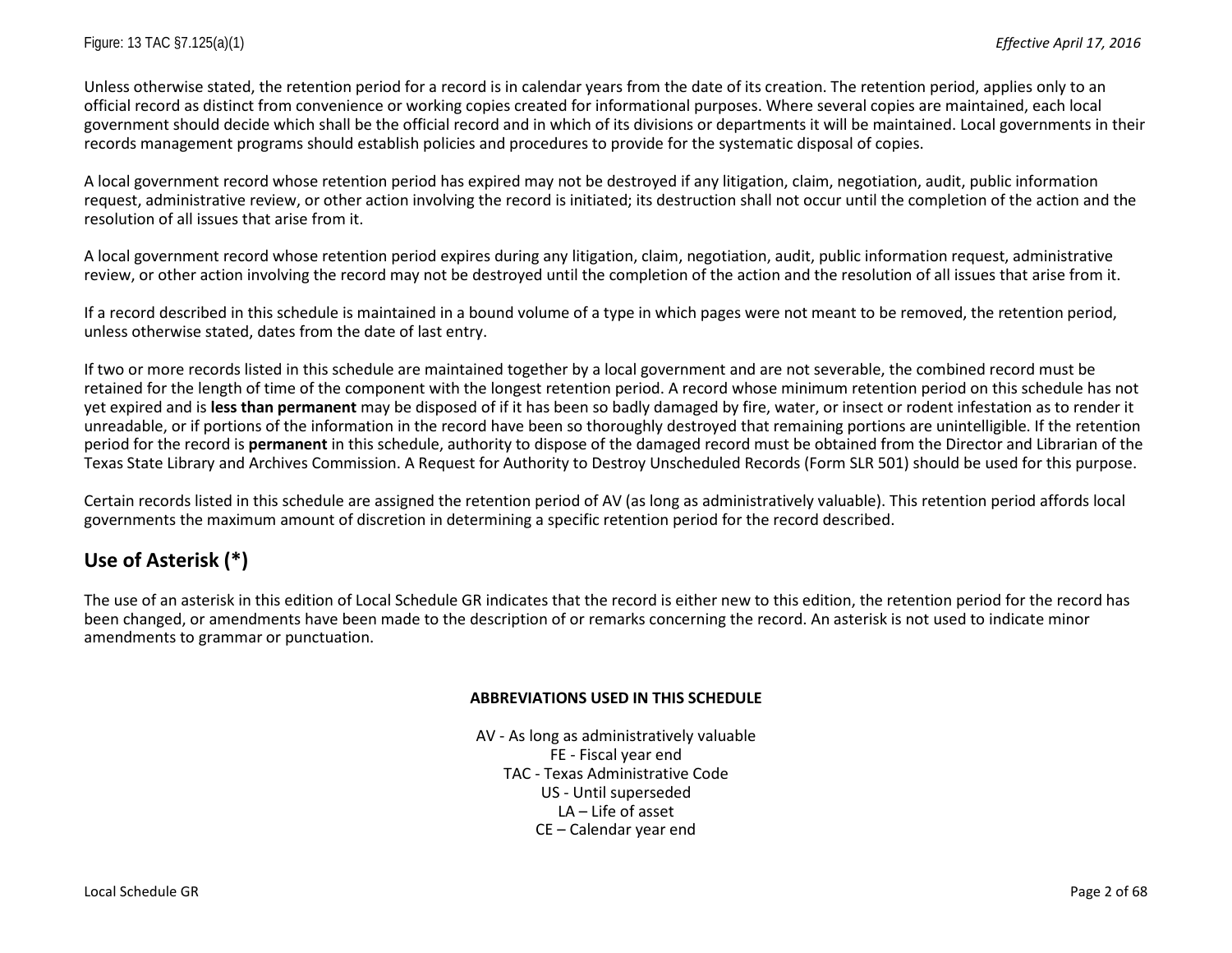# **Table of Contents**

| page 4 |
|--------|
|        |
|        |
|        |
|        |
|        |
|        |
|        |
|        |
|        |
|        |
|        |
|        |
|        |
|        |
|        |
|        |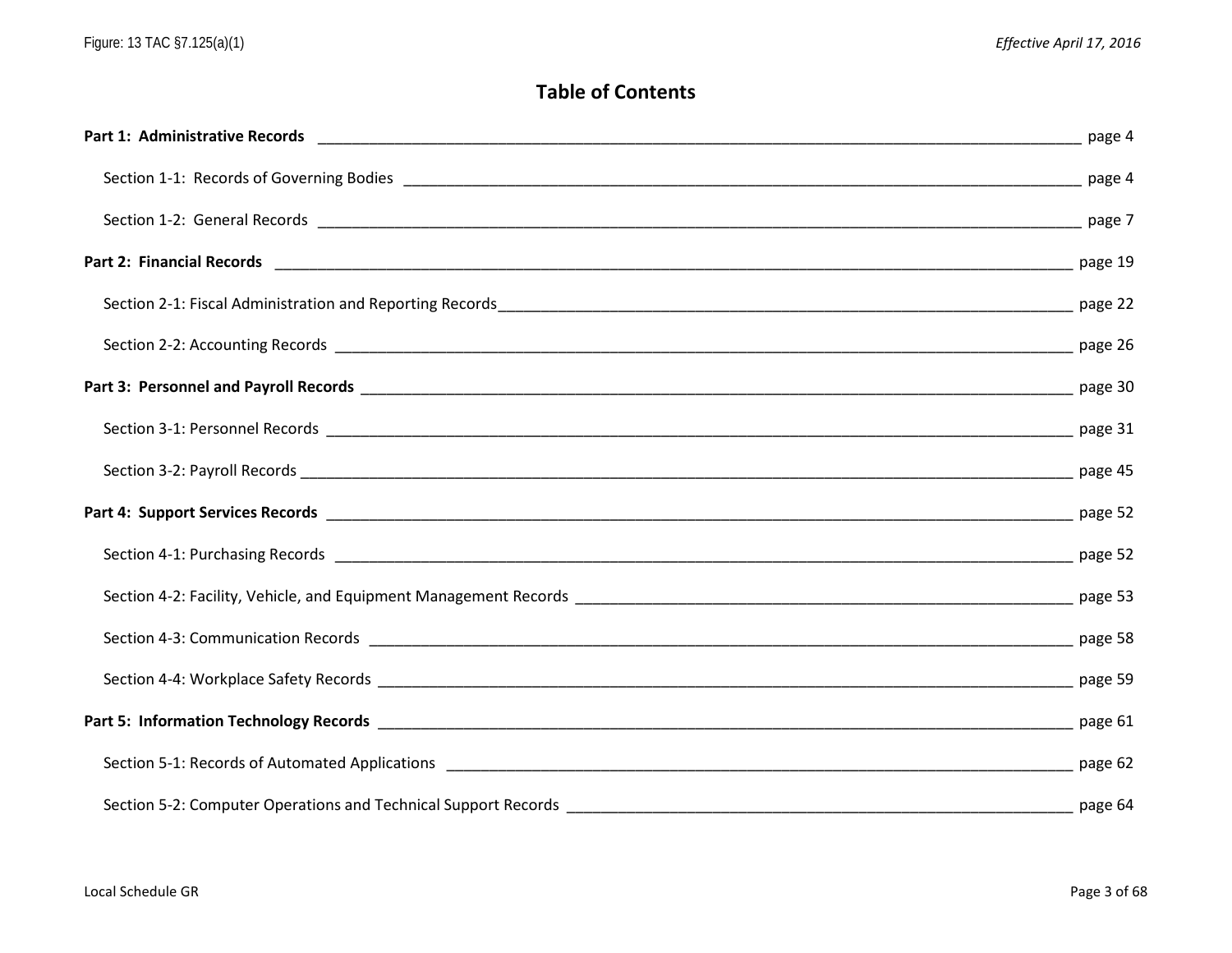## **PART 1: ADMINISTRATIVE RECORDS**

#### **SECTION 1-1: RECORDS OF GOVERNING BODIES**

**Retention Note:** SCOPE OF SECTION - The retention periods established in this section also apply to the records of subsidiary boards, bureaus, commissions, or committees established by the governing body of a local government that have rulemaking or quasi-judicial authority over any activity or program of the government or that were established by ordinance, order, or resolution for the purposes of advising the governing body or a subsidiary body on policy. Consequently, the use of the term "governing body" in a records description includes the corresponding records of those subsidiary bodies.

| <b>Record</b> | <b>Record Title</b> | <b>Record Description</b>                                                                                                    | <b>Retention Period</b>                                        | <b>Remarks</b>                                                                                                                                                              |
|---------------|---------------------|------------------------------------------------------------------------------------------------------------------------------|----------------------------------------------------------------|-----------------------------------------------------------------------------------------------------------------------------------------------------------------------------|
| <b>Number</b> |                     |                                                                                                                              |                                                                |                                                                                                                                                                             |
| GR1000-01     | <b>AGENDAS</b>      |                                                                                                                              |                                                                |                                                                                                                                                                             |
| GR1000-01a    | <b>AGENDAS</b>      | Open meetings.                                                                                                               |                                                                |                                                                                                                                                                             |
|               |                     | 1) If the minutes describe each matter<br>considered by the governing body and<br>reference to an agenda is not required.    | 2 years.                                                       |                                                                                                                                                                             |
|               |                     | 2) If the minutes do not describe each<br>matter considered by the governing body<br>and reference to an agenda is required. | PERMANENT.                                                     |                                                                                                                                                                             |
| GR1000-01b    | <b>AGENDAS</b>      | Certified agendas of closed meetings.                                                                                        | 2 years.                                                       | By law - Government Code, Section<br>$551.104(a)$ .                                                                                                                         |
| GR1000-02     | <b>DEDICATIONS</b>  |                                                                                                                              | PERMANENT.                                                     |                                                                                                                                                                             |
| *GR1000-03    | <b>MINUTES</b>      |                                                                                                                              |                                                                | <b>Retention Note:</b> The use of the term<br>"audiovisual recordings" in (c)-(f) means<br>any medium on which audio or a<br>combination of audio and video is<br>recorded. |
| GR1000-03a    | <b>MINUTES</b>      | Written minutes.                                                                                                             | PERMANENT.                                                     |                                                                                                                                                                             |
| GR1000-03b    | <b>MINUTES</b>      | Notes taken during meetings from which<br>written minutes are prepared.                                                      | 90 days after approval<br>of minutes by the<br>governing body. |                                                                                                                                                                             |
| *GR1000-03c   | <b>MINUTES</b>      | Audiovisual recordings of open meetings,<br>except as described in (d), for which written<br>minutes are not prepared.       | PERMANENT.                                                     |                                                                                                                                                                             |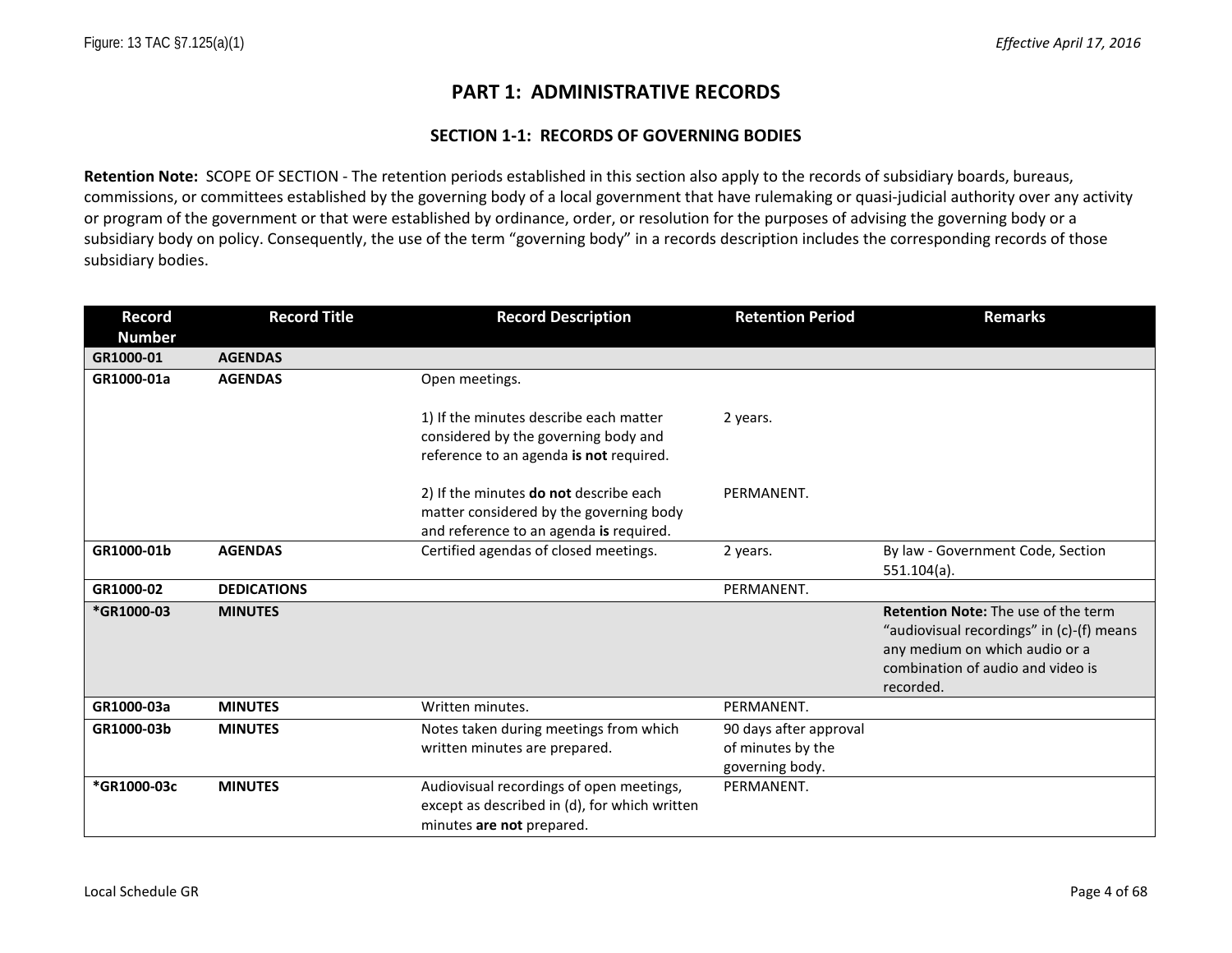| Record<br><b>Number</b> | <b>Record Title</b> | <b>Record Description</b>                                                                                                                                     | <b>Retention Period</b>                                        | <b>Remarks</b>                                      |
|-------------------------|---------------------|---------------------------------------------------------------------------------------------------------------------------------------------------------------|----------------------------------------------------------------|-----------------------------------------------------|
| *GR1000-03d             | <b>MINUTES</b>      | Audiovisual recordings of workshop sessions<br>of governing bodies in which votes are not<br>made and written minutes are not required<br>by law to be taken. | 2 years.                                                       |                                                     |
| *GR1000-03e             | <b>MINUTES</b>      | Audiovisual recordings of open meetings for<br>which written minutes are prepared.                                                                            | 90 days after approval<br>of minutes by the<br>governing body. |                                                     |
| *GR1000-03f             | <b>MINUTES</b>      | Certified audiovisual recordings of closed<br>meetings.                                                                                                       | 2 years.                                                       | By law - Government Code, Section<br>$551.104(a)$ . |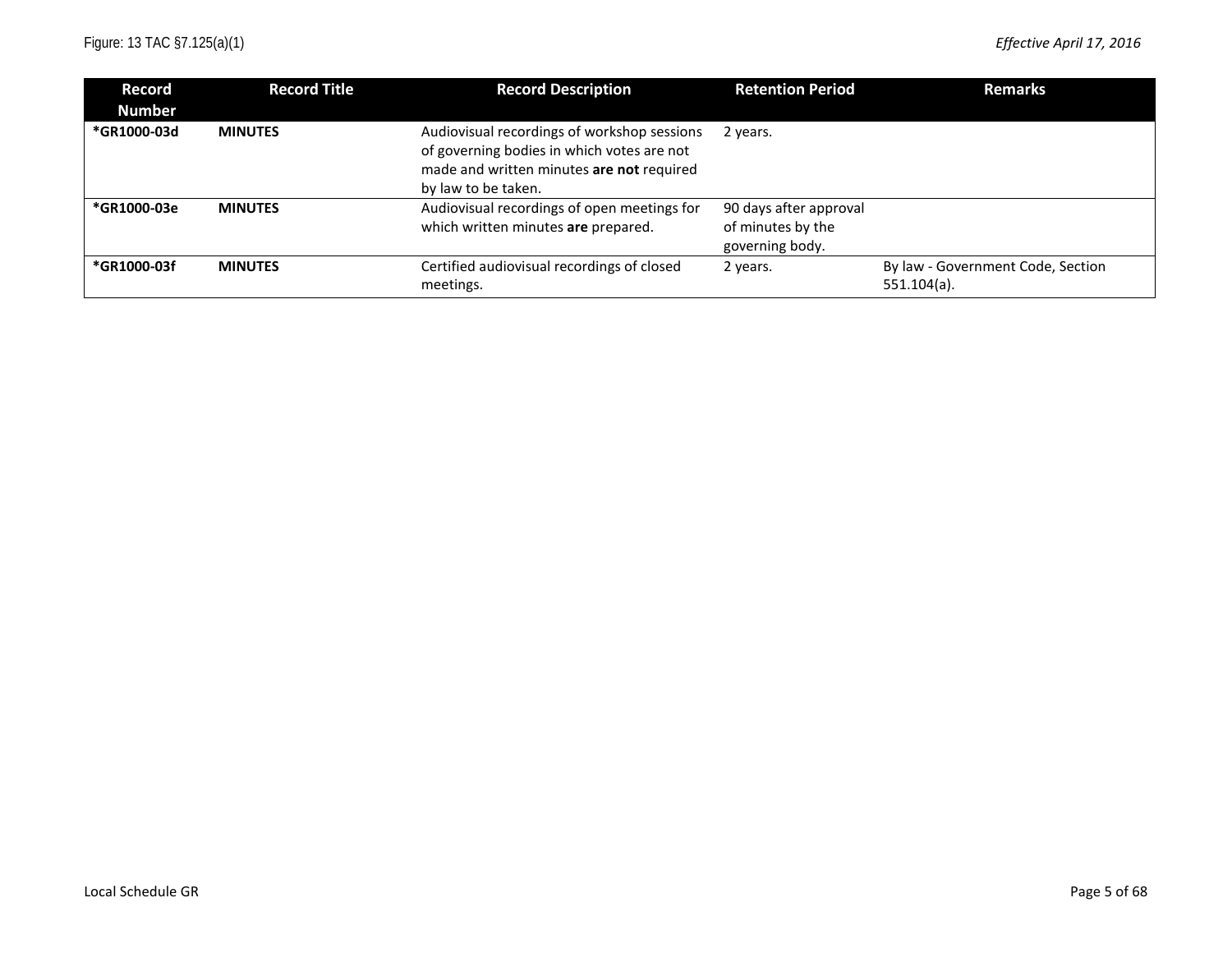| <b>Record</b> | <b>Record Title</b>         | <b>Record Description</b>                                                                                                                                                                                                           | <b>Retention Period</b> | <b>Remarks</b>                                                                                                                                                                                                                                                                                                                                                                                                                                                                                                                                                                                                                                                                                                                                                                                                                                                                                                                                                                                                                                                                                                                                                                                                          |
|---------------|-----------------------------|-------------------------------------------------------------------------------------------------------------------------------------------------------------------------------------------------------------------------------------|-------------------------|-------------------------------------------------------------------------------------------------------------------------------------------------------------------------------------------------------------------------------------------------------------------------------------------------------------------------------------------------------------------------------------------------------------------------------------------------------------------------------------------------------------------------------------------------------------------------------------------------------------------------------------------------------------------------------------------------------------------------------------------------------------------------------------------------------------------------------------------------------------------------------------------------------------------------------------------------------------------------------------------------------------------------------------------------------------------------------------------------------------------------------------------------------------------------------------------------------------------------|
| <b>Number</b> |                             |                                                                                                                                                                                                                                     |                         |                                                                                                                                                                                                                                                                                                                                                                                                                                                                                                                                                                                                                                                                                                                                                                                                                                                                                                                                                                                                                                                                                                                                                                                                                         |
| GR1000-03g    | <b>MINUTES</b>              | Supporting documentation - One copy of<br>each document of any type submitted to a<br>meeting of a governing body for<br>consideration, approval, or other action; if<br>such action is reflected in the minutes of the<br>meeting. | 2 years.                | Retention Notes: a) The retention<br>periods for many of the documents<br>submitted to a governing body for action<br>are established elsewhere in this or<br>other commission schedules and are<br>often longer than the 2-year retention<br>period for supporting documentation set<br>here. The 2-year retention requirement<br>does not override a longer retention<br>requirement set elsewhere, but rather is<br>meant to ensure that all documents<br>presented for action by a governing body<br>are retained at least two years. This<br>schedule does not require that<br>supporting documentation be<br>maintained together, but the retention<br>by the clerk or secretary to the governing<br>body of one set of the documents<br>submitted at each meeting (often called<br>"council packets" in municipalities) for<br>two years would ensure satisfaction of<br>the minimum retention requirement.<br>Clerks or secretaries to governing bodies<br>should exercise caution in disposing of<br>supporting documentation to avoid<br>destruction of the record copy of a<br>document for which they are custodian<br>before the expiration of its retention<br>period.<br>b) Review before disposal; some |
|               |                             |                                                                                                                                                                                                                                     |                         | supporting documentation, not already<br>required to be maintained                                                                                                                                                                                                                                                                                                                                                                                                                                                                                                                                                                                                                                                                                                                                                                                                                                                                                                                                                                                                                                                                                                                                                      |
|               |                             |                                                                                                                                                                                                                                     |                         | PERMANENTLY elsewhere in this or                                                                                                                                                                                                                                                                                                                                                                                                                                                                                                                                                                                                                                                                                                                                                                                                                                                                                                                                                                                                                                                                                                                                                                                        |
|               |                             |                                                                                                                                                                                                                                     |                         | other commission schedules, may merit<br><b>PERMANENT</b> retention for historical                                                                                                                                                                                                                                                                                                                                                                                                                                                                                                                                                                                                                                                                                                                                                                                                                                                                                                                                                                                                                                                                                                                                      |
|               |                             |                                                                                                                                                                                                                                     |                         | reasons.                                                                                                                                                                                                                                                                                                                                                                                                                                                                                                                                                                                                                                                                                                                                                                                                                                                                                                                                                                                                                                                                                                                                                                                                                |
| GR1000-04     | <b>OPEN MEETING NOTICES</b> |                                                                                                                                                                                                                                     | 2 years.                |                                                                                                                                                                                                                                                                                                                                                                                                                                                                                                                                                                                                                                                                                                                                                                                                                                                                                                                                                                                                                                                                                                                                                                                                                         |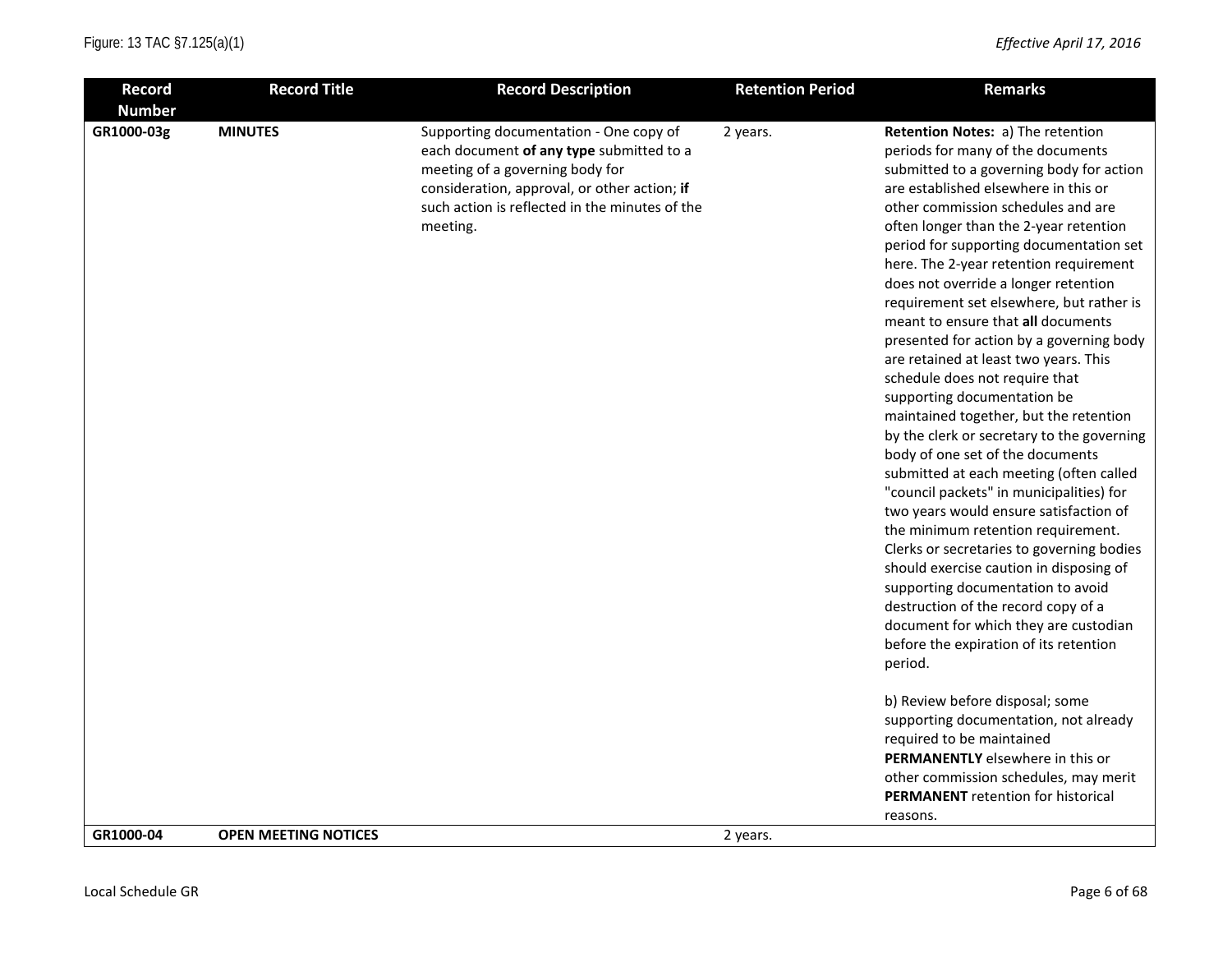| <b>Record</b> | <b>Record Title</b>           | <b>Record Description</b>                   | <b>Retention Period</b> | <b>Remarks</b>                                 |
|---------------|-------------------------------|---------------------------------------------|-------------------------|------------------------------------------------|
| <b>Number</b> |                               |                                             |                         |                                                |
| *GR1000-05    | ORDINANCES, ORDERS, AND       |                                             | PERMANENT.              | Retention Note: Includes ordinances,           |
|               | <b>RESOLUTIONS</b>            |                                             |                         | orders, or resolutions that have been          |
|               |                               |                                             |                         | repealed, revoked, or amended.                 |
| GR1000-06     | <b>PETITIONS</b>              | Petitions from the public to the governing  | Final action on the     | Retention Notes: a) Does not include           |
|               |                               | body or subsidiary boards or commissions of | petition + 2 years.     | petitions noted elsewhere in this or other     |
|               |                               | a local government.                         |                         | commission schedules or any petition           |
|               |                               |                                             |                         | presented to a commissioners court that        |
|               |                               |                                             |                         | state law requires a county clerk to           |
|               |                               |                                             |                         | record. See Local Schedule CC (Records         |
|               |                               |                                             |                         | of County Clerks).                             |
|               |                               |                                             |                         | b) "Final action" includes a decision to       |
|               |                               |                                             |                         | take no further action on a petition.          |
| GR1000-07     | <b>PROCLAMATIONS</b>          |                                             | 2 years.                |                                                |
| *GR1000-08    | SPEECHES, PAPERS, AND         | Notes or text of speeches, papers,          | End of term in office   | Retention Notes: a) For speeches,              |
|               | <b>PRESENTATIONS- ELECTED</b> | presentations or reports delivered in       | or termination of       | papers, and presentations of other local       |
|               | <b>OFFICIALS</b>              | conjunction with government work by         | service in that         | government staff see GR1000-51.                |
|               |                               | elected officials.                          | position.               |                                                |
|               |                               |                                             |                         | b) Review before disposal; some records        |
|               |                               |                                             |                         | may merit PERMANENT retention for              |
|               |                               |                                             |                         | historical reasons.                            |
| *GR1000-09    | <b>PUBLIC COMMENT FORMS</b>   | Public comment forms, citizen comment       | 2 years.                | <b>Retention Note: If all information from</b> |
|               |                               | forms, registration cards, or other similar |                         | the public comment form is documented          |
|               |                               | documents filled out by members of the      |                         | in written minutes of the meeting, the         |
|               |                               | public wishing to speak at an open meeting. |                         | public comment form need only be               |
|               |                               |                                             |                         | retained for the retention period listed in    |
|               |                               |                                             |                         | GR1000-03b.                                    |

## **SECTION 1-2: GENERAL RECORDS**

| Record        | <b>Record Title</b>     | <b>Record Description</b>                   | <b>Retention Period</b> | <b>Remarks</b>                              |
|---------------|-------------------------|---------------------------------------------|-------------------------|---------------------------------------------|
| <b>Number</b> |                         |                                             |                         |                                             |
| *GR1000-20    | <b>ACCIDENT REPORTS</b> | Reports of accidents to persons on local    |                         | <b>Retention Note:</b> For reports of work- |
|               |                         | government property or in any other         |                         | related injuries and illnesses to           |
|               |                         | situation in which a local government could |                         | employees see GR1050-32.                    |
|               |                         | be party to a lawsuit.                      |                         |                                             |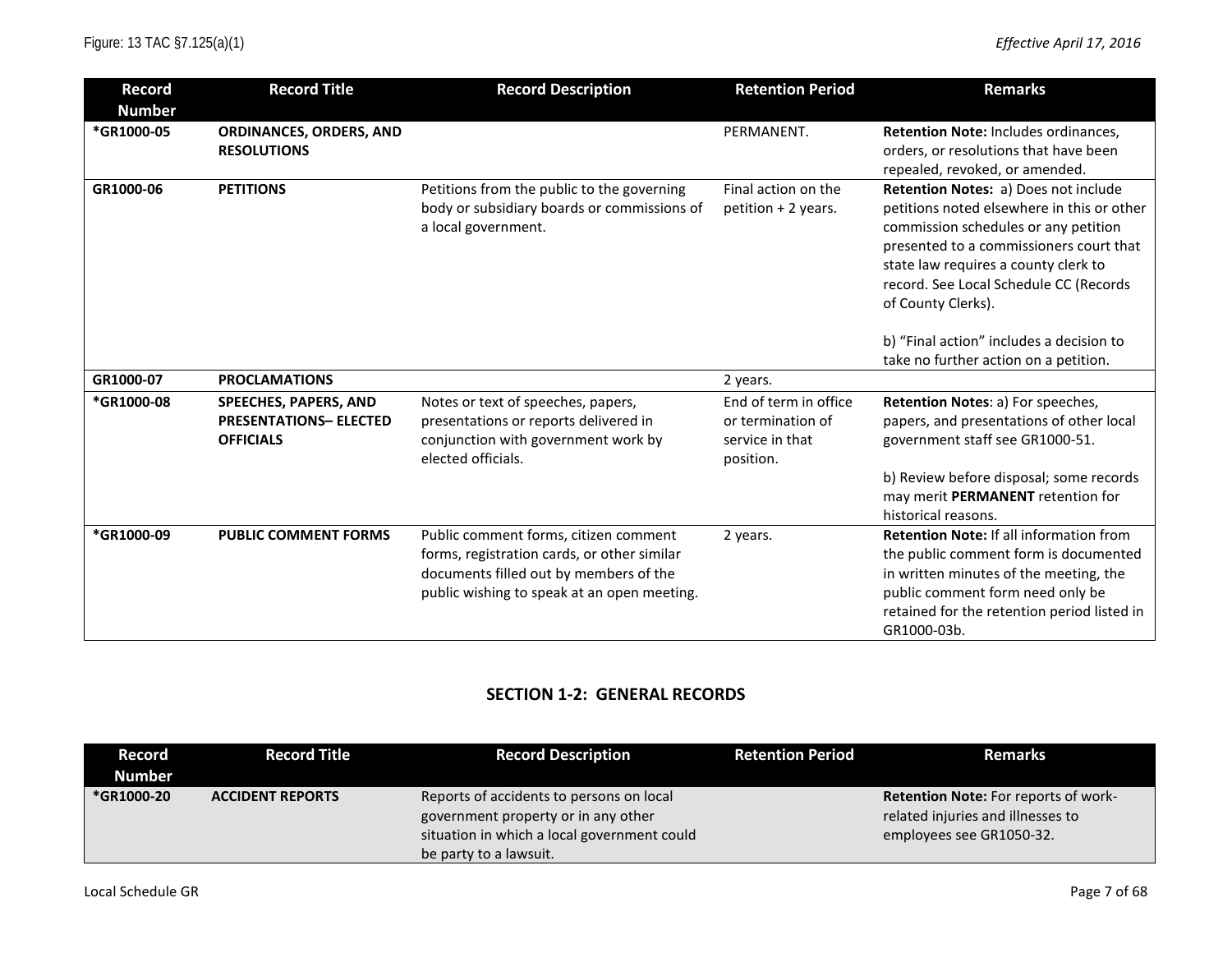| <b>Record</b><br><b>Number</b> | <b>Record Title</b>              | <b>Record Description</b>                                                                | <b>Retention Period</b>                                                                                                                                                | <b>Remarks</b>                                                                                                                                                                                                                                                  |
|--------------------------------|----------------------------------|------------------------------------------------------------------------------------------|------------------------------------------------------------------------------------------------------------------------------------------------------------------------|-----------------------------------------------------------------------------------------------------------------------------------------------------------------------------------------------------------------------------------------------------------------|
| GR1000-20a                     | <b>ACCIDENT REPORTS</b>          | Reports of accidents to adults.                                                          | 3 years from date of<br>report if no claim is<br>filed; 3 years after<br>settlement or denial<br>of the claim if a claim<br>is filed, whichever<br>applicable.         |                                                                                                                                                                                                                                                                 |
| GR1000-20b                     | <b>ACCIDENT REPORTS</b>          | Reports of accidents to minors.                                                          | Date minor reaches<br>majority age + 3 years,<br>if no claim filed; 3<br>years after settlement<br>or denial of claim if a<br>claim is filed,<br>whichever applicable. |                                                                                                                                                                                                                                                                 |
| *GR1000-21                     | <b>AFFIDAVITS OF PUBLICATION</b> | Affidavits of Publication, including any<br>accompanying clipping proofs or tear sheets. |                                                                                                                                                                        |                                                                                                                                                                                                                                                                 |
| *GR1000-21a                    | <b>AFFIDAVITS OF PUBLICATION</b> | Publication of municipal ordinances.                                                     | PERMANENT.                                                                                                                                                             | Retention Note: It is an exception to the<br>permanent retention period that<br>affidavits of publication and associated<br>documentation for ordinances that are<br>codified or re-codified may be disposed<br>of after the effective date of the new<br>code. |
| *GR1000-21b                    | <b>AFFIDAVITS OF PUBLICATION</b> | Election notices.                                                                        |                                                                                                                                                                        | By law - Election Code, Sections 4.005(d)<br>and 66.058(a).                                                                                                                                                                                                     |
|                                |                                  | 1) In an election involving a federal office.                                            | Election day + 22<br>months.                                                                                                                                           |                                                                                                                                                                                                                                                                 |
|                                |                                  | 2) In an election not involving a federal<br>office.                                     | Election day $+6$<br>months.                                                                                                                                           |                                                                                                                                                                                                                                                                 |
| GR1000-21c                     | <b>AFFIDAVITS OF PUBLICATION</b> | All other published legal notices.                                                       | 2 years.                                                                                                                                                               |                                                                                                                                                                                                                                                                 |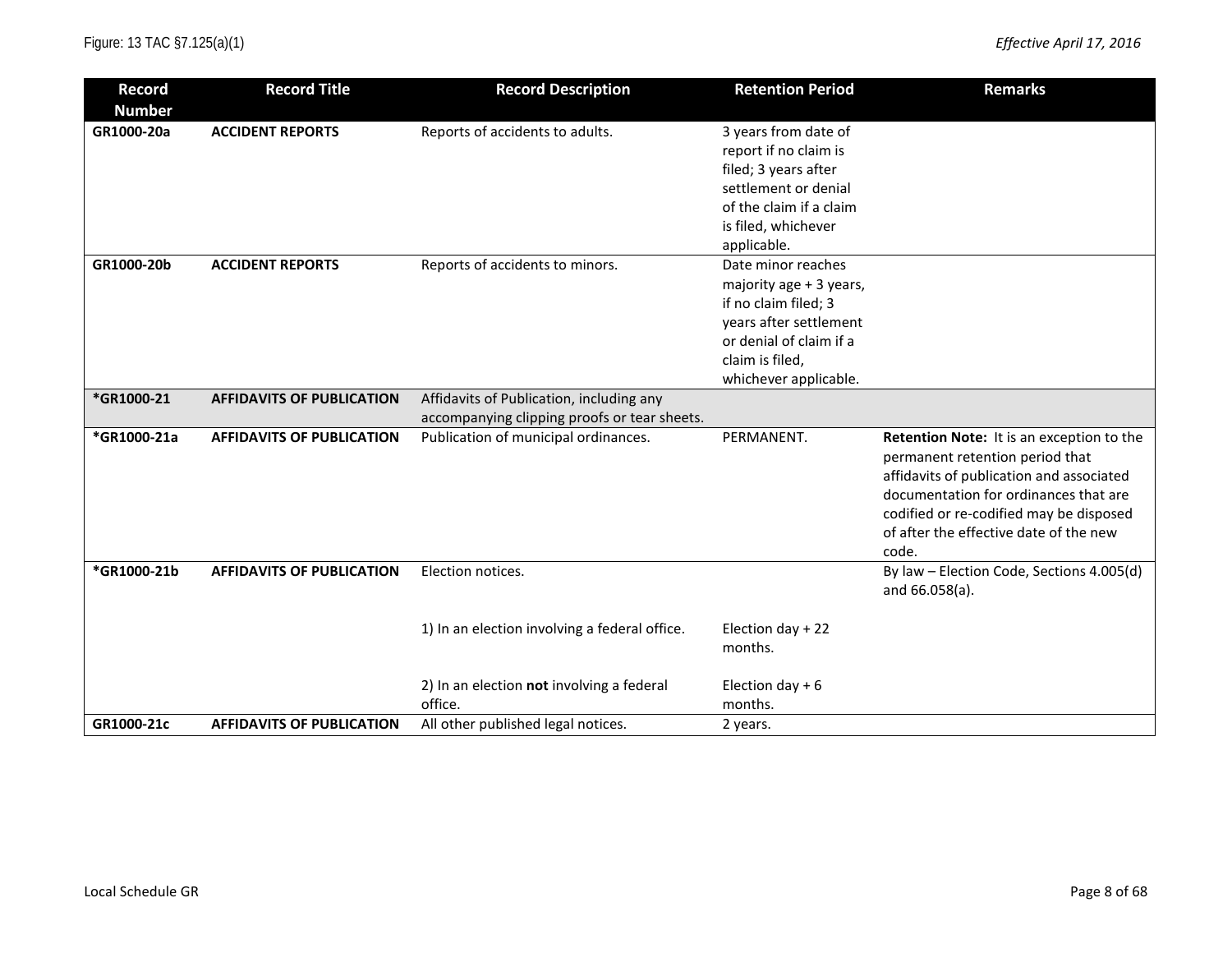| <b>Record</b><br><b>Number</b> | <b>Record Title</b>                                                                    | <b>Record Description</b>                                                                                                                                                                                                                                                                                          | <b>Retention Period</b>                                                                           | <b>Remarks</b>                                                                                                                                                                                                                                                                                                                                                                                                                                                                                 |
|--------------------------------|----------------------------------------------------------------------------------------|--------------------------------------------------------------------------------------------------------------------------------------------------------------------------------------------------------------------------------------------------------------------------------------------------------------------|---------------------------------------------------------------------------------------------------|------------------------------------------------------------------------------------------------------------------------------------------------------------------------------------------------------------------------------------------------------------------------------------------------------------------------------------------------------------------------------------------------------------------------------------------------------------------------------------------------|
| GR1000-22                      | ANNEXATION,<br>DISANNEXATION, ABOLITION,<br>AND OTHER JURISDICTIONAL<br><b>RECORDS</b> | Records relating to the annexation or<br>disannexation of territory to or from a local<br>government, to its abolition, or to other<br>actions which affect its territorial jurisdiction<br>or service area, including reports,<br>correspondence, records of public hearings,<br>agreements, and similar records. | PERMANENT.                                                                                        | <b>Retention Note: A contract or agreement</b><br>relating to territorial jurisdiction or the<br>delivery of services between two or more<br>governments (e.g., between a city and a<br>county for fire services in an<br>unincorporated area) must be kept for<br>the retention period in item number<br>GR1000-25.                                                                                                                                                                           |
| *GR1000-23                     | <b>CHARTERS</b>                                                                        | Charters, Articles of Incorporation, Orders of<br>Incorporation, Orders of Change, or other<br>similar documents used to establish or<br>modify the administration of a local<br>government.                                                                                                                       | PERMANENT.                                                                                        |                                                                                                                                                                                                                                                                                                                                                                                                                                                                                                |
| *GR1000-24                     | <b>COMPLAINTS</b>                                                                      | Complaints received from the public by a<br>governing body or any officer or employee<br>of a local government relating to<br>government employees, policies, etc.                                                                                                                                                 | Resolution or<br>dismissal of complaint<br>+ 2 years.                                             | Retention Notes: a) The 2-year retention<br>period applies only to complaints of a<br>general nature that do not fall into a<br>different category of complaint noted in<br>this or other commission schedules. For<br>example, complaints from the public<br>about potential fire hazards are<br>scheduled in Local Schedule PS (Records<br>of Public Safety Agencies) and have a<br>longer retention period.<br>b) For complaints received from local<br>government employees see GR1050-20. |
| *GR1000-25                     | <b>CONTRACTS, LEASES, AND</b><br><b>AGREEMENTS</b>                                     | Contracts, leases, and agreements, including<br>reports, correspondence, performance<br>bonds, certificates of liability, and similar<br>records relating to their negotiation,<br>administration, renewal, or termination,<br>except construction contracts (see item<br>number GR1075-16).                       | 4 years after the<br>expiration or<br>termination of the<br>instrument according<br>to its terms. | Retention Note: Review before disposal;<br>some records of this type may merit<br><b>PERMANENT</b> retention for historical<br>reasons.                                                                                                                                                                                                                                                                                                                                                        |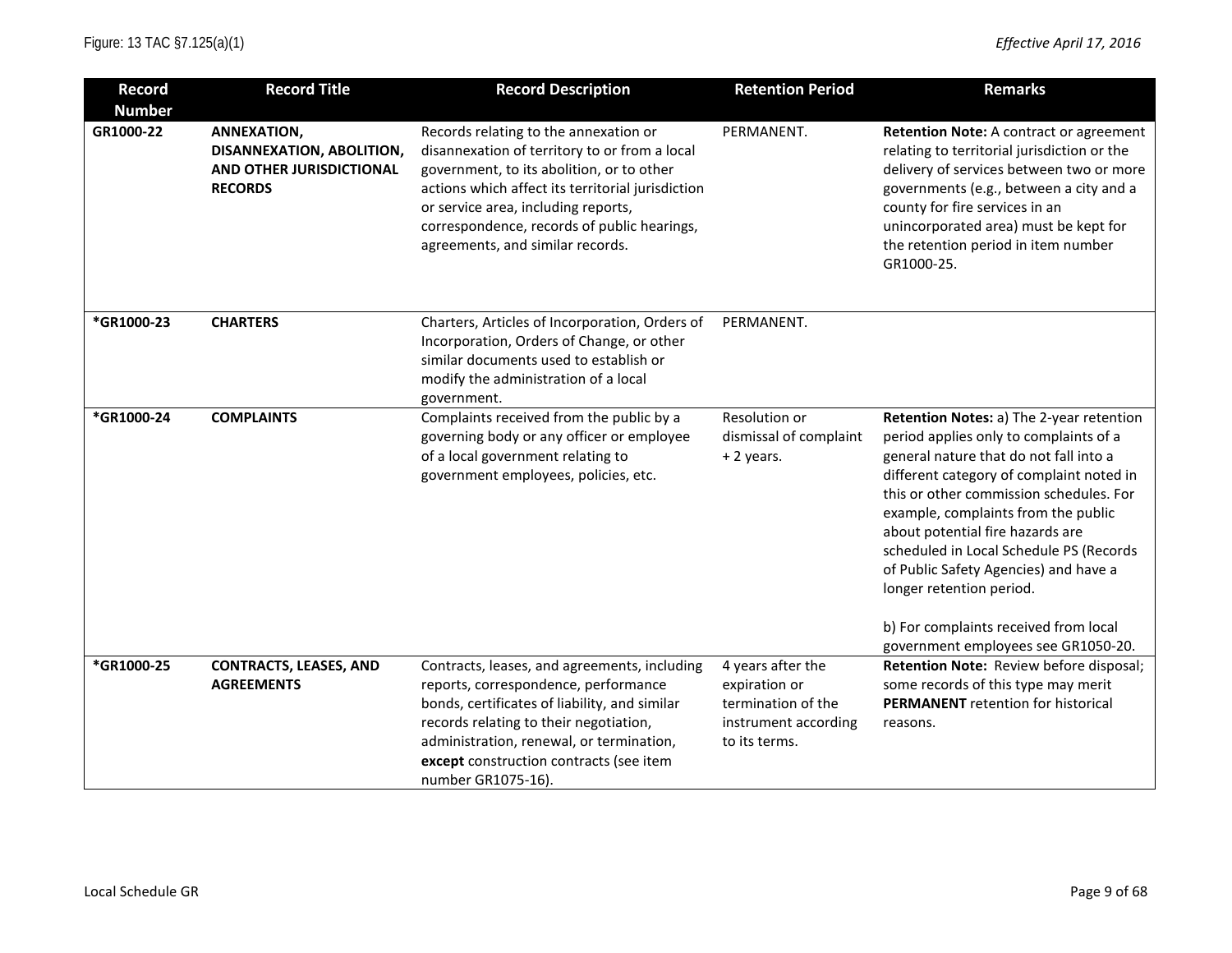| <b>Record</b><br><b>Number</b> | <b>Record Title</b>                                                              | <b>Record Description</b>                                                                                                                                                                                                                                                                                                                                                                                                                                                            | <b>Retention Period</b> | <b>Remarks</b>                                                                                                                                                                                                                                                                                                                                                                                                                                                                                                                                                                                                                                                                                                                                                                           |
|--------------------------------|----------------------------------------------------------------------------------|--------------------------------------------------------------------------------------------------------------------------------------------------------------------------------------------------------------------------------------------------------------------------------------------------------------------------------------------------------------------------------------------------------------------------------------------------------------------------------------|-------------------------|------------------------------------------------------------------------------------------------------------------------------------------------------------------------------------------------------------------------------------------------------------------------------------------------------------------------------------------------------------------------------------------------------------------------------------------------------------------------------------------------------------------------------------------------------------------------------------------------------------------------------------------------------------------------------------------------------------------------------------------------------------------------------------------|
| GR1000-26                      | <b>CORRESPONDENCE,</b><br><b>INTERNAL MEMORANDA,</b><br><b>AND SUBJECT FILES</b> |                                                                                                                                                                                                                                                                                                                                                                                                                                                                                      |                         | <b>Retention Note: The minimum retention</b><br>period for correspondence or internal<br>memoranda in categories (a) and (b)<br>directly linked to another record series or<br>group listed in this or other commission<br>schedules is that assigned to the other<br>group or series. For example, a letter<br>from an external auditor regarding an<br>audit of a local government's financial<br>records should be retained for the<br>retention period given under item<br>number GR1025-01(e); a letter<br>concerning a workers compensation<br>claim should be retained for the period<br>given under item number GR1050-32,<br>etc. The retention periods that follow are<br>for correspondence and internal<br>memoranda that do not readily fall<br>within other record groups. |
| GR1000-26a                     | <b>CORRESPONDENCE,</b><br><b>INTERNAL MEMORANDA,</b><br><b>AND SUBJECT FILES</b> | Administrative - Incoming/outgoing and<br>internal correspondence pertaining to the<br>formulation, planning, implementation,<br>modification, or redefinition of the<br>programs, services, or projects of a local<br>government and the administrative<br>regulations, policies, and procedures that<br>govern them. May also include subject files,<br>which are collections of correspondence,<br>memos and printed materials on various<br>individuals, activities, and topics. | 4 years.                | Retention Note: Review before disposal;<br>some correspondence of this type may<br>merit <b>PERMANENT</b> retention for<br>historical reasons.                                                                                                                                                                                                                                                                                                                                                                                                                                                                                                                                                                                                                                           |
| *GR1000-26b                    | <b>CORRESPONDENCE,</b><br><b>INTERNAL MEMORANDA,</b><br><b>AND SUBJECT FILES</b> | General - Incoming/outgoing and internal<br>correspondence pertaining to the regular<br>operation of the policies, programs, services,<br>or projects of a local government. May also<br>include subject files, which are collections of<br>correspondence, memos and printed<br>materials on various individuals, activities,<br>and topics.                                                                                                                                        | 2 years.                | <b>Retention Note: Records management</b><br>officers should use caution before<br>disposal of these records to ensure the<br>records should not be classified under<br>administrative correspondence (GR100-<br>$26a$ ).                                                                                                                                                                                                                                                                                                                                                                                                                                                                                                                                                                |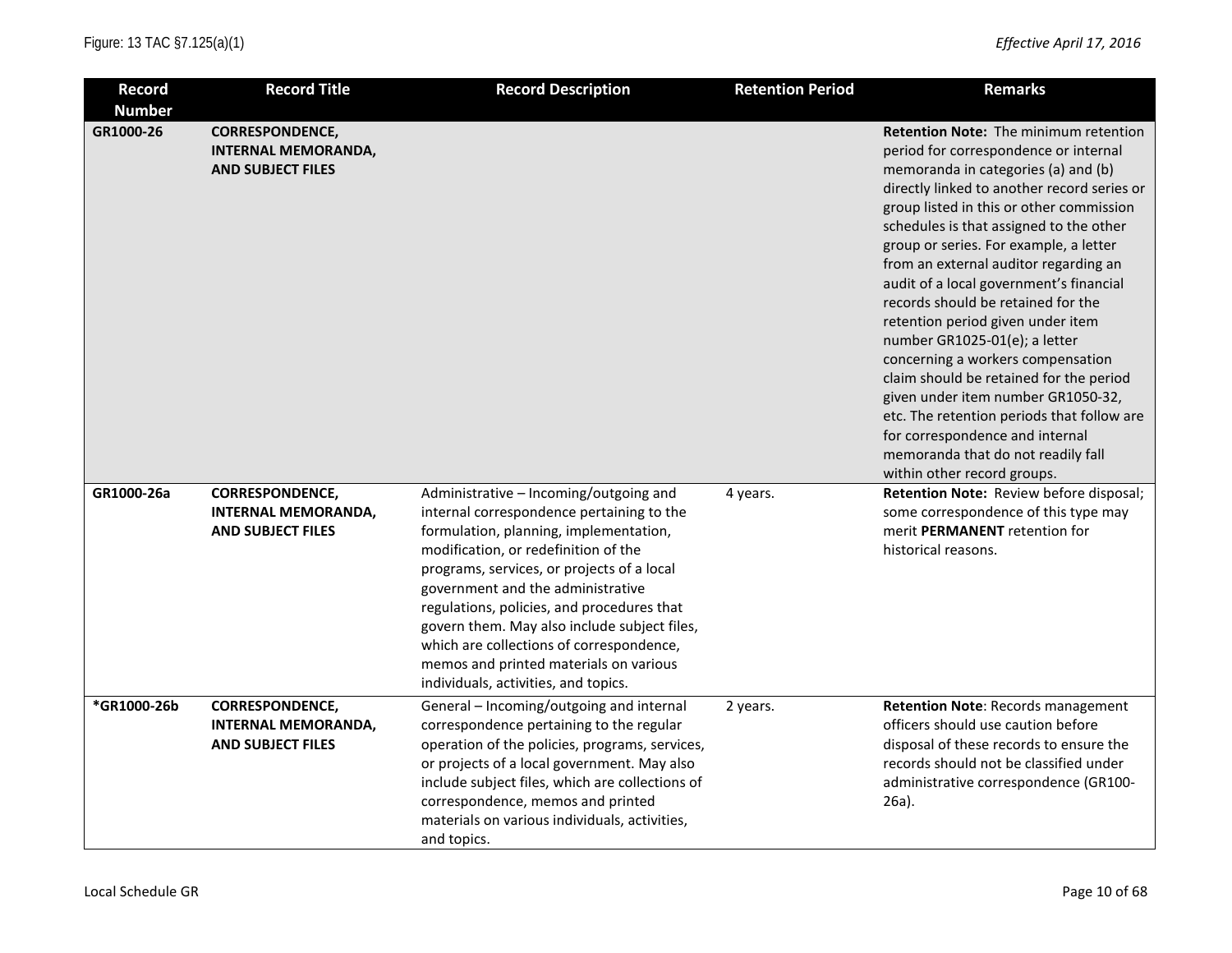| <b>Record</b> | <b>Record Title</b>        | <b>Record Description</b>                         | <b>Retention Period</b> | <b>Remarks</b>                           |
|---------------|----------------------------|---------------------------------------------------|-------------------------|------------------------------------------|
| <b>Number</b> |                            |                                                   |                         |                                          |
| GR1000-26c    | <b>CORRESPONDENCE,</b>     | Routine - Correspondence and internal             | AV.                     |                                          |
|               | <b>INTERNAL MEMORANDA,</b> | memoranda such as letters of transmittal,         |                         |                                          |
|               | <b>AND SUBJECT FILES</b>   | requests for publications, internal meeting       |                         |                                          |
|               |                            | notices, and similar routine matters. May         |                         |                                          |
|               |                            | also include subject files, which are             |                         |                                          |
|               |                            | collections of correspondence, memos and          |                         |                                          |
|               |                            | printed materials on various individuals,         |                         |                                          |
|               |                            | activities, and topics.                           |                         |                                          |
| *GR1000-27    | <b>DEEDS</b>               | Deeds, title opinions, abstracts and              | PERMANENT.              |                                          |
|               |                            | certificates of title, title insurance,           |                         |                                          |
|               |                            | documentation concerning alteration or            |                         |                                          |
|               |                            | transfer of title, and similar records            |                         |                                          |
|               |                            | evidencing public ownership of real               |                         |                                          |
|               |                            | property.                                         |                         |                                          |
| GR1000-28     | <b>EASEMENTS</b>           | Documentation relating to easements and           | PERMANENT.              |                                          |
|               |                            | rights-of-way for public works or other local     |                         |                                          |
|               |                            | government purposes, including releases.          |                         |                                          |
| *GR1000-29    | <b>INSURANCE POLICIES</b>  | Liability, theft, fire, health, life, automobile, | 4 years after           |                                          |
|               |                            | and other policies for local government           | expiration or           |                                          |
|               |                            | property and personnel including supporting       | termination of the      |                                          |
|               |                            | documentation relevant to the                     | policy according to its |                                          |
|               |                            | implementation, modification, renewal, or         | terms and all rights    |                                          |
|               |                            | replacement of policies.                          | granted under it.       |                                          |
| GR1000-30     | <b>LEGAL OPINIONS</b>      | Formal legal opinions rendered by counsel         | PERMANENT.              | Retention Note: For retention of         |
|               |                            | or the Attorney General for a local               |                         | opinions rendered for a Public           |
|               |                            | government, including any written requests        |                         | Information Act Request see GR1000-34.   |
|               |                            | for opinions, concerning the governance and       |                         |                                          |
|               |                            | administration of a local government.             |                         | For retention of informal legal opinions |
|               |                            |                                                   |                         | and other correspondence provided by     |
|               |                            |                                                   |                         | counsel see GR1000-26a.                  |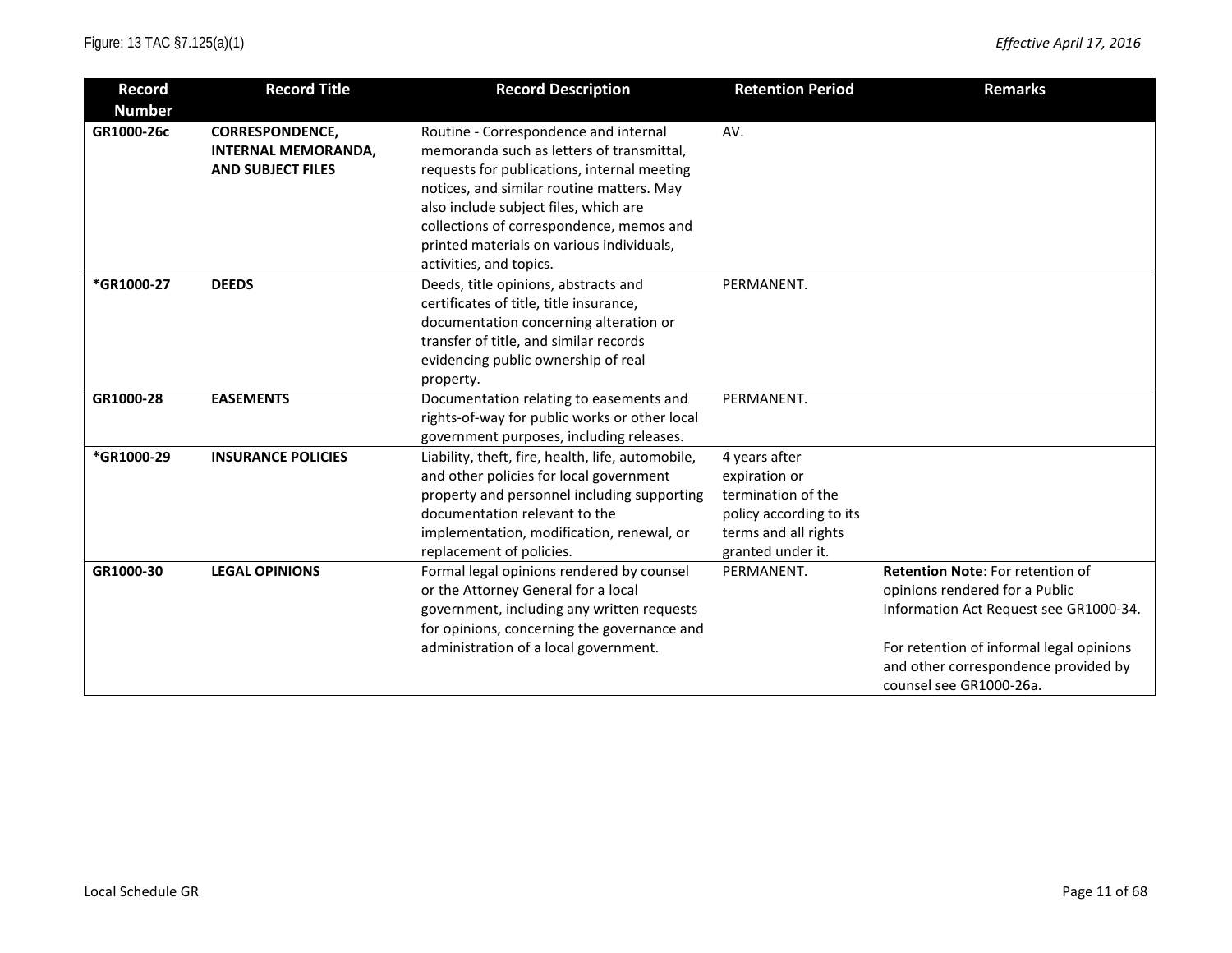| <b>Record</b> | <b>Record Title</b>                              | <b>Record Description</b>                                                                                                                                   | <b>Retention Period</b>                                                                                                                                                                                                                                                                                     | <b>Remarks</b>                                                                                                                                                                                                                                                                               |
|---------------|--------------------------------------------------|-------------------------------------------------------------------------------------------------------------------------------------------------------------|-------------------------------------------------------------------------------------------------------------------------------------------------------------------------------------------------------------------------------------------------------------------------------------------------------------|----------------------------------------------------------------------------------------------------------------------------------------------------------------------------------------------------------------------------------------------------------------------------------------------|
| <b>Number</b> |                                                  |                                                                                                                                                             |                                                                                                                                                                                                                                                                                                             |                                                                                                                                                                                                                                                                                              |
| *GR1000-31    | <b>LITIGATION CASE FILES</b>                     |                                                                                                                                                             | AV after decision of a<br>local government not<br>to file a lawsuit or<br>decision that a lawsuit<br>will not be filed<br>against it; dismissal of<br>a lawsuit for want of<br>prosecution or on<br>motion of the plaintiff;<br>or final decision of a<br>court (or of a court on<br>appeal, if applicable) | Retention Notes: a) Includes all cases to<br>which a local government is a party<br>unless the case file is of a type noted<br>elsewhere in this or other commission<br>schedules.<br>b) Review before disposal; some case<br>files may merit PERMANENT retention<br>for historical reasons. |
|               |                                                  |                                                                                                                                                             | in a lawsuit.                                                                                                                                                                                                                                                                                               |                                                                                                                                                                                                                                                                                              |
| *GR1000-32    | <b>MINUTES (STAFF)</b>                           | Minutes of internal staff meetings.                                                                                                                         | AV.                                                                                                                                                                                                                                                                                                         | <b>Retention Note: For minutes of</b><br>governing bodies of local governments<br>see GR1000-03.                                                                                                                                                                                             |
| GR1000-33     | <b>PUBLIC RELATIONS RECORDS</b>                  | News, press releases, or any public relations<br>files maintained or issued by an agency.<br>Includes print, electronic, audio, and<br>audiovisual records. | 2 years.                                                                                                                                                                                                                                                                                                    | Retention Note: Review before disposal;<br>some records may merit PERMANENT<br>retention for historical reasons.                                                                                                                                                                             |
| GR1000-34     | <b>PUBLIC INFORMATION ACT</b><br><b>REQUESTS</b> | Includes all correspondence and<br>documentation relating to requests for<br>records under the Public Information Act<br>(Chapter 552, Government Code).    |                                                                                                                                                                                                                                                                                                             |                                                                                                                                                                                                                                                                                              |
| *GR1000-34a   | <b>PUBLIC INFORMATION ACT</b><br><b>REQUESTS</b> | Non-exempted records and withdrawn<br>requests.                                                                                                             | Date request for<br>records fulfilled or<br>withdrawn $+1$ year.                                                                                                                                                                                                                                            |                                                                                                                                                                                                                                                                                              |
| *GR1000-34b   | PUBLIC INFORMATION ACT<br><b>REQUESTS</b>        | Exempted records.                                                                                                                                           | Date of notification<br>that records<br>requested are exempt<br>from disclosure $+2$<br>years.                                                                                                                                                                                                              |                                                                                                                                                                                                                                                                                              |
| *GR1000-35    | <b>ORGANIZATIONAL CHARTS</b>                     |                                                                                                                                                             | US.                                                                                                                                                                                                                                                                                                         | Retention Note: Review before disposal;<br>some records may merit PERMANENT<br>retention for historical reasons.                                                                                                                                                                             |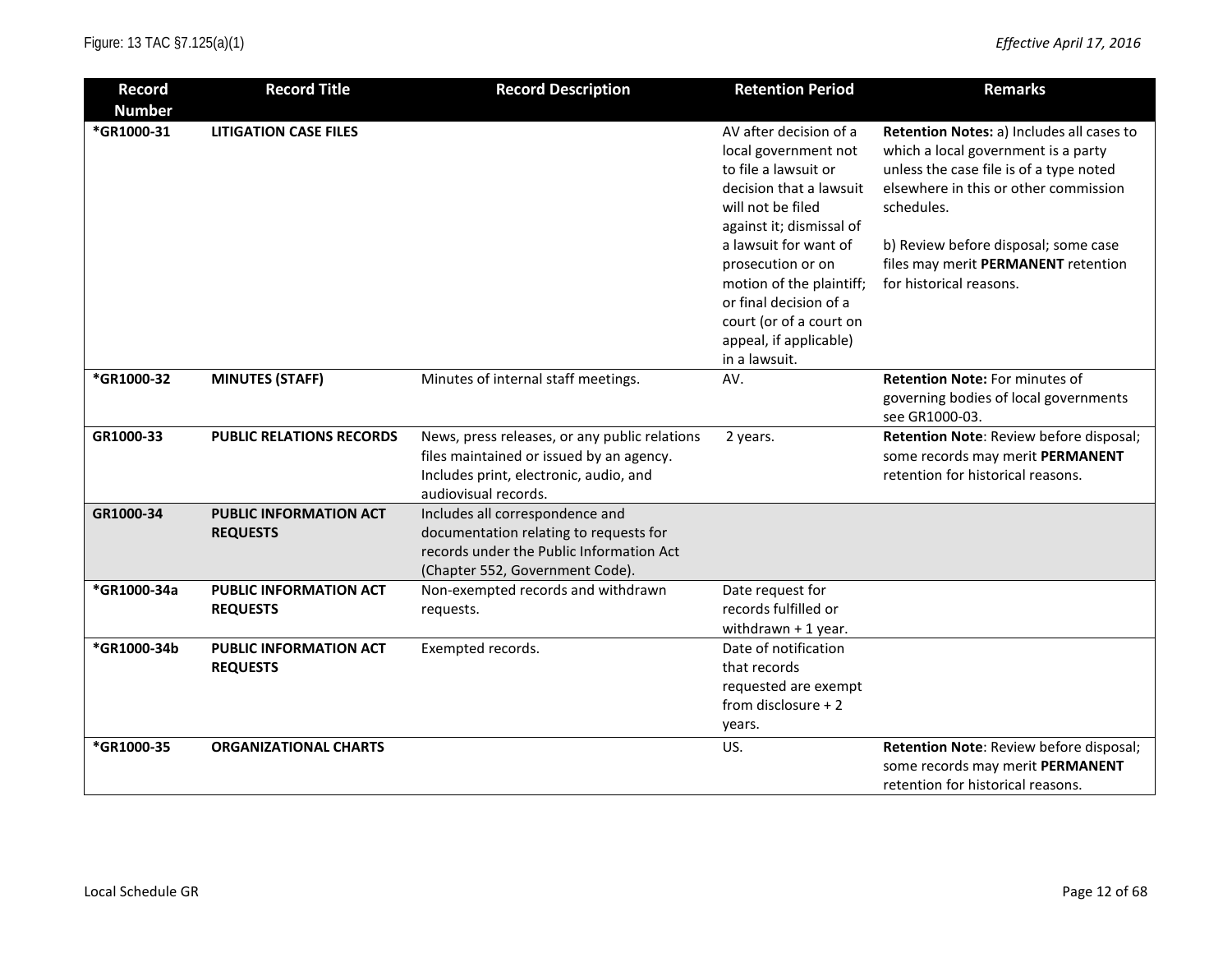| <b>Record</b> | <b>Record Title</b>                                                              | <b>Record Description</b>                                                                                                                                                                                                                                                                                                                                                                                                                                                                                                  | <b>Retention Period</b>                                             | <b>Remarks</b>                                                                                                                                                                                                                                                                                                                                                                                                                                                                                                                                         |
|---------------|----------------------------------------------------------------------------------|----------------------------------------------------------------------------------------------------------------------------------------------------------------------------------------------------------------------------------------------------------------------------------------------------------------------------------------------------------------------------------------------------------------------------------------------------------------------------------------------------------------------------|---------------------------------------------------------------------|--------------------------------------------------------------------------------------------------------------------------------------------------------------------------------------------------------------------------------------------------------------------------------------------------------------------------------------------------------------------------------------------------------------------------------------------------------------------------------------------------------------------------------------------------------|
| <b>Number</b> |                                                                                  |                                                                                                                                                                                                                                                                                                                                                                                                                                                                                                                            |                                                                     |                                                                                                                                                                                                                                                                                                                                                                                                                                                                                                                                                        |
| *GR1000-36    | <b>PERMITS AND LICENSES</b>                                                      | Records documenting the application for<br>and the issuance of permits and licenses<br>(including certificates of liability and other<br>required documentation) by a local<br>government for sales, solicitation, facility<br>usage, and similar activities. Does not<br>include permits and licenses issued for the<br>construction of or alterations to real<br>property, for those relating to health and<br>sanitation, or for those issued by police or<br>fire departments listed in other commission<br>schedules. | Expiration,<br>cancellation,<br>revocation, or denial +<br>2 years. |                                                                                                                                                                                                                                                                                                                                                                                                                                                                                                                                                        |
| GR1000-37     | PHOTOGRAPHS, IMAGES,<br><b>RECORDINGS, AND OTHER</b><br><b>NON-TEXTUAL MEDIA</b> | Photographs, photographic scrapbooks,<br>slides, sound recordings, videotapes,<br>posters, and other non-textual media that<br>document the history and activities of a local<br>government or any of its departments,<br>programs, or projects except such records<br>noted elsewhere in this or other commission<br>schedules.                                                                                                                                                                                           | AV.                                                                 | Retention Note: Review before disposal,<br>some records may merit PERMANENT<br>retention for historical reasons. Local<br>governments should consult with local<br>historical or genealogical societies to<br>assist with the appraisal. Be certain that<br>photographs and other non-textual<br>media do not fall within other records<br>series. For example, mug shots and<br>photographs of fire damage are listed in<br><b>Local Schedule PS (Records of Public</b><br>Safety Agencies) under police and fire<br>department records respectively. |
| GR1000-38     | <b>POLICY AND PROCEDURE</b><br><b>DOCUMENTATION</b>                              | Executive orders, directives, manuals, and<br>similar documents that establish and define<br>the policies, procedures, rules, and<br>regulations governing the operations or<br>activities of a local government as a whole<br>or any of its departments, programs,<br>services, or projects.                                                                                                                                                                                                                              | US, expired, or<br>$discontinued + 5$<br>years.                     | Retention Note: Review before disposal;<br>some records may merit PERMANENT or<br>long-term retention for historical or legal<br>reasons.                                                                                                                                                                                                                                                                                                                                                                                                              |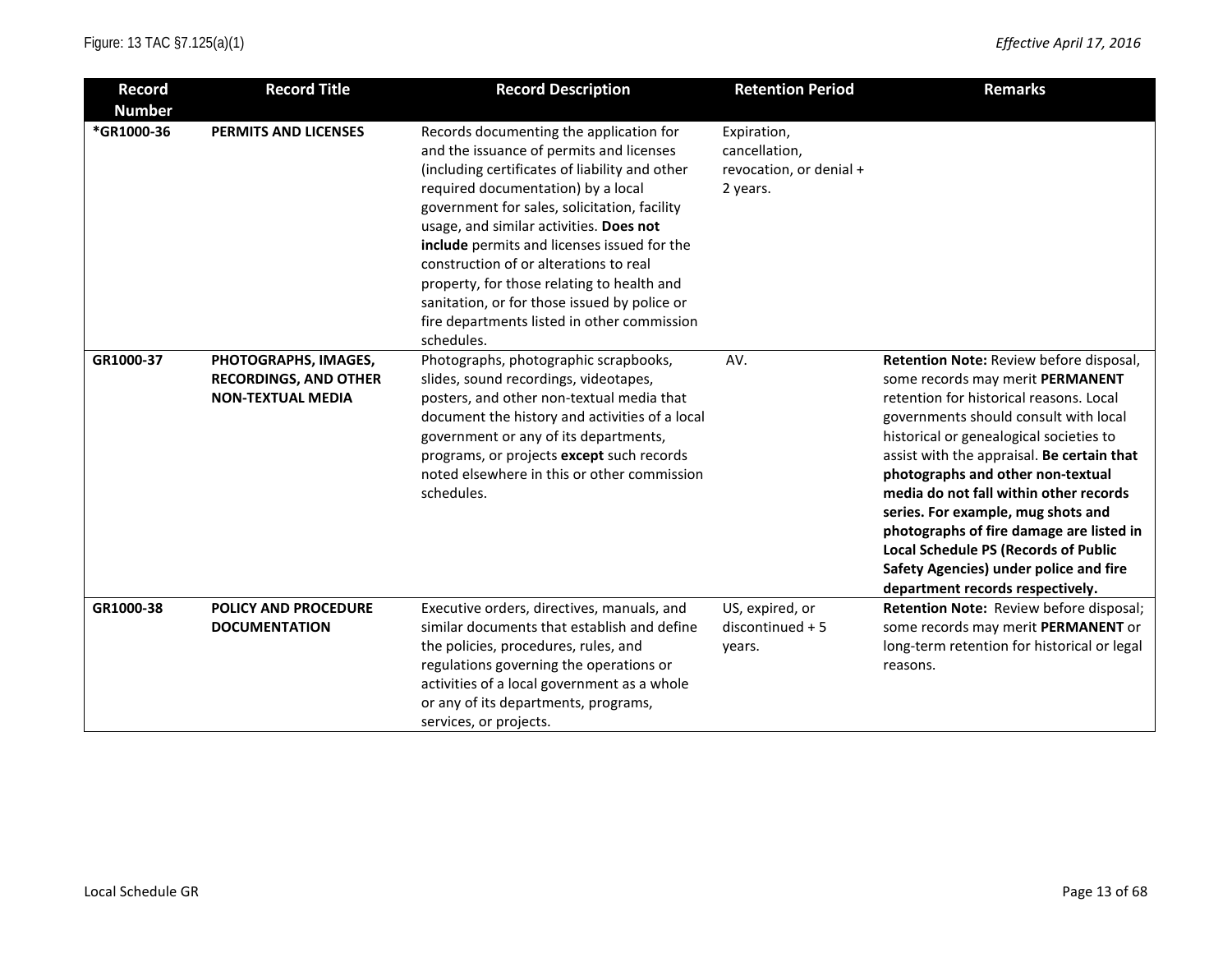| <b>Record</b> | <b>Record Title</b>                         | <b>Record Description</b>                                                                                                                                                                                                                                                                                                        | <b>Retention Period</b>          | <b>Remarks</b>                                                                                                                                                                                                                                                                                                                                                                                                                                                                                                                                                                                                                                                                                                                                                                                                        |
|---------------|---------------------------------------------|----------------------------------------------------------------------------------------------------------------------------------------------------------------------------------------------------------------------------------------------------------------------------------------------------------------------------------|----------------------------------|-----------------------------------------------------------------------------------------------------------------------------------------------------------------------------------------------------------------------------------------------------------------------------------------------------------------------------------------------------------------------------------------------------------------------------------------------------------------------------------------------------------------------------------------------------------------------------------------------------------------------------------------------------------------------------------------------------------------------------------------------------------------------------------------------------------------------|
| <b>Number</b> |                                             |                                                                                                                                                                                                                                                                                                                                  |                                  |                                                                                                                                                                                                                                                                                                                                                                                                                                                                                                                                                                                                                                                                                                                                                                                                                       |
| GR1000-39     | <b>PUBLICATIONS</b>                         | Pamphlets, reports, studies, proposals, and<br>similar material printed by or for a local<br>government or any of its departments,<br>subdivisions, or programs and distributed to<br>or intended for distribution to the public on<br>request and departmental or program<br>newsletters designed for internal<br>distribution. | One copy of each<br>PERMANENT.   | Retention Note: The following<br>categories of printed material, whether<br>distributed publicly or internally, are<br>exempted from the retention period and<br>may be disposed of at option; (a)<br>educational matter provided by<br>charitable or public awareness<br>organizations (e.g., United Way,<br>American Heart Association); and (b)<br>public service leaflets or flyers whose<br>contents are of a general nature and not<br>specific to the government distributing<br>them, beyond the inclusion of an<br>address, telephone number, office hours,<br>and similar information (e.g., a flyer<br>detailing water conservation tips sent to<br>customers of a municipal water utility; a<br>pamphlet explaining the appraisal review<br>board process sent to taxpayers by an<br>appraisal district). |
| GR1000-40     | <b>RECORDS MANAGEMENT</b><br><b>RECORDS</b> |                                                                                                                                                                                                                                                                                                                                  |                                  |                                                                                                                                                                                                                                                                                                                                                                                                                                                                                                                                                                                                                                                                                                                                                                                                                       |
| GR1000-40a    | <b>RECORDS MANAGEMENT</b><br><b>RECORDS</b> | Records control schedules (including all<br>successive versions of and amendments to<br>schedules).                                                                                                                                                                                                                              | US.                              | Retention Note: Original is retained by<br>the State and Local Records<br>Management Division, Texas State<br>Library and Archives Commission.                                                                                                                                                                                                                                                                                                                                                                                                                                                                                                                                                                                                                                                                        |
| *GR1000-40b   | <b>RECORDS MANAGEMENT</b><br><b>RECORDS</b> | Records documenting the disposition of<br>records under records control schedules,<br>including requests submitted to the Texas<br>State Library and Archives Commission for<br>authorization to destroy unscheduled<br>records or the originals of permanent<br>records that have been microfilmed.                             | PERMANENT.                       |                                                                                                                                                                                                                                                                                                                                                                                                                                                                                                                                                                                                                                                                                                                                                                                                                       |
| GR1000-40c    | <b>RECORDS MANAGEMENT</b><br><b>RECORDS</b> | Lists or inventories of the active and inactive<br>records created or received by a local<br>government.                                                                                                                                                                                                                         | US, expired, or<br>discontinued. |                                                                                                                                                                                                                                                                                                                                                                                                                                                                                                                                                                                                                                                                                                                                                                                                                       |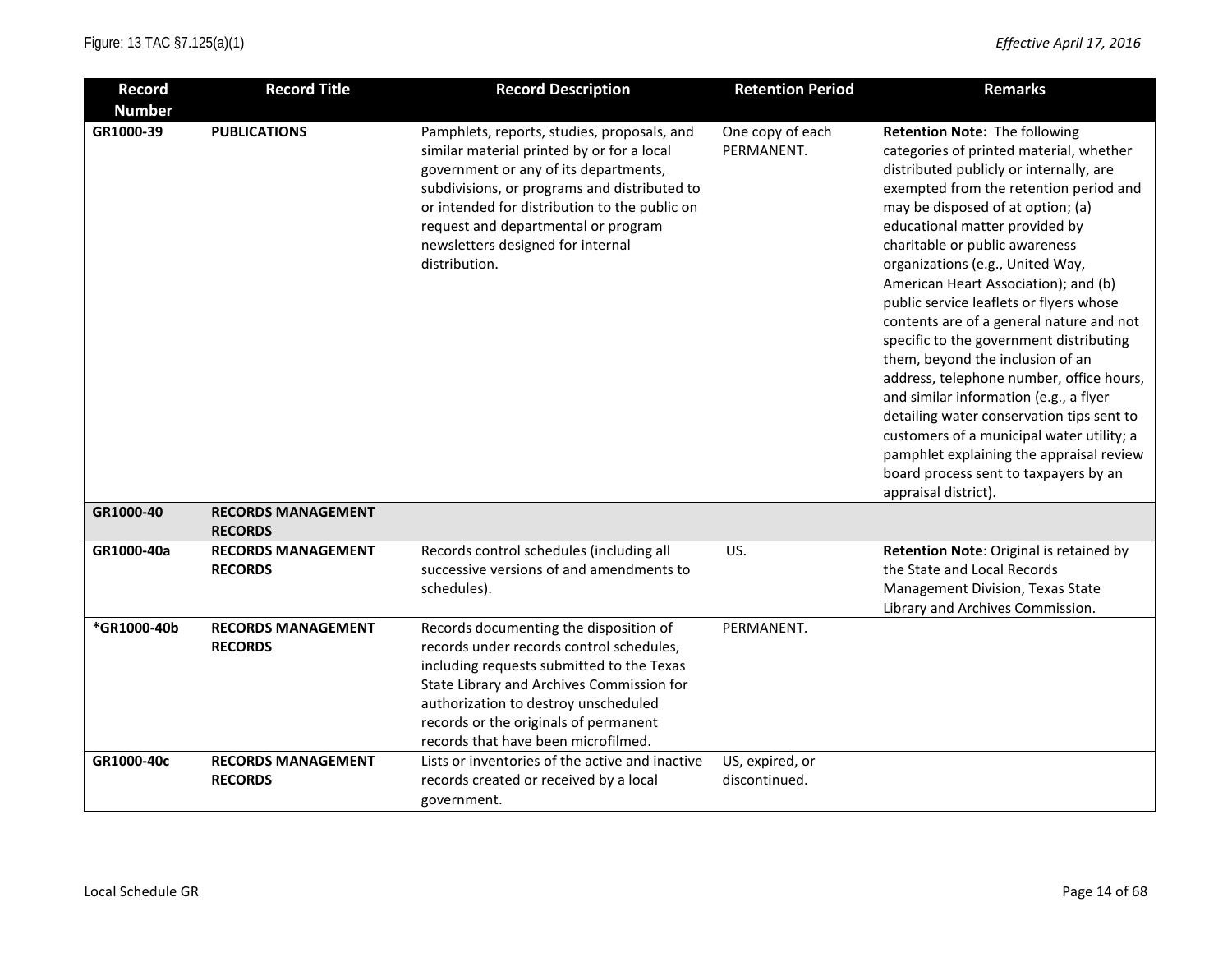| Record<br><b>Number</b> | <b>Record Title</b>                         | <b>Record Description</b>                                                                                                     | <b>Retention Period</b>                                                                     | <b>Remarks</b> |
|-------------------------|---------------------------------------------|-------------------------------------------------------------------------------------------------------------------------------|---------------------------------------------------------------------------------------------|----------------|
| *GR1000-40d             | <b>RECORDS MANAGEMENT</b><br><b>RECORDS</b> | Plans and similar documents establishing the<br>policies and procedures under which a<br>records management program operates. | US, expired, or<br>$discontinued + 5$<br>years.                                             |                |
| *GR1000-40e             | <b>RECORDS MANAGEMENT</b><br><b>RECORDS</b> | Records transmittal forms or similar records<br>documenting transfer of records to or from<br>a records storage facility.     | Date of disposition or<br>return of records from<br>storage, whichever<br>sooner, +2 years. |                |
| GR1000-41               | <b>REPORTS AND STUDIES</b><br>(NON-FISCAL)  |                                                                                                                               |                                                                                             |                |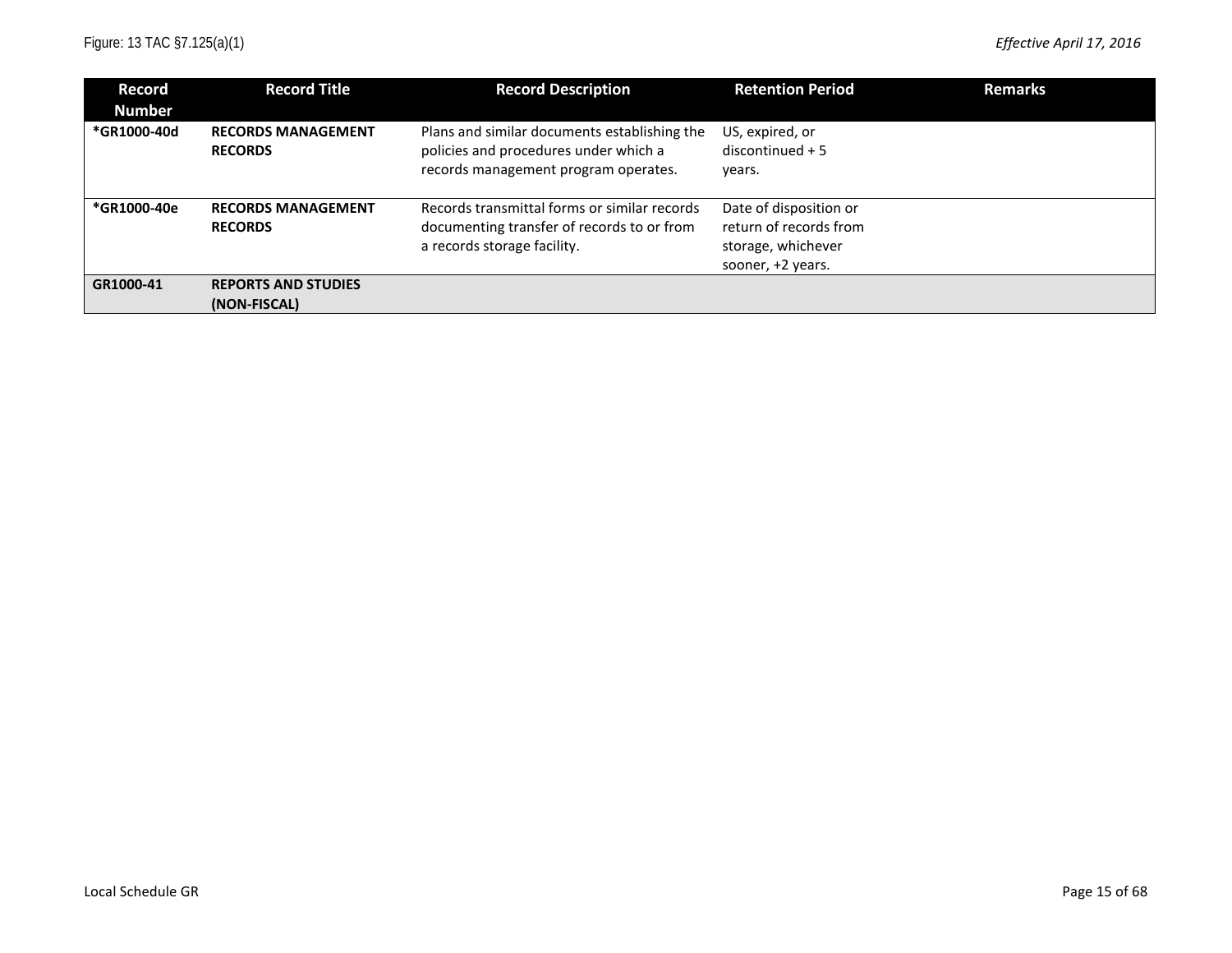| <b>Record</b> | <b>Record Title</b>                        | <b>Record Description</b>                                                                                                                                                                                                                                                                                                                                                                                                                                                                                                                                                 | <b>Retention Period</b> | <b>Remarks</b>                                                                                                   |
|---------------|--------------------------------------------|---------------------------------------------------------------------------------------------------------------------------------------------------------------------------------------------------------------------------------------------------------------------------------------------------------------------------------------------------------------------------------------------------------------------------------------------------------------------------------------------------------------------------------------------------------------------------|-------------------------|------------------------------------------------------------------------------------------------------------------|
| <b>Number</b> |                                            |                                                                                                                                                                                                                                                                                                                                                                                                                                                                                                                                                                           |                         |                                                                                                                  |
| *GR1000-41a   | <b>REPORTS AND STUDIES</b><br>(NON-FISCAL) | Annual, sub-annual, or irregularly prepared<br>reports, performance audits, or planning<br>studies submitted to the governing body or<br>chief administrative officer of a local<br>government or by the local government to a<br>state agency, as may be required by law or<br>regulation, on the non-fiscal performance of<br>a department, program, or project or for<br>planning purposes, including those prepared<br>by consultants under contract with a local<br>government, except documents of similar<br>types noted in this or other commission<br>schedules. |                         |                                                                                                                  |
|               |                                            | (1) Annual reports.                                                                                                                                                                                                                                                                                                                                                                                                                                                                                                                                                       | PERMANENT.              |                                                                                                                  |
|               |                                            | (2) Special reports or studies prepared by<br>order or request of the governing body or<br>considered by the governing body (as<br>reflected in its minutes) or ordered or<br>requested by a state agency or a court.                                                                                                                                                                                                                                                                                                                                                     | PERMANENT.              |                                                                                                                  |
|               |                                            | (3) Special reports or studies prepared by<br>order or request of the chief administrative<br>officer.                                                                                                                                                                                                                                                                                                                                                                                                                                                                    | 5 years.                | Retention Note: Review before disposal;<br>some records may merit PERMANENT<br>retention for historical reasons. |
|               |                                            | (4) Monthly, bimonthly, quarterly, or semi-<br>annual reports.                                                                                                                                                                                                                                                                                                                                                                                                                                                                                                            | 3 years.                |                                                                                                                  |
|               |                                            | (5) Working papers and raw data used to<br>create any report for (1) and (2) above.                                                                                                                                                                                                                                                                                                                                                                                                                                                                                       | 3 years.                |                                                                                                                  |
|               |                                            | (6) Working papers and raw data used to<br>create any report for (3) and (4) above.                                                                                                                                                                                                                                                                                                                                                                                                                                                                                       | 1 year.                 |                                                                                                                  |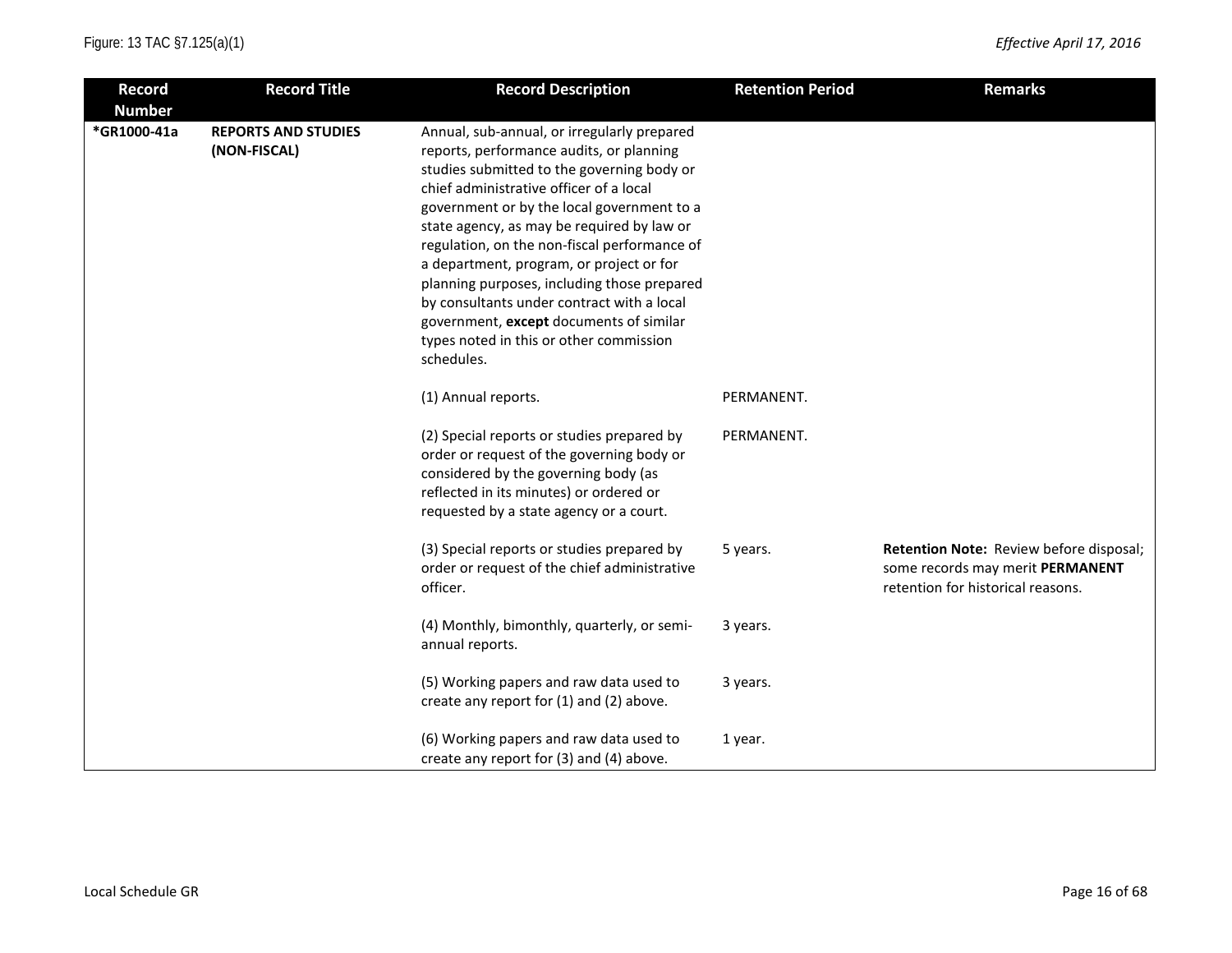| <b>Record</b> | <b>Record Title</b>                                                                                   | <b>Record Description</b>                                                                                                                                                                                                                                                                             | <b>Retention Period</b>                                                              | <b>Remarks</b>                                                                                                                                                                                                                                                                                                                         |
|---------------|-------------------------------------------------------------------------------------------------------|-------------------------------------------------------------------------------------------------------------------------------------------------------------------------------------------------------------------------------------------------------------------------------------------------------|--------------------------------------------------------------------------------------|----------------------------------------------------------------------------------------------------------------------------------------------------------------------------------------------------------------------------------------------------------------------------------------------------------------------------------------|
| <b>Number</b> |                                                                                                       |                                                                                                                                                                                                                                                                                                       |                                                                                      |                                                                                                                                                                                                                                                                                                                                        |
| GR1000-41b    | <b>REPORTS AND STUDIES</b><br>(NON-FISCAL)                                                            | Activity reports compiled on a daily or other<br>periodic basis pertaining to workload<br>measures, time studies, number of public<br>contacts, etc., except reports of similar<br>types noted in this or other commission<br>schedules.                                                              | 1 year.                                                                              |                                                                                                                                                                                                                                                                                                                                        |
| *GR1000-42    | <b>WAIVERS OF LIABILITY</b>                                                                           | Waivers of liability, including statements<br>signed by volunteers acknowledging non-<br>entitlement to benefits, agreeing to abide by<br>local government policies, etc.                                                                                                                             | 3 years from date of<br>cessation of activity<br>for which the waiver<br>was signed. | Retention Note: If an accident occurs to<br>any person covered by a signed waiver of<br>liability, it must be retained for the same<br>period as accident reports. See item<br>number GR1000-20 in this schedule.                                                                                                                      |
| GR1000-43     | <b>CONFLICTS DISCLOSURE</b><br><b>STATEMENTS AND CONFLICT</b><br>OF INTEREST<br><b>QUESTIONNAIRES</b> | Conflicts disclosure statements and conflict<br>of interest questionnaires submitted by local<br>government officers or vendors and other<br>persons for filing with a local government in<br>accordance with the requirements of<br>Chapter 176, Local Government Code.                              | Date of filing + 3<br>years.                                                         |                                                                                                                                                                                                                                                                                                                                        |
| GR1000-44     | <b>LOCAL GOVERNMENT</b><br>OFFICERS, LISTS OF                                                         | Lists of local government officers prepared<br>and made available to the public by the local<br>government officer with whom conflicts<br>disclosure statements and conflict of<br>interest questionnaires are filed in<br>accordance with the requirements of<br>Chapter 176, Local Government Code. | $US + 1$ year.                                                                       |                                                                                                                                                                                                                                                                                                                                        |
| GR1000-45     | <b>CALENDARS, APPOINTMENT</b><br><b>AND ITINERARY RECORDS</b>                                         | Calendars, appointment books or programs,<br>and scheduling or itinerary records,<br>purchased with local government funds or<br>maintained by staff during business hours<br>that document appointments, itineraries<br>and other activities of agency officials or<br>employees.                    | $CE + 1$ year.                                                                       | Retention Note: A record of this type<br>purchased with personal funds, but used<br>by a public official or employee to<br>document his or her work activities may<br>be a local government record and subject<br>to this retention period. See Open<br>Records Decision 635 issued in December<br>1995 by the Texas Attorney General. |
| GR1000-46     | <b>INSURANCE CLAIMS</b>                                                                               | Claims related to liability, theft, fire, health,<br>life, automobile, and other insurance<br>policies.                                                                                                                                                                                               | Settlement or denial<br>of claim + 3 years.                                          |                                                                                                                                                                                                                                                                                                                                        |
| GR1000-47     | <b>CUSTOMER SURVEYS</b>                                                                               | Surveys returned by the customers or clients<br>of a local government, and the statistical<br>data maintained rating a government's<br>performance.                                                                                                                                                   | Issuance of report on<br>results of the survey +<br>3 years.                         |                                                                                                                                                                                                                                                                                                                                        |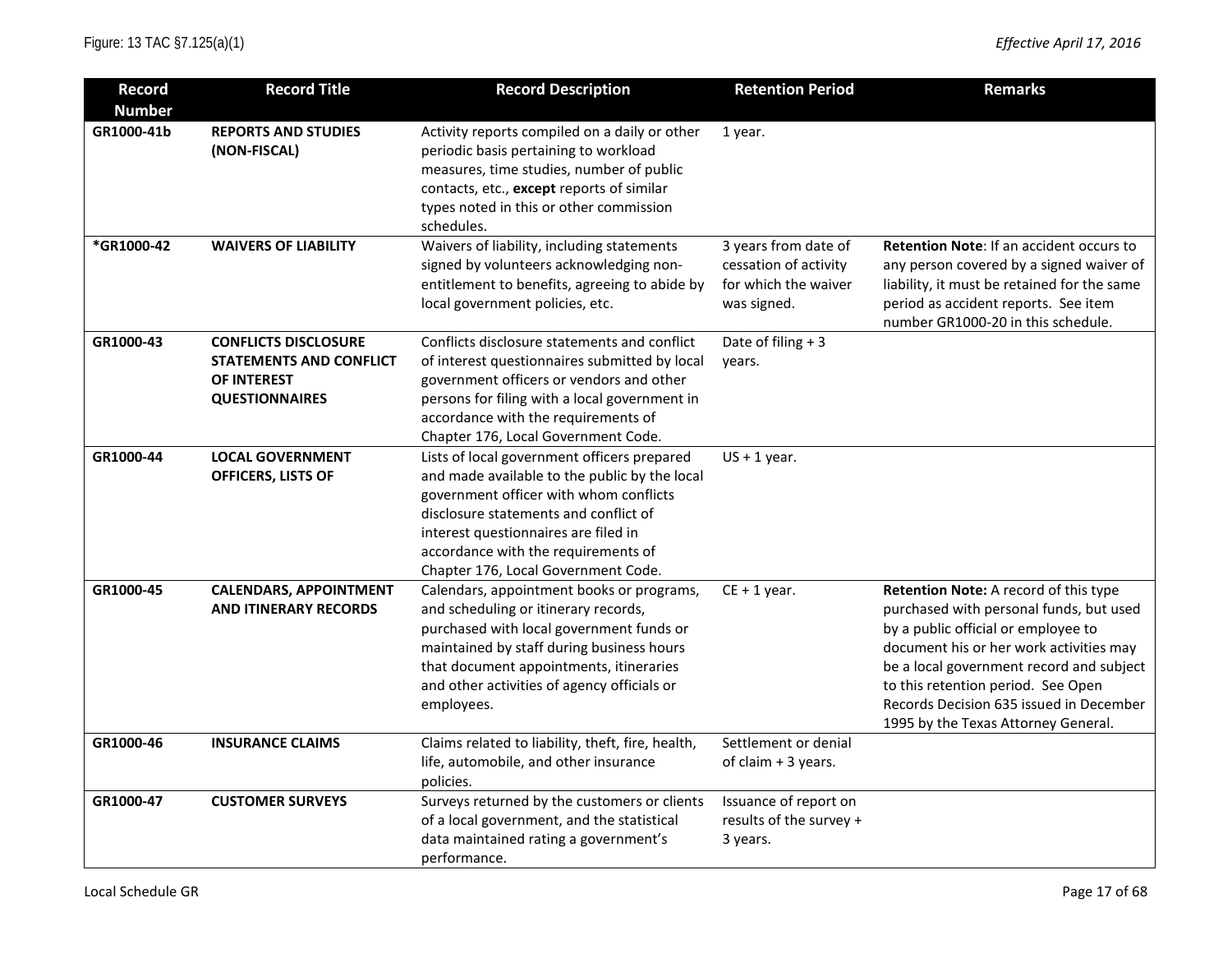| <b>Record</b> | <b>Record Title</b>                           | <b>Record Description</b>                                                                                                                                                                                                                                                                                                                                                                                                                                                                                                                                                                                                                                                                                                                                                                                                                                                                                                                                                                                                                                     | <b>Retention Period</b>                            | <b>Remarks</b>                                                                                                                                                                                                                                                                                                                                                                                                                                                                                                                                                                                                                                                                                   |
|---------------|-----------------------------------------------|---------------------------------------------------------------------------------------------------------------------------------------------------------------------------------------------------------------------------------------------------------------------------------------------------------------------------------------------------------------------------------------------------------------------------------------------------------------------------------------------------------------------------------------------------------------------------------------------------------------------------------------------------------------------------------------------------------------------------------------------------------------------------------------------------------------------------------------------------------------------------------------------------------------------------------------------------------------------------------------------------------------------------------------------------------------|----------------------------------------------------|--------------------------------------------------------------------------------------------------------------------------------------------------------------------------------------------------------------------------------------------------------------------------------------------------------------------------------------------------------------------------------------------------------------------------------------------------------------------------------------------------------------------------------------------------------------------------------------------------------------------------------------------------------------------------------------------------|
| <b>Number</b> |                                               |                                                                                                                                                                                                                                                                                                                                                                                                                                                                                                                                                                                                                                                                                                                                                                                                                                                                                                                                                                                                                                                               |                                                    |                                                                                                                                                                                                                                                                                                                                                                                                                                                                                                                                                                                                                                                                                                  |
| *GR1000-50    | <b>TRANSITORY INFORMATION</b>                 | Records of temporary usefulness that are<br>not an integral part of a records series of a<br>local government, that are not regularly filed<br>within a local government's recordkeeping<br>system, and that are required only for a<br>limited period of time for the completion of<br>an action by an official or employee of the<br>local government or in the preparation of an<br>ongoing records series.<br>Transitory records are not essential to the<br>fulfillment of statutory obligations or to the<br>documentation of government functions.<br>Some examples of transitory information,<br>which can be in any medium (voice mail, fax,<br>email, hard copy, etc.) are drafts and<br>working papers; routine messages;<br>telephone message notifications; internal<br>meeting notices; routing slips; incoming<br>letters or memoranda of transmittal that<br>add nothing of substance to enclosures; and<br>similar routine information used for<br>communication, but not for the<br>documentation, of a specific government<br>transaction. | AV.                                                | <b>Retention Note: Records management</b><br>officers should use caution in assigning<br>this record series to records of a local<br>government to make certain they are not<br>part of another records series listed in<br>this schedule or, for records series<br>unique to an agency, are not part of a<br>records series that documents the<br>fulfillment of the statutory obligations of<br>the agency or the documentation of its<br>functions.<br>The disposal of transitory information<br>need not be documented through<br>destruction authorizations or in records<br>disposition logs, but local governments<br>should establish procedures governing<br>disposal of these records. |
| *GR1000-51    | SPEECHES, PAPERS, AND<br><b>PRESENTATIONS</b> | Notes or text of speeches, papers,<br>presentations, or reports delivered in<br>conjunction with government work by staff<br>of a local government.                                                                                                                                                                                                                                                                                                                                                                                                                                                                                                                                                                                                                                                                                                                                                                                                                                                                                                           | End of event, US, or<br>discontinued + 2<br>years. | Retention Notes: a) For speeches,<br>papers, and presentations of elected<br>officials see GR1000-08.<br>b) For materials developed for in-house<br>training of staff see GR1050-28c.                                                                                                                                                                                                                                                                                                                                                                                                                                                                                                            |
| *GR1000-52    | <b>SUBPOENAS</b>                              | Subpoenas for production of evidence<br>produced for litigation in which the local<br>government is not a party.                                                                                                                                                                                                                                                                                                                                                                                                                                                                                                                                                                                                                                                                                                                                                                                                                                                                                                                                              | AV after fulfilled.                                | Retention Notes: a) For subpoenas<br>received for litigation in which the local<br>government is a party see GR1000-31.<br>b) For subpoenas requesting personally<br>identifiable information of students see<br>SD3225-02 (for school districts) or<br>JC3775-02 (for junior colleges).                                                                                                                                                                                                                                                                                                                                                                                                         |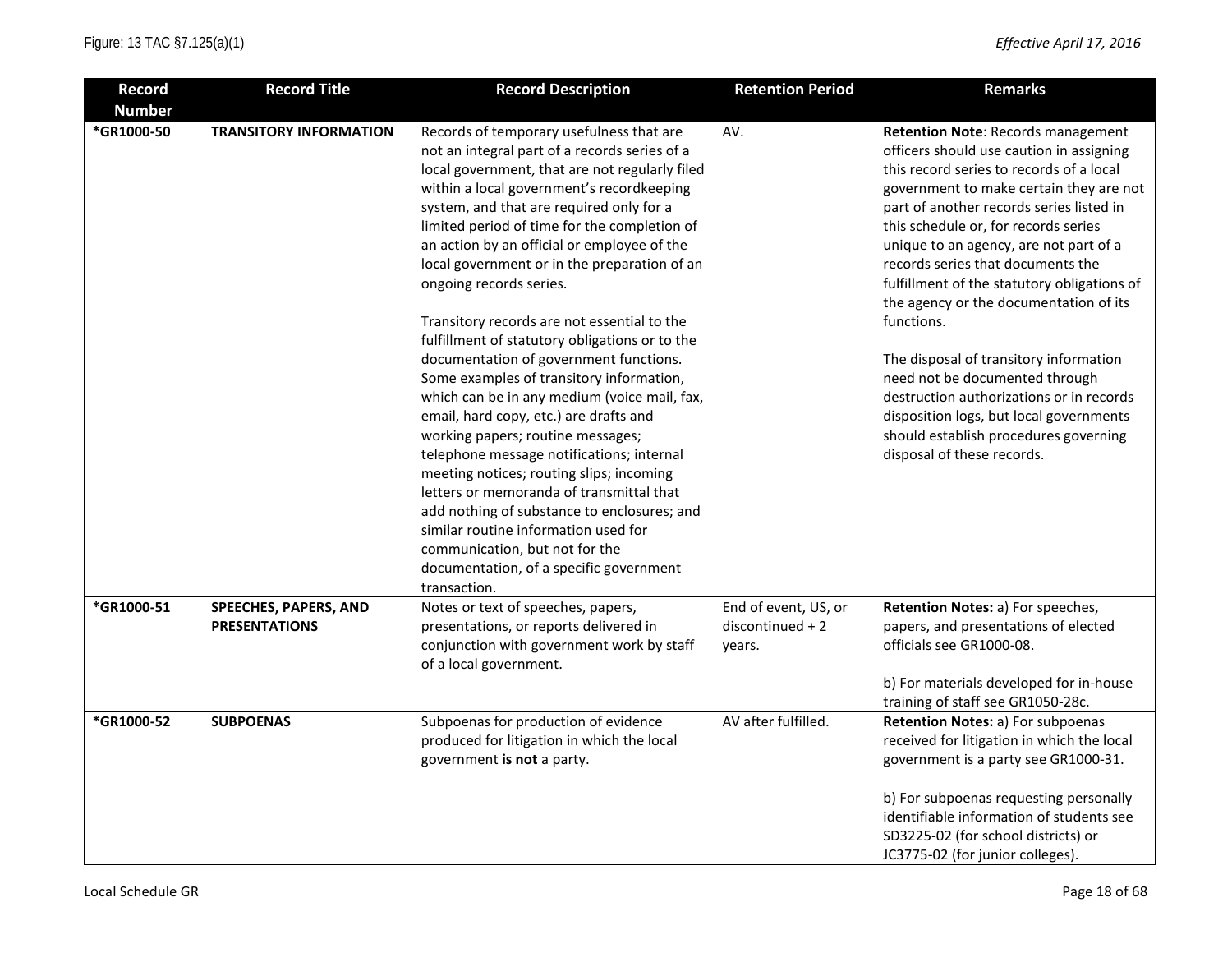| <b>Number</b><br>*GR1000-53 | <b>RELEASE OF RECORDS</b>                            |                                                                                                                                                                                                                                                                           |                                    |                                                                                                                                                                                 |
|-----------------------------|------------------------------------------------------|---------------------------------------------------------------------------------------------------------------------------------------------------------------------------------------------------------------------------------------------------------------------------|------------------------------------|---------------------------------------------------------------------------------------------------------------------------------------------------------------------------------|
|                             |                                                      |                                                                                                                                                                                                                                                                           |                                    |                                                                                                                                                                                 |
|                             | <b>DOCUMENTS</b>                                     | Records that document the release of<br>records or information through any method<br>other than a Public Information Act request<br>or subpoena (including employment<br>verification).                                                                                   | Date records<br>produced + 1 year. | Retention Notes: a) For records released<br>under the Public Information Act see<br>GR1000-34.<br>b) For records produced for a subpoena<br>where the local government is not a |
|                             |                                                      |                                                                                                                                                                                                                                                                           |                                    | party, see GR1000-52.<br>c) For records produced for a subpoena<br>where the local government is a party,<br>see GR1000-31.                                                     |
| *GR1000-54                  | <b>COMMITTEE RECORDS</b>                             | Records of committees, councils, boards, or<br>commissions which are not subject to the<br>Texas Open Meetings Act. Records may<br>include, but are not limited to, member lists,<br>officer election records, agendas, meeting<br>minutes, and related documentation and | 2 years.                           | Retention Notes: a) For records of<br>committees, councils, boards, or<br>commissions which are subject to the<br>Texas Open Meetings Act see Section 1-1<br>of this schedule.  |
|                             |                                                      | correspondence.                                                                                                                                                                                                                                                           |                                    | b) Review before disposal; some records<br>may merit PERMANENT retention for<br>historical reasons.                                                                             |
| *GR1000-55                  | <b>LOBBYIST REGISTRATION</b><br><b>DOCUMENTATION</b> | Forms, reports, or other similar documents<br>submitted to local governments<br>documenting lobbying activities as required<br>by local regulations.                                                                                                                      | Date of filing $+3$<br>years.      |                                                                                                                                                                                 |

# **PART 2: FINANCIAL RECORDS**

**Retention Notes:** a) AUDIT REQUIREMENTS - Most local governments are required by state law to conduct annual or biennial audits of their records and accounts. These audit requirements were taken into account in setting the retention periods in this schedule. The following retention rules also apply:

1) In any local government for which there is no statutory audit requirement and audits are conducted irregularly or in a local government in which a statutorily required audit is delayed, any record in this schedule whose retention period dates from the end of a fiscal year (FE) must be retained for the retention period stated or one year after audit, whichever later.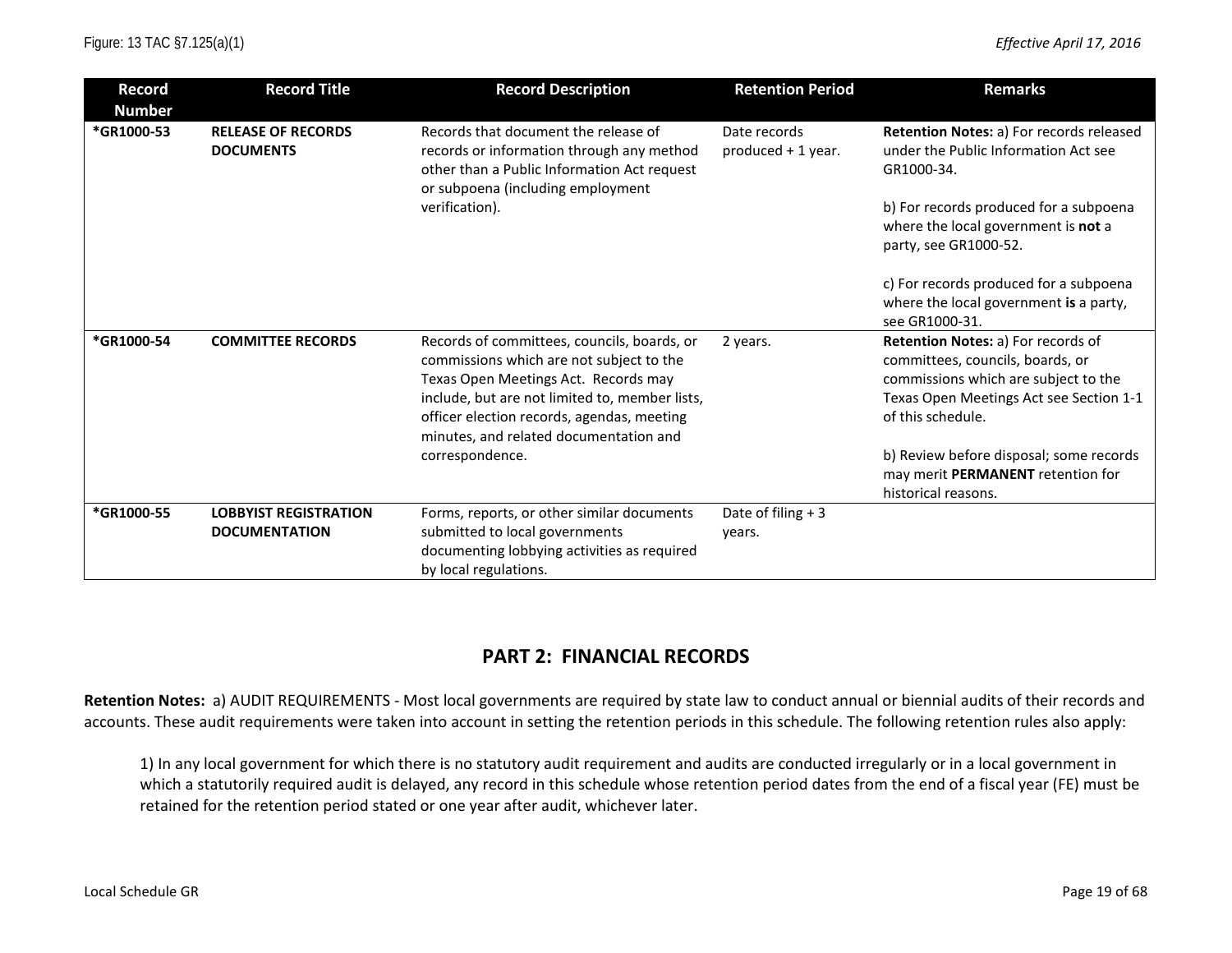2) With regard to any special fund of a local government or elective county office for which there is no statutory audit requirement and the fund is not audited, any records listed under item numbers GR1025-26, GR1025-27, GR1025-28, and GR1025-30 associated with receipts and disbursements from or to the fund must be retained for FE + 10 years.

b) GRANT OR LOAN RECORDS - Subsections (1)-(3) apply to any local government, except school districts, receiving federal, state, or private grants; subsection (4) applies to school districts only. If a grant or loan requires a longer retention period than those stated in this schedule, the associated records must be retained for the full retention period required by the terms of the grant or loan.

1) Direct Federal Grants - This subsection applies to grants received by a local government **directly** from a federal grantor agency.

i) Federal grantor agencies require that grant-related records be retained for audit purposes for 3 years from the filing of required expenditure reports.

ii) In addition to item number GR1025-08(a)-(b), financial and programmatic records of grant-funded projects, including copies or documentation of relevant accounting, banking, purchasing, and payroll records, and other documents and working papers associated with the financial and programmatic administration of the grant funds or used to prepare reports or forms required by federal law or regulation must be retained for the following periods:

(A) For grants continued or renewed annually or at other intervals except quarterly that are not part of a multi-year funding cycle - 3 years from the date of submission of the annual or other periodic expenditure report.

B) For grants continued or renewed annually or at other intervals except quarterly that are a part of a multi-year funding cycle – 3 years from the date of submission of the annual or other periodic expenditure report for the final reporting period of the grant cycle.

C) For grants continued or renewed quarterly - 3 years from the date of submission of the expenditure report for the last quarter of the federal fiscal year.

D) For grants for which the requirement of a final expenditure report has been waived - 3 years from the date the report would have been due.

E) For all other grants – 3 years from the date of submission of the final expenditure report.

iii) The retention periods for the following types of records are exceptions to the periods noted above:

A) Records of non-expendable property or equipment acquired with grant funds - 3 years from the date of transfer, replacement, sale, or junking of the item.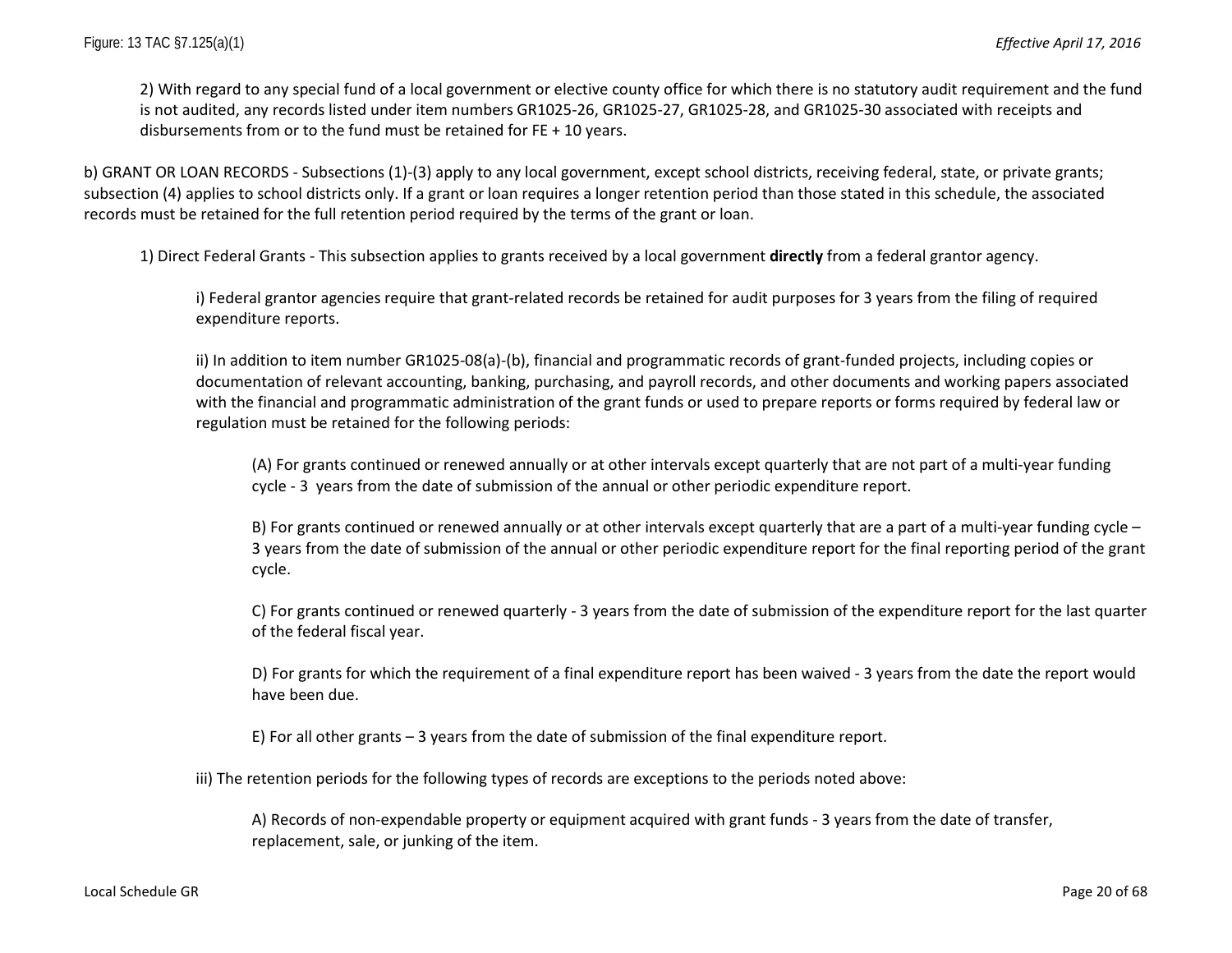B) Cost allocation plans and indirect cost records - 3 years from date of submission or, for plans prepared and retained by the grantee, from the close of the fiscal year covered by the plan.

C) Income records - 3 years from the end of the fiscal year in which the income is used.

iv) If any litigation or audit commences before the expiration of the 3-year period, the records must be retained until all litigation or audit findings are resolved or until the end of the regular 3-year period, whichever is later.

v) If records are transferred to the grantor agency at its request, copies of the records need not be retained.

2) Indirect Federal Grants - This subsection applies to federal grants received as subgrants from state agencies or other local governments (e.g., regional councils of government).

The expenditure reports are submitted to the federal agency by the state or local subgrantor agency after all subgrantees have submitted reports to the subgrantor. Consequently, records under item number GR1025-08(a)-(b) and records described in section (b) (1) must be retained by local government subgrantees for FE + 5 years. Local governments should consult with the state or local subgrantor agency to determine if there are additional or special requirements associated with a particular grant.

The local government must retain copies of reports or records submitted to the subgrantor agency for the periods indicated.

3) State and Private Grants - This schedule extends the 3-year federal retention requirement described in section (b)(1) to state (excluding federal subgrants) and private grant records unless the state or private grantor agency has established different retention requirements, in which case those requirements shall prevail. It is an exception to the extension of federal grant requirements to state and private grants that for state or private grants renewed quarterly as described in section (b) (1) (ii) (B), the 3-year retention requirement runs from the date of submission of the expenditure report for the last quarter of the state fiscal year for state grants and from the last quarter of the local government's fiscal year for private grants.

4) Grant Records and School Districts (including Educational Service Centers) - See Local Schedule SD (Records of Public School Districts). Because of the difficulty of effectively separating financial data that evidence the expenditure of federal funds from those that document the expenditure of local or state-allocated funds, a 5-year retention period has been adopted for most financial records of school districts. The use of the term "school district" in this schedule includes educational service centers, charter schools, county departments of education, and educational cooperatives.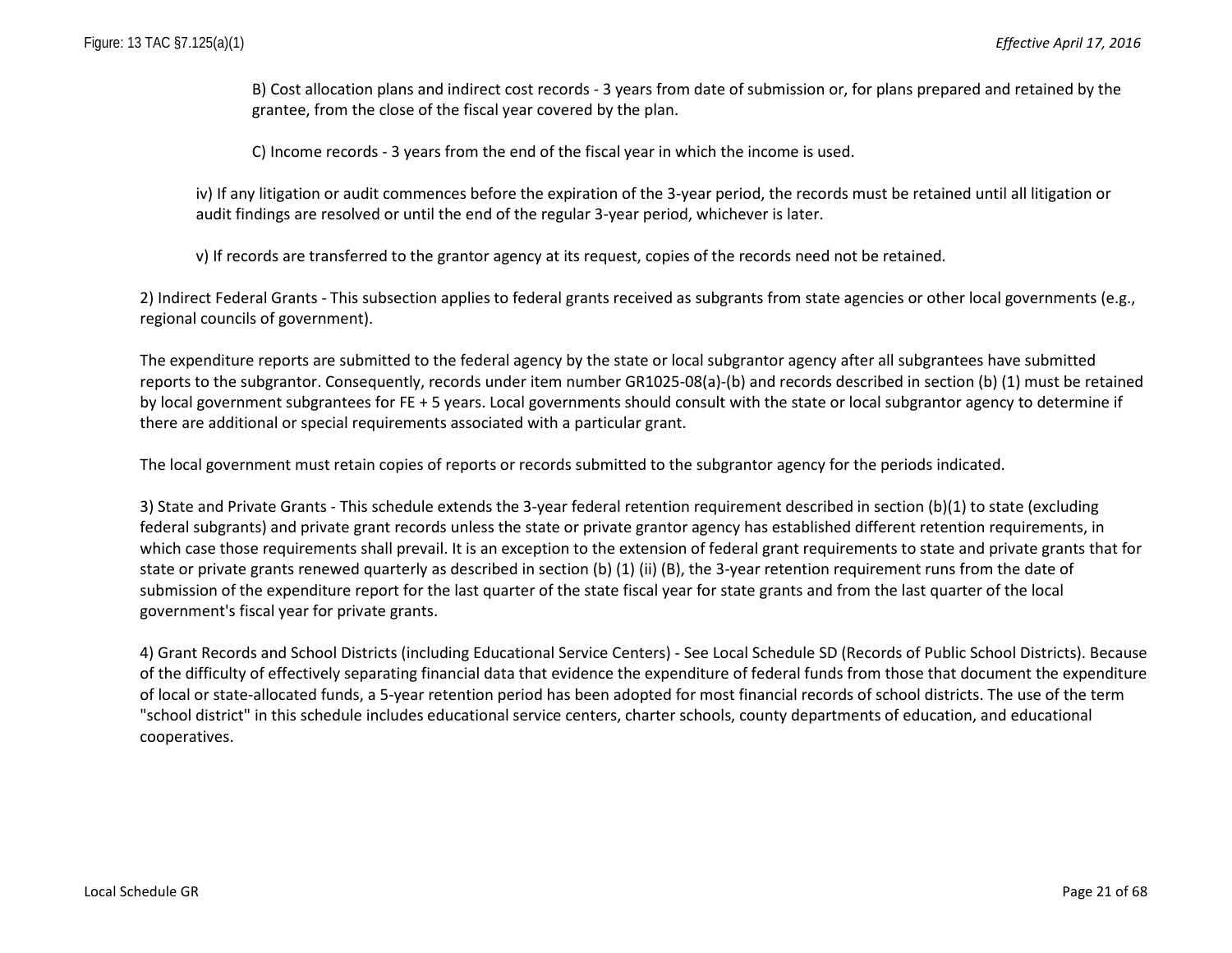### **SECTION 2-1: FISCAL ADMINISTRATION AND REPORTING RECORDS**

| <b>Record</b> | <b>Record Title</b>          | <b>Record Description</b>                                                              | <b>Retention Period</b>  | <b>Remarks</b>                                   |
|---------------|------------------------------|----------------------------------------------------------------------------------------|--------------------------|--------------------------------------------------|
| <b>Number</b> |                              |                                                                                        |                          |                                                  |
| *GR1025-01    | <b>FISCAL AUDIT RECORDS</b>  | Records of fiscal audits conducted by                                                  |                          | <b>Caution:</b> See note (a) at the beginning of |
|               |                              | internal or external auditors.                                                         |                          | Part 2 of this schedule.                         |
| *GR1025-01a   | <b>FISCAL AUDIT RECORDS</b>  | Annual, biennial, or other periodic audit of                                           | PERMANENT.               |                                                  |
|               |                              | any department, fund, account, or activity                                             |                          |                                                  |
|               |                              | of a local government.                                                                 |                          |                                                  |
| *GR1025-01b   | <b>FISCAL AUDIT RECORDS</b>  | Annual, biennial, or other periodic audit of                                           | 2 years.                 |                                                  |
|               |                              | a department, program, fund, or account if                                             |                          |                                                  |
|               |                              | included in a cumulative audit under (a).                                              |                          |                                                  |
| *GR1025-01c   | <b>FISCAL AUDIT RECORDS</b>  | Annual, biennial, or other periodic audit of                                           | PERMANENT.               |                                                  |
|               |                              | a department, program, fund, or account if<br>not included in a cumulative audit under |                          |                                                  |
|               |                              |                                                                                        |                          |                                                  |
| *GR1025-01d   | <b>FISCAL AUDIT RECORDS</b>  | (a).<br>Special audits ordered by a governing body,                                    | PERMANENT.               |                                                  |
|               |                              | a court or grand jury, or mandated by                                                  |                          |                                                  |
|               |                              | administrative rules of a state or federal                                             |                          |                                                  |
|               |                              | agency.                                                                                |                          |                                                  |
| *GR1025-01e   | <b>FISCAL AUDIT RECORDS</b>  | Working papers, summaries, and similar                                                 | 3 years after all        |                                                  |
|               |                              | records created for the purposes of                                                    | questions arising from   |                                                  |
|               |                              | conducting an audit.                                                                   | the audit have been      |                                                  |
|               |                              |                                                                                        | resolved.                |                                                  |
| GR1025-02     | <b>BANK SECURITY RECORDS</b> | Records documenting the pledging of                                                    | 4 years after            |                                                  |
|               |                              | bonds or securities by banks serving as                                                | termination, expiration, |                                                  |
|               |                              | depositories for public funds including                                                | or release of            |                                                  |
|               |                              | depository contracts, security pledges and                                             | contractual obligations. |                                                  |
|               |                              | statements, surety bonds, and similar                                                  |                          |                                                  |
| GR1025-03     | <b>BOND RECORDS</b>          | records.                                                                               |                          | <b>Retention Note: For investment</b>            |
|               |                              |                                                                                        |                          | transaction records of bonds see item            |
|               |                              |                                                                                        |                          | number GR1025-09b.                               |
| GR1025-03a    | <b>BOND RECORDS</b>          | Bond administrative records consisting of                                              | PERMANENT.               |                                                  |
|               |                              | preliminary studies, proposals and                                                     |                          |                                                  |
|               |                              | prospectuses, authorizations and                                                       |                          |                                                  |
|               |                              | certifications for issuance or cancellation,                                           |                          |                                                  |
|               |                              | and related policy correspondence.                                                     |                          |                                                  |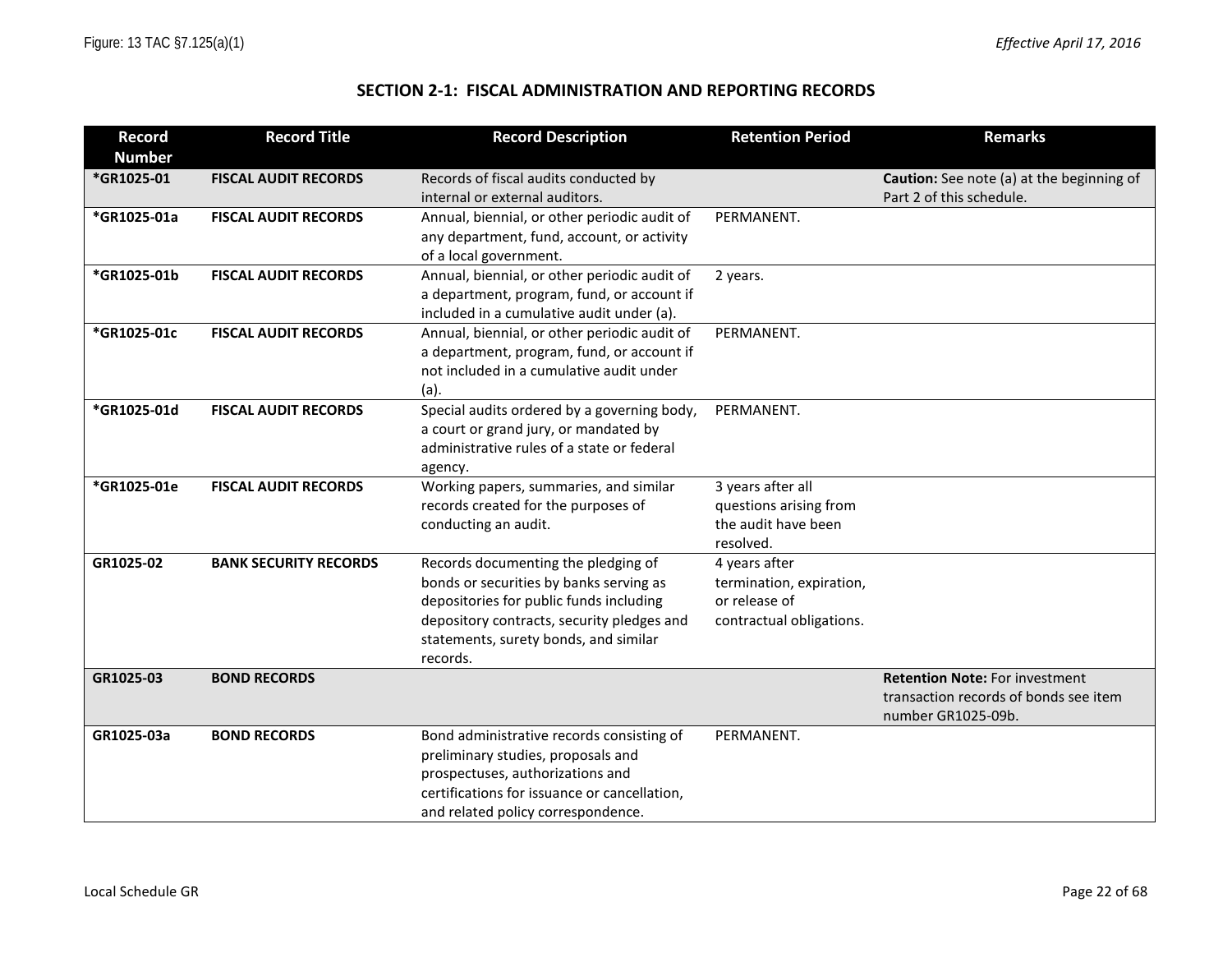| <b>Record</b> | <b>Record Title</b>           | <b>Record Description</b>                                            | <b>Retention Period</b>  | <b>Remarks</b>                                                              |
|---------------|-------------------------------|----------------------------------------------------------------------|--------------------------|-----------------------------------------------------------------------------|
| <b>Number</b> |                               |                                                                      |                          |                                                                             |
| GR1025-03b    | <b>BOND RECORDS</b>           | Bond certificates and redeemed coupons.                              | 1 year after payment.    | By law - Government Code, Section<br>1302.003 for counties (see statute for |
|               |                               |                                                                      |                          | procedural instructions for destruction)                                    |
|               |                               |                                                                      |                          | and by authority of this schedule for all                                   |
|               |                               |                                                                      |                          | other local governments.                                                    |
| GR1025-03c    | <b>BOND RECORDS</b>           | Bond registers.                                                      | PERMANENT.               |                                                                             |
| GR1025-03d    | <b>BOND RECORDS</b>           | Records relating to the exchange,                                    | 1 year if information is |                                                                             |
|               |                               | conversion, or replacement of bonds by                               | contained in a bond      |                                                                             |
|               |                               | bondholders.                                                         | register; PERMANENT      |                                                                             |
|               |                               |                                                                      | if information is not    |                                                                             |
|               |                               |                                                                      | contained in a bond      |                                                                             |
| GR1025-04     | <b>BUDGETS AND BUDGET</b>     |                                                                      | register.                |                                                                             |
|               | <b>DOCUMENTATION</b>          |                                                                      |                          |                                                                             |
| GR1025-04a    | <b>BUDGETS AND BUDGET</b>     | Annual budgets (including amendments).                               | PERMANENT.               |                                                                             |
|               | <b>DOCUMENTATION</b>          |                                                                      |                          |                                                                             |
| GR1025-04b    | <b>BUDGETS AND BUDGET</b>     | Special budgets (includes budgets for                                | PERMANENT.               |                                                                             |
|               | <b>DOCUMENTATION</b>          | capital improvement projects, grant-funded                           |                          |                                                                             |
|               |                               | projects, or other projects prepared on a                            |                          |                                                                             |
|               |                               | special or emergency basis and not<br>included in an annual budget). |                          |                                                                             |
| *GR1025-04c   | <b>BUDGETS AND BUDGET</b>     | Working papers created exclusively for the                           | 3 years.                 |                                                                             |
|               | <b>DOCUMENTATION</b>          | preparation of budgets, including budget                             |                          |                                                                             |
|               |                               | requests, justification statements, and                              |                          |                                                                             |
|               |                               | similar documents.                                                   |                          |                                                                             |
| GR1025-04d    | <b>BUDGETS AND BUDGET</b>     | Encumbrance and expenditure reports                                  | 2 years.                 |                                                                             |
|               | <b>DOCUMENTATION</b>          | (status reports showing expenditures and                             |                          |                                                                             |
|               |                               | encumbrances against a budget).                                      |                          |                                                                             |
|               |                               |                                                                      |                          |                                                                             |
| GR1025-04e    | <b>BUDGETS AND BUDGET</b>     | Budget change documentation, including                               | 2 years.                 |                                                                             |
|               | <b>DOCUMENTATION</b>          | line item or contingency/reserve fund                                |                          |                                                                             |
|               |                               | transfers and supplemental budget                                    |                          |                                                                             |
| GR1025-05     | <b>CAPITAL ASSETS RECORDS</b> | requests.<br>Documentation relating to the capital and               |                          |                                                                             |
|               |                               | fixed assets of a local government.                                  |                          |                                                                             |
|               |                               |                                                                      |                          |                                                                             |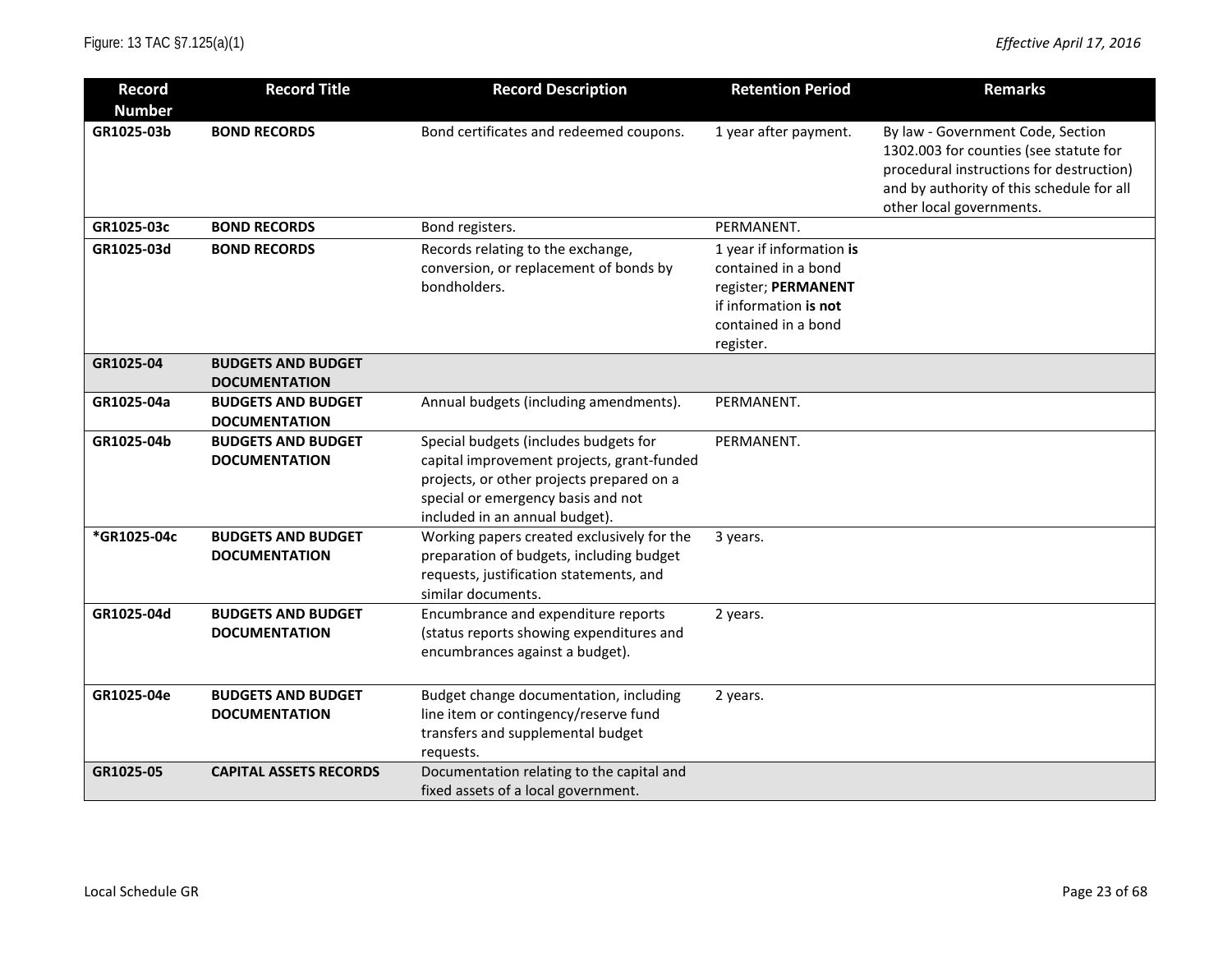| <b>Record</b> | <b>Record Title</b>                              | <b>Record Description</b>                                                                                                                                                                                                                                      | <b>Retention Period</b>                                                                                                      | <b>Remarks</b>                                                                                                                                                                                                                                                                                                                                                                                                                                                                                                                                                                                    |
|---------------|--------------------------------------------------|----------------------------------------------------------------------------------------------------------------------------------------------------------------------------------------------------------------------------------------------------------------|------------------------------------------------------------------------------------------------------------------------------|---------------------------------------------------------------------------------------------------------------------------------------------------------------------------------------------------------------------------------------------------------------------------------------------------------------------------------------------------------------------------------------------------------------------------------------------------------------------------------------------------------------------------------------------------------------------------------------------------|
| <b>Number</b> |                                                  |                                                                                                                                                                                                                                                                |                                                                                                                              |                                                                                                                                                                                                                                                                                                                                                                                                                                                                                                                                                                                                   |
| *GR1025-05a   | <b>CAPITAL ASSETS RECORDS</b>                    | Equipment or property history cards or<br>similar records containing data on initial<br>cost, including disposal authorizations<br>when disposed of.                                                                                                           | FE of date of disposal +<br>5 years for school<br>districts; FE of date of<br>$disposal + 3 years for$<br>other governments. | Retention Note: Review before disposal;<br>property history cards documenting the<br>original construction and additions to or<br>renovations of structures may merit<br><b>PERMANENT</b> retention for historical<br>reasons.                                                                                                                                                                                                                                                                                                                                                                    |
| GR1025-05b    | <b>CAPITAL ASSETS RECORDS</b>                    | Equipment or property cost and<br>depreciation schedules or summaries used<br>for capital outlay budgeting or other<br>financial or budget control purposes.                                                                                                   | $FE + 5$ years for school<br>districts; FE + 3 years<br>for other governments.                                               |                                                                                                                                                                                                                                                                                                                                                                                                                                                                                                                                                                                                   |
| GR1025-05c    | <b>CAPITAL ASSETS RECORDS</b>                    | Equipment or property inventories<br>(including sequential number property<br>logs).                                                                                                                                                                           | $US + 3$ years.                                                                                                              |                                                                                                                                                                                                                                                                                                                                                                                                                                                                                                                                                                                                   |
| GR1025-05d    | <b>CAPITAL ASSETS RECORDS</b>                    | Property sale, auction, or disposal records<br>of government-owned equipment or<br>property.                                                                                                                                                                   | 1 year.                                                                                                                      | By law - Local Government Code, Section<br>263.155(b) for counties and by authority<br>of this schedule for all other local<br>governments.<br>Retention Note: Property sale or auction<br>records do not include records arising<br>from the sale or auction of property<br>foreclosed or seized by a taxing unit for<br>failure to pay property taxes or for the<br>sale or auction of property seized by law<br>enforcement officers. For such records<br>use Local Schedule TX (Records of<br>Property Taxation) or Local Schedule PS<br>(Records of Public Safety Agencies)<br>respectively. |
| *GR1025-06    | <b>FEDERAL REVENUE SHARING</b><br><b>RECORDS</b> | Records concerning the use of federal<br>revenue sharing funds by a local<br>government, including revenue and<br>expenditure summaries; status, budget,<br>and audit reports; and other reports or<br>documentation required by federal law or<br>regulation. | AV.                                                                                                                          | Obsolete record.                                                                                                                                                                                                                                                                                                                                                                                                                                                                                                                                                                                  |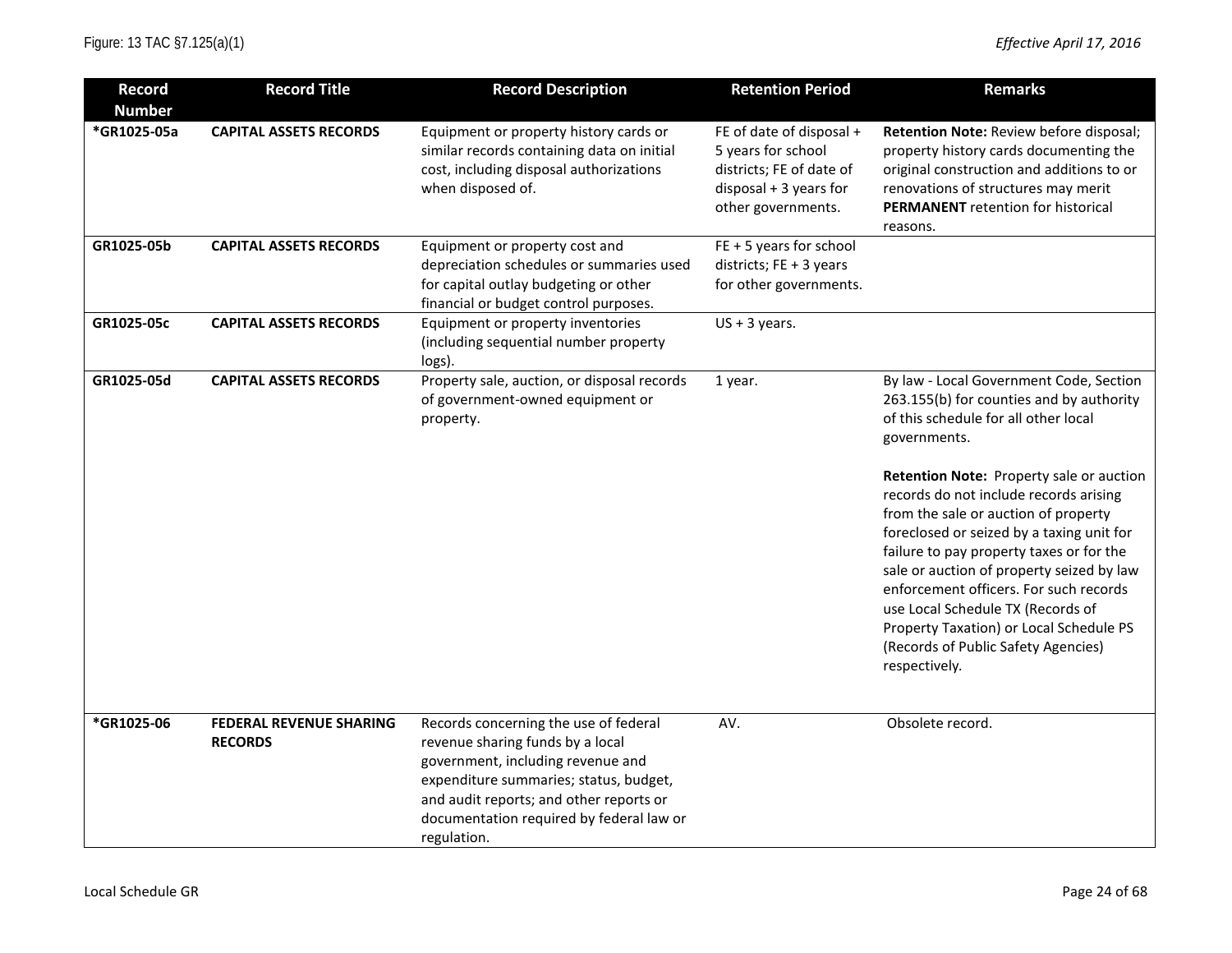| <b>Record</b><br><b>Number</b> | <b>Record Title</b>                                           | <b>Record Description</b>                                                                                                                                                                                                                                                                                                                            | <b>Retention Period</b>                                                      | <b>Remarks</b>                                                                                                                                               |
|--------------------------------|---------------------------------------------------------------|------------------------------------------------------------------------------------------------------------------------------------------------------------------------------------------------------------------------------------------------------------------------------------------------------------------------------------------------------|------------------------------------------------------------------------------|--------------------------------------------------------------------------------------------------------------------------------------------------------------|
| GR1025-07                      | <b>FINANCIAL REPORTS</b>                                      | Annual, sub-annual, or irregularly prepared<br>financial reports or statements on the<br>accounts, funds, or projects of a local<br>government created either for internal use<br>or for submission to state agencies as may<br>be required by law or regulation, except<br>reports of similar types noted in this or<br>other commission schedules. |                                                                              |                                                                                                                                                              |
| GR1025-07a                     | <b>FINANCIAL REPORTS</b>                                      | Monthly, bimonthly, quarterly, or semi-<br>annual reports.                                                                                                                                                                                                                                                                                           | $FE + 3 years.$                                                              |                                                                                                                                                              |
| GR1025-07b                     | <b>FINANCIAL REPORTS</b>                                      | Annual reports.                                                                                                                                                                                                                                                                                                                                      | PERMANENT.                                                                   |                                                                                                                                                              |
| GR1025-07c                     | <b>FINANCIAL REPORTS</b>                                      | Long range fiscal planning reports.                                                                                                                                                                                                                                                                                                                  | PERMANENT.                                                                   |                                                                                                                                                              |
| GR1025-07d                     | <b>FINANCIAL REPORTS</b>                                      | Capital improvement reports.                                                                                                                                                                                                                                                                                                                         | PERMANENT.                                                                   |                                                                                                                                                              |
| GR1025-08                      | <b>GRANT DEVELOPMENT AND</b><br><b>ADMINISTRATIVE RECORDS</b> |                                                                                                                                                                                                                                                                                                                                                      |                                                                              | Retention Note: If grant is for<br>construction of a local government<br>owned facility or part of the<br>infrastructure, follow retention for<br>GR1075-16. |
| GR1025-08a                     | <b>GRANT DEVELOPMENT AND</b><br><b>ADMINISTRATIVE RECORDS</b> | Successful grant applications and proposals<br>and any documentation that modifies the<br>terms of a grant.                                                                                                                                                                                                                                          | FE + 5 years for school<br>districts; FE + 3 years<br>for other governments. | Retention Note: See note (b) at<br>beginning of Part 2 of this schedule.                                                                                     |
| GR1025-08b                     | <b>GRANT DEVELOPMENT AND</b><br><b>ADMINISTRATIVE RECORDS</b> | Financial, performance, and compliance<br>reports submitted to grantor or sub-<br>grantor agencies.                                                                                                                                                                                                                                                  | FE + 5 years for school<br>districts; FE + 3 years<br>for other governments. | Retention Note: See note (b) at<br>beginning of Part 2 of this schedule.                                                                                     |
| GR1025-08c                     | <b>GRANT DEVELOPMENT AND</b><br><b>ADMINISTRATIVE RECORDS</b> | Reports, planning memoranda, studies,<br>correspondence, and similar records<br>created for and used in the development of<br>successful grant proposals.                                                                                                                                                                                            | 3 years.                                                                     |                                                                                                                                                              |
| GR1025-08d                     | <b>GRANT DEVELOPMENT AND</b><br><b>ADMINISTRATIVE RECORDS</b> | Any records of the type noted in (a) or (b)<br>relating to unsuccessful grant proposals.                                                                                                                                                                                                                                                             | AV.                                                                          |                                                                                                                                                              |
| GR1025-09                      | <b>INVESTMENT TRANSACTION</b><br><b>RECORDS</b>               |                                                                                                                                                                                                                                                                                                                                                      |                                                                              |                                                                                                                                                              |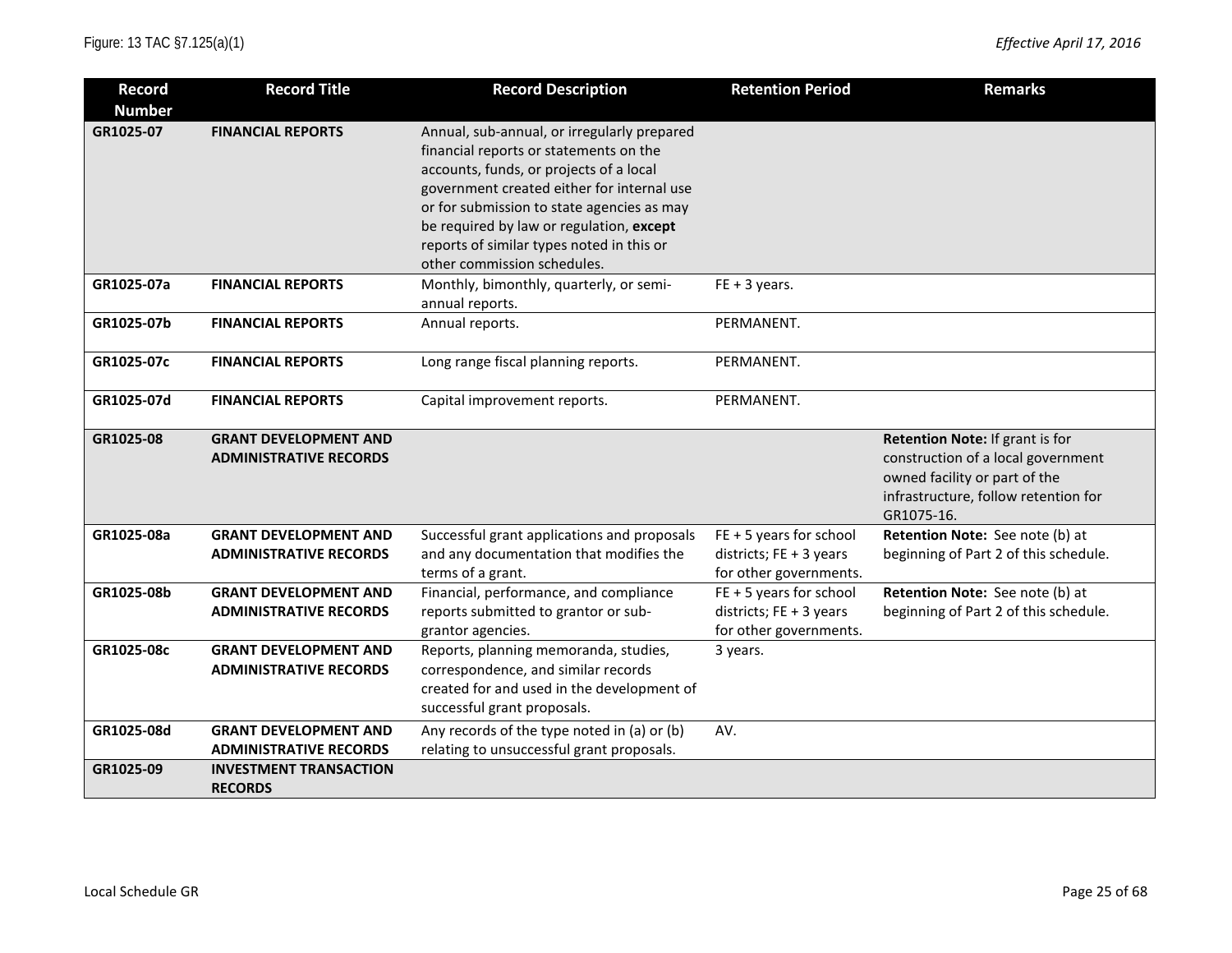| Record<br><b>Number</b> | <b>Record Title</b>                             | <b>Record Description</b>                                                                                                                                                                                                                                      | <b>Retention Period</b>                                               | <b>Remarks</b> |
|-------------------------|-------------------------------------------------|----------------------------------------------------------------------------------------------------------------------------------------------------------------------------------------------------------------------------------------------------------------|-----------------------------------------------------------------------|----------------|
| GR1025-09a              | <b>INVESTMENT TRANSACTION</b><br><b>RECORDS</b> | Documentation relating to the investment<br>of public funds (e.g., certificates of deposit)<br>that evidences the investment of funds, the<br>performance or return of investments, the<br>cancellation or withdrawal of investments,<br>and similar activity. | $FE + 5$ years.                                                       |                |
| GR1025-09b              | <b>INVESTMENT TRANSACTION</b><br><b>RECORDS</b> | Documentation related to the calculation<br>of arbitrage rebate amounts, if any, on<br>proceeds from the sale of tax-exempt<br>bonds.                                                                                                                          | Retirement of the last<br>obligation of the bond<br>issue $+6$ years. |                |
| GR1025-10               | <b>CHARGE SCHEDULES/ PRICE</b><br><b>LISTS</b>  | Schedules of prices charged by a local<br>government for services to the public or<br>other governments, including any<br>documentation used to determine the<br>charges.                                                                                      | $US + 3$ years.                                                       |                |

#### **SECTION 2-2: ACCOUNTING RECORDS**

**Retention Note:** ACCOUNTING RECORDS OF MOTOR VEHICLE AND BOAT LICENSING AND REGISTRATION - For accounting and banking records relating to motor vehicle licensing not noted in this part, use Part 3 of Local Schedule TX.

| Record<br><b>Number</b> | <b>Record Title</b>                                                         | <b>Record Description</b>                                                                                                                                                                                                                                                                           | <b>Retention Period</b>                                                                                                                  | <b>Remarks</b>                                                                                                                                                             |
|-------------------------|-----------------------------------------------------------------------------|-----------------------------------------------------------------------------------------------------------------------------------------------------------------------------------------------------------------------------------------------------------------------------------------------------|------------------------------------------------------------------------------------------------------------------------------------------|----------------------------------------------------------------------------------------------------------------------------------------------------------------------------|
| GR1025-25               | <b>ACCOUNTING POLICIES AND</b><br><b>PROCEDURES</b><br><b>DOCUMENTATION</b> | Policy and procedure directives and similar<br>records documenting accounting<br>methodology.                                                                                                                                                                                                       | US, expired, or<br>discontinued $+5$ years.                                                                                              |                                                                                                                                                                            |
| GR1025-26               | <b>ACCOUNTS PAYABLE AND</b><br><b>DISBURSEMENT RECORDS</b>                  |                                                                                                                                                                                                                                                                                                     |                                                                                                                                          |                                                                                                                                                                            |
| *GR1025-26a             | <b>ACCOUNTS PAYABLE AND</b><br><b>DISBURSEMENT RECORDS</b>                  | Claims, invoices, statements, copies of<br>checks and purchase orders, expenditure<br>authorizations, and similar records that<br>serve to document disbursements,<br>including those documenting claims for and<br>reimbursement to employees for travel and<br>other employment-related expenses. | FE of date of final<br>payment $+5$ years for<br>school districts; FE of<br>date of final payment +<br>3 years for other<br>governments. | Retention Note: Accounts payable and<br>disbursement records for bond-funded<br>projects must be maintained according<br>to the retention period listed in GR1025-<br>26d. |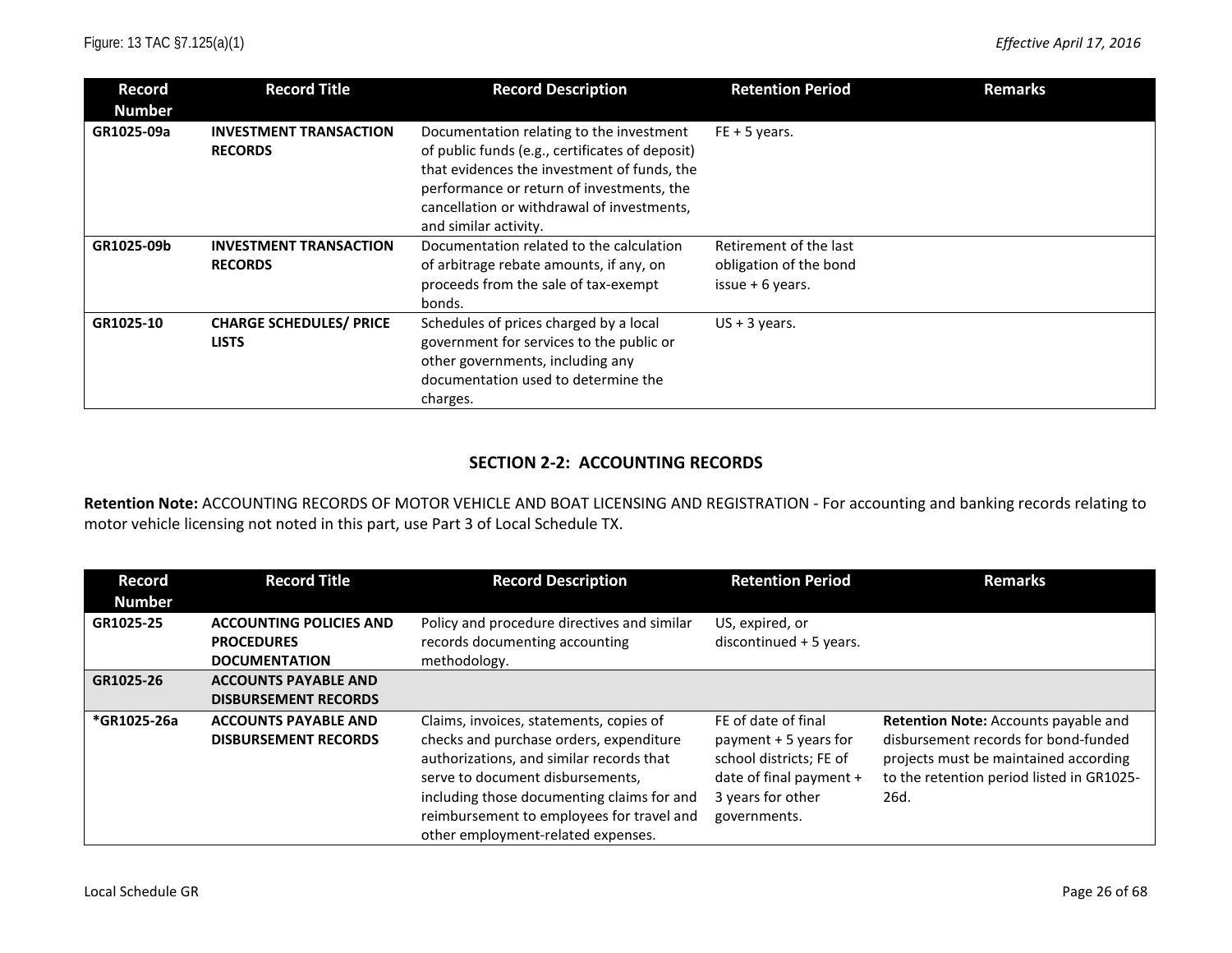| <b>Record</b>                | <b>Record Title</b>                                        | <b>Record Description</b>                                                                                                                                                                                                                                                                                                                                                                                  | <b>Retention Period</b>                                                                                                                         | <b>Remarks</b>                                                                                                                                                                                                                          |
|------------------------------|------------------------------------------------------------|------------------------------------------------------------------------------------------------------------------------------------------------------------------------------------------------------------------------------------------------------------------------------------------------------------------------------------------------------------------------------------------------------------|-------------------------------------------------------------------------------------------------------------------------------------------------|-----------------------------------------------------------------------------------------------------------------------------------------------------------------------------------------------------------------------------------------|
| <b>Number</b><br>*GR1025-26b | <b>ACCOUNTS PAYABLE AND</b>                                | Accounts payable records sufficient to                                                                                                                                                                                                                                                                                                                                                                     | FE of date of disposal +                                                                                                                        |                                                                                                                                                                                                                                         |
|                              | <b>DISBURSEMENT RECORDS</b>                                | document the purchase costs of capital<br>equipment or other fixed assets.                                                                                                                                                                                                                                                                                                                                 | 5 years for school<br>districts; FE of date of                                                                                                  |                                                                                                                                                                                                                                         |
|                              |                                                            |                                                                                                                                                                                                                                                                                                                                                                                                            | $disposal + 3 years for$<br>other governments.                                                                                                  |                                                                                                                                                                                                                                         |
| *GR1025-26c                  | <b>ACCOUNTS PAYABLE AND</b><br><b>DISBURSEMENT RECORDS</b> | Reports accompanying the transmittal of<br>funds to federal, state, or other local<br>government agencies (e.g., sales tax to the<br>State Comptroller of Public Accounts); to<br>retirement systems, or to other entities if<br>the funds are collected, in whole or in part,<br>on behalf of other agencies or individuals<br>(e.g., retirement deductions of employees).                                | FE of period covered by<br>report $+3$ years.                                                                                                   | <b>Retention Note: For reports</b><br>accompanying the transmittal of federal<br>and state payroll and unemployment<br>taxes see item number GR1050-53(b).                                                                              |
| GR1025-26d                   | <b>ACCOUNTS PAYABLE AND</b><br><b>DISBURSEMENT RECORDS</b> | Accounts payable records for bond-funded<br>projects.                                                                                                                                                                                                                                                                                                                                                      | FE of date of last bond<br>payment + 5 years for<br>school districts; FE of<br>date of last bond<br>payment + 3 years for<br>other governments. |                                                                                                                                                                                                                                         |
| GR1025-27                    | <b>ACCOUNTS RECEIVABLE</b><br><b>RECORDS</b>               |                                                                                                                                                                                                                                                                                                                                                                                                            |                                                                                                                                                 | <b>Retention Note: For accounts receivable</b><br>records associated with the collection of<br>property taxes, all local governments,<br>including school districts, should use<br>Local Schedule TX (Records of Property<br>Taxation). |
| *GR1025-27a                  | <b>ACCOUNTS RECEIVABLE</b><br><b>RECORDS</b>               | Bill copies or stubs, statements, billing<br>registers, account cards, deposit warrants,<br>cash receipts, credit card receipts, receipt<br>books, cash transfers, daily cash reports,<br>cash drawer reconciliations, and similar<br>records (such as returned checks and<br>associated fees) that serve to document<br>money owed to or received by a local<br>government and its collection or receipt. | FE of date of receipt + 5<br>years for school<br>districts; FE of date of<br>receipt $+3$ years for<br>other governments.                       |                                                                                                                                                                                                                                         |
| GR1025-27b                   | <b>ACCOUNTS RECEIVABLE</b><br><b>RECORDS</b>               | Accounts receivable records documenting<br>the receipt of any monies by any local<br>government that are remittable to the<br>State Comptroller of Public Accounts (e.g.,<br>court costs in criminal cases, sales tax).                                                                                                                                                                                    | Remittance due date +<br>5 years.                                                                                                               |                                                                                                                                                                                                                                         |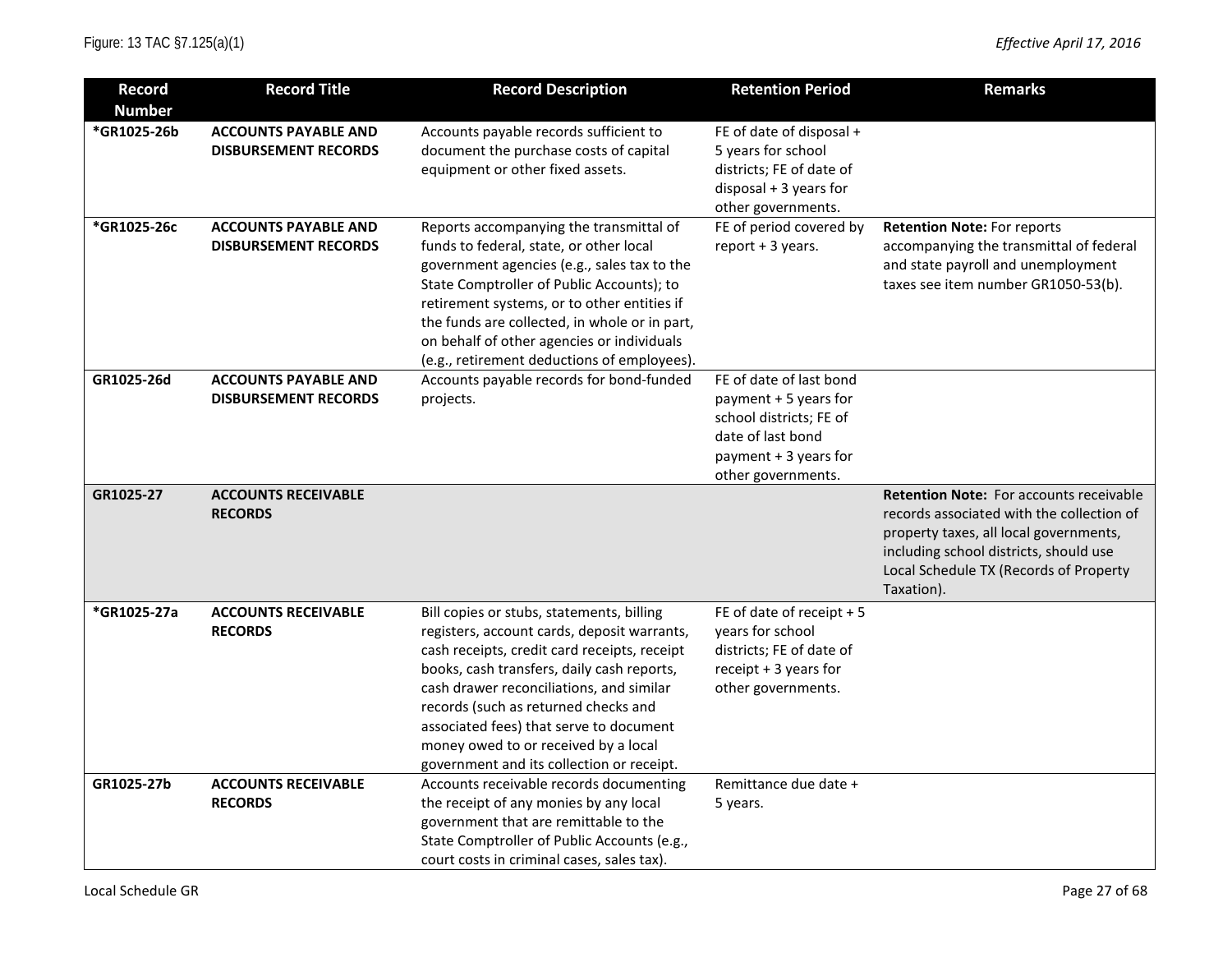| <b>Record</b> | <b>Record Title</b>                                       | <b>Record Description</b>                                                                                                                                                                                                                                               | <b>Retention Period</b>                                                                                                 | <b>Remarks</b>                                                                                                                                                                                                                                                                                                                                  |
|---------------|-----------------------------------------------------------|-------------------------------------------------------------------------------------------------------------------------------------------------------------------------------------------------------------------------------------------------------------------------|-------------------------------------------------------------------------------------------------------------------------|-------------------------------------------------------------------------------------------------------------------------------------------------------------------------------------------------------------------------------------------------------------------------------------------------------------------------------------------------|
| <b>Number</b> |                                                           |                                                                                                                                                                                                                                                                         |                                                                                                                         |                                                                                                                                                                                                                                                                                                                                                 |
| GR1025-27c    | <b>ACCOUNTS RECEIVABLE</b><br><b>RECORDS</b>              | Account card or similar records<br>documenting payments to a local<br>government in which the government holds<br>a property lien until the debt is satisfied<br>(e.g., liens arising from demolition, lot<br>cleaning), including original liens and lien<br>releases. | FE of date of final<br>payment and release of<br>lien $+3$ years.                                                       |                                                                                                                                                                                                                                                                                                                                                 |
| GR1025-27d    | <b>ACCOUNTS RECEIVABLE</b><br><b>RECORDS</b>              | Account card or similar records relating to<br>the receipt of cash deposits as sureties for<br>the delivery of services (e.g., water and<br>wastewater).                                                                                                                | FE of termination of<br>service or refund of<br>deposit + 3 years.                                                      |                                                                                                                                                                                                                                                                                                                                                 |
| *GR1025-27e   | <b>ACCOUNTS RECEIVABLE</b><br><b>RECORDS</b>              | Records of accounts deemed uncollectable,<br>including write-off authorizations.                                                                                                                                                                                        | FE of write-off date $+5$<br>years for school<br>districts; FE of write-off<br>date + 3 years for other<br>governments. |                                                                                                                                                                                                                                                                                                                                                 |
| *GR1025-28    | <b>BANKING RECORDS</b>                                    | Bank statements, credit card statements,<br>canceled checks, check registers, deposit<br>slips, debit and credit notices,<br>reconciliations, notices of interest earned,<br>monetary transport records (including<br>armored car pickup logs) etc.                     | $FE + 5 years$ .                                                                                                        |                                                                                                                                                                                                                                                                                                                                                 |
| GR1025-29     | <b>COST ALLOCATION AND</b><br><b>DISTRIBUTION RECORDS</b> | Records created to document the<br>allocation of costs among accounts and<br>funds of a local government, including<br>records relating to chargebacks and other<br>interdepartmental or interfund accounting<br>transactions.                                          | $FE + 5$ years for school<br>districts; FE + 3 years<br>for other governments.                                          | Retention Note: If any of the records in<br>this group are used as ledger and journal<br>entry documentation, they must be<br>retained for FE + 5 years (see item<br>number GR1025-30) by all local<br>governments.                                                                                                                             |
| GR1025-30     | LEDGERS, JOURNALS, AND<br><b>ENTRY DOCUMENTATION</b>      |                                                                                                                                                                                                                                                                         |                                                                                                                         | Retention Note: Be certain to verify<br>before the disposal of any ledger or<br>journal under this item number that the<br>ledger or journal does not serve to<br>document financial activities that require<br>a longer retention period (e.g.<br>investment documentation of proceeds<br>of tax exempt bonds under item number<br>GR1025-09). |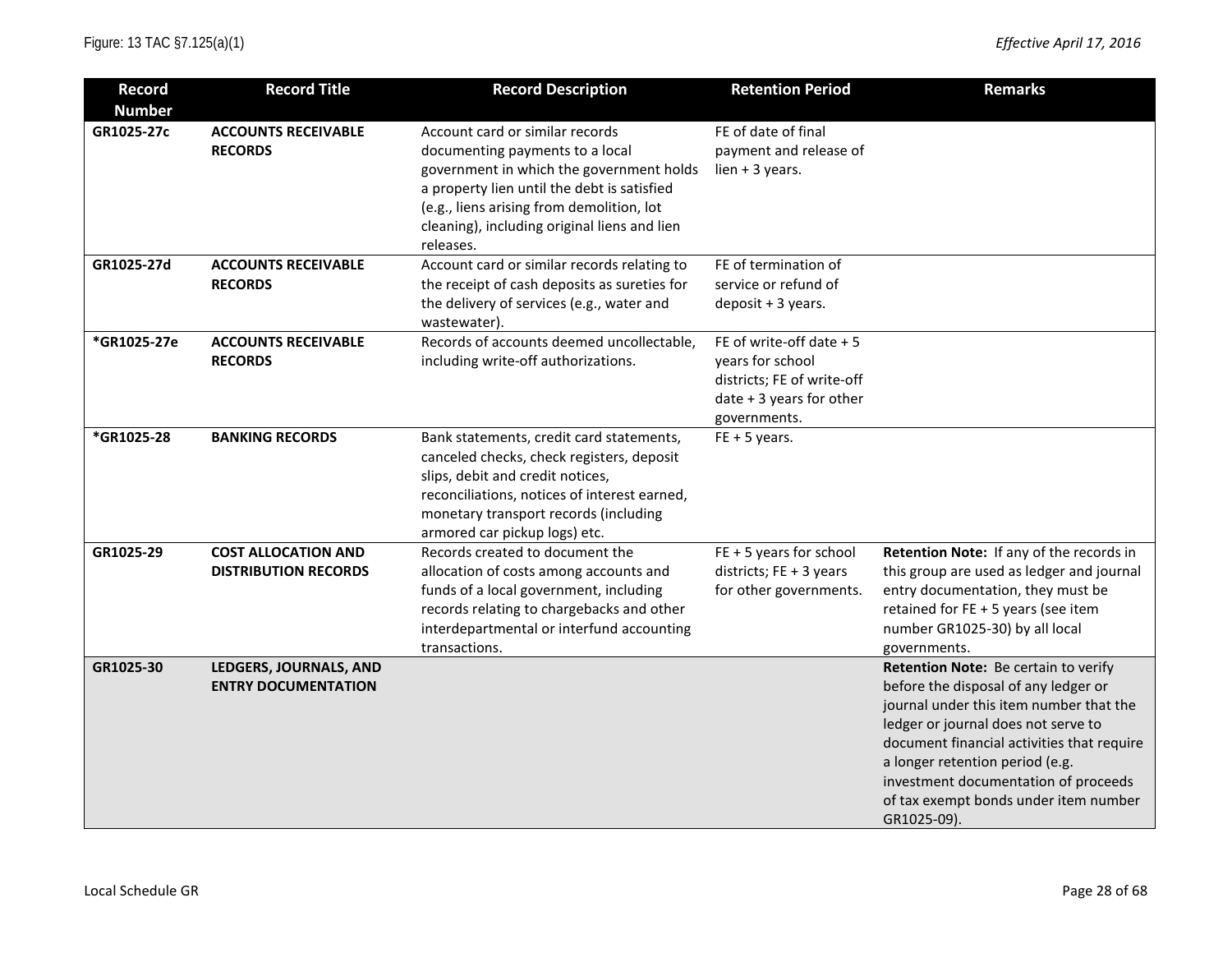| <b>Record</b><br><b>Number</b> | <b>Record Title</b>                                  | <b>Record Description</b>                                                                                                                                                                                                                            | <b>Retention Period</b> | <b>Remarks</b>                                                                                                                                                                                                                                                                       |
|--------------------------------|------------------------------------------------------|------------------------------------------------------------------------------------------------------------------------------------------------------------------------------------------------------------------------------------------------------|-------------------------|--------------------------------------------------------------------------------------------------------------------------------------------------------------------------------------------------------------------------------------------------------------------------------------|
| GR1025-30a                     | LEDGERS, JOURNALS, AND<br><b>ENTRY DOCUMENTATION</b> | General ledger showing receipts and<br>expenditures from all accounts and funds<br>of a local government.                                                                                                                                            |                         |                                                                                                                                                                                                                                                                                      |
|                                |                                                      | (1) For fiscal years for which an annual<br>financial audit report (see item number<br>GR1025-01) exists.                                                                                                                                            | $FE + 5$ years.         | Retention Note: Review before disposal;<br>some ledgers may merit PERMANENT<br>retention for historical reasons.                                                                                                                                                                     |
|                                |                                                      | (2) For fiscal years for which an annual<br>financial audit report (see item number<br>GR1025-01) does not exist.                                                                                                                                    | PERMANENT.              |                                                                                                                                                                                                                                                                                      |
| GR1025-30b                     | LEDGERS, JOURNALS, AND<br><b>ENTRY DOCUMENTATION</b> | Subsidiary ledgers.                                                                                                                                                                                                                                  | $FE + 5$ years.         | Retention Note: Review before disposal;<br>some ledgers may merit PERMANENT<br>retention for historical reasons.                                                                                                                                                                     |
| GR1025-30c                     | LEDGERS, JOURNALS, AND<br><b>ENTRY DOCUMENTATION</b> | Receipt, disbursement, general, or<br>subsidiary journals.                                                                                                                                                                                           | $FE + 5$ years.         | Retention Note: Review before disposal;<br>some journals may merit PERMANENT<br>retention for historical reasons.                                                                                                                                                                    |
| GR1025-30d                     | LEDGERS, JOURNALS, AND<br><b>ENTRY DOCUMENTATION</b> | Journal vouchers and entries or similar<br>posting control forms (including supporting<br>documentation such as correspondence<br>and auditor adjustments that evidence<br>journal entries and amendments).                                          | $FE + 5 years$ .        | Retention Note: If bill stubs (see item<br>number GR1025-27a) are used as entry<br>documentation for account journals, they<br>must be retained by all local<br>governments for $FE + 5$ years rather than<br>the FE $+$ 3 year retention period for<br>accounts receivable records. |
| GR1025-30e                     | LEDGERS, JOURNALS, AND<br><b>ENTRY DOCUMENTATION</b> | Perpetual care fund registers of<br>government-owned cemeteries.                                                                                                                                                                                     | PERMANENT.              | By law - Health and Safety Code, Section<br>713.005(a).                                                                                                                                                                                                                              |
| GR1025-31                      | <b>TRANSACTION SUMMARIES</b>                         | Periodic summaries or reports of<br>accounting transactions or activity by<br>department, budget code, program,<br>account, fund, or type of activity, including<br>trial balances, unless the summary is of a<br>type noted elsewhere in this part. |                         |                                                                                                                                                                                                                                                                                      |
| GR1025-31a                     | <b>TRANSACTION SUMMARIES</b>                         | Daily.                                                                                                                                                                                                                                               | 30 days.                |                                                                                                                                                                                                                                                                                      |
| GR1025-31b                     | <b>TRANSACTION SUMMARIES</b>                         | Weekly.                                                                                                                                                                                                                                              | 90 days.                |                                                                                                                                                                                                                                                                                      |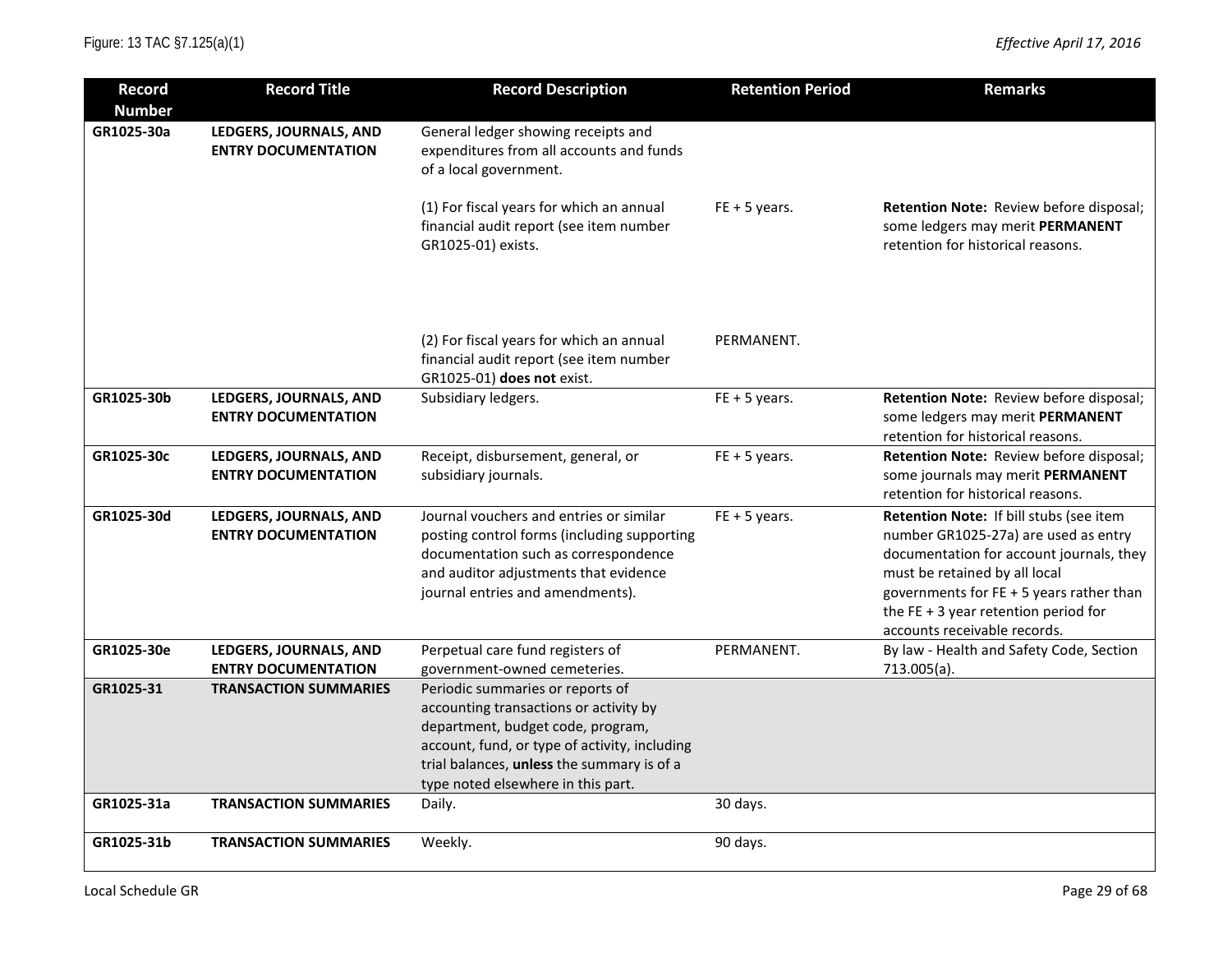| Record        | <b>Record Title</b>                               | <b>Record Description</b>                                                                                                                                                                                                                                                                                                                 | <b>Retention Period</b>                                                          | <b>Remarks</b>                                                                                                                                                                                                                                |
|---------------|---------------------------------------------------|-------------------------------------------------------------------------------------------------------------------------------------------------------------------------------------------------------------------------------------------------------------------------------------------------------------------------------------------|----------------------------------------------------------------------------------|-----------------------------------------------------------------------------------------------------------------------------------------------------------------------------------------------------------------------------------------------|
| <b>Number</b> |                                                   |                                                                                                                                                                                                                                                                                                                                           |                                                                                  |                                                                                                                                                                                                                                               |
| GR1025-31c    | <b>TRANSACTION SUMMARIES</b>                      | Monthly, bimonthly, quarterly, or semi-                                                                                                                                                                                                                                                                                                   | 2 years.                                                                         |                                                                                                                                                                                                                                               |
|               |                                                   | annual.                                                                                                                                                                                                                                                                                                                                   |                                                                                  |                                                                                                                                                                                                                                               |
| GR1025-31d    | <b>TRANSACTION SUMMARIES</b>                      | Annual.                                                                                                                                                                                                                                                                                                                                   | $FE + 5$ years for school<br>districts; $FE + 3$ years<br>for other governments. | <b>Retention Note: If an annual trial</b><br>balance is not maintained, then the least<br>frequent sub-yearly trial balance must be<br>retained for FE + 5 years by school<br>districts and $FE + 3$ years by all other<br>local governments. |
| GR1025-32     | <b>UNCLAIMED PROPERTY</b><br><b>DOCUMENTATION</b> | Any form of record sufficient to verify<br>information on unclaimed property<br>previously reported to the State Treasurer<br>showing the name and last known address<br>of the apparent owner of reportable<br>unclaimed property, a brief description of<br>the property, and the balance of each<br>unclaimed account, if appropriate. | Date on which property<br>is reportable $+10$<br>years.                          | By law - Property Code, Section<br>74.103(b).                                                                                                                                                                                                 |

## **PART 3: PERSONNEL AND PAYROLL RECORDS**

**Retention Notes: a) FEDERAL RETENTION REQUIREMENTS** - Federal retention periods for personnel and payroll records arise principally from the administration of the Civil Rights Act of 1964, Title VII; the Age Discrimination and Employment Act of 1967; the Equal Pay Act; the Fair Labor Standards Act; the Federal Insurance Contribution Act; and the Federal Unemployment Tax Act. Various federal agencies or departments of agencies administer these acts and, because retention periods are set to enable each agency to carry out its particular oversight authority, different retention periods are often established for the same record. In compiling Schedule GR, the longest applicable federal retention period is cited as authority for the retention period indicated. A federal regulation is not cited if a state law or regulation requires a longer retention period. A federal retention period is also not cited if a Texas statute of limitations makes a longer retention period advisable. For example, the federal retention requirement for employment contracts [see item number GR1050-15(a)] is given as 3 years from the last effective date of the contract in 26 CFR 516.5, but suits in Texas may be brought by either party to such a contract within four years of the occurrence of an alleged breach; therefore a retention period of 4 years from the last effective date of the contract is set in this schedule. All retention periods in this part apply, by authority of this schedule, to all local governments, although some of them may be otherwise exempt from the federal requirement cited. This provision does not require the creation by exempted local governments of any special documentation demonstrating compliance with federal regulations that may be required of non-exempted governments.

**b) PERSONNEL FILES** - The individual employee personnel file is not scheduled as a unit in this section; documents normally placed in such files are scheduled separately.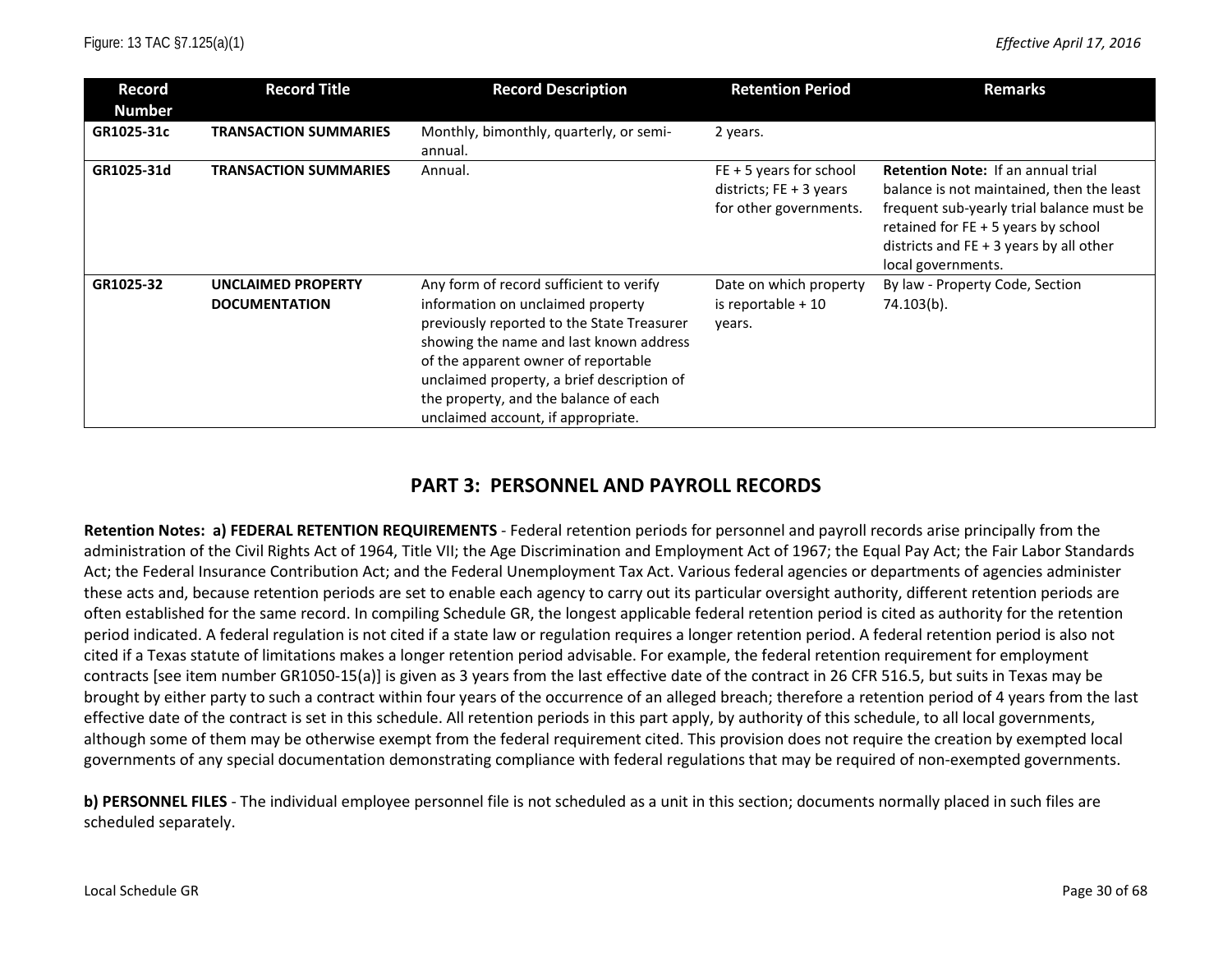**c) TERMINATED EMPLOYEES** - Notwithstanding any retention periods in this part, all personnel records existing on the date of termination of an involuntarily terminated employee must be retained for 2 years from the date of termination [29 CFR 1602.31, 1602.40, and 1602.49].

**d) JTPA AND CETA EMPLOYEES** - Any records maintained on applicants for or holders of positions paid in whole or in part from Comprehensive Employees' Training Act (CETA) funds or affirmative action apprenticeship program funds administered by the U. S. Department of Labor must be retained for 5 years from the date of enrollment in the program [29 CFR 30.8(e)]. This 5-year retention period is extended by authority of this schedule to comparable records on applicants for or holders of positions paid in whole or in part from Job Training Partnership Act (JTPA) funds.

**e) DEFINITION OF EMPLOYEE** - For the purposes of this part, the term "employee" also includes elected or appointed officials of a local government who are paid wages or a salary from any funds of the local government and anyone voluntarily working or not receiving payment or compensation for working.

**f) PERSONNEL RECORDS IN SHERIFF'S DEPARTMENTS IN CERTAIN COUNTIES** - The Local Government Code, Section 157.904, provides that sheriff's departments in counties with a population of 3.3 million or more shall maintain "a permanent personnel file on each department employee." The precise contents of a personnel file are not specified, but three groups of records are expressly mentioned. Consequently, any record in item numbers GR1050-03, GR1050-07, and GR1050-21, all of which are records of a type mentioned in the statute, must be retained permanently. The sheriffs and their legal counsel should determine what other records may be includable in a permanent personnel file in sheriffs' departments subject to the law.

| Record        | <b>Record Title</b>                               | <b>Record Description</b>                                                                                                                                                               | <b>Retention Period</b>  | <b>Remarks</b>                     |
|---------------|---------------------------------------------------|-----------------------------------------------------------------------------------------------------------------------------------------------------------------------------------------|--------------------------|------------------------------------|
| <b>Number</b> |                                                   |                                                                                                                                                                                         |                          |                                    |
| GR1050-01     | <b>AFFIRMATIVE ACTION PLANS</b>                   |                                                                                                                                                                                         |                          |                                    |
| GR1050-01a    | <b>AFFIRMATIVE ACTION PLANS</b>                   | Reports, analyses, and statistical data<br>compiled from source documentation<br>used to develop, implement, and monitor<br>affirmative action plans.                                   | 5 years.                 | By regulation - 29 CFR $30.8(e)$ . |
| GR1050-01b    | <b>AFFIRMATIVE ACTION PLANS</b>                   | Affirmative action plans.                                                                                                                                                               | $US + 5$ years.          | By regulation - 29 CFR $30.8(e)$ . |
| GR1050-02     | <b>APTITUDE AND SKILLS TEST</b><br><b>RECORDS</b> | Records relating to aptitude or skills tests<br>required of job applicants or of current<br>personnel to qualify for promotion or<br>transfer, including civil service<br>examinations. |                          |                                    |
| GR1050-02a    | <b>APTITUDE AND SKILLS TEST</b><br><b>RECORDS</b> | Validation studies.                                                                                                                                                                     | Life of test $+2$ years. |                                    |

### **SECTION 3-1: PERSONNEL RECORDS**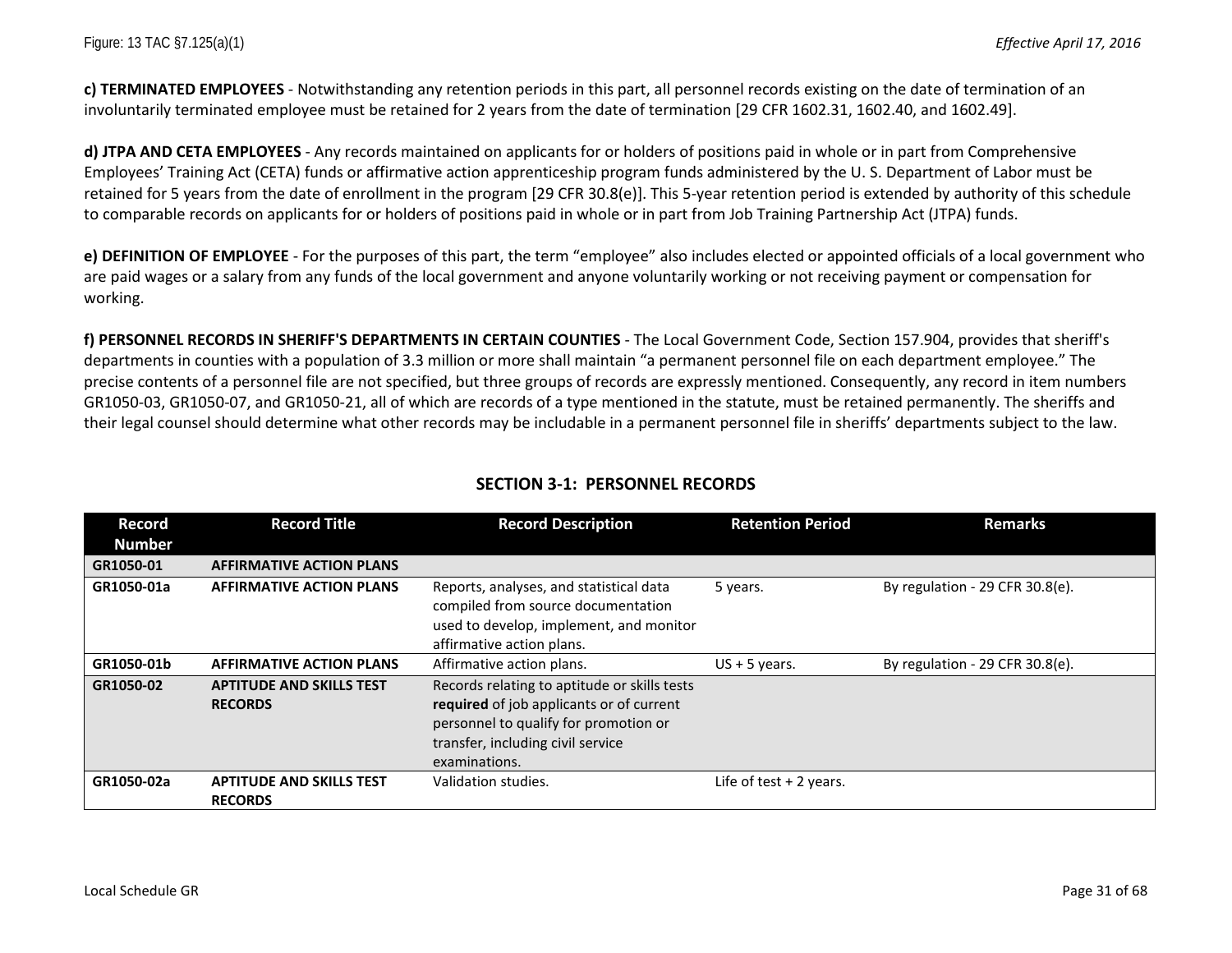| <b>Record</b><br><b>Number</b> | <b>Record Title</b>                               | <b>Record Description</b>                                                                                                                                    | <b>Retention Period</b>                                                            | <b>Remarks</b>                                                                                                                                                                                                                         |
|--------------------------------|---------------------------------------------------|--------------------------------------------------------------------------------------------------------------------------------------------------------------|------------------------------------------------------------------------------------|----------------------------------------------------------------------------------------------------------------------------------------------------------------------------------------------------------------------------------------|
| GR1050-02b                     | <b>APTITUDE AND SKILLS TEST</b><br><b>RECORDS</b> | Tests.                                                                                                                                                       | $US + 2$ years.                                                                    | By regulation - 29 CFR 1602.31, 1602.40,<br>and 1602.49.                                                                                                                                                                               |
|                                |                                                   |                                                                                                                                                              |                                                                                    | Retention Note: One copy of each<br>different test (different in terms of either<br>questions or administration procedures)<br>should be retained for the period<br>indicated.                                                         |
| *GR1050-02c                    | <b>APTITUDE AND SKILLS TEST</b><br><b>RECORDS</b> | Test papers or results of persons taking<br>tests.                                                                                                           | Date of creation or<br>personnel action<br>involved, whichever<br>later, +2 years. | By regulation - 29 CFR 1602.31, 1602.40,<br>and 1602.49.                                                                                                                                                                               |
| GR1050-02d                     | <b>APTITUDE AND SKILLS TEST</b><br><b>RECORDS</b> | Records, other than those noted (a)-(c),<br>relating to the planning and<br>administration of tests.                                                         | 3 years.                                                                           |                                                                                                                                                                                                                                        |
| *GR1050-03                     | <b>AWARDS AND</b><br><b>COMMENDATIONS</b>         | Individual award, honor, or<br>commendation bestowed on an<br>employee.                                                                                      | Date of separation + 5<br>years.                                                   | Retention Notes: a) For administrative<br>records of awarding committees, see<br>item number GR1050-09.                                                                                                                                |
|                                |                                                   |                                                                                                                                                              |                                                                                    | b) Refer to Retention Note (f) on page 1<br>of this schedule for awards bestowed on<br>certain Sheriff's office employees.                                                                                                             |
| GR1050-04                      | <b>CERTIFICATES AND LICENSES</b>                  | Certificates, licenses, or permits required<br>of employees to qualify for or remain<br>eligible to hold a position requiring<br>certification or licensing. | US or separation of<br>employee + 5 years.                                         | Retention Note: If the submission of<br>copies of certificates, licenses, or permits<br>is required of all applicants for a position,<br>those of applicants not hired must be<br>retained for 2 years under item number<br>GR1050-14. |
| GR1050-05                      | <b>CONFLICT OF INTEREST</b><br><b>AFFIDAVITS</b>  |                                                                                                                                                              | 5 years after leaving<br>position for which the<br>affidavit was filed.            |                                                                                                                                                                                                                                        |
| GR1050-06                      | <b>COUNSELING PROGRAM</b><br><b>RECORDS</b>       |                                                                                                                                                              |                                                                                    |                                                                                                                                                                                                                                        |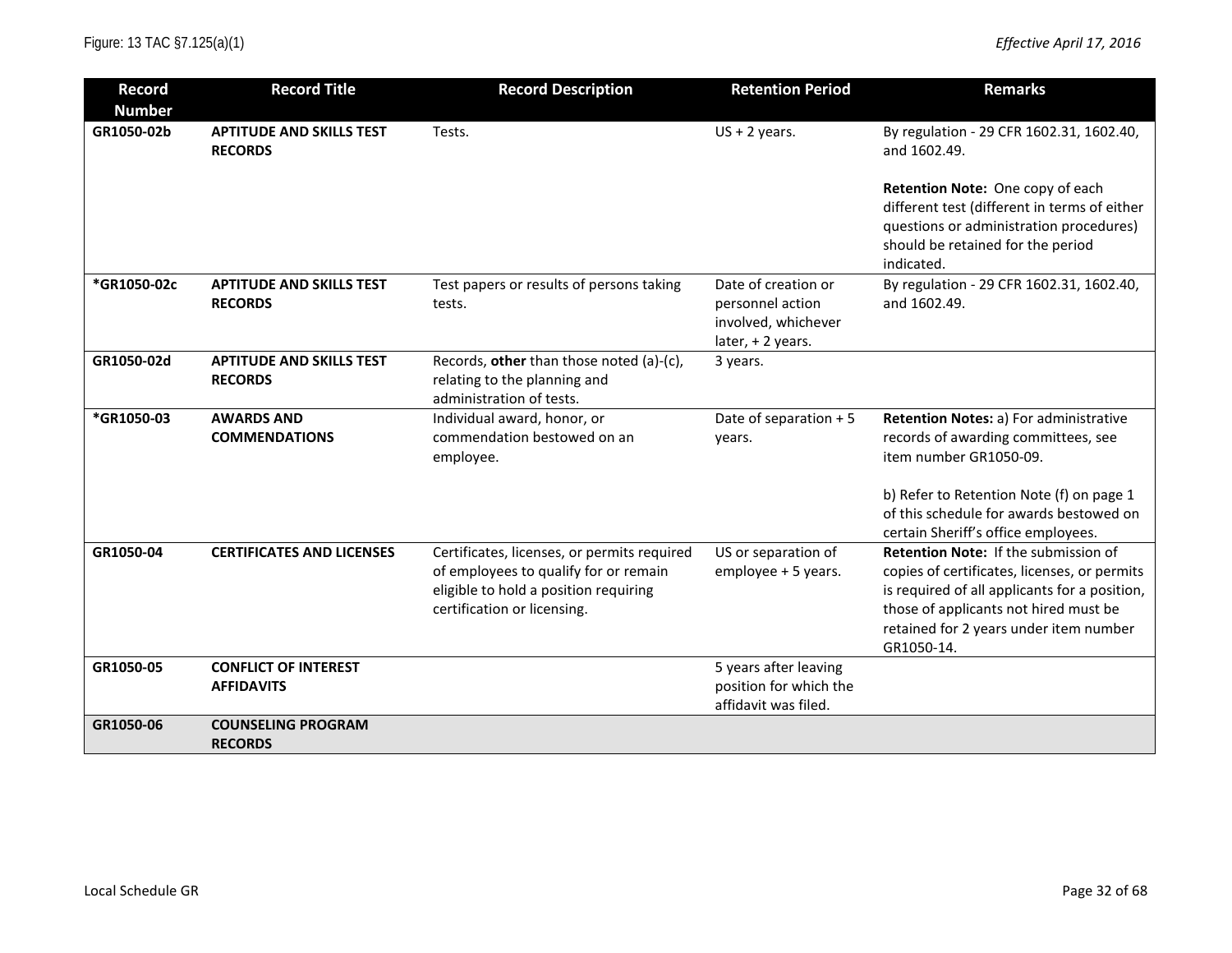| <b>Record</b><br><b>Number</b> | <b>Record Title</b>                                      | <b>Record Description</b>                                                                                                                                                                                                                                                                                                                                                                                       | <b>Retention Period</b>                                         | <b>Remarks</b>                                                                                                                                         |
|--------------------------------|----------------------------------------------------------|-----------------------------------------------------------------------------------------------------------------------------------------------------------------------------------------------------------------------------------------------------------------------------------------------------------------------------------------------------------------------------------------------------------------|-----------------------------------------------------------------|--------------------------------------------------------------------------------------------------------------------------------------------------------|
| *GR1050-06a                    | <b>COUNSELING PROGRAM</b><br><b>RECORDS</b>              | Reports of interviews, analyses, and<br>similar records relating to the counseling<br>of an employee for work-related,<br>personal, or substance abuse problems,<br>including any warnings associated with<br>the counseling. Usually maintained at the<br>supervisory level or by human resources<br>departments.                                                                                              | 3 years after<br>termination of<br>counseling.                  | Retention Note: For records retained by<br>professional therapists; refer to Local<br>Schedule HR for patient records.                                 |
| GR1050-06b                     | <b>COUNSELING PROGRAM</b><br><b>RECORDS</b>              | Records relating to the planning,<br>coordination, implementation, direction,<br>and evaluation of an employee<br>counseling program.                                                                                                                                                                                                                                                                           | 3 years.                                                        |                                                                                                                                                        |
| *GR1050-07                     | <b>DISCIPLINARY AND ADVERSE</b><br><b>ACTION RECORDS</b> | Records created by civil service boards or<br>by personnel or supervisory officers in<br>considering, or reconsidering on appeal,<br>an adverse action (e.g., demotion,<br>probation, termination, suspension, leave<br>without pay) against an employee,<br>including, as applicable, witness and<br>employee statements, interview reports,<br>exhibits, reports of findings, and decisions<br>and judgments. |                                                                 | <b>Retention Note: Refer to Retention Note</b><br>(f) on page 1 of this schedule for<br>disciplinary records of certain Sheriff's<br>office employees. |
|                                |                                                          | (1) All employees of sheriff's departments<br>in counties with a population of 3.3<br>million or more.                                                                                                                                                                                                                                                                                                          | PERMANENT.                                                      | By law - Local Government Code, Section<br>157.904.                                                                                                    |
|                                |                                                          | (2) Police and fire department personnel<br>in municipalities with a population of<br>10,000 or more that have established civil<br>service boards under Local Government<br>Code, Chapter 143.                                                                                                                                                                                                                 | PERMANENT.                                                      | By law - Local Government Code, Section<br>$143.011(c)$ .                                                                                              |
|                                |                                                          | (3) All other local government employees.                                                                                                                                                                                                                                                                                                                                                                       | 2 years after case<br>closed or action taken,<br>as applicable. | By regulation - 29 CFR 1602.31, 1602.40,<br>and 1602.49.                                                                                               |
| GR1050-08                      | <b>EMPLOYEE PENSION AND</b><br><b>BENEFITS RECORDS</b>   |                                                                                                                                                                                                                                                                                                                                                                                                                 |                                                                 | For records of pension and deferred<br>compensation deductions from payroll<br>see GR1050-52(b).                                                       |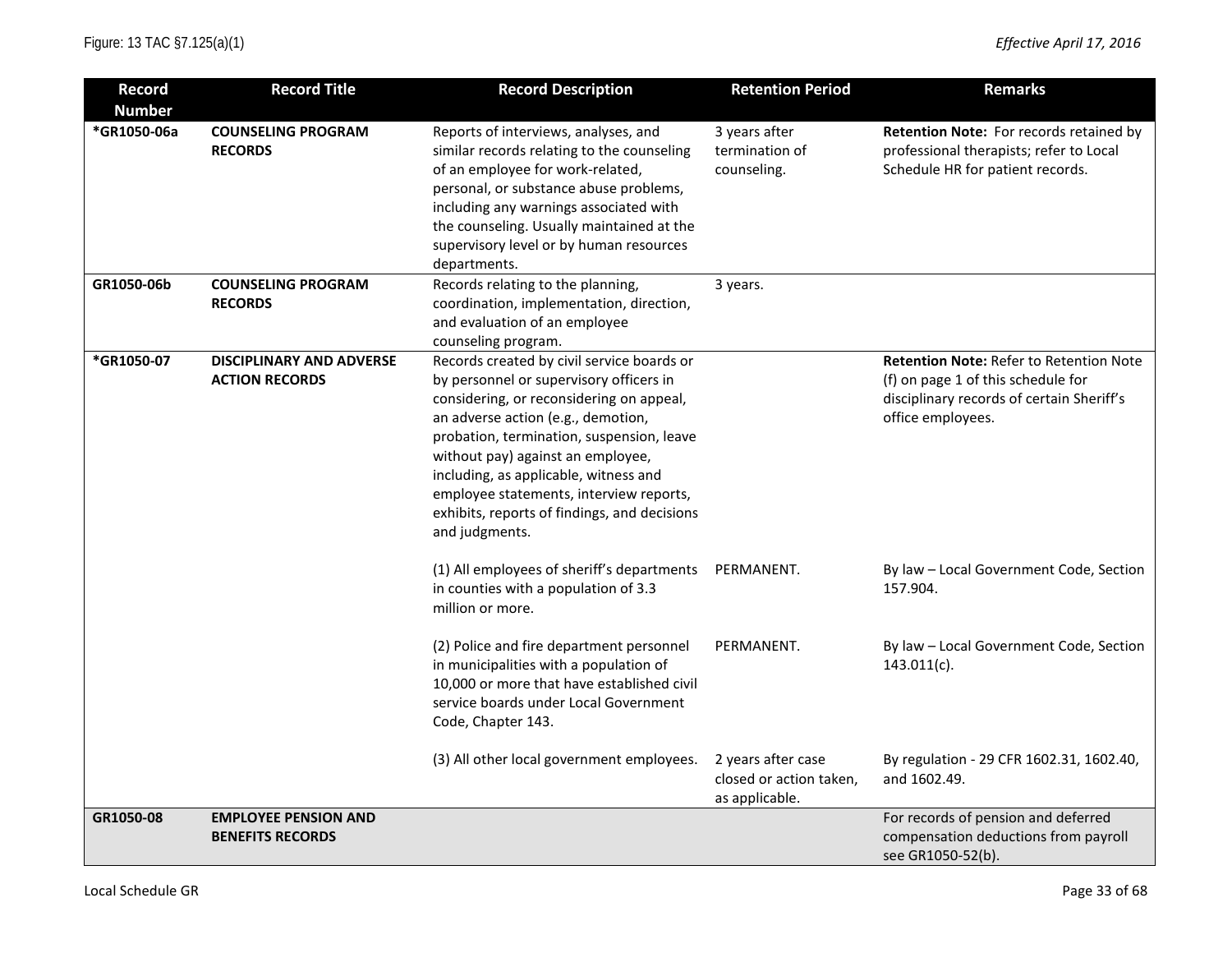| <b>Record</b><br><b>Number</b> | <b>Record Title</b>                                    | <b>Record Description</b>                                                                                                                                                       | <b>Retention Period</b>                        | <b>Remarks</b>                                                                                                                                                                                                                                                                                                                                                       |
|--------------------------------|--------------------------------------------------------|---------------------------------------------------------------------------------------------------------------------------------------------------------------------------------|------------------------------------------------|----------------------------------------------------------------------------------------------------------------------------------------------------------------------------------------------------------------------------------------------------------------------------------------------------------------------------------------------------------------------|
| *GR1050-08a                    | <b>EMPLOYEE PENSION AND</b><br><b>BENEFITS RECORDS</b> | Employee benefit plans such as pension;<br>life, health, and disability insurance;<br>seniority and merit systems; and deferred<br>compensation plans, including<br>amendments. | Termination of plan $+1$<br>year.              | By regulation - 29 CFR 1627.3(b)(2).<br>Retention Note: If the plan or system is<br>not in writing, a memorandum fully<br>outlining the terms of the plan or system<br>and the manner in which it has been<br>communicated to affected employees,<br>together with notations relating to any<br>revisions, must be retained for the same<br>period as written plans. |
| *GR1050-08b                    | <b>EMPLOYEE PENSION AND</b><br><b>BENEFITS RECORDS</b> | Enrollment forms providing personal<br>identifying data, beneficiary information,<br>option selection, acknowledgement<br>forms, and similar information.                       |                                                |                                                                                                                                                                                                                                                                                                                                                                      |
|                                |                                                        | (1) If the official record is maintained by<br>the retirement system of which the local<br>government is a member or by the<br>service provider.                                | AV.                                            |                                                                                                                                                                                                                                                                                                                                                                      |
|                                |                                                        | (2) If the official record is maintained by<br>the local government.                                                                                                            |                                                |                                                                                                                                                                                                                                                                                                                                                                      |
|                                |                                                        | (A) Pension and deferred<br>compensation.                                                                                                                                       | Date of separation + 75<br>years.              |                                                                                                                                                                                                                                                                                                                                                                      |
|                                |                                                        | (B) Life, health, accidental death, and<br>disability insurance.                                                                                                                | Termination of<br>coverage + 4 years.          |                                                                                                                                                                                                                                                                                                                                                                      |
|                                |                                                        | (C) Any benefit other than those noted<br>in $(A)$ or $(B)$ .                                                                                                                   | US or separation $+2$<br>years, as applicable. | <b>Retention Note: Documents that serve</b><br>as payroll deduction authorizations must<br>be maintained for the retention period<br>prescribed for item number GR1050-50.                                                                                                                                                                                           |
| GR1050-08c                     | <b>EMPLOYEE PENSION AND</b>                            | Annual reports from a pension system or                                                                                                                                         | PERMANENT.                                     |                                                                                                                                                                                                                                                                                                                                                                      |
|                                | <b>BENEFITS RECORDS</b>                                | fund.                                                                                                                                                                           |                                                |                                                                                                                                                                                                                                                                                                                                                                      |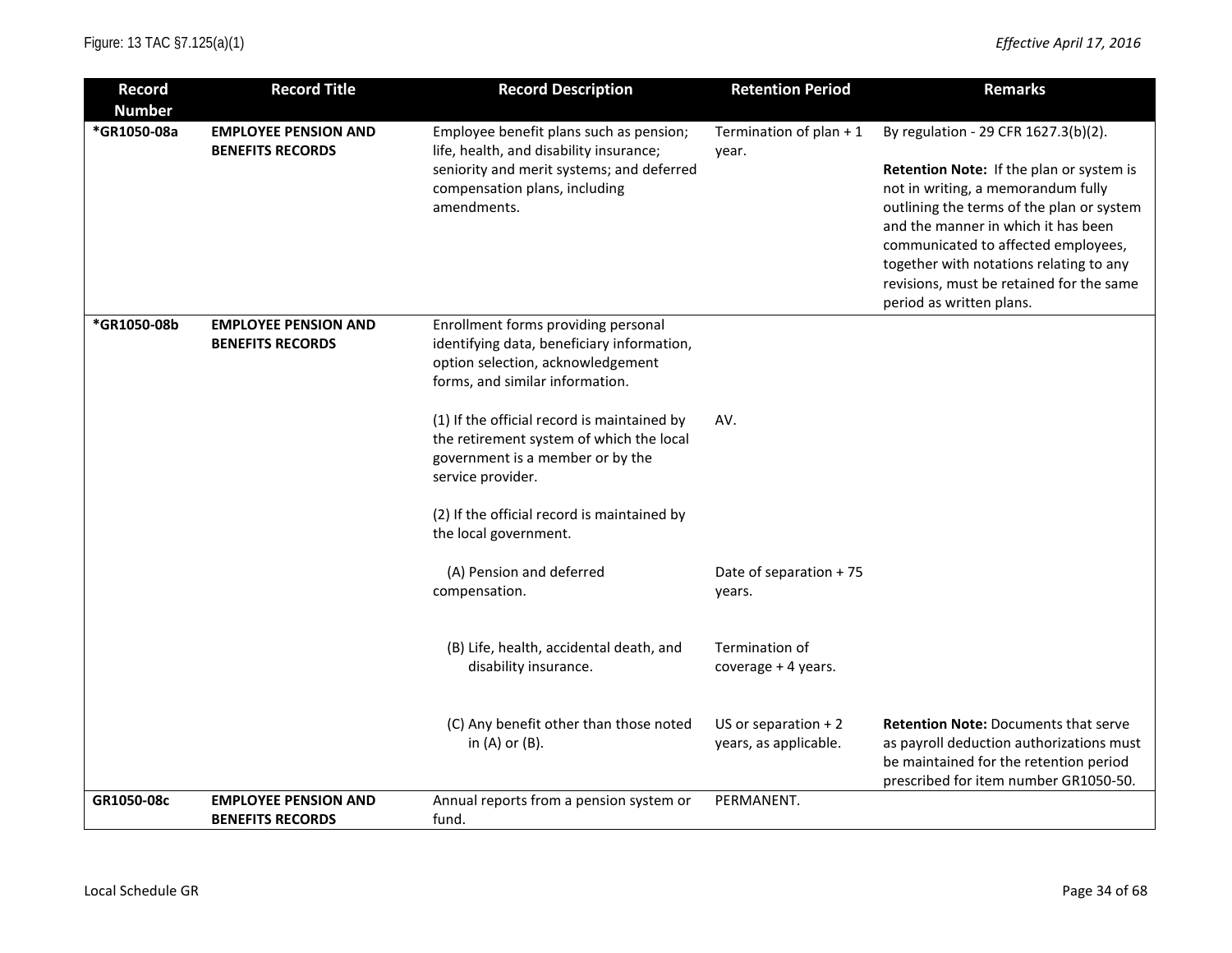| <b>Record</b> | <b>Record Title</b>              | <b>Record Description</b>                   | <b>Retention Period</b>  | <b>Remarks</b>                           |
|---------------|----------------------------------|---------------------------------------------|--------------------------|------------------------------------------|
| <b>Number</b> |                                  |                                             |                          |                                          |
| *GR1050-09    | <b>EMPLOYEE RECOGNITION</b>      | Award committee reports, selection          | 2 years.                 | <b>Retention Note:</b> For records of an |
|               | <b>RECORDS</b>                   | criteria, nominations, and similar          |                          | award/commendation given to an           |
|               |                                  | administrative records of employee          |                          | individual employee, see item number     |
|               |                                  | award or incentive programs.                |                          | GR1050-03.                               |
| GR1050-10     | <b>EMPLOYEE SECURITY RECORDS</b> |                                             |                          |                                          |
| GR1050-10a    | <b>EMPLOYEE SECURITY RECORDS</b> | Records created to control and monitor      | US, date of expiration,  |                                          |
|               |                                  | the issuance of keys, identification cards, | or date of separation +  |                                          |
|               |                                  | passes, or similar instruments of           | 2 years, as applicable.  |                                          |
|               |                                  | identification and access.                  |                          |                                          |
| GR1050-10b    | <b>EMPLOYEE SECURITY RECORDS</b> | Records relating to the issuance of         | US.                      |                                          |
|               |                                  | parking permits.                            |                          |                                          |
| GR1050-11     | <b>EMPLOYEE SELECTION</b>        | Notes of interviews with candidates;        | 2 years from the         | By regulation - 29 CFR 1602.31, 1602.40, |
|               | <b>RECORDS</b>                   | audio and videotapes of job interviews;     | creation (or receipt) of | and 1602.49.                             |
|               |                                  | applicant rosters; eligibility lists; test  | the record or the        |                                          |
|               |                                  | ranking sheets; justification statements    | personnel action         | <b>Retention Note: See GR1050-36 for</b> |
|               |                                  | for violating eligibility or ranking        | involved, whichever      | background and criminal history checks.  |
|               |                                  | sequence; and previous injury checks;       | later.                   |                                          |
|               |                                  | offers of employment letters; and similar   |                          |                                          |
|               |                                  | records documenting the filling of a        |                          |                                          |
|               |                                  | vacant position.                            |                          |                                          |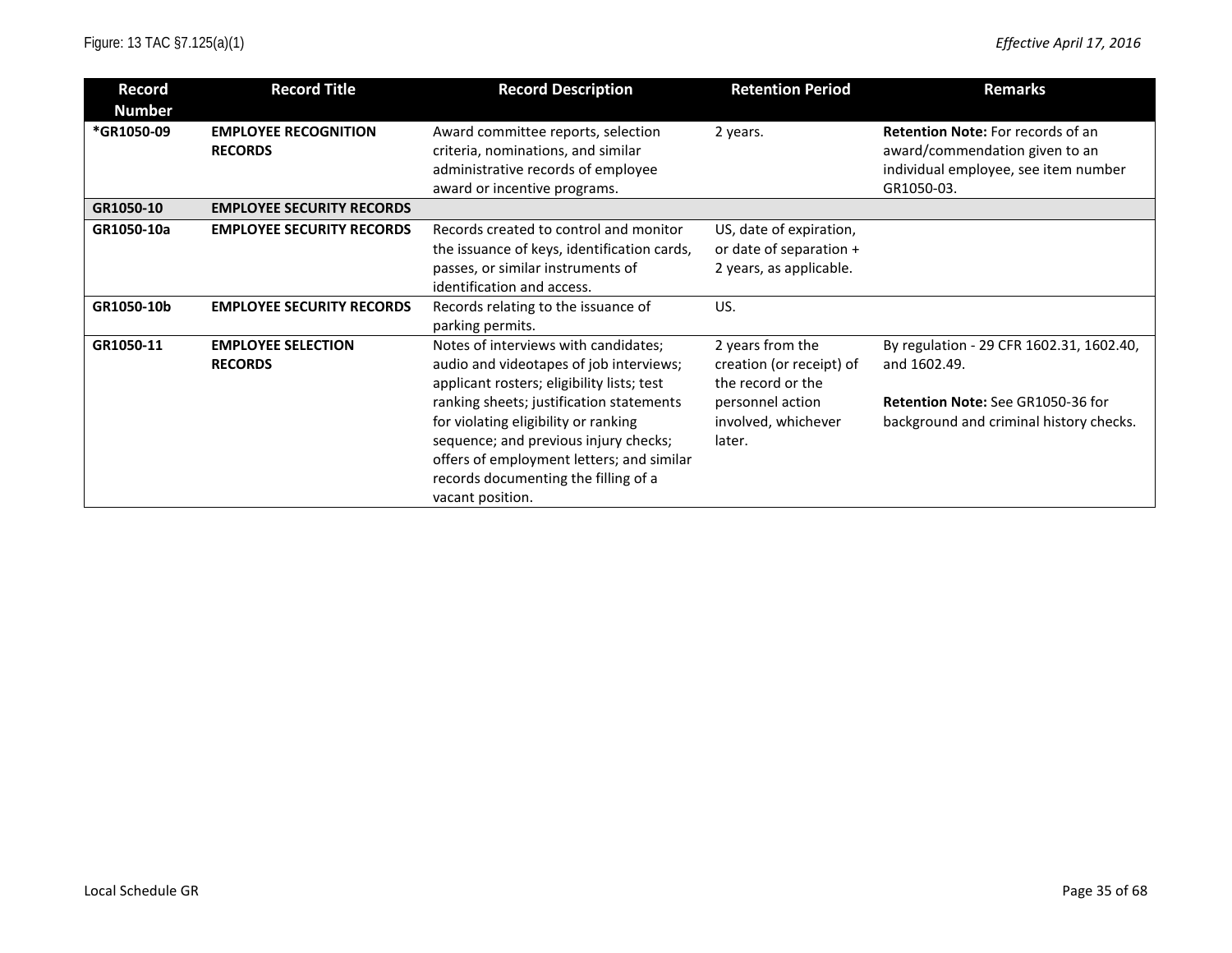| <b>Record</b> | <b>Record Title</b>             | <b>Record Description</b>                                                                                                                                                                                                                                                                                                                                                                                                                                                                                                                        | <b>Retention Period</b>           | <b>Remarks</b>                                                                                                                                                                                                                                                                                                                                                                                                                                                                                                                                                                                                                                                                                                                                                                                        |
|---------------|---------------------------------|--------------------------------------------------------------------------------------------------------------------------------------------------------------------------------------------------------------------------------------------------------------------------------------------------------------------------------------------------------------------------------------------------------------------------------------------------------------------------------------------------------------------------------------------------|-----------------------------------|-------------------------------------------------------------------------------------------------------------------------------------------------------------------------------------------------------------------------------------------------------------------------------------------------------------------------------------------------------------------------------------------------------------------------------------------------------------------------------------------------------------------------------------------------------------------------------------------------------------------------------------------------------------------------------------------------------------------------------------------------------------------------------------------------------|
| <b>Number</b> |                                 |                                                                                                                                                                                                                                                                                                                                                                                                                                                                                                                                                  |                                   |                                                                                                                                                                                                                                                                                                                                                                                                                                                                                                                                                                                                                                                                                                                                                                                                       |
| GR1050-12     | <b>EMPLOYEE SERVICE RECORDS</b> | Summary employment history record for<br>each employee maintained on one or<br>more forms, containing the following<br>minimum information: name; sex; date<br>of birth; social security number; positions<br>held with dates of hire, promotion,<br>transfer, or demotion; dates of leaves of<br>absence or suspension that affect<br>computation of length of service; wage or<br>salary rate for each position held,<br>including step or merit increases within<br>grades; most recent public access option<br>form; and date of separation. | Date of separation + 75<br>years. | For other information on employees that<br>must also be retained either as part of<br>this record or in another form, see item<br>numbers GR1050-52(b) and GR1050-<br>$54(a)$ .<br>Retention Notes: a) This schedule does<br>not require the creation of an employee<br>service record of the type described, but<br>the creation of the record is strongly<br>recommended to allow frequent disposal<br>of documents from which information<br>has been summarized. If an employee<br>service record is not maintained,<br>documents (e.g., employment<br>applications, personnel action forms)<br>containing the prescribed information<br>must be retained date of separation + 75<br>years. More than one document<br>providing the same element of required<br>information need not be retained. |
|               |                                 |                                                                                                                                                                                                                                                                                                                                                                                                                                                                                                                                                  |                                   | b) The Teacher Service Record (Texas<br>Education Agency Form FIN-115 or its<br>equivalent), containing information<br>required by statute or regulation, shall be<br>considered an employee service record<br>of the type described and must be<br>retained date of separation + 75 years.                                                                                                                                                                                                                                                                                                                                                                                                                                                                                                           |
|               |                                 |                                                                                                                                                                                                                                                                                                                                                                                                                                                                                                                                                  |                                   | c) Salary or wage data on an employee<br>service record may be indicated by grade<br>and step numbers if all corresponding<br>wage rate tables (see item number<br>GR1050-59) applicable to a person's<br>employment history are retained date of<br>separation + 75 years.                                                                                                                                                                                                                                                                                                                                                                                                                                                                                                                           |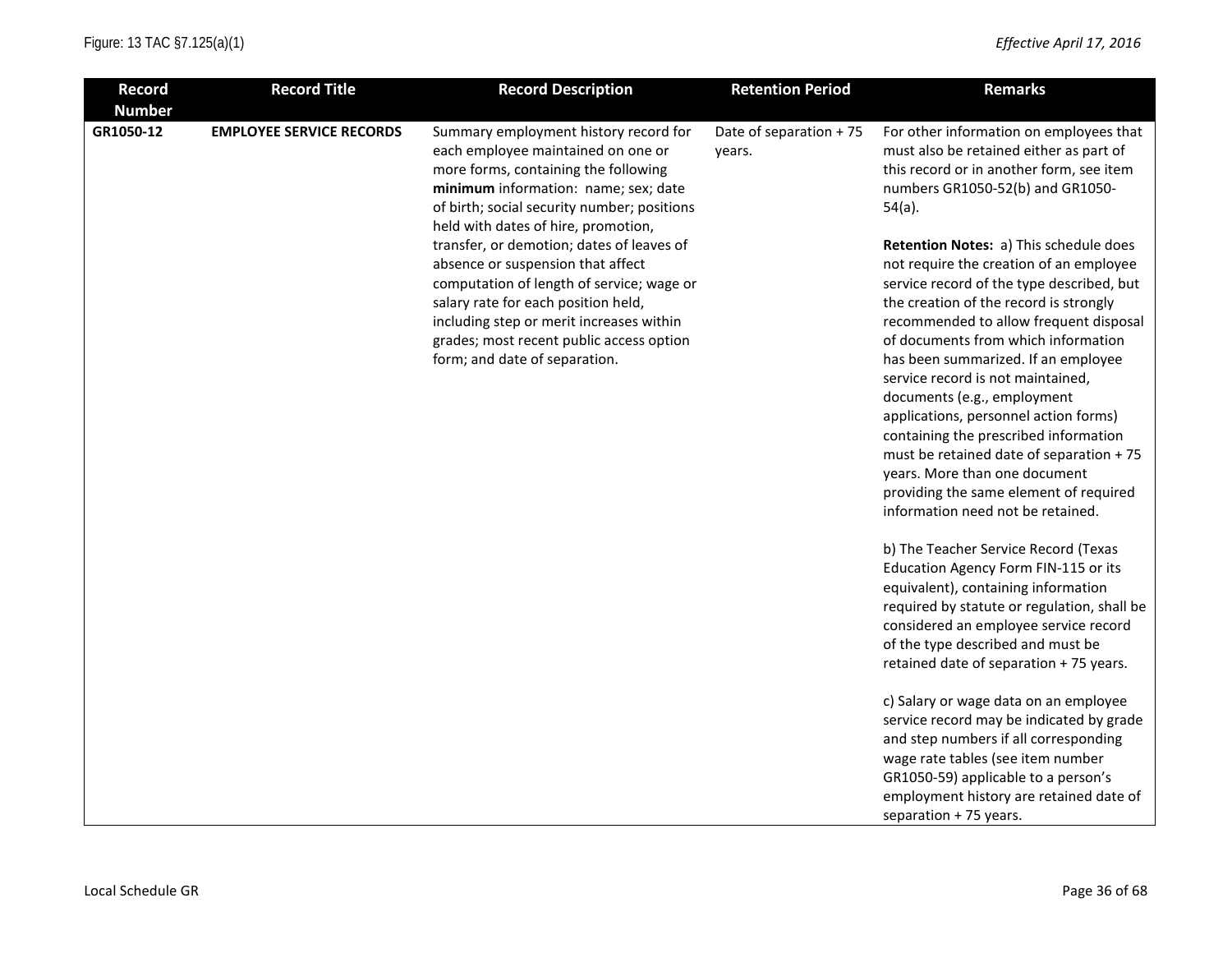| <b>Record</b>              | <b>Record Title</b>                                                          | <b>Record Description</b>                                                                                                                                                                                                                                                                                                                                              | <b>Retention Period</b>                                                                                                | <b>Remarks</b>                                                                                                                                                                                                                                                                                                                                                                                                                 |
|----------------------------|------------------------------------------------------------------------------|------------------------------------------------------------------------------------------------------------------------------------------------------------------------------------------------------------------------------------------------------------------------------------------------------------------------------------------------------------------------|------------------------------------------------------------------------------------------------------------------------|--------------------------------------------------------------------------------------------------------------------------------------------------------------------------------------------------------------------------------------------------------------------------------------------------------------------------------------------------------------------------------------------------------------------------------|
| <b>Number</b><br>GR1050-13 | <b>EMPLOYMENT</b><br><b>ADVERTISEMENTS OR</b><br><b>ANNOUNCEMENTS</b>        | Advertisements or postings relating to job<br>openings, promotions, training programs,<br>or overtime opportunities, including jobs<br>orders submitted to employment<br>agencies.                                                                                                                                                                                     | 2 years.                                                                                                               | By regulation - 29 CFR 1602.31, 1602.40,<br>and 1602.49.                                                                                                                                                                                                                                                                                                                                                                       |
| GR1050-14                  | <b>EMPLOYMENT APPLICATIONS</b>                                               |                                                                                                                                                                                                                                                                                                                                                                        |                                                                                                                        |                                                                                                                                                                                                                                                                                                                                                                                                                                |
| GR1050-14a                 | <b>EMPLOYMENT APPLICATIONS</b>                                               | Applications, transcripts, letters of<br>reference, and similar documents whose<br>submission by candidates for vacant<br>positions (both hired and not hired) or for<br>promotion, transfer, or training<br>opportunity (both selected and not<br>selected) is required on the application<br>form, by application procedures, or in the<br>employment advertisement. | 2 years from the<br>creation (or receipt) of<br>the record or the<br>personnel action<br>involved, whichever<br>later. | By regulation - 29 CFR 1602.31, 1602.40,<br>and 1602.49.                                                                                                                                                                                                                                                                                                                                                                       |
| GR1050-14b                 | <b>EMPLOYMENT APPLICATIONS</b>                                               | Samples of publications, artwork, or<br>other products of prior achievement not<br>returned to applicants.                                                                                                                                                                                                                                                             | AV.                                                                                                                    |                                                                                                                                                                                                                                                                                                                                                                                                                                |
| GR1050-14c                 | <b>EMPLOYMENT APPLICATIONS</b>                                               | Transcripts of persons hired if state or<br>federal law or regulation mandates a<br>level of education needed to qualify for<br>employment (e.g., school district<br>professional and paraprofessional<br>personnel). See also item number<br>GR1050-28(a).                                                                                                            | Date of separation + 5<br>years.                                                                                       | Retention Note: If applicant screening or<br>hiring decisions are based on resumés,<br>with only successful or interviewed<br>candidates completing employment<br>applications, then resumés of persons<br>not hired must be kept for the same<br>period as employment applications. If<br>resumés are supplemental to<br>employment application forms, they<br>need only be retained as long as<br>administratively valuable. |
| GR1050-15                  | <b>EMPLOYMENT</b><br><b>CONTRACT/COLLECTIVE</b><br><b>BARGAINING RECORDS</b> |                                                                                                                                                                                                                                                                                                                                                                        |                                                                                                                        |                                                                                                                                                                                                                                                                                                                                                                                                                                |
| GR1050-15a                 | <b>EMPLOYMENT</b><br><b>CONTRACT/COLLECTIVE</b><br><b>BARGAINING RECORDS</b> | Contracts and agreements, including<br>collective bargaining agreements,<br>between a local government and an<br>employee or a group of employees,<br>including written acceptances of such<br>contracts.                                                                                                                                                              | Last effective date of<br>contract + 4 years.                                                                          |                                                                                                                                                                                                                                                                                                                                                                                                                                |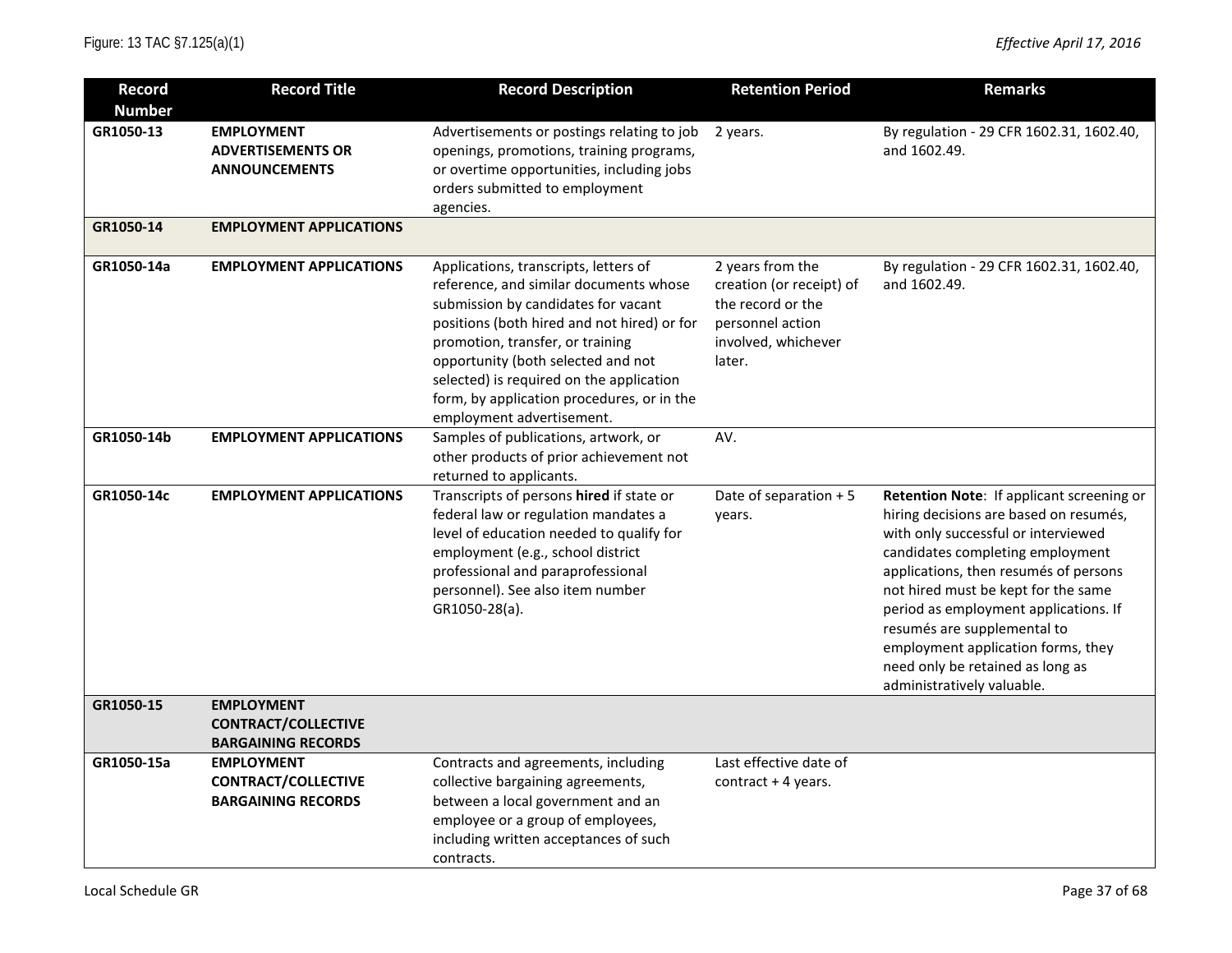| <b>Record</b> | <b>Record Title</b>            | <b>Record Description</b>                   | <b>Retention Period</b>   | <b>Remarks</b>                              |
|---------------|--------------------------------|---------------------------------------------|---------------------------|---------------------------------------------|
| <b>Number</b> |                                |                                             |                           |                                             |
| GR1050-15b    | <b>EMPLOYMENT</b>              | Records relating to the negotiation of      | Last effective date of    |                                             |
|               | <b>CONTRACT/COLLECTIVE</b>     | collective bargaining agreements or         | contract + 4 years or, if |                                             |
|               | <b>BARGAINING RECORDS</b>      | similar group contracts, including reports; | no agreement or           |                                             |
|               |                                | correspondence; mediation or arbitration    | contract results, 4       |                                             |
|               |                                | agreements; the proceedings, findings,      | years.                    |                                             |
|               |                                | and awards of arbitration boards; and       |                           |                                             |
|               |                                | similar records.                            |                           |                                             |
| GR1050-16     | <b>EQUAL EMPLOYMENT</b>        |                                             |                           |                                             |
|               | <b>OPPORTUNITY RECORDS AND</b> |                                             |                           |                                             |
|               | <b>REPORTS</b>                 |                                             |                           |                                             |
| GR1050-16a    | <b>EQUAL EMPLOYMENT</b>        | Reports, analyses, or statistical data      | 3 years.                  | By regulation - 29 CFR 1602.30, 1602.39,    |
|               | <b>OPPORTUNITY RECORDS AND</b> | compiled from source documentation          |                           | and 1602.48.                                |
|               | <b>REPORTS</b>                 | used to complete EEO reports.               |                           |                                             |
| GR1050-16b    | <b>EQUAL EMPLOYMENT</b>        | EEO-1, EEO-4, EEO-5, and EEO-6 reports.     | 3 years.                  | By regulation - 29 CFR 1602.32, 1602.41,    |
|               | <b>OPPORTUNITY RECORDS AND</b> |                                             |                           | and 1602.50.                                |
|               | <b>REPORTS</b>                 |                                             |                           |                                             |
| GR1050-16c    | <b>EQUAL EMPLOYMENT</b>        | Case files relating to discrimination       | Resolution of case + 3    |                                             |
|               | <b>OPPORTUNITY RECORDS AND</b> | complaints, including complaints, legal     | years.                    |                                             |
|               | <b>REPORTS</b>                 | and investigative documents, exhibits,      |                           |                                             |
|               |                                | related correspondence, withdrawal          |                           |                                             |
|               |                                | notices, and decisions or judgments.        |                           |                                             |
| GR1050-17     | <b>EQUAL PAY RECORDS</b>       | Reports, studies, aggregated or             | 2 years.                  | By regulation - 29 CFR 1620.32(c).          |
|               |                                | summarized data, and similar                |                           |                                             |
|               |                                | documentation compiled to monitor and       |                           |                                             |
|               |                                | demonstrate compliance with the Equal       |                           |                                             |
|               |                                | Pay Act.                                    |                           |                                             |
| GR1050-18     | <b>FIDELITY BONDS</b>          |                                             | Effective life of bond +  | <b>Retention Note: Does not include the</b> |
|               |                                |                                             | 5 years.                  | Official Bond Record maintained by          |
|               |                                |                                             |                           | county clerks, which must be retained       |
|               |                                |                                             |                           | PERMANENTLY.                                |
| GR1050-19     | <b>FINGERPRINT CARDS</b>       |                                             | Date of separation + 5    | Retention Note: If fingerprint cards are    |
|               |                                |                                             | years.                    | created for all applicants for a position,  |
|               |                                |                                             |                           | those of persons not hired must be          |
|               |                                |                                             |                           | retained 2 years under item number          |
|               |                                |                                             |                           | GR1050-14.                                  |
| *GR1050-20    | <b>GRIEVANCE RECORDS</b>       | Records relating to the review of           | Final decision on the     | <b>Retention Note: Do not confuse these</b> |
|               |                                | employee grievances against personnel       | grievance + 2 years.      | records with those involving EEO            |
|               |                                | policies, working conditions, etc.          |                           | complaints [see item number GR1050-         |
|               |                                |                                             |                           | $16(c)$ ].                                  |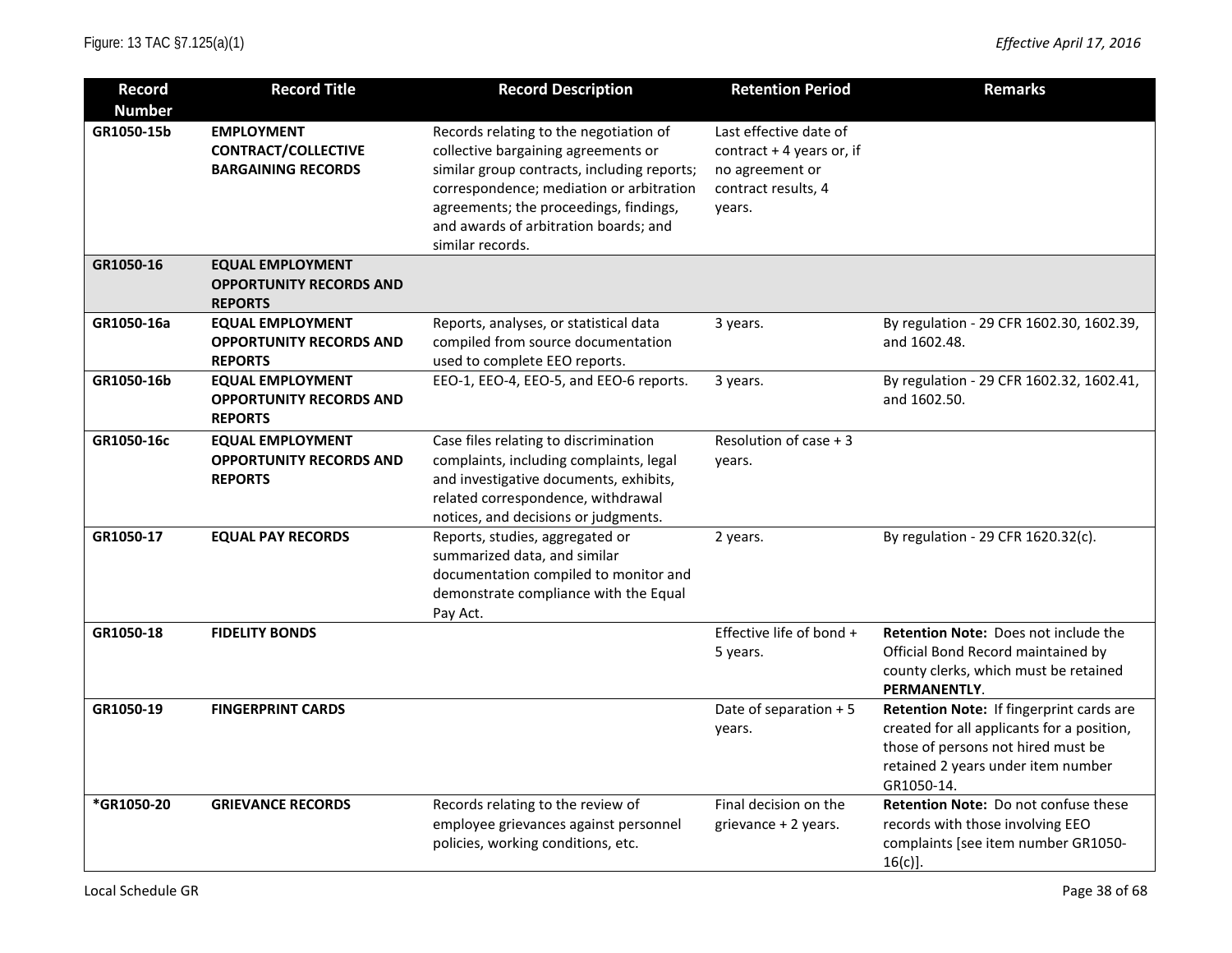| <b>Record</b> | <b>Record Title</b>                           | <b>Record Description</b>                                                                                                                                                                                                                                                | <b>Retention Period</b>                                                                         | <b>Remarks</b>                                                                                                                                                                |
|---------------|-----------------------------------------------|--------------------------------------------------------------------------------------------------------------------------------------------------------------------------------------------------------------------------------------------------------------------------|-------------------------------------------------------------------------------------------------|-------------------------------------------------------------------------------------------------------------------------------------------------------------------------------|
| <b>Number</b> |                                               |                                                                                                                                                                                                                                                                          |                                                                                                 |                                                                                                                                                                               |
| *GR1050-21    | <b>JOB EVALUATIONS</b>                        | Job evaluations, performance appraisals,<br>or other similar documents used to<br>evaluate the performance of employees.                                                                                                                                                 | $US + 2$ years or date of<br>separation + 2 years,<br>whichever sooner.                         | By regulation $-29$ CFR 1620.32(c).<br>Retention Notes: a) Refer to SD3575-05<br>pertaining to evaluations on school<br>teachers.<br>b) Refer to Retention Note (f) on page 1 |
|               |                                               |                                                                                                                                                                                                                                                                          |                                                                                                 | of this schedule for evaluations of certain<br>Sheriff's office employees.                                                                                                    |
| GR1050-22     | <b>MEDICAL AND EXPOSURE</b><br><b>REPORTS</b> |                                                                                                                                                                                                                                                                          |                                                                                                 |                                                                                                                                                                               |
| *GR1050-22a   | <b>MEDICAL AND EXPOSURE</b><br><b>REPORTS</b> | Health, physical or psychological<br>examination reports or certificates of all<br>job applicants if physical or psychological<br>condition is a factor in hiring decisions,<br>including the promotion, transfer, or<br>selection for training of current<br>personnel. | 2 years from the date<br>of creation or<br>personnel action<br>involved, whichever is<br>later. | By regulation - 29 CFR 1602.31, 1602.40,<br>and 1602.49.                                                                                                                      |
| GR1050-22b    | <b>MEDICAL AND EXPOSURE</b><br><b>REPORTS</b> | Health or physical examination reports or<br>certificates of employees for whom<br>periodic monitoring of health or fitness is<br>required.                                                                                                                              |                                                                                                 |                                                                                                                                                                               |
|               |                                               | (1) For employees exposed in the course<br>of their work to toxic substances, harmful<br>physical agents, or bloodborne<br>pathogens.                                                                                                                                    | Date of separation + 30<br>years.                                                               | By regulation - 29 CFR 1910.1020(d)(1)(i)-<br>(iii).                                                                                                                          |
|               |                                               | (2) For all other employees.                                                                                                                                                                                                                                             | $US + 2$ years.                                                                                 |                                                                                                                                                                               |
| GR1050-22c    | <b>MEDICAL AND EXPOSURE</b><br><b>REPORTS</b> | Environmental, biological, and material<br>safety monitoring reports concerning<br>toxic substances and harmful physical<br>agents in the workplace, including<br>analyses derived from such reports.                                                                    | 30 years.                                                                                       | By regulation - 29 CFR<br>1910.1020(d)(1)(ii). See Local Schedule<br>PW 5450-01 for Asbestos Management<br>Records.                                                           |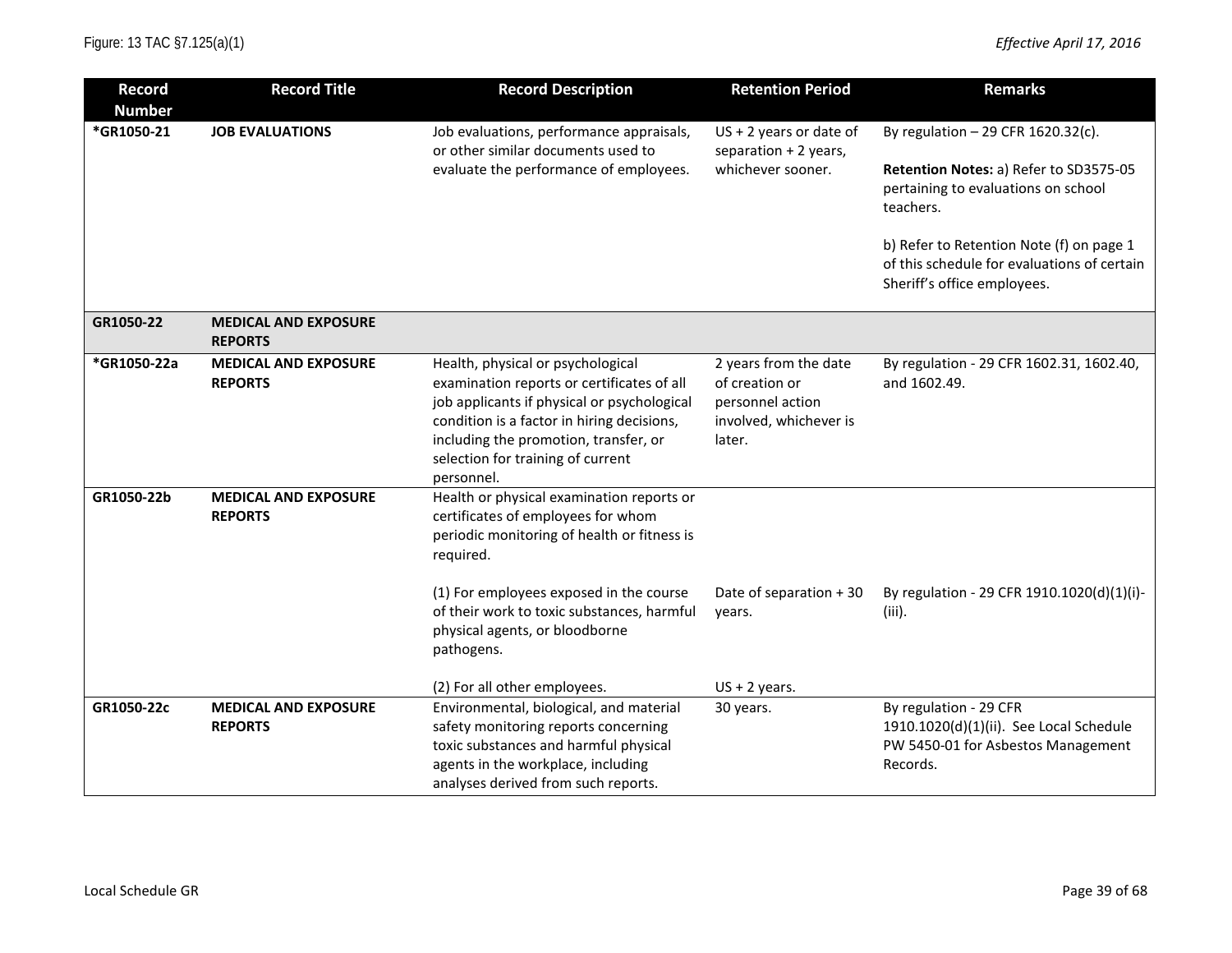| <b>Record</b>                | <b>Record Title</b>                               | <b>Record Description</b>                                                                                                                                                                                                                                                                                                                                                                                                                                                                                                                | <b>Retention Period</b>                                                                                        | <b>Remarks</b>                                           |
|------------------------------|---------------------------------------------------|------------------------------------------------------------------------------------------------------------------------------------------------------------------------------------------------------------------------------------------------------------------------------------------------------------------------------------------------------------------------------------------------------------------------------------------------------------------------------------------------------------------------------------------|----------------------------------------------------------------------------------------------------------------|----------------------------------------------------------|
| <b>Number</b><br>*GR1050-22d | <b>MEDICAL AND EXPOSURE</b><br><b>REPORTS</b>     | Records of controlled substances and<br>alcohol use and testing.                                                                                                                                                                                                                                                                                                                                                                                                                                                                         |                                                                                                                | By regulation $-49$ CFR 382.403.                         |
|                              |                                                   | (1) Records of driver alcohol test results<br>indicating an alcohol concentration of<br>0.02 or greater; records of driver verified<br>positive controlled substances test<br>results; documentation of refusals to take<br>required alcohol and/or controlled<br>substances tests; driver evaluation and<br>referrals; calibration documentation;<br>records related to the administration of<br>the alcohol and controlled substances<br>testing programs; copy of each annual<br>calendar year summary required by 49<br>CFR 382.403. | 5 years.                                                                                                       |                                                          |
|                              |                                                   | (2) Records related to the alcohol and<br>controlled substances collection process.                                                                                                                                                                                                                                                                                                                                                                                                                                                      | 2 years.                                                                                                       |                                                          |
|                              |                                                   | (3) Records of negative and canceled<br>controlled substances test results and<br>alcohol test results with a concentration<br>of less than 0.02.                                                                                                                                                                                                                                                                                                                                                                                        | 1 year.                                                                                                        |                                                          |
| *GR1050-23                   | <b>OATHS OF OFFICE</b>                            | Any oaths or affirmations required of<br>local government employees or officers.<br>Includes the Statement of Elected Officer<br>(Secretary of State Form 2201).                                                                                                                                                                                                                                                                                                                                                                         | $US + 5$ years or 5 years<br>after leaving position<br>for which oath<br>required, whichever is<br>applicable. |                                                          |
| *GR1050-24                   | PERSONNEL ACTION OR<br><b>INFORMATION NOTICES</b> | Documents used by personnel officers to<br>create or change information in the<br>personnel records of individual<br>employees concerning hiring,<br>termination, transfer, pay grade, position<br>or job title, leaves of absence, name<br>changes, and similar personnel actions<br>except those noted elsewhere in this<br>part.                                                                                                                                                                                                      | 2 years from the date<br>of creation or the<br>personnel action<br>involved, whichever is<br>later.            | By regulation - 29 CFR 1602.31, 1602.40,<br>and 1602.49. |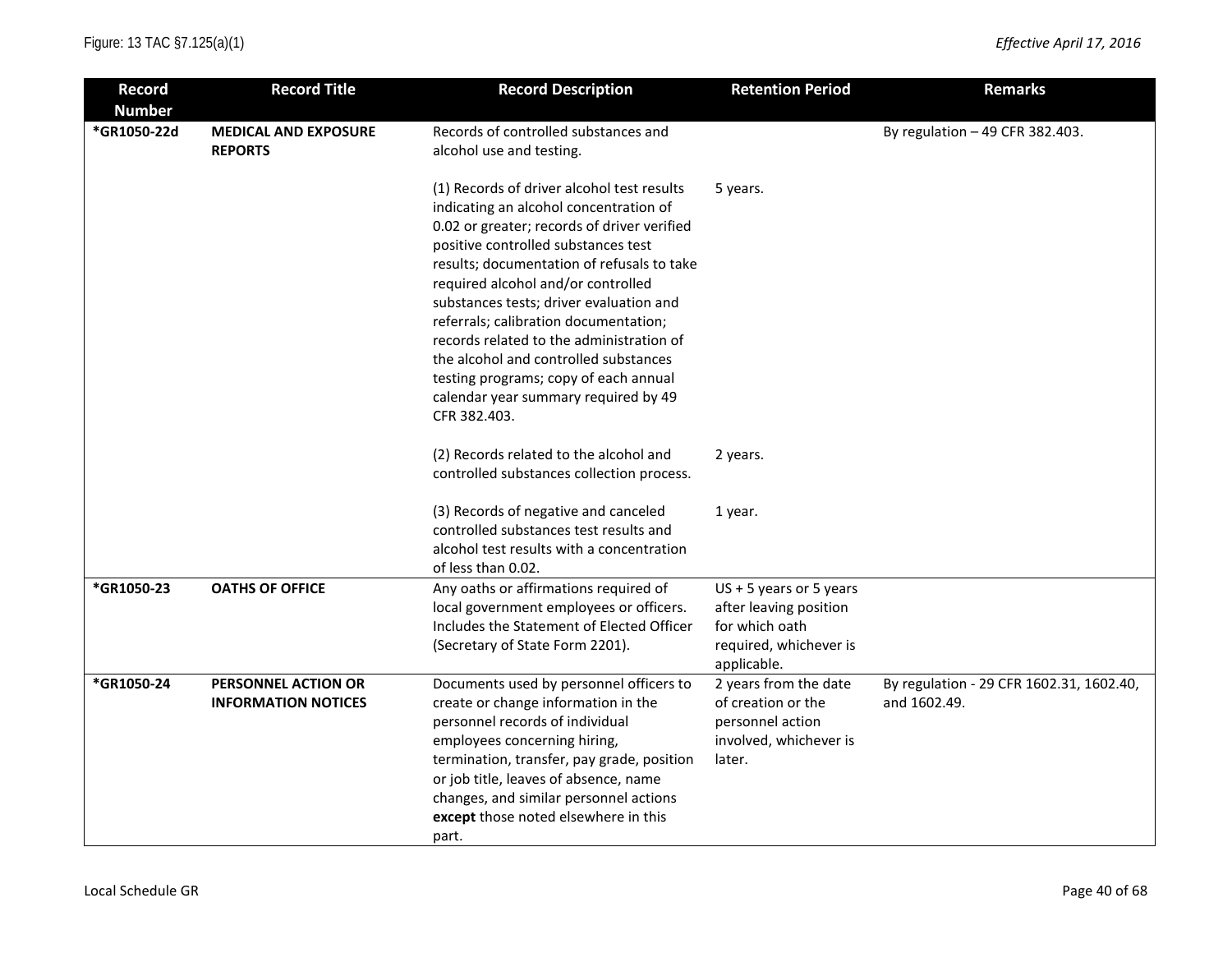| <b>Record</b> | <b>Record Title</b>                                                                    | <b>Record Description</b>                                                                                                                                                                                                                                                                                                                                                  | <b>Retention Period</b>                                                                             | <b>Remarks</b>                                                                                                                                                                        |
|---------------|----------------------------------------------------------------------------------------|----------------------------------------------------------------------------------------------------------------------------------------------------------------------------------------------------------------------------------------------------------------------------------------------------------------------------------------------------------------------------|-----------------------------------------------------------------------------------------------------|---------------------------------------------------------------------------------------------------------------------------------------------------------------------------------------|
| <b>Number</b> |                                                                                        |                                                                                                                                                                                                                                                                                                                                                                            |                                                                                                     |                                                                                                                                                                                       |
| GR1050-25     | <b>PERSONNEL STUDIES AND</b><br><b>SURVEYS</b>                                         | Studies, statistical reports, surveys, cost<br>analyses and projections, and similar<br>records, except those noted elsewhere in<br>this part, on any aspect of the personnel<br>management or administration of a local<br>government.                                                                                                                                    | 3 years.                                                                                            | Retention Note: Review before disposal;<br>some documents may merit<br><b>PERMANENT</b> retention for historical<br>reasons.                                                          |
| GR1050-26     | POSITION DESCRIPTION,<br><b>CLASSIFICATION, AND STAFF</b><br><b>MONITORING RECORDS</b> |                                                                                                                                                                                                                                                                                                                                                                            |                                                                                                     |                                                                                                                                                                                       |
| GR1050-26a    | POSITION DESCRIPTION,<br><b>CLASSIFICATION, AND STAFF</b><br><b>MONITORING RECORDS</b> | Job descriptions, including any associated<br>task or skill statements. Also includes<br>documentation concerning the<br>development and analysis of job<br>descriptions and classification systems,<br>including survey, review and audit<br>reports; classification standards and<br>guidelines; selection criteria;<br>determination of classification appeals;<br>etc. | US or position<br>abolished + 4 years.                                                              | By regulation - 40 TAC 815.106(i).                                                                                                                                                    |
| GR1050-26b    | POSITION DESCRIPTION,<br><b>CLASSIFICATION, AND STAFF</b><br><b>MONITORING RECORDS</b> | Position staffing and vacancy reports.                                                                                                                                                                                                                                                                                                                                     | US.                                                                                                 |                                                                                                                                                                                       |
| GR1050-26c    | POSITION DESCRIPTION,<br><b>CLASSIFICATION, AND STAFF</b><br><b>MONITORING RECORDS</b> | Personnel requisitions.                                                                                                                                                                                                                                                                                                                                                    | 2 years.                                                                                            |                                                                                                                                                                                       |
| *GR1050-27    | <b>REDUCTION IN FORCE PLANS</b>                                                        | Reduction in force plans and any related<br>documentation.                                                                                                                                                                                                                                                                                                                 | US, or if implemented,<br>2 years from date of<br>last reduction in force<br>action under the plan. |                                                                                                                                                                                       |
| GR1050-28     | <b>TRAINING AND EDUCATIONAL</b><br><b>ACHIEVEMENT RECORDS</b>                          |                                                                                                                                                                                                                                                                                                                                                                            |                                                                                                     | For other records relating to aptitude or<br>skills tests required of job applicants or<br>of current personnel to qualify for<br>promotion or transfer see item number<br>GR1050-02. |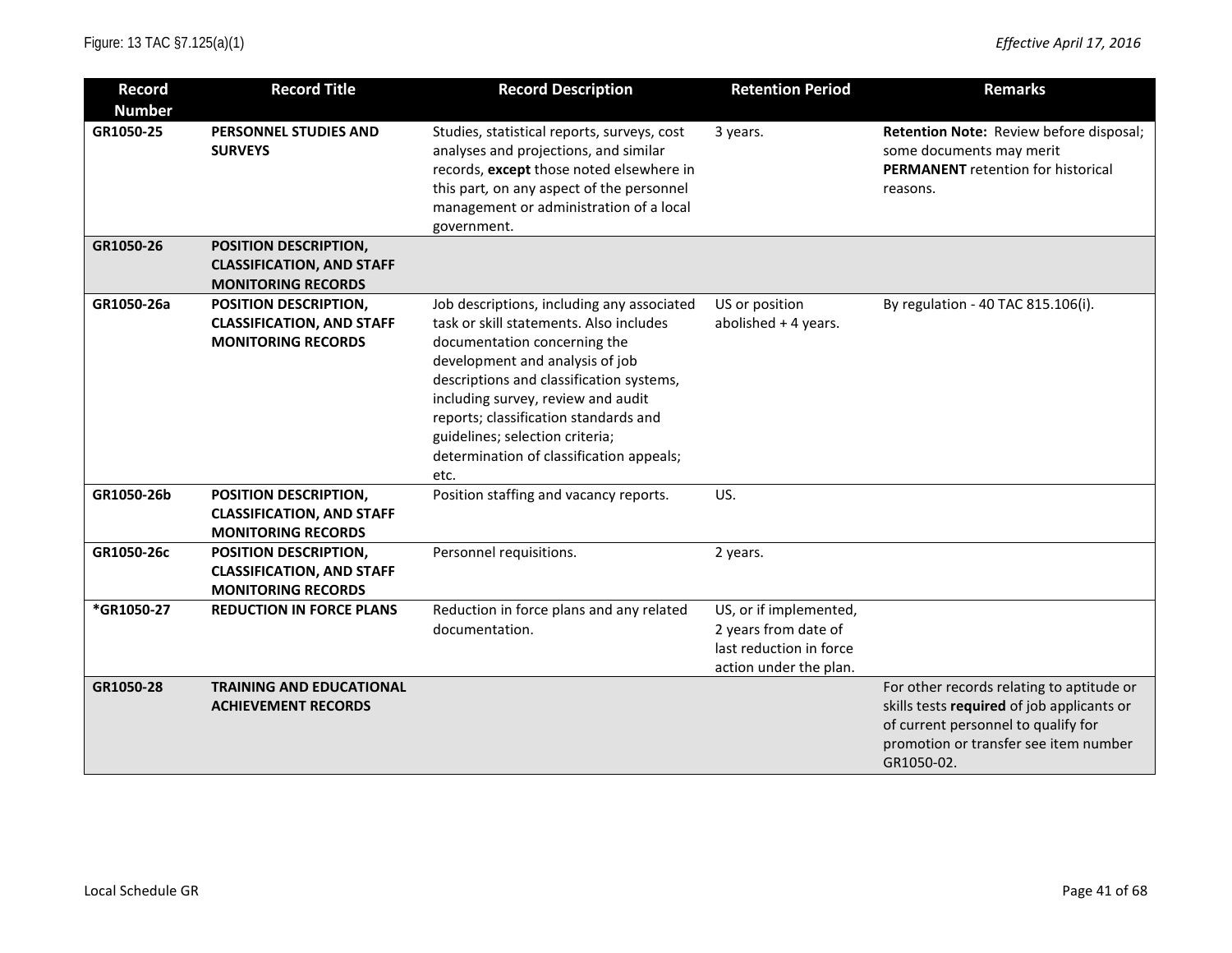| <b>Record</b> | <b>Record Title</b>                                                 | <b>Record Description</b>                                                                                                                                                                                                                                                                                                                                                                                                                                                                                                                                                               | <b>Retention Period</b>                    | <b>Remarks</b>                                                                                                                                                                                                                                                                                                                               |
|---------------|---------------------------------------------------------------------|-----------------------------------------------------------------------------------------------------------------------------------------------------------------------------------------------------------------------------------------------------------------------------------------------------------------------------------------------------------------------------------------------------------------------------------------------------------------------------------------------------------------------------------------------------------------------------------------|--------------------------------------------|----------------------------------------------------------------------------------------------------------------------------------------------------------------------------------------------------------------------------------------------------------------------------------------------------------------------------------------------|
| <b>Number</b> |                                                                     |                                                                                                                                                                                                                                                                                                                                                                                                                                                                                                                                                                                         |                                            |                                                                                                                                                                                                                                                                                                                                              |
| GR1050-28a    | <b>TRAINING AND EDUCATIONAL</b><br><b>ACHIEVEMENT RECORDS</b>       | Certificates of completion, transcripts,<br>test scores, or similar records<br>documenting the training, testing, or<br>continuing education achievements of an<br>employee if such training or testing is<br>required for the position held or if the<br>educational or skill attainment or<br>enhancement affects or could affect<br>career advancement in the local<br>government or, in the case of licensed or<br>certified personnel (e.g., school<br>professionals, firefighters, police officers,<br>health care professionals), in other<br>governments or the private sector. | Date of separation + 5<br>years.           | <b>Retention Note: If information</b><br>concerning training or testing (e.g., test<br>scores) is transferred to an Employee<br>Service Record (item number GR1050-<br>12), the document from which the<br>information is taken need be retained for<br>only 2 years.                                                                        |
| GR1050-28b    | <b>TRAINING AND EDUCATIONAL</b><br><b>ACHIEVEMENT RECORDS</b>       | Records documenting the planning,<br>development, implementation,<br>administration and evaluation of in-house<br>training programs.                                                                                                                                                                                                                                                                                                                                                                                                                                                    | 2 years.                                   |                                                                                                                                                                                                                                                                                                                                              |
| GR1050-28c    | <b>TRAINING AND EDUCATIONAL</b><br><b>ACHIEVEMENT RECORDS</b>       | Training manuals, syllabuses, course<br>outlines, and similar training aids used in<br>in-house training programs.                                                                                                                                                                                                                                                                                                                                                                                                                                                                      | US, expired, or<br>discontinued + 2 years. |                                                                                                                                                                                                                                                                                                                                              |
| GR1050-28d    | <b>TRAINING AND EDUCATIONAL</b><br><b>ACHIEVEMENT RECORDS</b>       | Skill or achievement measurement<br>records of a training group or class as a<br>whole (e.g., rosters with scores).                                                                                                                                                                                                                                                                                                                                                                                                                                                                     | 2 years.                                   | Retention Note: If the only information<br>documenting the in-house training of an<br>employee of the types described in (a) is<br>contained in the measurement records of<br>a group or class as a whole, the group<br>records must be retained for the date of<br>separation + 5 years for all employees<br>included in the group records. |
| GR1050-29     | <b>UNEMPLOYMENT</b><br><b>COMPENSATION CLAIMS</b><br><b>RECORDS</b> | Unemployment claims, pertinent<br>correspondence, and similar records<br>documenting unemployment<br>compensation cases.                                                                                                                                                                                                                                                                                                                                                                                                                                                                | After closed + 5 years.                    |                                                                                                                                                                                                                                                                                                                                              |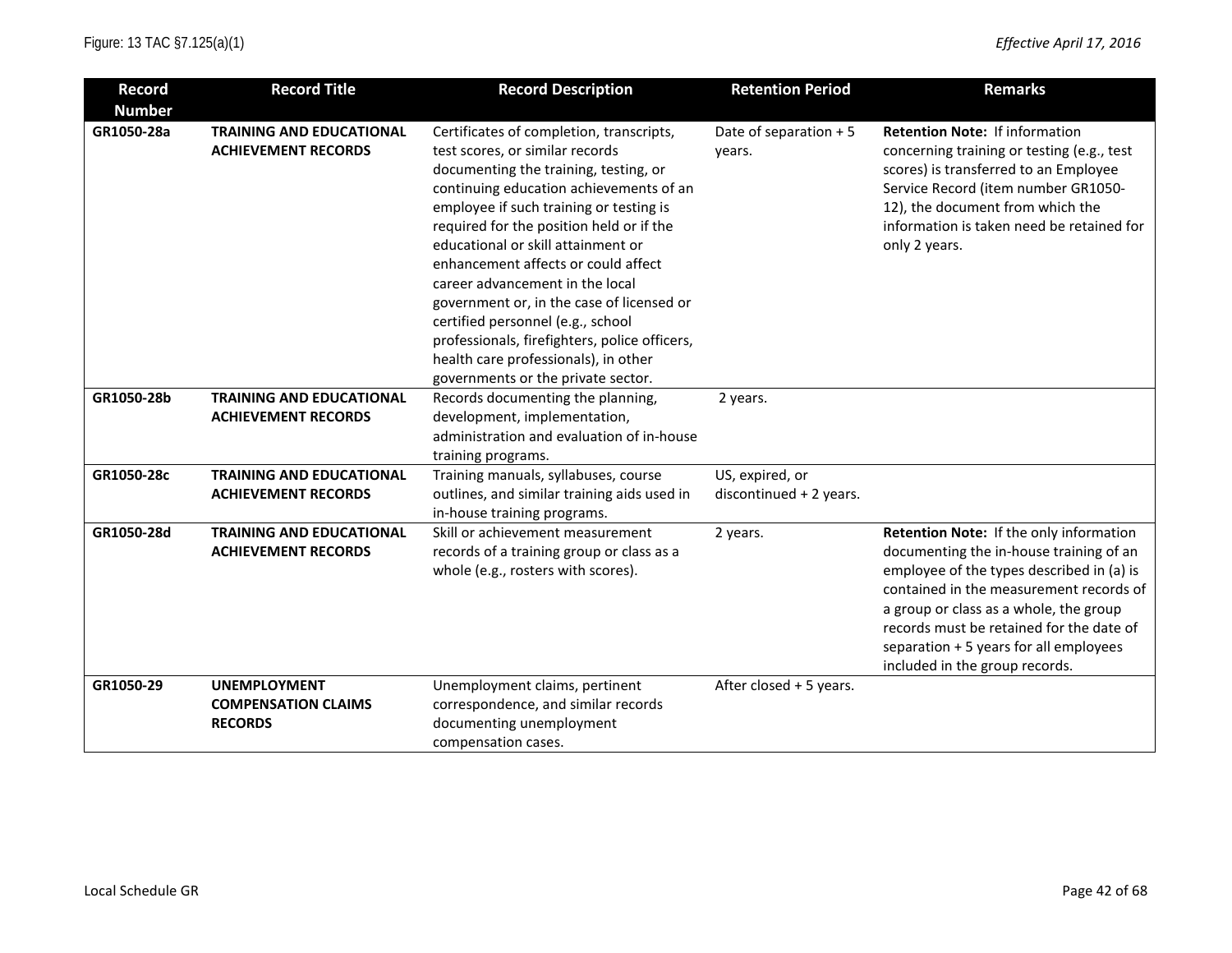| <b>Record</b><br><b>Number</b> | <b>Record Title</b>                                                     | <b>Record Description</b>                                                                                                                  | <b>Retention Period</b>                                              | <b>Remarks</b>                                                                                                                                                                                         |
|--------------------------------|-------------------------------------------------------------------------|--------------------------------------------------------------------------------------------------------------------------------------------|----------------------------------------------------------------------|--------------------------------------------------------------------------------------------------------------------------------------------------------------------------------------------------------|
| *GR1050-30                     | <b>VERIFICATIONS OF</b><br><b>EMPLOYMENT ELIGIBILITY (</b><br>Form I-9) |                                                                                                                                            | 3 years from hire or 1<br>year after separation,<br>whichever later. | By regulation - 8 CFR 274a.2(b)(2)(i)(A)<br>and $(c)(2)$                                                                                                                                               |
|                                |                                                                         |                                                                                                                                            |                                                                      | Retention Note: If a former employee is<br>rehired and a Form I-9 is still on file for<br>the employee, the 3-year retention<br>period dates from date of first hire.                                  |
| GR1050-31                      | <b>WORK SCHEDULES</b>                                                   | Work, duty, shift, crew, case schedules,<br>rosters, or assignments except work<br>schedules includable in item number<br>GR1050-56.       | 1 year.                                                              |                                                                                                                                                                                                        |
| *GR1050-32                     | <b>WORKERS COMPENSATION</b><br><b>CLAIM RECORDS</b>                     | Records of accidents to or job-related<br>illnesses of employees.                                                                          |                                                                      | Retention Note: Refer to GR1050-22b(1)<br>for any medical or exposure records<br>created or collected.                                                                                                 |
| *GR1050-32a                    | <b>WORKERS COMPENSATION</b><br><b>CLAIM RECORDS</b>                     | Initial and supplemental incident forms,<br>reports, or logs.                                                                              | $CE + 5$ years.                                                      | By regulation - 29 CFR 1904.33.<br>Retention Note: If a claim is filed as a<br>result of the accident or illness any forms<br>or reports related to the incident must<br>be retained under GR1050-32b. |
| *GR1050-32b                    | <b>WORKERS COMPENSATION</b><br><b>CLAIM RECORDS</b>                     | Records of workers compensation claims<br>filed by employees, including any reports<br>or investigations used to determine<br>eligibility. |                                                                      |                                                                                                                                                                                                        |
|                                |                                                                         | (1) If the local government is self-insured.                                                                                               | CE of closure of claim $+$<br>50 years.                              |                                                                                                                                                                                                        |
|                                |                                                                         | (2) If the local government is not self-<br>insured.                                                                                       | $CE + 5$ years.                                                      |                                                                                                                                                                                                        |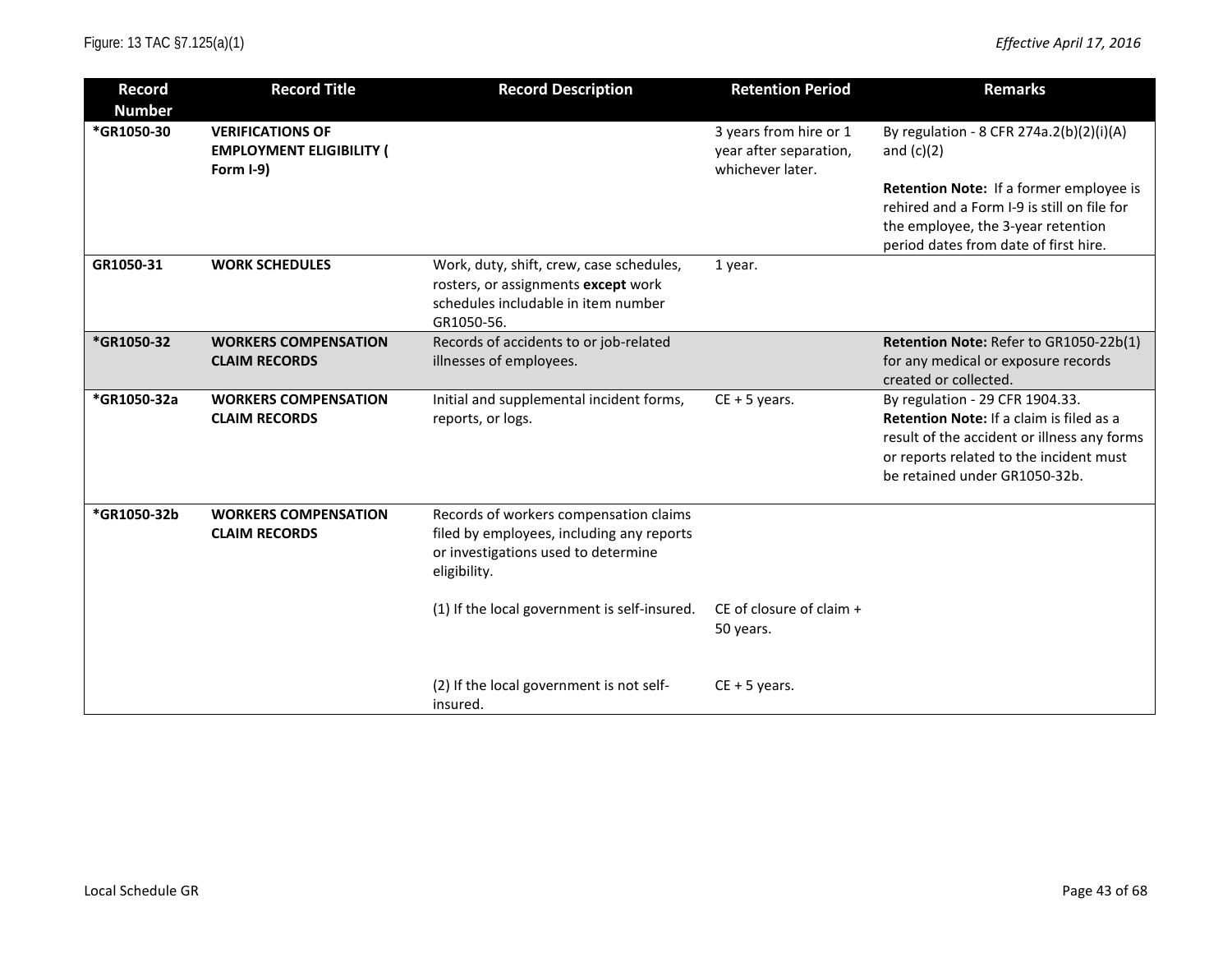| <b>Record</b> | <b>Record Title</b>                              | <b>Record Description</b>                                                                                                                                                                                                                                                                 | <b>Retention Period</b>                                                                                         | <b>Remarks</b>                                                                                                                                                                                                                                           |
|---------------|--------------------------------------------------|-------------------------------------------------------------------------------------------------------------------------------------------------------------------------------------------------------------------------------------------------------------------------------------------|-----------------------------------------------------------------------------------------------------------------|----------------------------------------------------------------------------------------------------------------------------------------------------------------------------------------------------------------------------------------------------------|
| <b>Number</b> |                                                  |                                                                                                                                                                                                                                                                                           |                                                                                                                 |                                                                                                                                                                                                                                                          |
| GR1050-33     | <b>FINANCIAL DISCLOSURE</b><br><b>STATEMENTS</b> | Financial disclosure statements of officers<br>and/or employees of a local government<br>required by Local Government Code<br>Section 145.007(c) or 159.007(c).                                                                                                                           | Date of separation + 2<br>years.                                                                                | By law - Local Government Code, Section<br>145.007(c); 159.007(c).<br>Retention Notes: a) For campaign<br>contribution and expenditure statements<br>see item number EL3125-01 in Local<br>Schedule EL (Records of Elections and<br>Voter Registration). |
|               |                                                  |                                                                                                                                                                                                                                                                                           |                                                                                                                 | b) See item number EL3125-04 for<br>financial disclosure statements of local<br>government candidates.                                                                                                                                                   |
| GR1050-34     | <b>PUBLIC ACCESS OPTION FORMS</b>                | Form completed and signed by employee<br>or official, or former employee or official,<br>electing to keep home address, home<br>telephone number, social security<br>number, and family information open or<br>confidential under the Public Information<br>Act, Government Code 552.024. | US.                                                                                                             | Retention Note: The last public access<br>option form completed by an employee<br>prior to termination of employment must<br>be retained as part of the Employee<br>Service Record (see record number<br>GR1050-12 in this schedule).                    |
| GR1050-35     | <b>EMPLOYEE EXIT INTERVIEWS</b>                  | Records of interviews and other<br>supporting documentation conducted at<br>time of employee termination.                                                                                                                                                                                 | Date of separation + 2<br>years.                                                                                |                                                                                                                                                                                                                                                          |
| GR1050-36     | <b>CRIMINAL HISTORY CHECKS</b>                   | Used for condition of or in conjunction<br>with employment application.                                                                                                                                                                                                                   | End of employee's<br>probationary period or<br>after immediate<br>purpose has been<br>fulfilled, as applicable. | By law - Government Code, Chapter 411<br>Subchapter F for certain education<br>institutions and fire departments, and by<br>authority of this schedule for all other<br>local governments.<br>Retention Note: A local government that                    |
|               |                                                  |                                                                                                                                                                                                                                                                                           |                                                                                                                 | is authorized to obtain criminal history<br>recorded information from the Texas<br>Department of Public Safety must refer<br>to Subchapter F, Chapter 411,<br>Government Code for appropriate<br>retention and use of this information.                  |
| *GR1050-37    | <b>EMPLOYEE</b><br><b>ACKNOWLEDGEMENT FORMS</b>  | Employee acknowledgement forms or<br>other documentation that show proof of<br>receipt and awareness of local<br>government policies and procedures.                                                                                                                                      | US or date of<br>separation +2 years, as<br>applicable.                                                         | <b>Retention Note:</b> See item number<br>GR1050-08b for acknowledgement forms<br>of pension and deferred compensation<br>policies and procedures.                                                                                                       |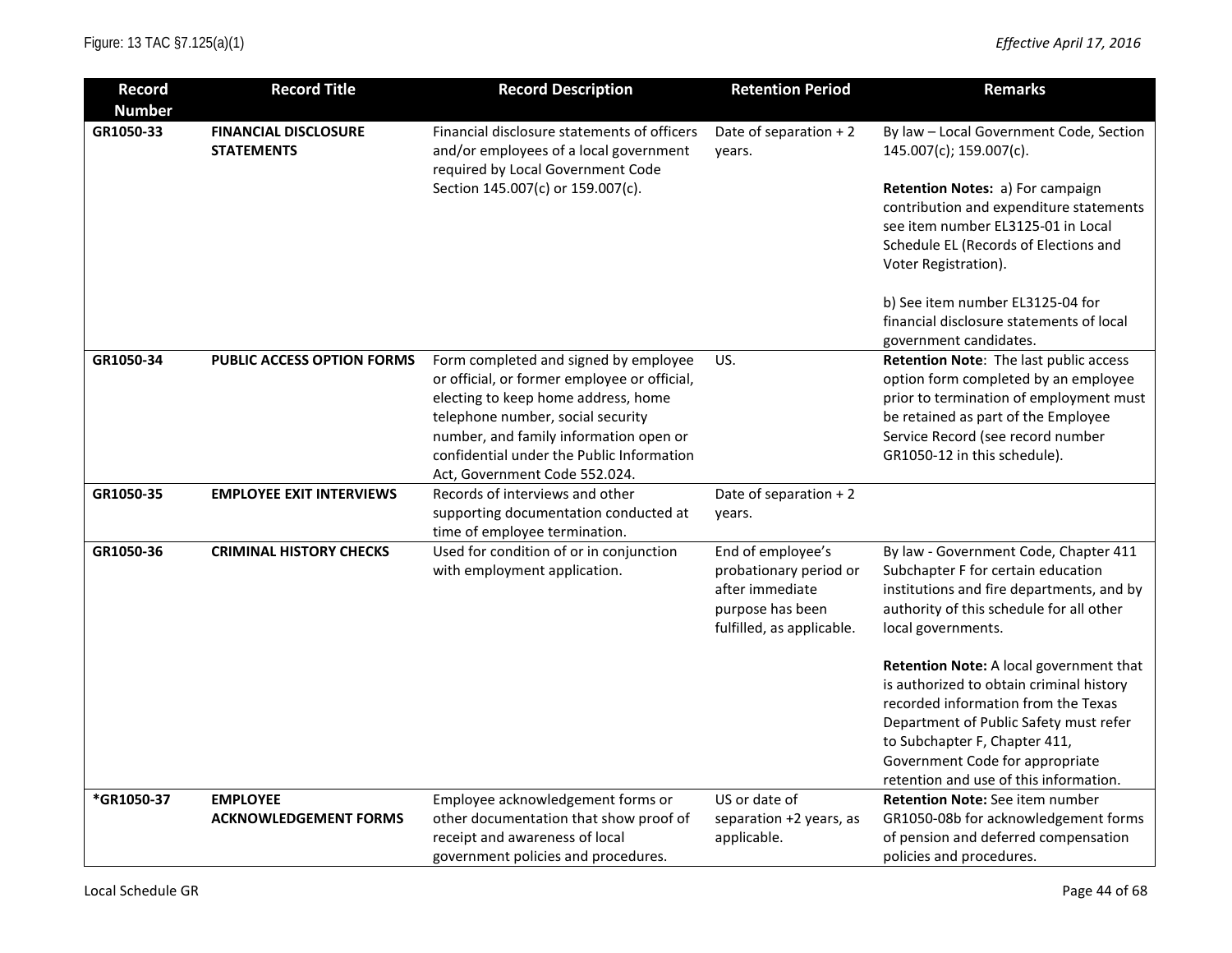| <b>Record</b> | <b>Record Title</b>                                                                        | <b>Record Description</b>                                                                                                                                                                                                                                                                                 | <b>Retention Period</b>                                                | <b>Remarks</b>                                                                                                                                                            |
|---------------|--------------------------------------------------------------------------------------------|-----------------------------------------------------------------------------------------------------------------------------------------------------------------------------------------------------------------------------------------------------------------------------------------------------------|------------------------------------------------------------------------|---------------------------------------------------------------------------------------------------------------------------------------------------------------------------|
| <b>Number</b> |                                                                                            |                                                                                                                                                                                                                                                                                                           |                                                                        |                                                                                                                                                                           |
| GR1050-38     | <b>UNSOLICITED RÉSUMÉS</b>                                                                 | Unsolicited résumés received by local<br>governments not used in the<br>employment selection process.                                                                                                                                                                                                     | AV.                                                                    | <b>Retention Note:</b> See item number<br>GR1050-14 for résumés, whether<br>solicited or unsolicited, that are used in<br>any way in the employment selection<br>process. |
| GR1050-39     | <b>VOLUNTEER SERVICE FILES</b>                                                             | Information about individual volunteers<br>and duties they perform.                                                                                                                                                                                                                                       | US or date of<br>separation $+3$ years.                                |                                                                                                                                                                           |
| *GR1050-40    | <b>APPLICATIONS FOR</b><br>PERMANENT EMPLOYMENT<br><b>CERTIFICATION (ETA Form</b><br>9089) | Includes applications and supporting<br>documentation, including employment<br>applications, summaries of recruitment<br>efforts, job postings, newspaper<br>advertisements, job orders with the Texas<br>Workforce Commission, and<br>correspondence with the U.S.<br>Department of Labor and attorneys. | Date of filing of<br>application + 5 years.                            |                                                                                                                                                                           |
| *GR1050-41    | <b>OUTSIDE/SECONDARY</b><br><b>EMPLOYMENT</b><br><b>AUTHORIZATIONS</b>                     | Personnel forms requesting permission to<br>perform at a job outside of the local<br>government.                                                                                                                                                                                                          | Date of separation or<br>until superseded + 2<br>years, as applicable. |                                                                                                                                                                           |
| *GR1050-42    | <b>LICENSE AND DRIVING RECORD</b><br><b>CHECKS</b>                                         |                                                                                                                                                                                                                                                                                                           | US or date of<br>separation.                                           | <b>Retention Note:</b> See item number<br>SD3500-03c for driving record checks of<br>school bus drivers.                                                                  |
| *GR1050-43    | <b>LABOR STATISTICS REPORTS</b>                                                            | Reports providing statistical information<br>on labor force.                                                                                                                                                                                                                                              | 3 years.                                                               |                                                                                                                                                                           |
| *GR1050-44    | <b>AMERICANS WITH DISABILITIES</b><br><b>ACT (ADA) DOCUMENTATION</b>                       | Self evaluations and plans documenting<br>compliance with the requirements of the<br>Americans with Disabilities Act.                                                                                                                                                                                     | 3 years.                                                               | By regulation - 28 CFR 35.105(c).                                                                                                                                         |

## **SECTION 3-2: PAYROLL RECORDS**

Retention Note: OTHER ACCOUNTING RECORDS - This section supplements Section 2-2 and schedules financial and accounting records found in most local governments specific to the disbursement of payroll. If a payroll-related record is not scheduled in this section, use Section 2-2 for the comparable record; e.g., payroll fund reconciliations should be retained for FE + 5 years under the retention for Banking Records (see item number GR1025-28).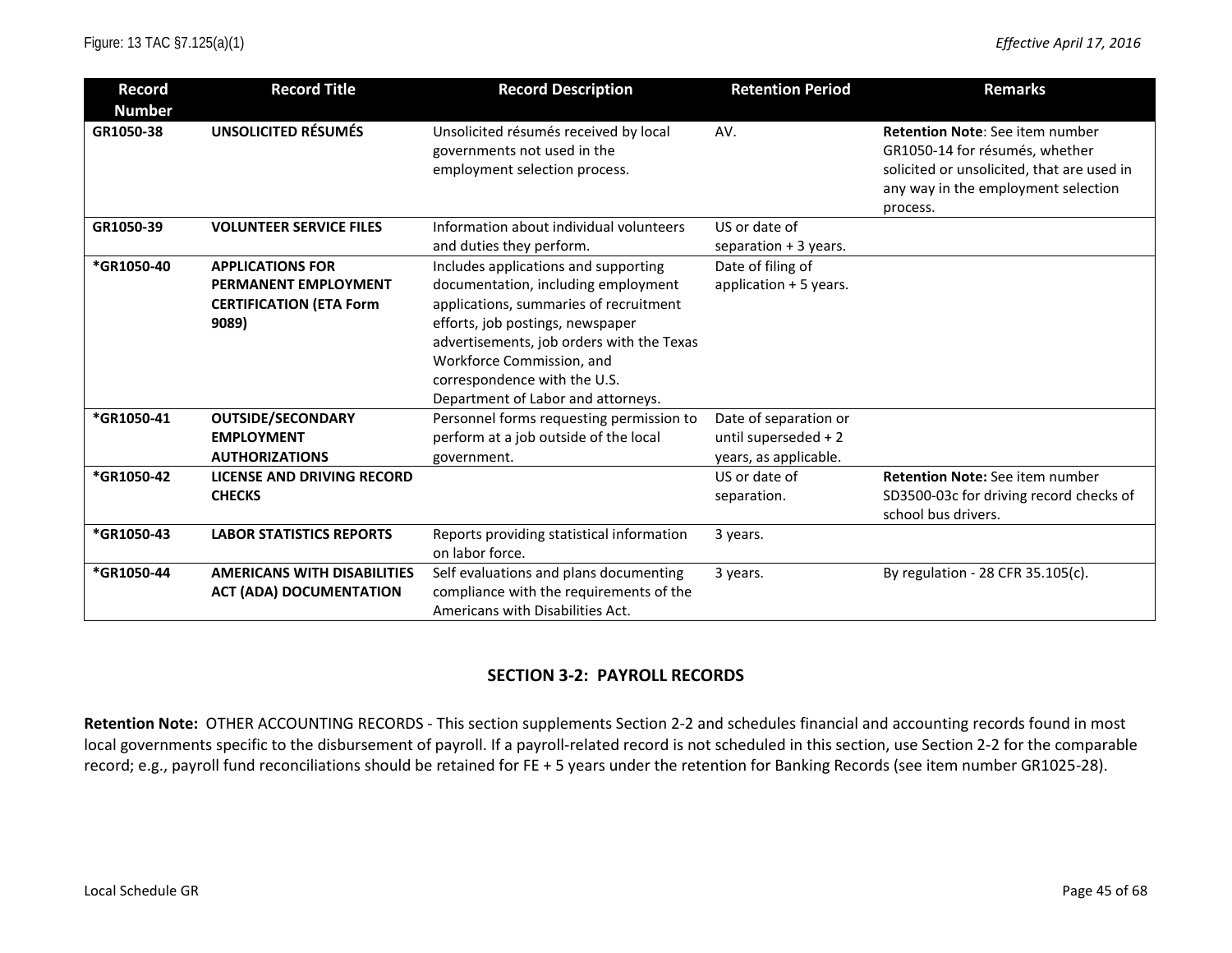| <b>Record</b><br><b>Number</b> | <b>Record Title</b>                                                      | <b>Record Description</b>                                                                                                                                                                                                                                | <b>Retention Period</b>                                                                                                                                                                                                                                                                                                                                                                                   | <b>Remarks</b>                                                   |
|--------------------------------|--------------------------------------------------------------------------|----------------------------------------------------------------------------------------------------------------------------------------------------------------------------------------------------------------------------------------------------------|-----------------------------------------------------------------------------------------------------------------------------------------------------------------------------------------------------------------------------------------------------------------------------------------------------------------------------------------------------------------------------------------------------------|------------------------------------------------------------------|
| GR1050-50                      | <b>DEDUCTION</b><br><b>AUTHORIZATIONS</b>                                | Documentation used to start, modify, or<br>stop all voluntary or required deductions<br>from payroll, including orders of<br>garnishment or other court-ordered<br>attachments.                                                                          | 4 years after separation<br>or 4 years after<br>amendment,<br>expiration, or<br>termination of<br>authorization,<br>whichever sooner.                                                                                                                                                                                                                                                                     |                                                                  |
| GR1050-51                      | <b>DIRECT DEPOSIT</b><br><b>APPLICATIONS/</b>                            |                                                                                                                                                                                                                                                          | US or date of<br>separation, as                                                                                                                                                                                                                                                                                                                                                                           |                                                                  |
| GR1050-52                      | <b>AUTHORIZATIONS</b><br><b>EARNINGS AND DEDUCTION</b><br><b>RECORDS</b> |                                                                                                                                                                                                                                                          | applicable.                                                                                                                                                                                                                                                                                                                                                                                               |                                                                  |
| GR1050-52a                     | <b>EARNINGS AND DEDUCTION</b><br><b>RECORDS</b>                          | A record containing the following payroll<br>information on each employee: name, last<br>known address and social security number,<br>amount of wages paid to the employee for<br>each payroll period, including all<br>deductions, and date of payment. | Retention of any one of<br>the following records<br>for 5 years by school<br>districts or 4 years by<br>other local<br>governments will<br>satisfy the retention<br>requirement:<br>1) Individual employee<br>earnings card or record<br>that shows earnings<br>and deductions for<br>each pay period.<br>2) Master payroll<br>register which shows<br>earnings and<br>deductions for each<br>pay period. | By regulation - 20 CFR 404.1225(b) (3)<br>and 40 TAC 815.106(i). |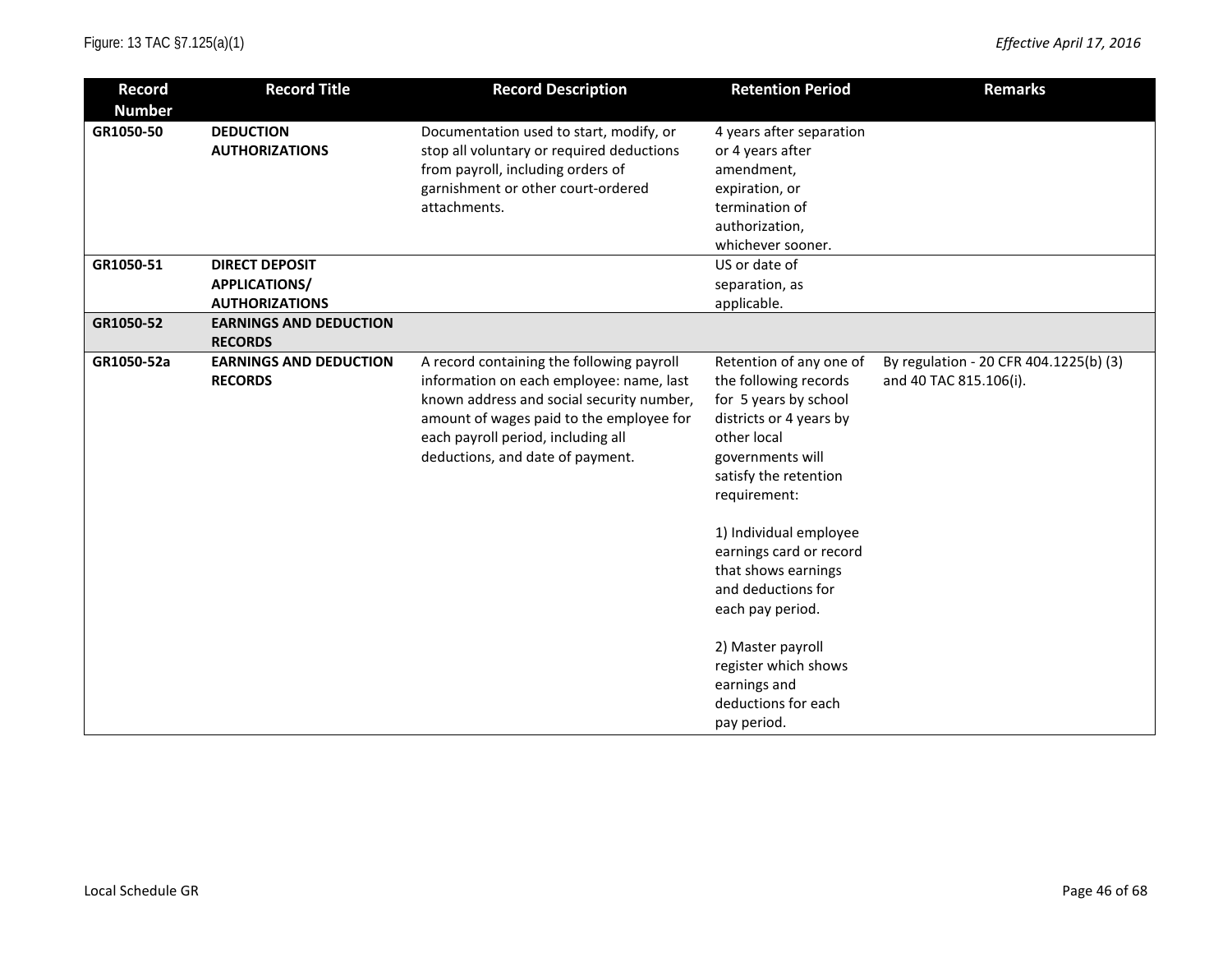| <b>Record</b>               | <b>Record Title</b>                             | <b>Record Description</b>                                                                                                  | <b>Retention Period</b>                                                     | <b>Remarks</b> |
|-----------------------------|-------------------------------------------------|----------------------------------------------------------------------------------------------------------------------------|-----------------------------------------------------------------------------|----------------|
| <b>Number</b><br>GR1050-52b | <b>EARNINGS AND DEDUCTION</b><br><b>RECORDS</b> | A record containing the following minimum<br>pension and deferred compensation<br>information on each employee: name, date | The retention of any<br>one of the following for<br>date of separation + 75 |                |
|                             |                                                 | of birth, social security number, and<br>amount of pension and deferred<br>compensation deductions.                        | years will satisfy the<br>retention requirement:                            |                |
|                             |                                                 |                                                                                                                            | 1) Individual employee<br>earnings card or record<br>as in $(a)(1)$ .       |                |
|                             |                                                 |                                                                                                                            | 2) Employee Service<br>Record (see item                                     |                |
|                             |                                                 |                                                                                                                            | number GR1050-12) if                                                        |                |
|                             |                                                 |                                                                                                                            | it contains the<br>prescribed pension and                                   |                |
|                             |                                                 |                                                                                                                            | deferred compensation<br>deduction data.                                    |                |
|                             |                                                 |                                                                                                                            | 3) Master payroll                                                           |                |
|                             |                                                 |                                                                                                                            | register, or the final<br>year-to-date register of                          |                |
|                             |                                                 |                                                                                                                            | each calendar year, if                                                      |                |
|                             |                                                 |                                                                                                                            | the register shows all                                                      |                |
|                             |                                                 |                                                                                                                            | persons employed<br>during the year from                                    |                |
|                             |                                                 |                                                                                                                            | whose wages, pension,                                                       |                |
|                             |                                                 |                                                                                                                            | and deferred                                                                |                |
|                             |                                                 |                                                                                                                            | compensation                                                                |                |
|                             |                                                 |                                                                                                                            | deductions were made.                                                       |                |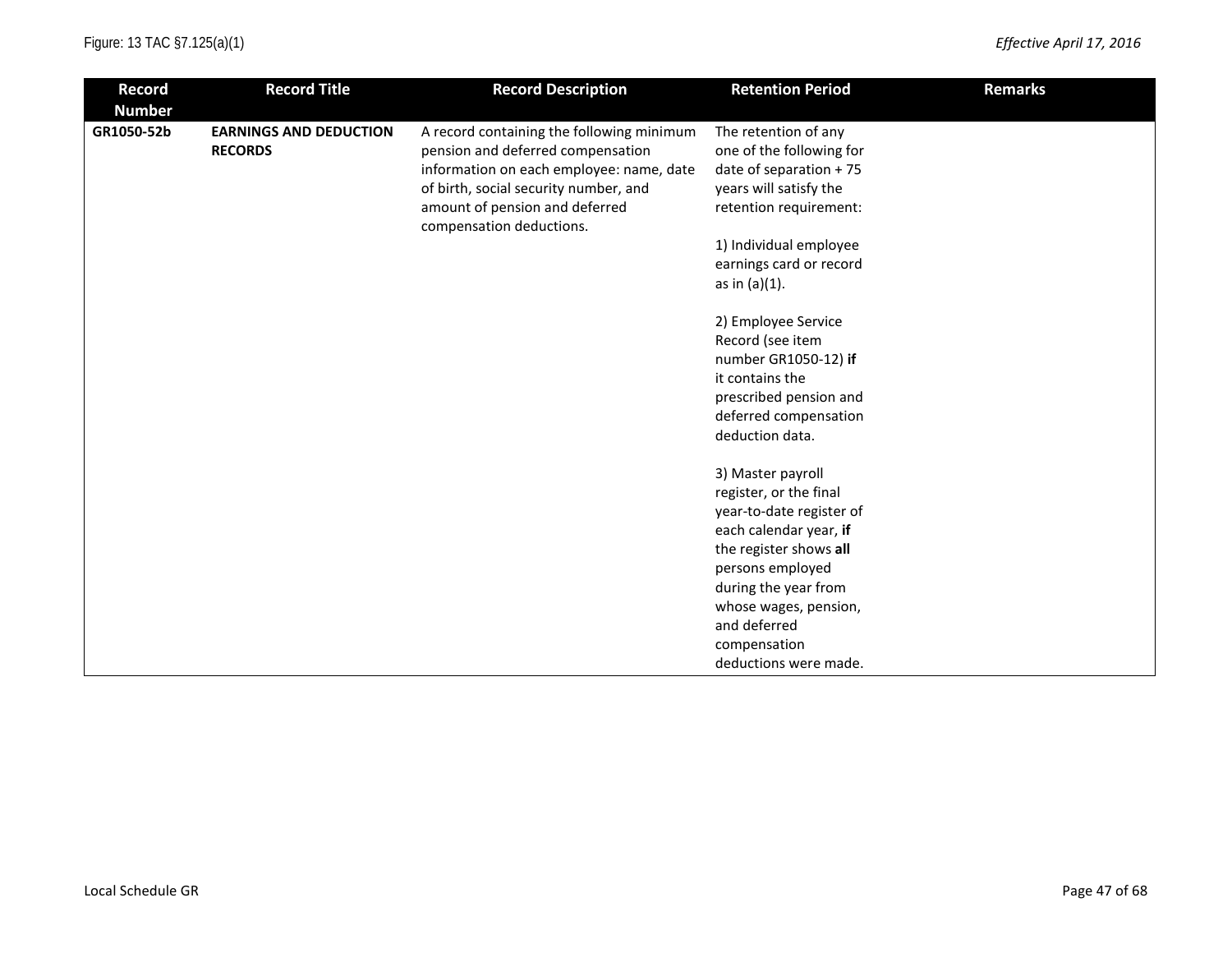| <b>Record</b>               | <b>Record Title</b>           | <b>Record Description</b>                           | <b>Retention Period</b>    | <b>Remarks</b> |
|-----------------------------|-------------------------------|-----------------------------------------------------|----------------------------|----------------|
| <b>Number</b><br>GR1050-52b | <b>EARNINGS AND DEDUCTION</b> |                                                     | 4) Pension and             |                |
| (continued)                 | <b>RECORDS</b>                |                                                     | deferred compensation      |                |
|                             |                               |                                                     | deduction register, or     |                |
|                             |                               |                                                     | the final year-to-date     |                |
|                             |                               |                                                     | pension deduction          |                |
|                             |                               |                                                     | register of each           |                |
|                             |                               |                                                     | calendar year, if the      |                |
|                             |                               |                                                     | register lists all persons |                |
|                             |                               |                                                     | employed during the        |                |
|                             |                               |                                                     | year from whose wages      |                |
|                             |                               |                                                     | pension and deferred       |                |
|                             |                               |                                                     | compensation               |                |
|                             |                               |                                                     | deductions were made.      |                |
|                             |                               |                                                     |                            |                |
|                             |                               |                                                     | 5) Copies of annual or     |                |
|                             |                               |                                                     | other periodic             |                |
|                             |                               |                                                     | statements furnished       |                |
|                             |                               |                                                     | to each employee           |                |
|                             |                               |                                                     | detailing the              |                |
|                             |                               |                                                     | deductions and             |                |
|                             |                               |                                                     | contributions to a         |                |
|                             |                               |                                                     | pension or deferred        |                |
|                             |                               |                                                     | compensation plan          |                |
|                             |                               |                                                     | during the past year or    |                |
|                             |                               |                                                     | period.                    |                |
| GR1050-52c                  | <b>EARNINGS AND DEDUCTION</b> | Master payroll register, including year-to-         | $FE + 5$ years for school  |                |
|                             | <b>RECORDS</b>                | date registers, if not used to satisfy either       | districts; FE + 3 years    |                |
|                             |                               | of the retention requirements set in (a) or<br>(b). | for other governments.     |                |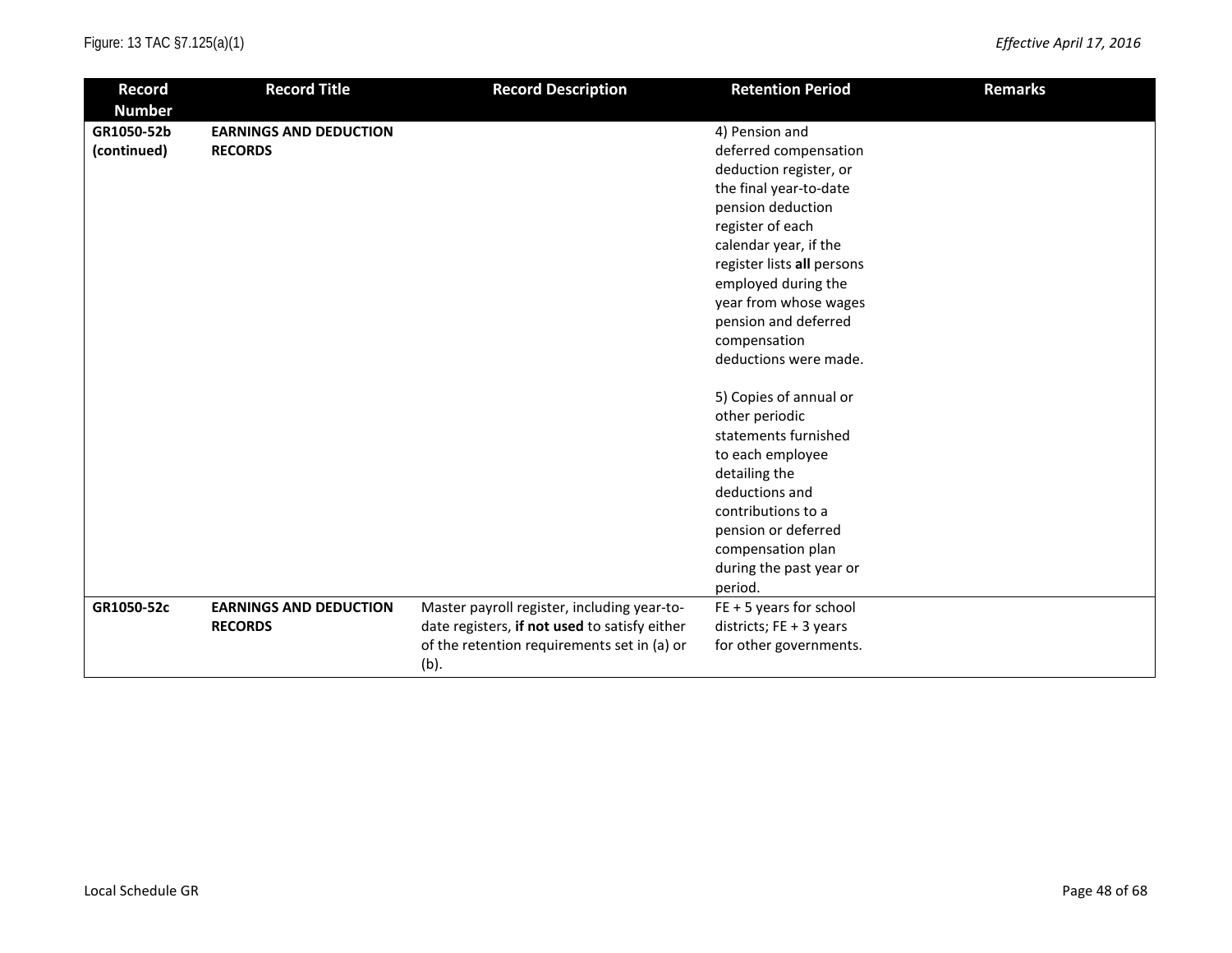| <b>Record</b>               | <b>Record Title</b>                                      | <b>Record Description</b>                                                                                                                                                                                                                                                     | <b>Retention Period</b>                                                            | <b>Remarks</b>                                                                                                                                    |
|-----------------------------|----------------------------------------------------------|-------------------------------------------------------------------------------------------------------------------------------------------------------------------------------------------------------------------------------------------------------------------------------|------------------------------------------------------------------------------------|---------------------------------------------------------------------------------------------------------------------------------------------------|
| <b>Number</b><br>GR1050-52d | <b>EARNINGS AND DEDUCTION</b><br><b>RECORDS</b>          | Subsidiary payroll registers, if not used to<br>satisfy either of the retention requirements<br>set in (a) or (b).                                                                                                                                                            |                                                                                    |                                                                                                                                                   |
|                             |                                                          | (1) If data contained in the subsidiary<br>payroll register is not contained in the<br>master payroll register.                                                                                                                                                               | $FE + 5$ years for school<br>districts; $FE + 3$ years<br>for other governments.   |                                                                                                                                                   |
|                             |                                                          | (2) If data contained in the subsidiary<br>payroll register is contained in the master<br>payroll register.                                                                                                                                                                   | AV.                                                                                |                                                                                                                                                   |
| GR1050-52e                  | <b>EARNINGS AND DEDUCTION</b><br><b>RECORDS</b>          | Copies of annual or other periodic<br>statements furnished to each employee<br>detailing the deductions and contributions<br>to a pension or deferred compensation<br>plan during the past year or period, if not<br>used to satisfy the retention requirement<br>set in (b). | 2 years.                                                                           |                                                                                                                                                   |
| GR1050-52f                  | <b>EARNINGS AND DEDUCTION</b><br><b>RECORDS</b>          | Payroll adjustment records, including<br>transaction registers, authorizations, and<br>similar records authorizing and detailing<br>adjustments to payroll records because of<br>overpayment, underpayment, etc.                                                              | $FE + 5$ years for school<br>districts; $FE + 3$ years<br>for other governments.   |                                                                                                                                                   |
| GR1050-53                   | <b>FEDERAL AND STATE TAX</b><br><b>FORMS AND REPORTS</b> |                                                                                                                                                                                                                                                                               |                                                                                    |                                                                                                                                                   |
| GR1050-53a                  | <b>FEDERAL AND STATE TAX</b><br><b>FORMS AND REPORTS</b> | Forms used to determine withholding from<br>wages and salaries for payroll tax purposes<br>(W-4 Forms).                                                                                                                                                                       | 4 years after separation<br>or 4 years after form<br>amended, whichever<br>sooner. | By regulation - 20 CFR 404.1225(b) (3), 26<br>CFR 31.6001-1(e) (2) for federal forms<br>and by authority of this schedule for any<br>state forms. |
| GR1050-53b                  | <b>FEDERAL AND STATE TAX</b><br><b>FORMS AND REPORTS</b> | Forms and reports used to report the<br>collection, distribution, deposit, and<br>transmittal of payroll or unemployment<br>taxes (W-2, 1099).                                                                                                                                | 4 years after tax due<br>date or date tax paid,<br>whichever later.                | By regulation - 20 CFR 404.1225(b) (3), 26<br>CFR 31.6001-1(e) (2) for federal forms<br>and by authority of this schedule for<br>state forms.     |
| GR1050-54                   | <b>LEAVE RECORDS</b>                                     |                                                                                                                                                                                                                                                                               |                                                                                    |                                                                                                                                                   |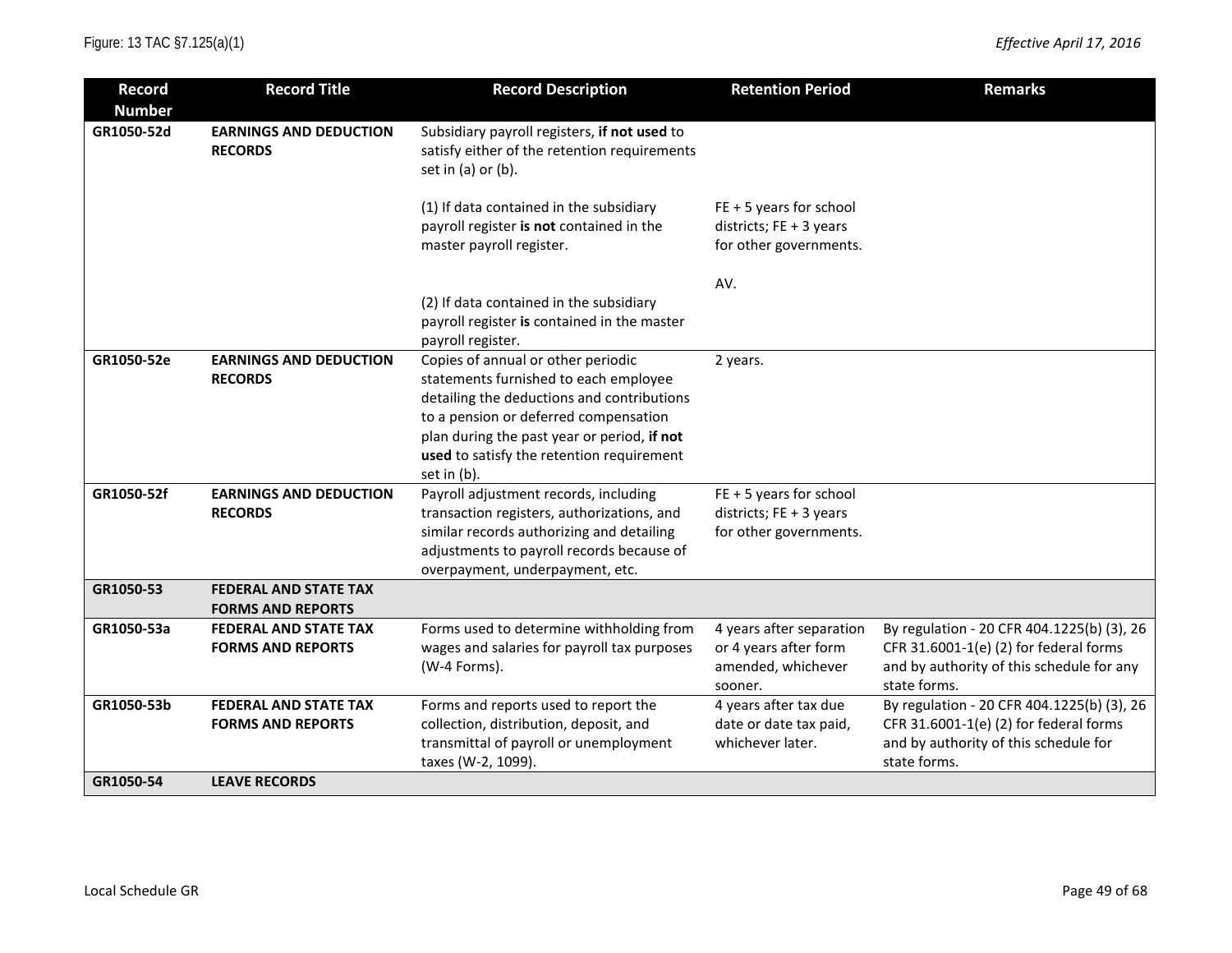| <b>Record</b> | <b>Record Title</b>  | <b>Record Description</b>                                                     | <b>Retention Period</b>   | <b>Remarks</b>                  |
|---------------|----------------------|-------------------------------------------------------------------------------|---------------------------|---------------------------------|
| <b>Number</b> |                      |                                                                               |                           |                                 |
| GR1050-54a    | <b>LEAVE RECORDS</b> | A record containing a record of the unused                                    | The retention of any      |                                 |
|               |                      | accumulated sick leave of each employee if                                    | one of the following for  |                                 |
|               |                      | (1) all or a percentage of accumulated sick                                   | date of separation + 75   |                                 |
|               |                      | leave is used to calculate length of service                                  | years will satisfy the    |                                 |
|               |                      | and/or (2) accumulated sick leave is<br>creditable to an employee if rehired. | retention requirement:    |                                 |
|               |                      |                                                                               | 1) Individual employee    |                                 |
|               |                      |                                                                               | earnings card or record   |                                 |
|               |                      |                                                                               | as described in item      |                                 |
|               |                      |                                                                               | number GR1050-52a if      |                                 |
|               |                      |                                                                               | it also contains          |                                 |
|               |                      |                                                                               | accumulated sick leave    |                                 |
|               |                      |                                                                               | data.                     |                                 |
|               |                      |                                                                               | 2) Employee Service       |                                 |
|               |                      |                                                                               | Record (see item          |                                 |
|               |                      |                                                                               | number GR1050-12) if      |                                 |
|               |                      |                                                                               | it contains the           |                                 |
|               |                      |                                                                               | accumulated sick leave    |                                 |
|               |                      |                                                                               | data prescribed.          |                                 |
|               |                      |                                                                               | 3) Copy of the final      |                                 |
|               |                      |                                                                               | time summary or leave     |                                 |
|               |                      |                                                                               | status report, as noted   |                                 |
|               |                      |                                                                               | in (d), of each           |                                 |
|               |                      |                                                                               | separated employee.       |                                 |
| GR1050-54b    | <b>LEAVE RECORDS</b> | Requests and authorizations for vacation,                                     | $FE + 5$ years for school | By regulation - 29 CFR 825.500. |
|               |                      | compensatory, sick, Family and Medical                                        | districts; FE + 3 years   |                                 |
|               |                      | Leave Act (FMLA), and other types of                                          | for other governments.    |                                 |
|               |                      | authorized leave, and supporting                                              |                           |                                 |
|               |                      | documentation.                                                                |                           |                                 |
| GR1050-54c    | <b>LEAVE RECORDS</b> | Leave or hours-to-date registers.                                             | $FE + 5$ years for school |                                 |
|               |                      |                                                                               | districts; FE + 3 years   |                                 |
|               |                      |                                                                               | for other governments.    |                                 |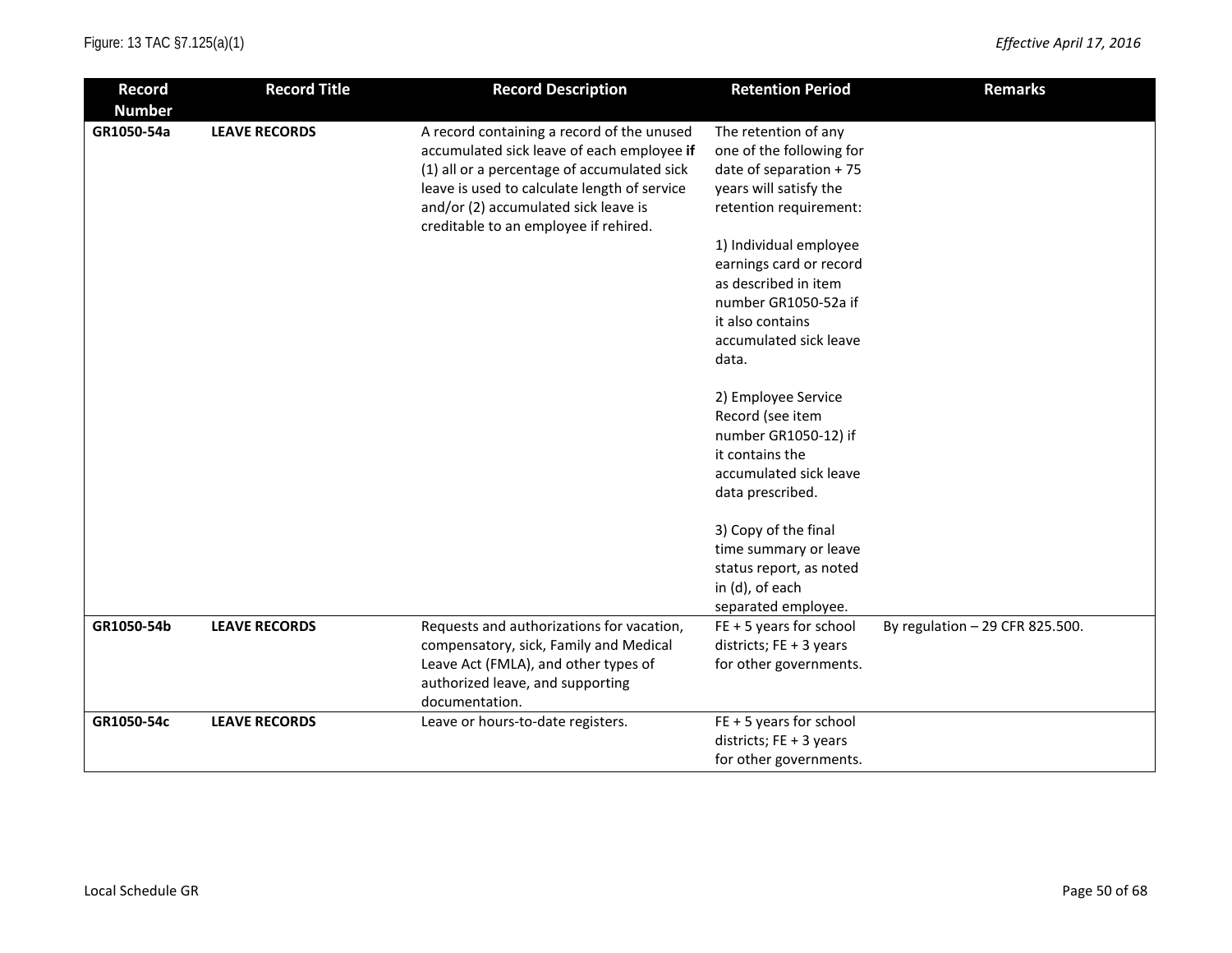| <b>Record</b> | <b>Record Title</b>                                                                             | <b>Record Description</b>                                                                                                                                                                                                                                                                                               | <b>Retention Period</b>                                                                         | <b>Remarks</b>                                                                                                                                                                     |
|---------------|-------------------------------------------------------------------------------------------------|-------------------------------------------------------------------------------------------------------------------------------------------------------------------------------------------------------------------------------------------------------------------------------------------------------------------------|-------------------------------------------------------------------------------------------------|------------------------------------------------------------------------------------------------------------------------------------------------------------------------------------|
| <b>Number</b> |                                                                                                 |                                                                                                                                                                                                                                                                                                                         |                                                                                                 |                                                                                                                                                                                    |
| GR1050-54d    | <b>LEAVE RECORDS</b>                                                                            | Copies of periodic time summary or leave<br>status reports furnished to each employee<br>containing information on vacation, sick,<br>compensatory, or other leave earned and<br>used, including the final report of<br>separated employees if they are not used<br>to satisfy the retention requirement set in<br>(a). | 2 years.                                                                                        |                                                                                                                                                                                    |
| GR1050-55     | <b>PAYROLL ACTION OR</b><br><b>INFORMATION NOTICES</b>                                          | Documents used by payroll officers to<br>create or change information in the payroll<br>records of individual employees except<br>deduction authorizations (see item number<br>GR1050-50) and federal tax forms [see item<br>number GR1050-53(a)].                                                                      |                                                                                                 |                                                                                                                                                                                    |
| *GR1050-55a   | <b>PAYROLL ACTION OR</b><br><b>INFORMATION NOTICES</b>                                          | Documents concerning hiring, termination,<br>transfer, pay grade, position or job title,<br>name changes, etc.                                                                                                                                                                                                          | 2 years from the date<br>of creation or<br>personnel action<br>involved, whichever is<br>later. | By regulation - 29 CFR 1602.31, 1602.40,<br>and 1602.49.<br>Retention Note: Refer to GR1050-12 in<br>this schedule as some information must<br>be kept in Employee Service Record. |
| GR1050-55b    | <b>PAYROLL ACTION OR</b><br><b>INFORMATION NOTICES</b>                                          | Documents concerning adjustments to<br>payroll and leave status.                                                                                                                                                                                                                                                        | $FE + 3 years.$                                                                                 | Retention Note: Refer to GR1050-12 in<br>this schedule as some information must<br>be kept in Employee Service Record.                                                             |
| GR1050-56     | <b>TIME AND ATTENDANCE</b><br><b>REPORTS</b>                                                    | Time cards or sheets, including work<br>schedules and documentation evidencing<br>adherence to or deviation from normal<br>hours for those employees working on<br>fixed schedules.                                                                                                                                     | 4 years.                                                                                        | By regulation - 40 TAC 815.106(i).                                                                                                                                                 |
| GR1050-57     | <b>TIME CHANGE RECORDS</b>                                                                      | Requests and authorizations for overtime,<br>time trading, and other actions that affect<br>normal work time except leave requests<br>[see item number GR1050-54(c)].                                                                                                                                                   | 2 years.                                                                                        |                                                                                                                                                                                    |
| GR1050-58     | REIMBURSABLE ACTIVITIES,<br><b>REQUESTS AND</b><br><b>AUTHORIZATIONS TO</b><br><b>ENGAGE IN</b> | Requests and authorizations for travel;<br>participation in educational programs,<br>workshops, or college classes; or for other<br>bona fide work-related activities in which<br>the expenses of an employee are defrayed<br>or reimbursed.                                                                            | $FE + 5$ years for school<br>districts; $FE + 3$ years<br>for other governments.                |                                                                                                                                                                                    |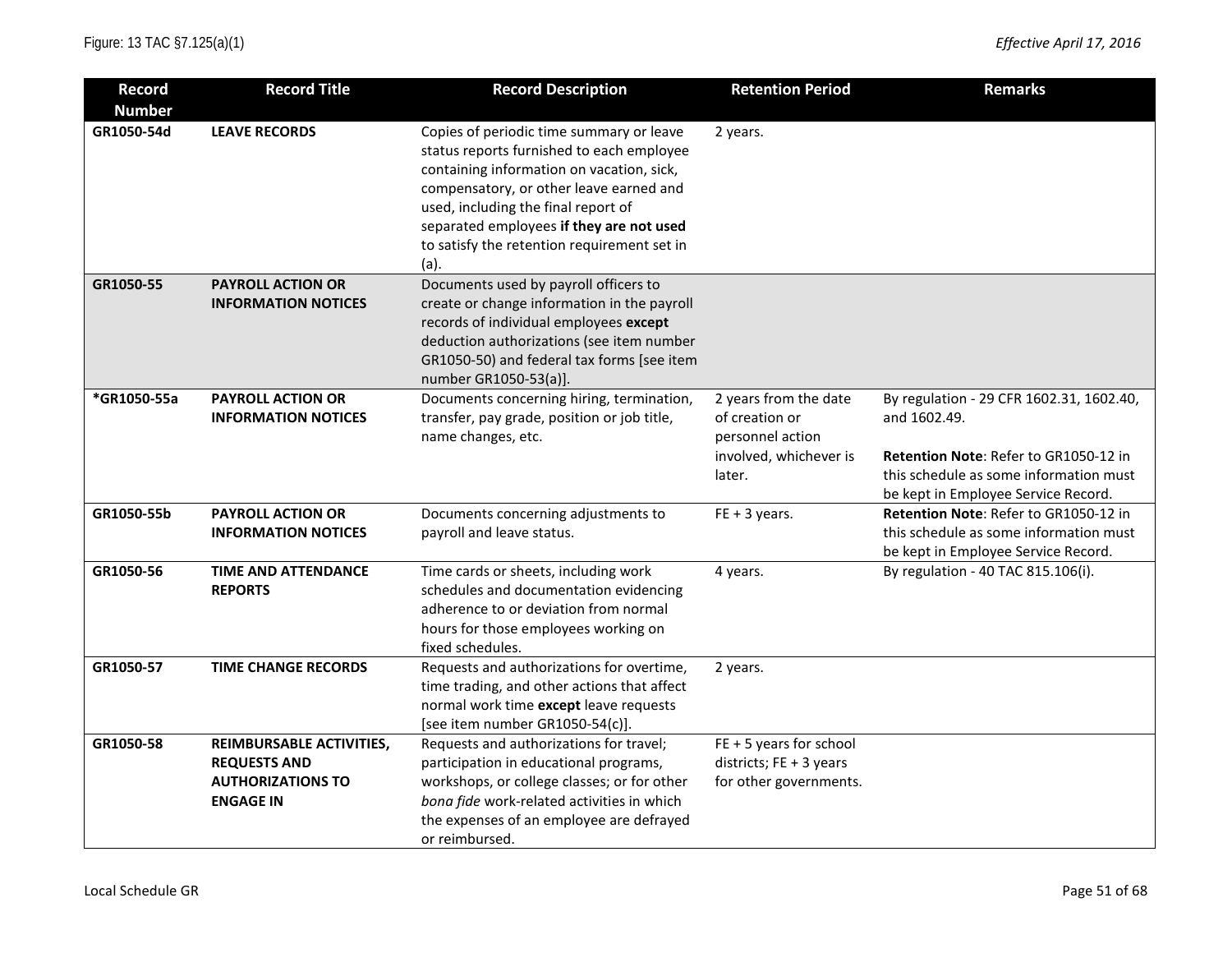| Record<br><b>Number</b> | <b>Record Title</b>                          | <b>Record Description</b>                                                                                                                                     | <b>Retention Period</b>               | <b>Remarks</b>                      |
|-------------------------|----------------------------------------------|---------------------------------------------------------------------------------------------------------------------------------------------------------------|---------------------------------------|-------------------------------------|
| GR1050-59               | <b>WAGE AND SALARY RATE</b><br><b>TABLES</b> |                                                                                                                                                               |                                       |                                     |
| GR1050-59a              | <b>WAGE AND SALARY RATE</b><br><b>TABLES</b> | If wage or salary rate for each position<br>listed on an Employee Service Record (see<br>item number GR1050-12) is expressed in<br>dollars.                   | 2 years after last<br>effective date. | By regulation - 29 CFR 516.6(a)(2). |
| GR1050-59b              | <b>WAGE AND SALARY RATE</b><br><b>TABLES</b> | If wage or salary rate for each position<br>listed on an Employee Service Record (see<br>item number GR1050-12) is indicated by<br>grade or step number only. | Date of separation $+75$<br>years.    |                                     |

# **PART 4: SUPPORT SERVICES RECORDS**

#### **SECTION 4-1: PURCHASING RECORDS**

**Retention Notes:** RELATIONSHIP WITH ACCOUNTS PAYABLE RECORDS **-** In a local government in which purchasing and accounts payable records (see item number GR1025-26) are maintained by the same individual or department, duplicate copies of a record need not be created and/or retained to satisfy the retention requirements of this section if the record is used in documenting both the ordering and procurement of and payment for goods and services. In such instances, retention requirements for accounts payable records prevail over those noted in this section.

| Record<br><b>Number</b> | <b>Record Title</b>                         | <b>Record Description</b>                                                                                                                                      | <b>Retention Period</b>                                                                   | <b>Remarks</b>                                                                                                                                                                                                                                                                                |
|-------------------------|---------------------------------------------|----------------------------------------------------------------------------------------------------------------------------------------------------------------|-------------------------------------------------------------------------------------------|-----------------------------------------------------------------------------------------------------------------------------------------------------------------------------------------------------------------------------------------------------------------------------------------------|
| GR1075-01               | <b>BIDS AND BID</b><br><b>DOCUMENTATION</b> |                                                                                                                                                                |                                                                                           |                                                                                                                                                                                                                                                                                               |
| GR1075-01a              | <b>BIDS AND BID</b><br><b>DOCUMENTATION</b> | Successful bids and requests for proposals,<br>including invitations to bid, bid bonds and<br>affidavits, bid sheets, and similar<br>supporting documentation. | FE of award $+5$ years<br>for school districts; FE +<br>3 years for other<br>governments. | <b>Retention Note: If a formal written</b><br>contract is the result of a successful bid<br>or request for proposal, the successful<br>bid or request for proposal and its<br>supporting documentation must be<br>retained for the same period as the<br>contract. See item number GR1000-25. |
| GR1075-01b              | <b>BIDS AND BID</b><br><b>DOCUMENTATION</b> | Unsuccessful bids.                                                                                                                                             | 2 years.                                                                                  |                                                                                                                                                                                                                                                                                               |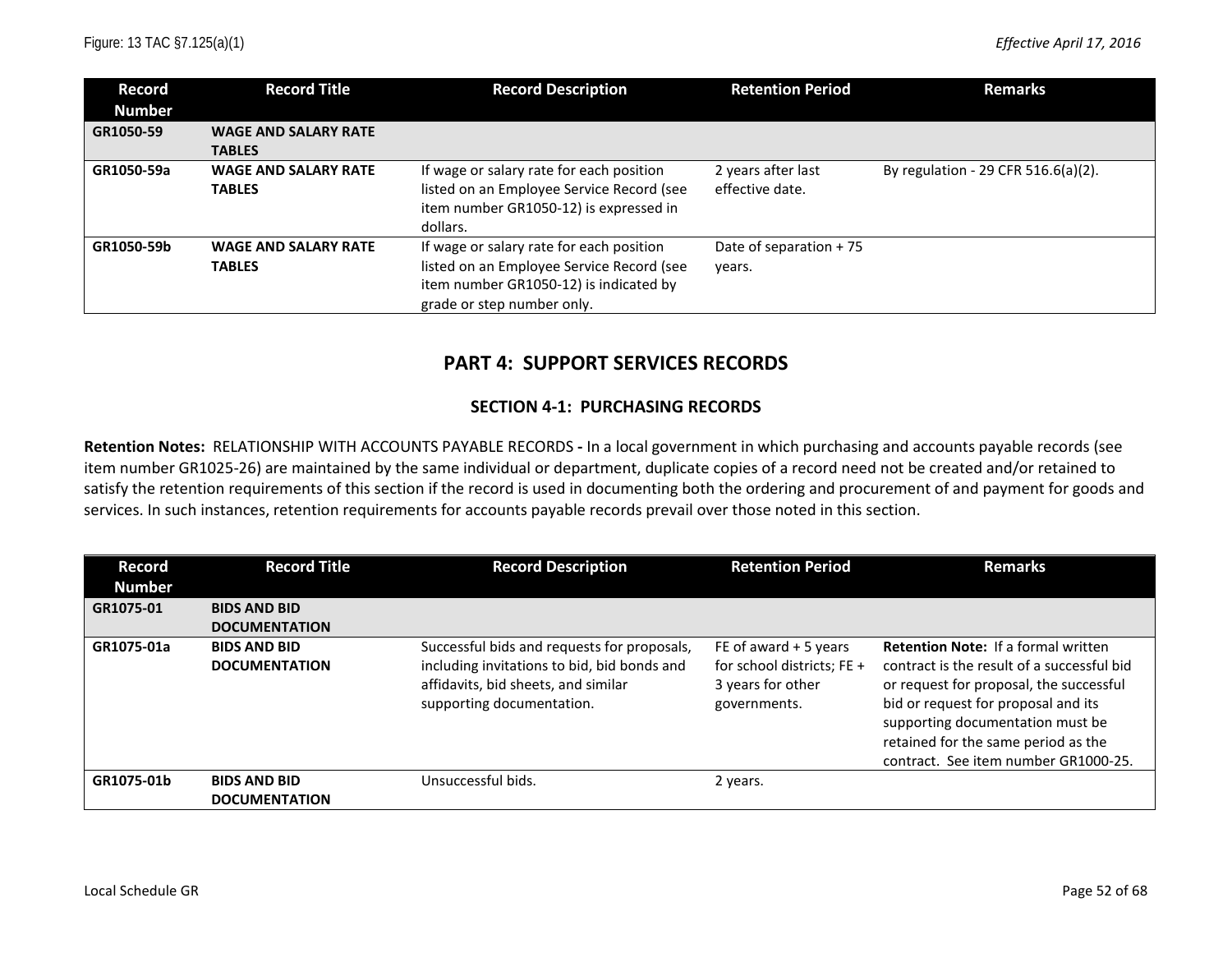| Record        | <b>Record Title</b>            | <b>Record Description</b>                    | <b>Retention Period</b>   | <b>Remarks</b>                          |
|---------------|--------------------------------|----------------------------------------------|---------------------------|-----------------------------------------|
| <b>Number</b> |                                |                                              |                           |                                         |
| GR1075-01c    | <b>BIDS AND BID</b>            | Requests for informal bid estimates,         | 1 year.                   |                                         |
|               | <b>DOCUMENTATION</b>           | quotes, or responses from providers for the  |                           |                                         |
|               |                                | procurement of goods or services for which   |                           |                                         |
|               |                                | state law or local policy does not require   |                           |                                         |
|               |                                | the formal letting of bids.                  |                           |                                         |
| GR1075-01d    | <b>BIDS AND BID</b>            | Requests for information (RFI) preliminary   | AV after date of direct   |                                         |
|               | <b>DOCUMENTATION</b>           | to the procurement of goods or services by   | purchase, issuance of     |                                         |
|               |                                | direct purchase or bid.                      | request for bids, or      |                                         |
|               |                                |                                              | decision not to proceed   |                                         |
|               |                                |                                              | with the procurement,     |                                         |
|               |                                |                                              | as applicable.            |                                         |
| *GR1075-02    | <b>PARTS AND SUPPLIES</b>      | Inventories of parts and supplies.           | 1 year.                   |                                         |
|               | <b>INVENTORY RECORDS</b>       |                                              |                           |                                         |
| GR1075-03     | <b>PURCHASE ORDER AND</b>      |                                              |                           |                                         |
|               | <b>RECEIPT RECORDS</b>         |                                              |                           |                                         |
| GR1075-03a    | <b>PURCHASE ORDER AND</b>      | Purchase orders, requisitions, and receiving | $FE + 5$ years for school |                                         |
|               | <b>RECEIPT RECORDS</b>         | reports.                                     | districts; $FE + 3$ years |                                         |
|               |                                |                                              | for other governments.    |                                         |
| GR1075-03b    | <b>PURCHASE ORDER AND</b>      | Purchasing log, register, or similar record  | $FE + 3 years.$           |                                         |
|               | <b>RECEIPT RECORDS</b>         | providing a chronological record of          |                           |                                         |
|               |                                | purchase orders issued, orders received,     |                           |                                         |
|               |                                | and similar data on procurement status.      |                           |                                         |
| GR1075-03c    | <b>PURCHASE ORDER AND</b>      | Packing slips and order acknowledgments.     | AV.                       |                                         |
|               | <b>RECEIPT RECORDS</b>         |                                              |                           |                                         |
| GR1075-03d    | <b>PURCHASE ORDER AND</b>      | Vendor and commodity lists.                  | US.                       |                                         |
|               | <b>RECEIPT RECORDS</b>         |                                              |                           |                                         |
| GR1075-04     | W-9 FORM - REQUEST FOR         | W-9 IRS Form used to request a taxpayer      | Date account is opened    | By regulation - 26 CFR 31.3406(h)-3(g). |
|               | <b>TAXPAYER IDENTIFICATION</b> | identification number (TIN) for reporting    | or date instrument        |                                         |
|               | <b>NUMBER (TIN) AND</b>        | information to IRS. This includes W-9 forms  | purchased + 3 years.      |                                         |
|               | <b>CERTIFICATION</b>           | received by local governments from           |                           |                                         |
|               |                                | vendors.                                     |                           |                                         |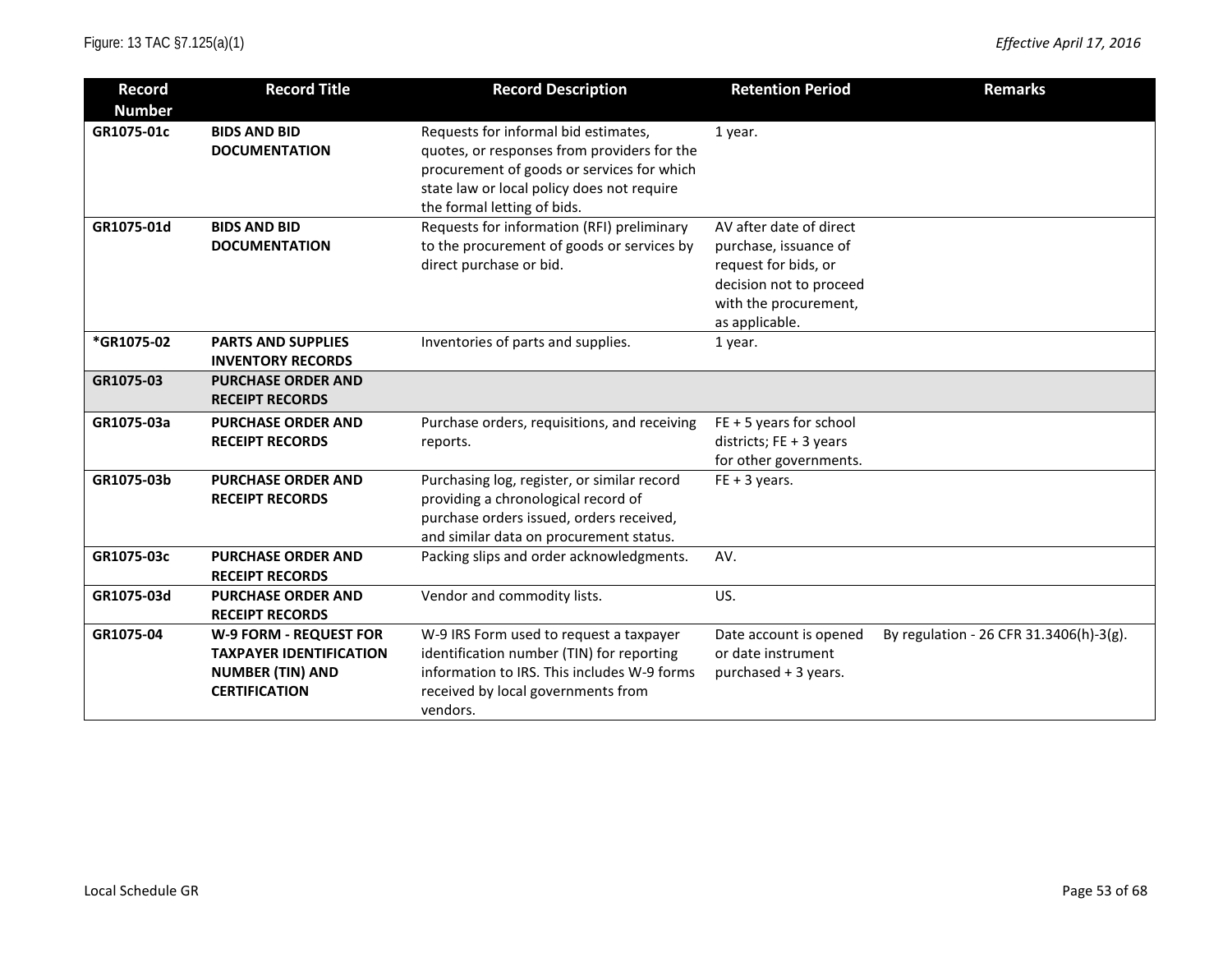### **SECTION 4-2: FACILITY, VEHICLE, AND EQUIPMENT MANAGEMENT RECORDS**

| <b>Record</b> | <b>Record Title</b>                                     | <b>Record Description</b>                                                                                                                                                                                                                                                                                                                                                                                                                                                                                                                                                                                                                                                               | <b>Retention Period</b> | <b>Remarks</b>                                                                                                                                                                                                                                                                                                                                                                                                                                                                                                                                                                                                                                                                                                          |
|---------------|---------------------------------------------------------|-----------------------------------------------------------------------------------------------------------------------------------------------------------------------------------------------------------------------------------------------------------------------------------------------------------------------------------------------------------------------------------------------------------------------------------------------------------------------------------------------------------------------------------------------------------------------------------------------------------------------------------------------------------------------------------------|-------------------------|-------------------------------------------------------------------------------------------------------------------------------------------------------------------------------------------------------------------------------------------------------------------------------------------------------------------------------------------------------------------------------------------------------------------------------------------------------------------------------------------------------------------------------------------------------------------------------------------------------------------------------------------------------------------------------------------------------------------------|
| <b>Number</b> |                                                         |                                                                                                                                                                                                                                                                                                                                                                                                                                                                                                                                                                                                                                                                                         |                         |                                                                                                                                                                                                                                                                                                                                                                                                                                                                                                                                                                                                                                                                                                                         |
| GR1075-15     | <b>ACCIDENT AND DAMAGE</b><br><b>REPORTS (PROPERTY)</b> | Reports of accidents or damage to facilities,<br>vehicles, or equipment if no personal injury<br>is involved.                                                                                                                                                                                                                                                                                                                                                                                                                                                                                                                                                                           | 3 years.                | Retention Note: For accident reports<br>involving personal injury see item<br>numbers GR1000-20 and GR1050-32.                                                                                                                                                                                                                                                                                                                                                                                                                                                                                                                                                                                                          |
| GR1075-16     | <b>CONSTRUCTION PROJECT</b><br><b>RECORDS</b>           |                                                                                                                                                                                                                                                                                                                                                                                                                                                                                                                                                                                                                                                                                         |                         |                                                                                                                                                                                                                                                                                                                                                                                                                                                                                                                                                                                                                                                                                                                         |
| *GR1075-16a   | <b>CONSTRUCTION PROJECT</b><br><b>RECORDS</b>           | Records concerning the planning, design,<br>construction, conversion, or modernization<br>of local government-owned facilities,<br>structures, infrastructure (i.e. electrical<br>lines, underground water lines), and<br>systems, including feasibility, screening,<br>and implementation studies; topographical<br>and soil surveys and reports; architectural<br>and engineering drawings, elevations,<br>profiles, blueprints, and as-builts;<br>inspection and investigative reports;<br>laboratory test reports; environmental<br>impact statements; construction contracts<br>and bonds; correspondence; and similar<br>documentation except as described in (b),<br>(c) or (d). | $LA + 10$ years.        | <b>Retention Notes: a) Review before</b><br>disposal; some records may merit<br><b>PERMANENT retention for historical</b><br>reasons.<br>b) If a structure, facility, or system is sold<br>or transferred to another person or<br>entity, the local government must retain<br>the original records relating to its<br>construction to fulfill retention<br>requirements. Copies of the records may<br>be given to the person or entity to which<br>the structure, facility, or system is sold or<br>transferred.<br>c) Records of the types described relating<br>to places eligible for or already listed as<br>historic by national, state, or local<br>organizations or authorities must be<br>retained PERMANENTLY. |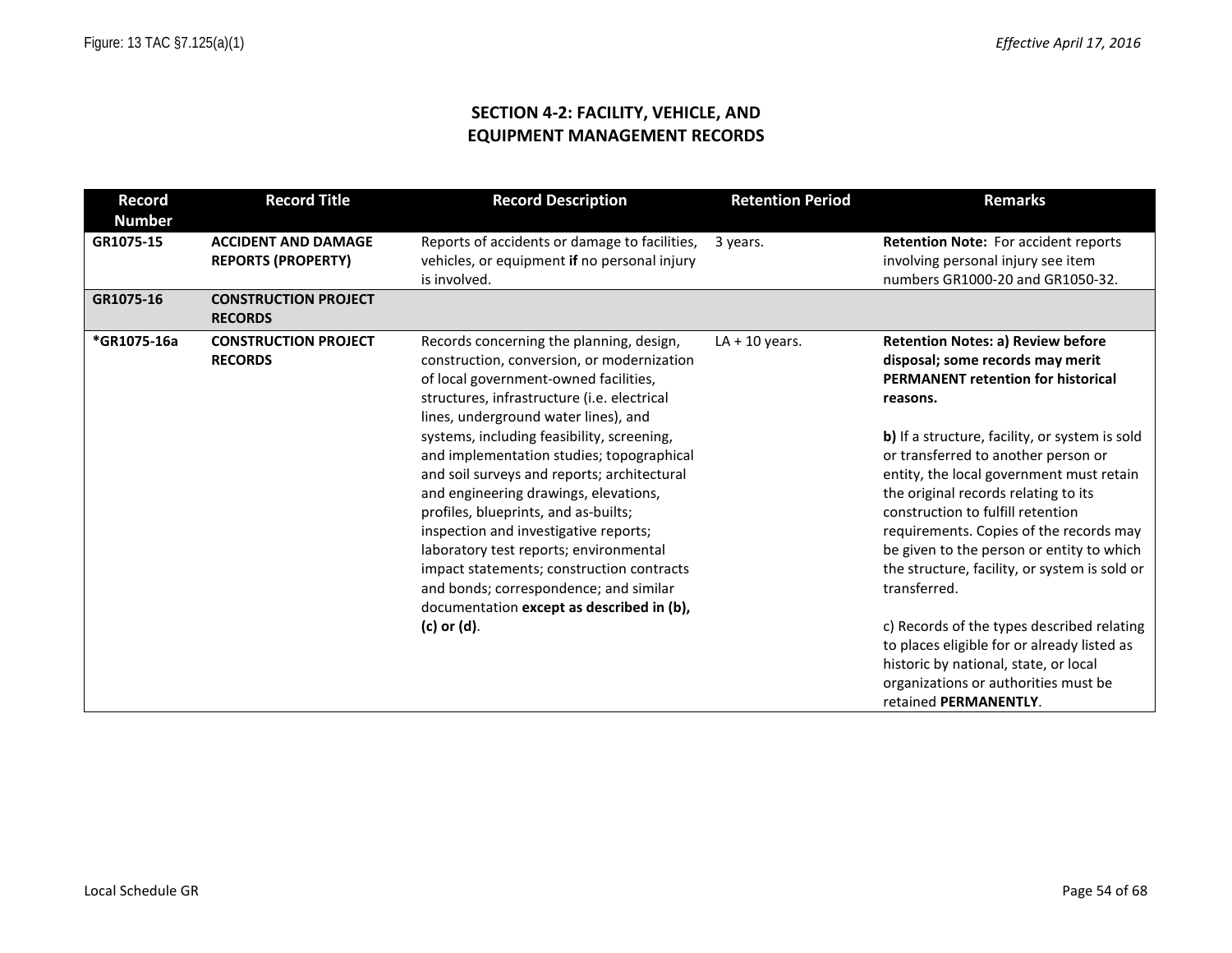| <b>Record</b>                | <b>Record Title</b>                           | <b>Record Description</b>                                                                                                                                                                                                                                                                                                                                                                                                                                                                                   | <b>Retention Period</b>                  | <b>Remarks</b>                                                                                                                                                                                                                                                                                                                                                                                                                                                                                                                                                                                                                                                                                                                                                                                                                                                                                                                                             |
|------------------------------|-----------------------------------------------|-------------------------------------------------------------------------------------------------------------------------------------------------------------------------------------------------------------------------------------------------------------------------------------------------------------------------------------------------------------------------------------------------------------------------------------------------------------------------------------------------------------|------------------------------------------|------------------------------------------------------------------------------------------------------------------------------------------------------------------------------------------------------------------------------------------------------------------------------------------------------------------------------------------------------------------------------------------------------------------------------------------------------------------------------------------------------------------------------------------------------------------------------------------------------------------------------------------------------------------------------------------------------------------------------------------------------------------------------------------------------------------------------------------------------------------------------------------------------------------------------------------------------------|
| <b>Number</b><br>*GR1075-16b | <b>CONSTRUCTION PROJECT</b><br><b>RECORDS</b> | Records of the types described in GR1075-<br>16a relating to the construction of<br>prefabricated storage sheds, bus shelters,<br>parking lot kiosks, non-structural<br>recreational facilities such as baseball<br>diamonds and tennis courts, and similar<br>structures and facilities.                                                                                                                                                                                                                   | Completion of the<br>project + 10 years. | Retention Notes: a) Review before<br>disposal; some records may merit<br>PERMANENT retention for historical<br>reasons. Records relating to construction<br>of some of the described structures will<br>have historical value if they are closely<br>associated with a major structure as<br>described in GR1075-16a. For example,<br>records relating to the construction of<br>gazebos, fountains, walls, or statuary<br>located on the grounds of a county<br>courthouse are part of the landscape of<br>the courthouse and its grounds and<br>should be retained PERMANENTLY.<br>b) Records of the types described relating<br>to places eligible for or already listed as<br>historic by national, state, or local<br>organizations or authorities must be<br>retained PERMANENTLY.<br>c) If the construction of a structure<br>described in GR1075-16b includes<br>infrastructure (i.e. electrical lines,<br>underground water lines, etc.), records |
|                              |                                               |                                                                                                                                                                                                                                                                                                                                                                                                                                                                                                             |                                          | of the infrastructure must be maintained<br>Life of Asset + 10 years.                                                                                                                                                                                                                                                                                                                                                                                                                                                                                                                                                                                                                                                                                                                                                                                                                                                                                      |
| *GR1075-16c                  | <b>CONSTRUCTION PROJECT</b><br><b>RECORDS</b> | Records relating to construction projects<br>described in GR1075-16a and GR1075-16b,<br>that are transitory or of ephemeral<br>relevance, and are not required for<br>maintaining, modifying, and repurposing<br>the building or structure. Records may<br>include, but are not limited to, records of<br>architectural and engineering draft design<br>plans and specifications that precede the<br>signed and sealed versions, , delivery<br>tickets for expendable products, daily work<br>reports, etc. | 5 years.                                 | Retention Note: Records of the types<br>described relating to places eligible for or<br>already listed as historic by national,<br>state, or local organizations or<br>authorities must be retained<br>PERMANENTLY.                                                                                                                                                                                                                                                                                                                                                                                                                                                                                                                                                                                                                                                                                                                                        |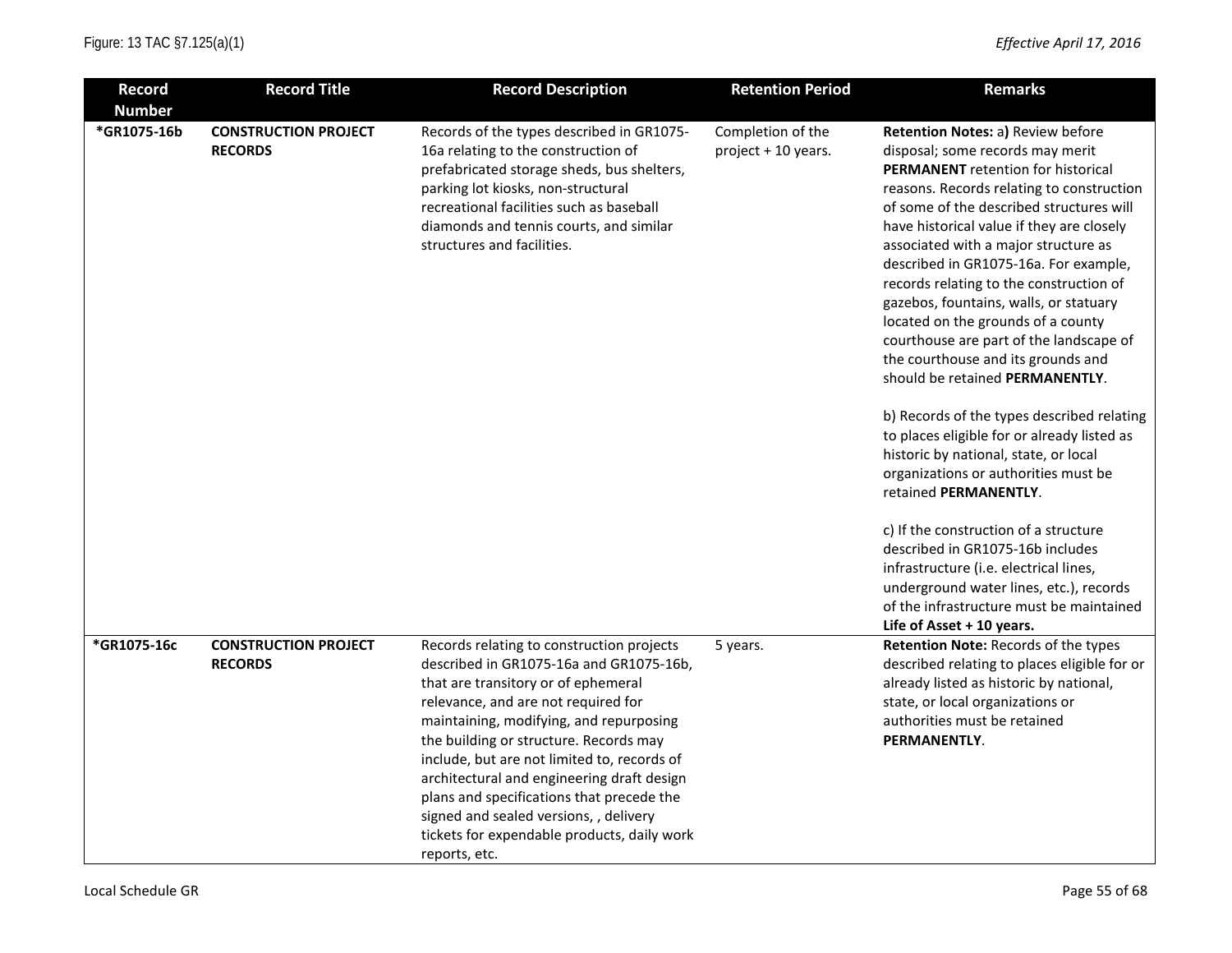| <b>Record</b><br><b>Number</b> | <b>Record Title</b>                                          | <b>Record Description</b>                                                                                                                                                                   | <b>Retention Period</b>                                              | <b>Remarks</b>                                                                                                                                                                                                                                                                                                                                                                                                                                                  |
|--------------------------------|--------------------------------------------------------------|---------------------------------------------------------------------------------------------------------------------------------------------------------------------------------------------|----------------------------------------------------------------------|-----------------------------------------------------------------------------------------------------------------------------------------------------------------------------------------------------------------------------------------------------------------------------------------------------------------------------------------------------------------------------------------------------------------------------------------------------------------|
| *GR1075-16d                    | <b>CONSTRUCTION PROJECT</b><br><b>RECORDS</b>                | Line Locate Requests, Call Before You Dig<br>records, or other similar records<br>documenting requests for information<br>regarding locations of the underground<br>cable or utility lines. | Completion of project<br>requiring the locate<br>request $+2$ years. | Retention note: If damage to utility lines<br>becomes subject to litigation, the locate<br>records must be retained in accordance<br>with GR1000-31 (Litigation Case Files).                                                                                                                                                                                                                                                                                    |
| GR1075-17                      | <b>LOST AND STOLEN PROPERTY</b><br><b>REPORTS</b>            |                                                                                                                                                                                             | $FE + 3 years$ .                                                     |                                                                                                                                                                                                                                                                                                                                                                                                                                                                 |
| GR1075-18                      | MAINTENANCE, REPAIR, AND<br><b>INSPECTION RECORDS</b>        | Records documenting the maintenance,<br>repair, and inspection of facilities, vehicles,<br>and equipment.                                                                                   |                                                                      | Retention Note: This record group<br>schedules records of maintenance and<br>repair to general-purpose vehicles, office<br>equipment, and office facilities. For<br>retention requirements for the<br>maintenance and repair of specialized<br>vehicles (e.g., police cars, fire trucks,<br>school buses), equipment (e.g., airport<br>runway beacons, traffic lights), or<br>facilities (e.g., wastewater treatment<br>plants) see other commission schedules. |
| GR1075-18a                     | <b>MAINTENANCE, REPAIR, AND</b><br><b>INSPECTION RECORDS</b> | Vehicles and equipment.                                                                                                                                                                     |                                                                      |                                                                                                                                                                                                                                                                                                                                                                                                                                                                 |
|                                |                                                              | (1) Routine inspection records.                                                                                                                                                             | 1 year.                                                              |                                                                                                                                                                                                                                                                                                                                                                                                                                                                 |
|                                |                                                              | (2) Maintenance and repair records.                                                                                                                                                         | Life of asset.                                                       | <b>Retention Note:</b> If a vehicle is salvaged<br>as the result of an accident, the<br>maintenance and repair records for the<br>vehicle must be retained for date of<br>salvage + 1 year.                                                                                                                                                                                                                                                                     |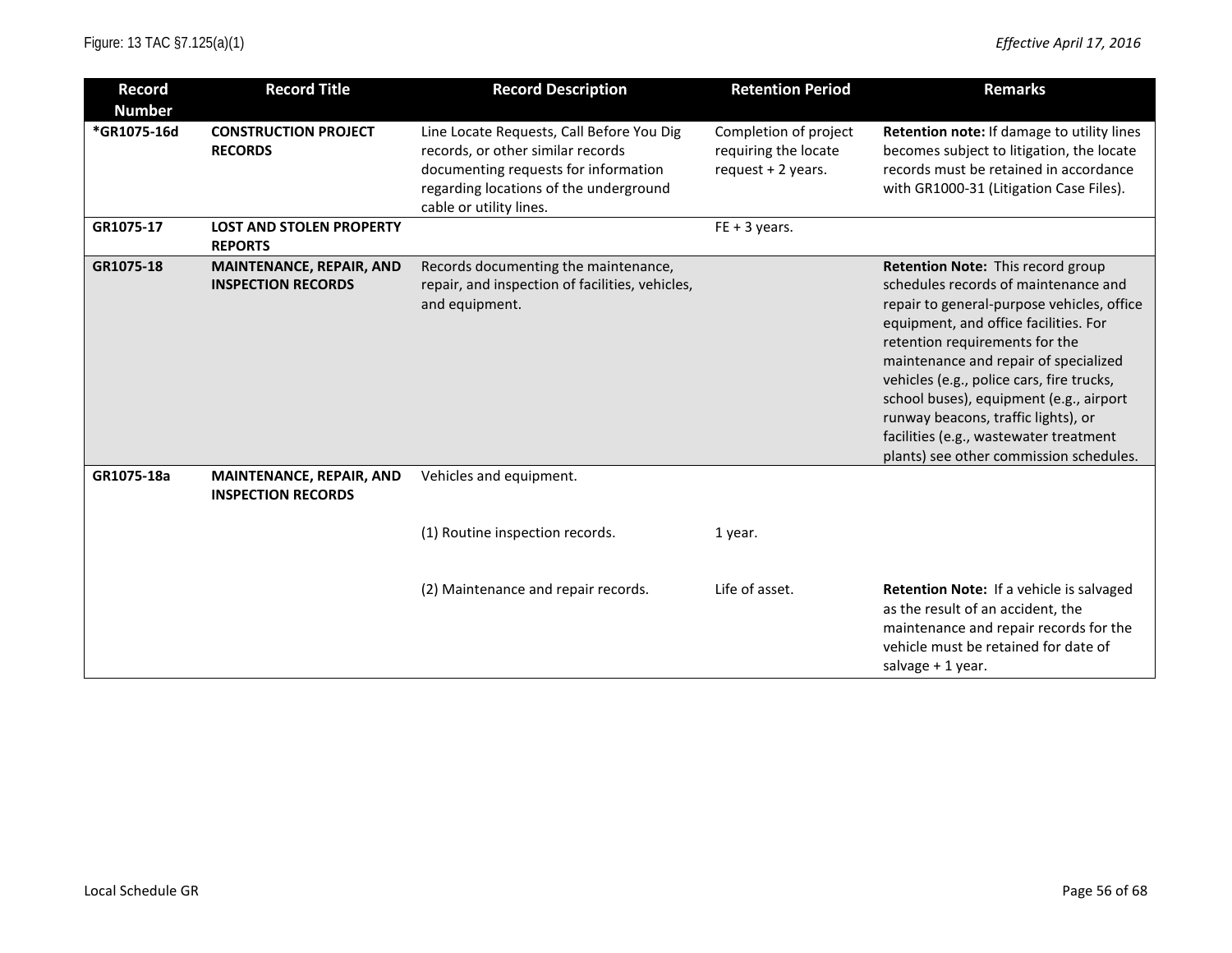| <b>Record</b><br><b>Number</b> | <b>Record Title</b>                                      | <b>Record Description</b>                                                                                                                                                                             | <b>Retention Period</b>                                                        | <b>Remarks</b>                                                                                                                                                                                                                                     |
|--------------------------------|----------------------------------------------------------|-------------------------------------------------------------------------------------------------------------------------------------------------------------------------------------------------------|--------------------------------------------------------------------------------|----------------------------------------------------------------------------------------------------------------------------------------------------------------------------------------------------------------------------------------------------|
| GR1075-18b                     | MAINTENANCE, REPAIR, AND<br><b>INSPECTION RECORDS</b>    | Facilities.                                                                                                                                                                                           |                                                                                |                                                                                                                                                                                                                                                    |
|                                |                                                          | (1) Routine cleaning, janitorial, and<br>inspection work.                                                                                                                                             | 1 year.                                                                        |                                                                                                                                                                                                                                                    |
|                                |                                                          | (2) All other facility maintenance, repair<br>and inspection records (including those<br>relating to plumbing, electrical, fire<br>suppression, and other infrastructural<br>systems).                | 5 years.                                                                       | Retention Note: Records of the types<br>described relating to government-owned<br>structures or places eligible for or already<br>listed as historic by national, state, or<br>local organizations or authorities must be<br>retained PERMANENTLY. |
| *GR1075-19                     | <b>SERVICE REQUESTS/WORK</b><br><b>ORDERS</b>            | Requests or work order for repairs or<br>maintenance to facilities, vehicles, or<br>equipment.                                                                                                        | 2 years.                                                                       | Retention Note: If work orders serve as<br>the only form of record documenting<br>repairs to vehicles or equipment [see<br>item number GR1075-18(a)] they must<br>be retained for the life of the vehicle or<br>equipment.                         |
| GR1075-20                      | <b>USAGE REPORTS</b>                                     | Reports of usage of facilities, vehicles, and<br>equipment.                                                                                                                                           |                                                                                |                                                                                                                                                                                                                                                    |
| *GR1075-20a                    | <b>USAGE REPORTS</b>                                     | Any type of usage report (e.g., mileage, fuel<br>consumption, copies run) if such reports<br>are the basis for allocating costs, for<br>determining payment under rental or lease<br>agreements, etc. | $FE + 5$ years for school<br>districts; FE + 3 years<br>for other governments. |                                                                                                                                                                                                                                                    |
| *GR1075-20b                    | <b>USAGE REPORTS</b>                                     | Reservation logs or similar records relating<br>to the use of facilities such as meeting<br>rooms, auditoriums, etc. by the public or<br>other governmental agencies.                                 | 2 years.                                                                       |                                                                                                                                                                                                                                                    |
| *GR1075-20c                    | <b>USAGE REPORTS</b>                                     | Usage reports compiled for purposes other<br>than those noted in (a) or (b).                                                                                                                          | 1 year.                                                                        |                                                                                                                                                                                                                                                    |
| GR1075-21                      | <b>VEHICLE OR EQUIPMENT</b><br><b>ASSIGNMENT RECORDS</b> | Assignment logs, authorizations, and<br>similar records relating to the assignment<br>and use of government-owned vehicles or<br>equipment by employees.                                              | After return or<br>reassignment + 2 years.                                     |                                                                                                                                                                                                                                                    |
| GR1075-22                      | <b>VISITOR CONTROL REGISTERS</b>                         | Logs, registers, or similar records<br>documenting visitors to limited access or<br>restricted areas.                                                                                                 | 3 years.                                                                       | Retention Note: If the visitor control<br>register is needed as part of an<br>investigation it should be retained with<br>the investigation case file PS4125-05.                                                                                   |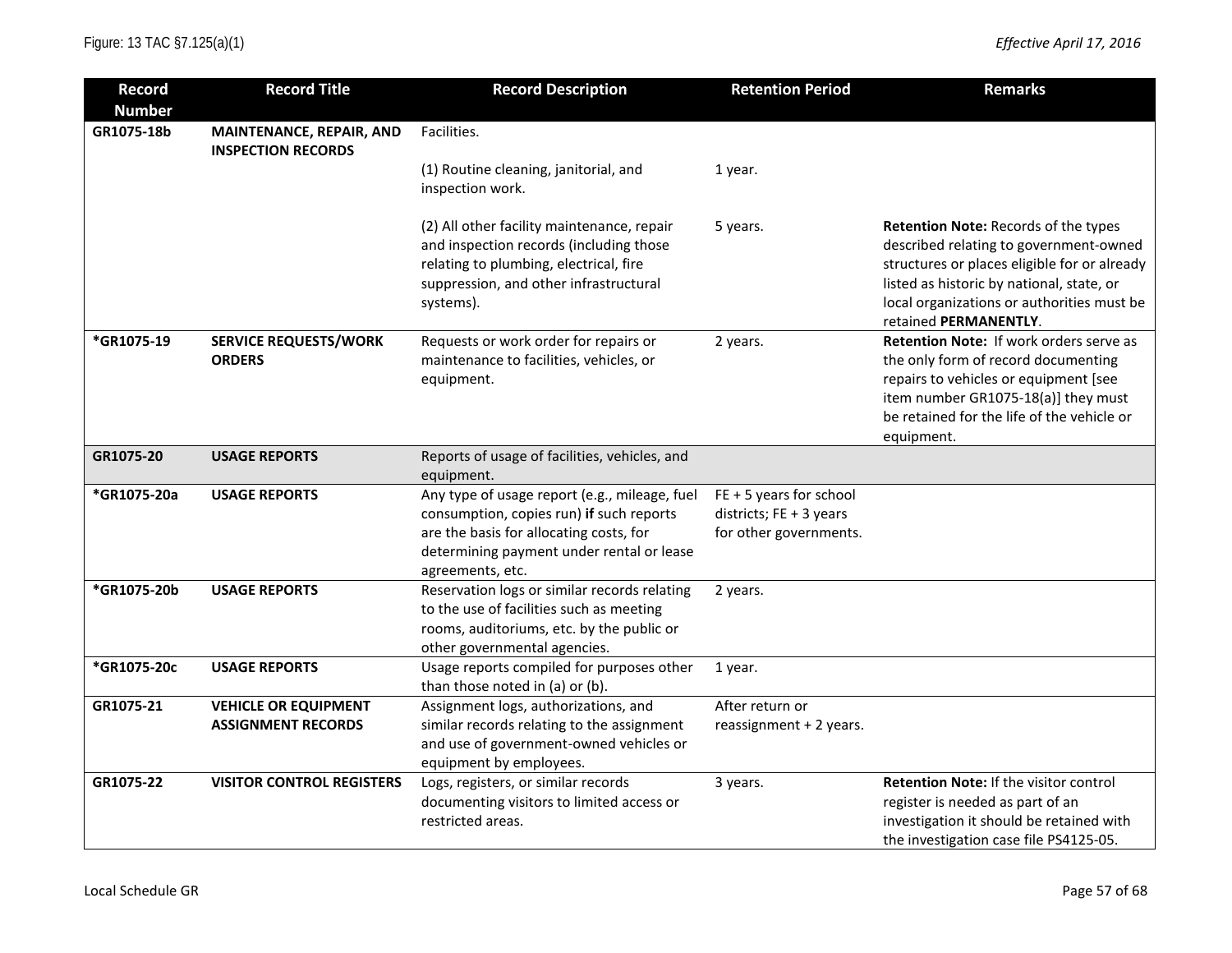| Record<br><b>Number</b> | <b>Record Title</b>          | <b>Record Description</b>                                                                                                                                                                                                                            | <b>Retention Period</b> | <b>Remarks</b>                                                                                                                                                    |
|-------------------------|------------------------------|------------------------------------------------------------------------------------------------------------------------------------------------------------------------------------------------------------------------------------------------------|-------------------------|-------------------------------------------------------------------------------------------------------------------------------------------------------------------|
| *GR1075-23              | <b>VEHICLE AND EQUIPMENT</b> | Warranties for vehicles and equipment.                                                                                                                                                                                                               | Expiration of warranty  |                                                                                                                                                                   |
|                         | <b>WARRANTIES</b>            |                                                                                                                                                                                                                                                      | $+1$ year.              |                                                                                                                                                                   |
| GR1075-24               | <b>VEHICLE TITLES AND</b>    | Vehicle titles and registrations of                                                                                                                                                                                                                  | LA.                     |                                                                                                                                                                   |
|                         | <b>REGISTRATIONS</b>         | government- owned vehicles.                                                                                                                                                                                                                          |                         |                                                                                                                                                                   |
| GR1075-25               | <b>SURVEILLANCE VIDEOS</b>   | Video surveillance for, but not limited to,<br>security of property and persons.                                                                                                                                                                     | AV.                     | <b>Retention Note:</b> If the surveillance video<br>is needed as part of an investigation it<br>should be retained with the investigation<br>case file PS4125-05. |
| *GR1075-26              | <b>EQUIPMENT MANUALS</b>     | Equipment manuals, owner's manuals,<br>instructional manuals, or other similar<br>documentation for government owned<br>equipment, except for equipment manuals<br>noted elsewhere in this schedule or other<br>schedules adopted by the commission. | LA.                     |                                                                                                                                                                   |

#### **SECTION 4-3: COMMUNICATIONS RECORDS**

| Record        | <b>Record Title</b>        | <b>Record Description</b>                     | <b>Retention Period</b>   | <b>Remarks</b> |
|---------------|----------------------------|-----------------------------------------------|---------------------------|----------------|
| <b>Number</b> |                            |                                               |                           |                |
| GR1075-40     | <b>POSTAL AND DELIVERY</b> |                                               |                           |                |
|               | <b>SERVICE RECORDS</b>     |                                               |                           |                |
| GR1075-40a    | <b>POSTAL AND DELIVERY</b> | Meter and permit usage records.               | 1 year.                   |                |
|               | <b>SERVICE RECORDS</b>     |                                               |                           |                |
| GR1075-40b    | <b>POSTAL AND DELIVERY</b> | Registered, certified, insured, and special   | 1 year.                   |                |
|               | <b>SERVICE RECORDS</b>     | delivery mail receipts and similar records of |                           |                |
|               |                            | transmittal by express or delivery            |                           |                |
|               |                            | companies.                                    |                           |                |
| GR1075-41     | <b>TELEPHONE LOGS OR</b>   | Registers or logs of telephone calls and fax  |                           |                |
|               | <b>ACTIVITY REPORTS</b>    | transmissions made and similar activity       |                           |                |
|               |                            | reports.                                      |                           |                |
| GR1075-41a    | <b>TELEPHONE LOGS OR</b>   | If the log, report, or similar record is used | $FE + 5$ years for school |                |
|               | <b>ACTIVITY REPORTS</b>    | for cost allocation purposes.                 | districts; $FE + 3$ years |                |
|               |                            |                                               | for other governments.    |                |
| GR1075-41b    | <b>TELEPHONE LOGS OR</b>   | If the log, report, or similar record is used | 1 year.                   |                |
|               | <b>ACTIVITY REPORTS</b>    | for internal control purposes other than      |                           |                |
|               |                            | cost allocation.                              |                           |                |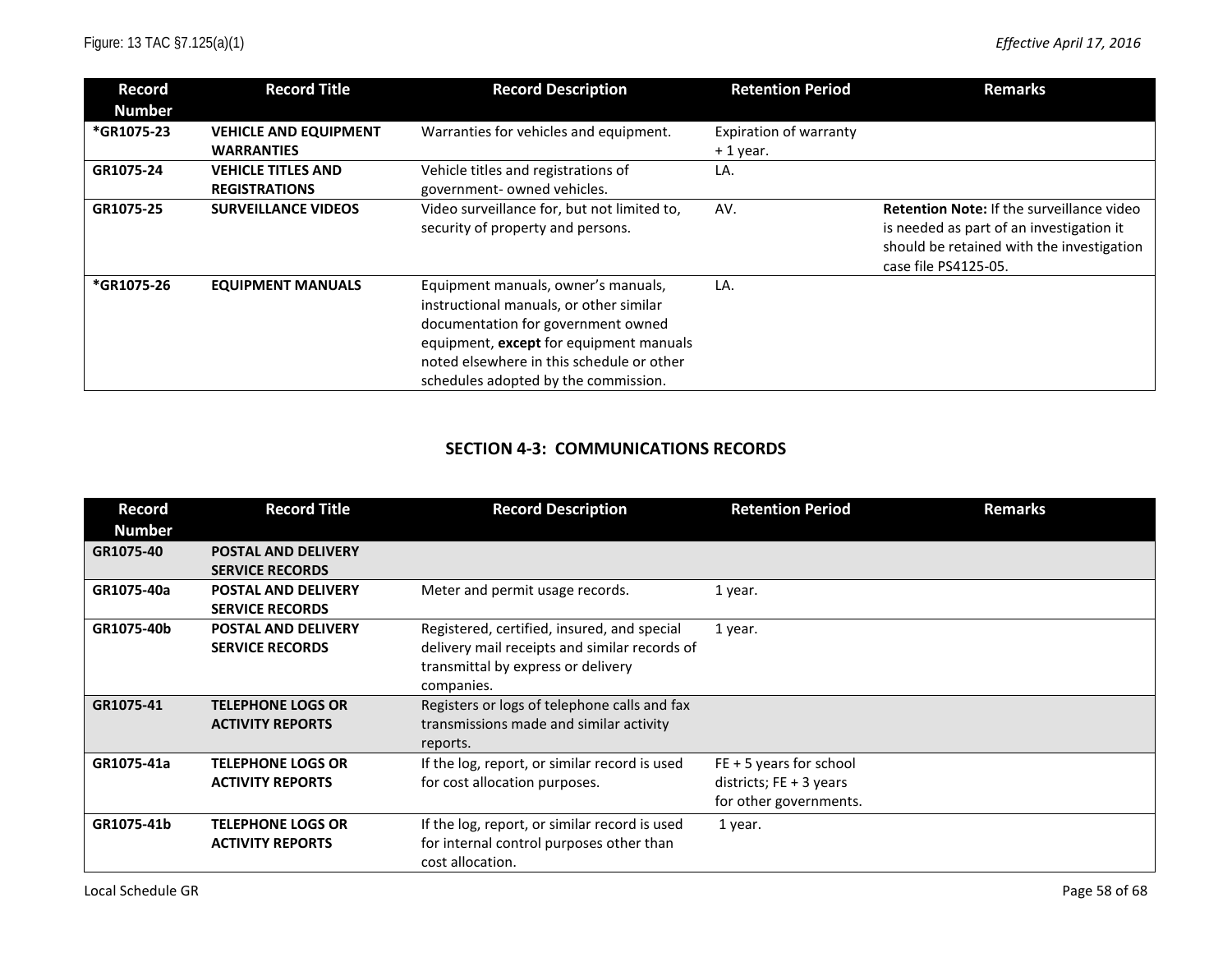| <b>Record</b><br><b>Number</b> | <b>Record Title</b>            | <b>Record Description</b>                                                                                                                                                                                                                                                                                                                                                                                                                                                                  | <b>Retention Period</b>          | <b>Remarks</b>                 |
|--------------------------------|--------------------------------|--------------------------------------------------------------------------------------------------------------------------------------------------------------------------------------------------------------------------------------------------------------------------------------------------------------------------------------------------------------------------------------------------------------------------------------------------------------------------------------------|----------------------------------|--------------------------------|
| GR1075-41c                     | [WITHDRAWN -SEE GR1075-<br>43] |                                                                                                                                                                                                                                                                                                                                                                                                                                                                                            |                                  |                                |
| *GR1075-42                     | <b>E-RATE RECORDS</b>          | E-Rate is the Schools and Libraries Program<br>of the Universal Service Fund that provides<br>discounts to schools and libraries for<br>telecommunications and Internet access. E-<br>Rate is administered by the Universal<br>Service Administrative Company (USAC)<br>under the direction of the Federal<br>Communication Commission (FCC).<br>All records related to the application for,<br>receipt, and delivery of discounted<br>telecommunications and other supported<br>services. | $FE + 10$ years.                 | By regulation - 47 CFR 54.516. |
|                                |                                |                                                                                                                                                                                                                                                                                                                                                                                                                                                                                            |                                  |                                |
| *GR1075-43                     | <b>DIRECTORY INFORMATION</b>   | Mailing addresses, telephone or fax<br>numbers, or email addresses, or other<br>contact information maintained by a local<br>government on its employees or persons it<br>serves.                                                                                                                                                                                                                                                                                                          | US, expired, or<br>discontinued. |                                |

## **SECTION 4-4: WORKPLACE SAFETY RECORDS**

| Record<br><b>Number</b> | <b>Record Title</b>                                   | <b>Record Description</b>                                                                                                                                                                                                                                                       | <b>Retention Period</b> | <b>Remarks</b> |
|-------------------------|-------------------------------------------------------|---------------------------------------------------------------------------------------------------------------------------------------------------------------------------------------------------------------------------------------------------------------------------------|-------------------------|----------------|
| GR5750-01               | <b>BLOODBORNE PATHOGEN</b><br><b>TRAINING RECORDS</b> | Records of training given to employees<br>with exposure to bloodborne pathogens<br>showing the dates of training sessions,<br>contents or summaries of the sessions,<br>names and job titles of those who<br>received training, and names and<br>qualifications of instructors. | 3 years.                |                |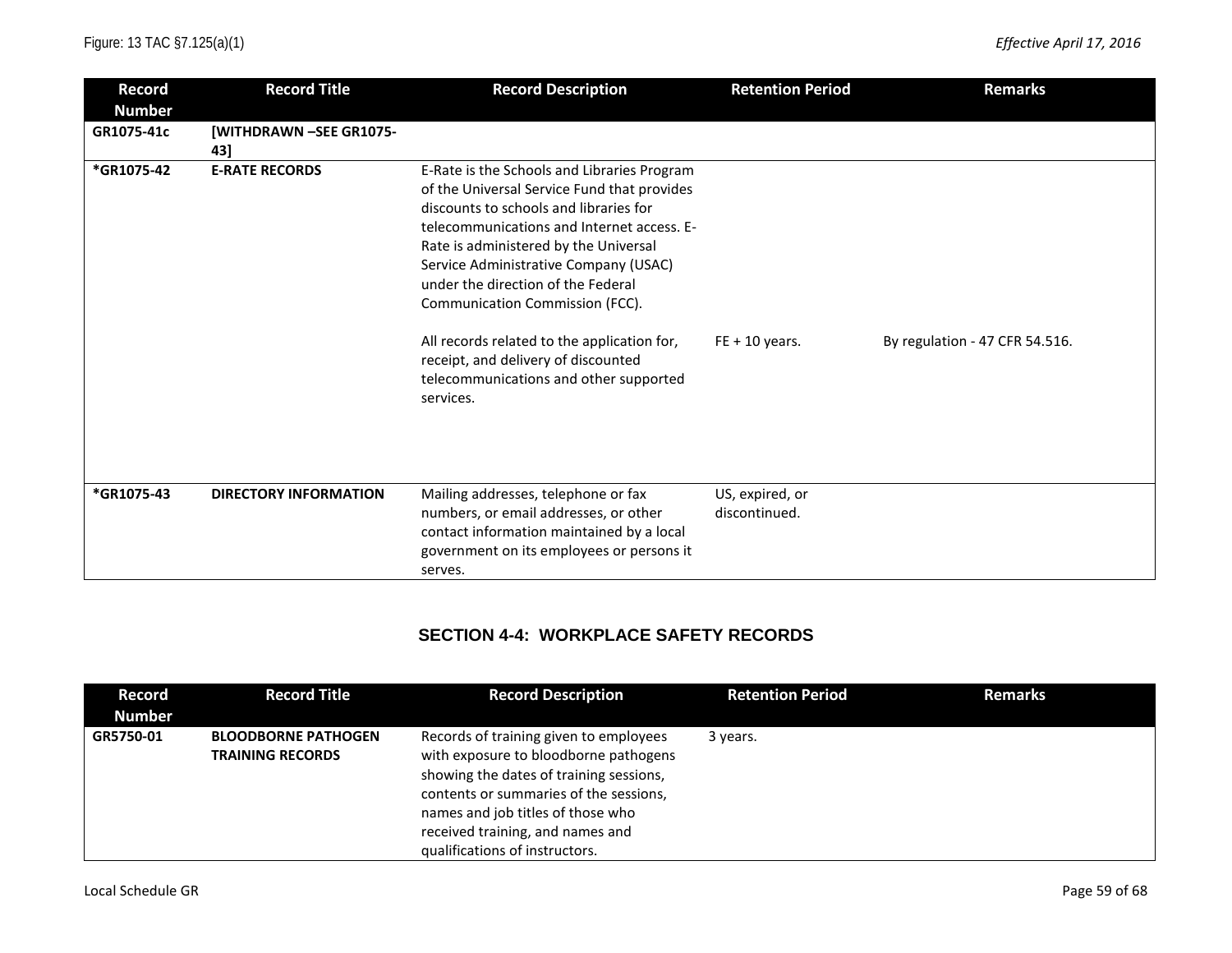| <b>Record</b><br><b>Number</b> | <b>Record Title</b>                                   | <b>Record Description</b>                                                                                                                                                                                                                                                                                                                  | <b>Retention Period</b>                                                                                                                 | <b>Remarks</b>                                                                                                                                                                                                                                                                                                                                                                          |
|--------------------------------|-------------------------------------------------------|--------------------------------------------------------------------------------------------------------------------------------------------------------------------------------------------------------------------------------------------------------------------------------------------------------------------------------------------|-----------------------------------------------------------------------------------------------------------------------------------------|-----------------------------------------------------------------------------------------------------------------------------------------------------------------------------------------------------------------------------------------------------------------------------------------------------------------------------------------------------------------------------------------|
| GR5750-02                      | <b>FACILITY CHEMICAL LISTS</b>                        | Copies of tier two forms containing<br>information of hazardous chemicals<br>present in local government facilities<br>submitted to the fire chief of the fire<br>department having jurisdiction over the<br>facilities and to the Texas Department of<br>State Health Services as required by<br>Health and Safety Code, Section 506.006. | 30 years.                                                                                                                               |                                                                                                                                                                                                                                                                                                                                                                                         |
| GR5750-03                      | <b>HAZARD COMMUNICATION</b><br><b>PLANS</b>           | Plans describing how criteria of the Hazard<br>Communications Act (Chapter 502, Health<br>and Safety Code) with regard to the<br>education and training of employees will<br>be met.                                                                                                                                                       | $US + 5$ years.                                                                                                                         | By law - Health and Safety Code, Section<br>$502.009(g)$ .                                                                                                                                                                                                                                                                                                                              |
| GR5750-04                      | <b>HAZARDOUS MATERIALS</b><br><b>TRAINING RECORDS</b> | Records of training given to employees in<br>a hazard communications program<br>showing the date of each training session,<br>subjects covered during the session,<br>rosters of employees who attended, and<br>the names of instructors.                                                                                                  | 5 years.                                                                                                                                | By law - Health and Safety Code, Section<br>502.009(g).                                                                                                                                                                                                                                                                                                                                 |
| GR5750-05                      | <b>MATERIAL SAFETY DATA</b><br><b>SHEETS (MSDS)</b>   | Material safety data sheets (MSDS)<br>supplied to local government employers<br>by manufacturers or distributors of<br>hazardous chemicals.                                                                                                                                                                                                | AV after receipt of<br>updated sheet or the<br>hazardous chemical is no<br>longer present in the<br>local government, as<br>applicable. |                                                                                                                                                                                                                                                                                                                                                                                         |
| GR5750-06                      | <b>WORKPLACE CHEMICAL LISTS</b>                       | Lists of hazardous chemicals, including<br>superseded lists, compiled and maintained<br>by local governments in accordance with<br>the Health and Safety Code, Section<br>502.005.                                                                                                                                                         | 30 years.                                                                                                                               | By law - Health and Safety Code, Section<br>502.005(d).<br>Retention Note: State law (Health and<br>Safety Code, Section 502.005(d))<br>provides that if a local government is<br>dissolved (e.g., a municipality through<br>disincorporation), it shall send the<br>workplace chemical lists in its possession<br>to the director of the Texas Department<br>of State Health Services. |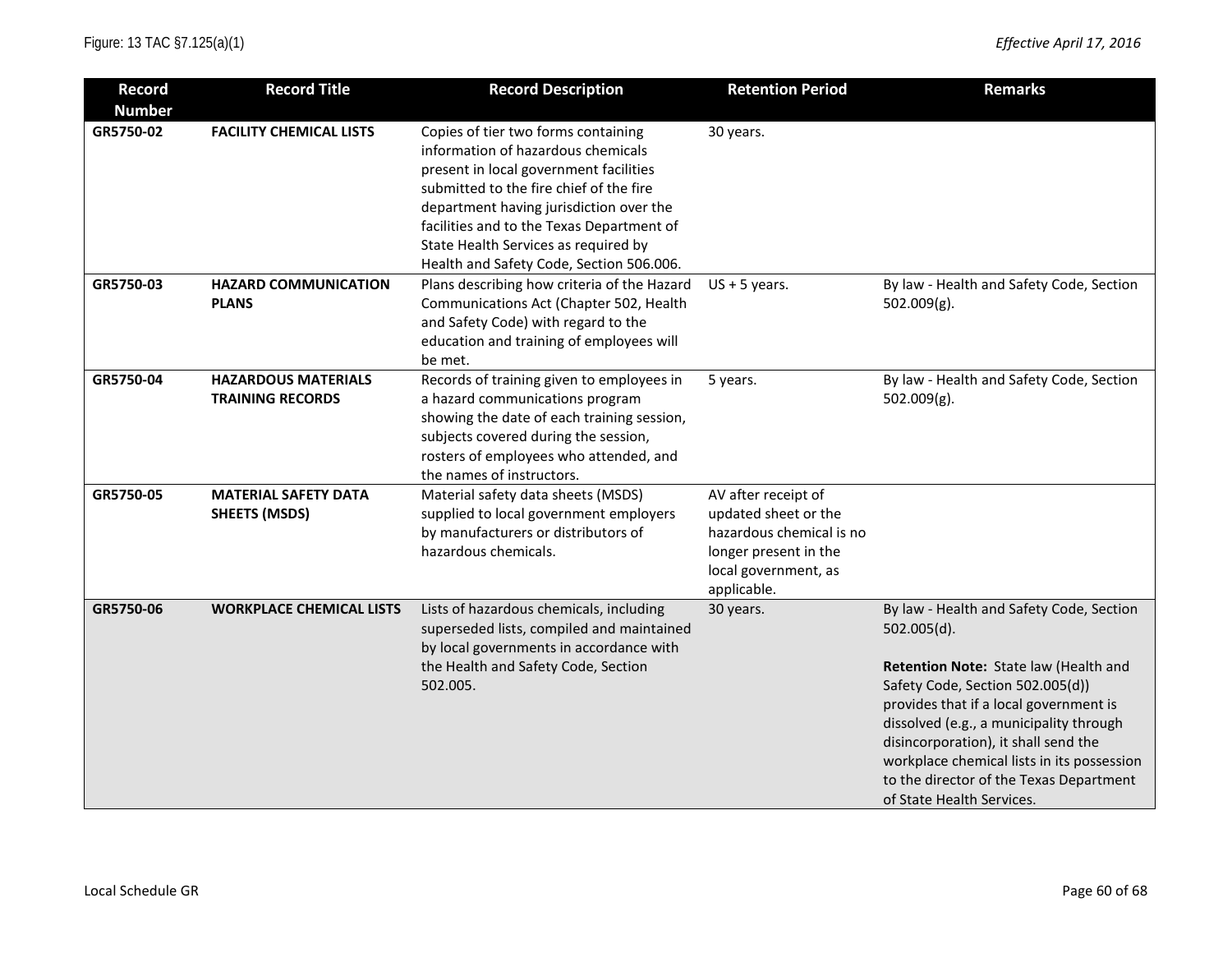| Record<br><b>Number</b> | <b>Record Title</b>          | <b>Record Description</b>                 | Retention Period | <b>Remarks</b> |
|-------------------------|------------------------------|-------------------------------------------|------------------|----------------|
|                         |                              |                                           |                  |                |
| *GR5750-07              | <b>DISASTER PREPAREDNESS</b> | Disaster preparedness, continuity of      | US.              |                |
|                         | <b>AND RECOVERY PLANS</b>    | operations, business continuity, or other |                  |                |
|                         |                              | plans used to prepare for or respond to   |                  |                |
|                         |                              | emergencies or disasters.                 |                  |                |

## **PART 5: INFORMATION TECHNOLOGY RECORDS**

**Retention Notes:** (a) This part establishes retention periods for records essential to the creation, maintenance, and use of electronic records (information recorded in a form for computer processing including data, graphics, digital images, multi-media records, etc.) and records related to computer operations/technical support not covered elsewhere in this schedule. Records in this part may be maintained on whatever medium is appropriate including electronic (on-line, magnetic tape, optical disk, CD-ROM, etc.), paper, and microform.

(b) Other types of records may be maintained electronically that are listed elsewhere in this schedule, such as administrative, fiscal, personnel, and support services records, or in other specialized schedules adopted by the Texas State Library and Archives Commission, such as Local Schedule PS (Records of Public Safety Agencies), Local Schedule HR (Records of Public Health Agencies), etc. The retention period for those electronic records will be as specified under the appropriate records series item number according to the function of the information. For example, if an electronic system were used to maintain encumbrance and expenditure reports, the retention period for these electronic records would be 2 years as specified in item number 1025-04(d). Retention requirements apply to records maintained on all types of electronic systems including mainframe, minicomputer, microcomputer, local-area-network based systems, etc.

(c) Administrative rules of the Texas State Library and Archives Commission (13 TAC 7.71-7.79) require that retention procedures for electronic records with an approved retention of 10 years or more must include provisions for scheduling the disposition of the electronic records as well as related software, documentation, and indexes; and for regular recopying, reformatting, and other necessary maintenance or conversion activities to ensure the retention and stability of electronic records until the expiration of their retention periods.

(d) If automated information is copied to paper or microform to create the official record, the electronic files do not have to be maintained for the full retention period of the record. The added value of electronic files for facilitating retrieval, making queries, providing for automated audit trails, etc., should be carefully reviewed prior to destruction of the electronic files even though there is an official record in another medium.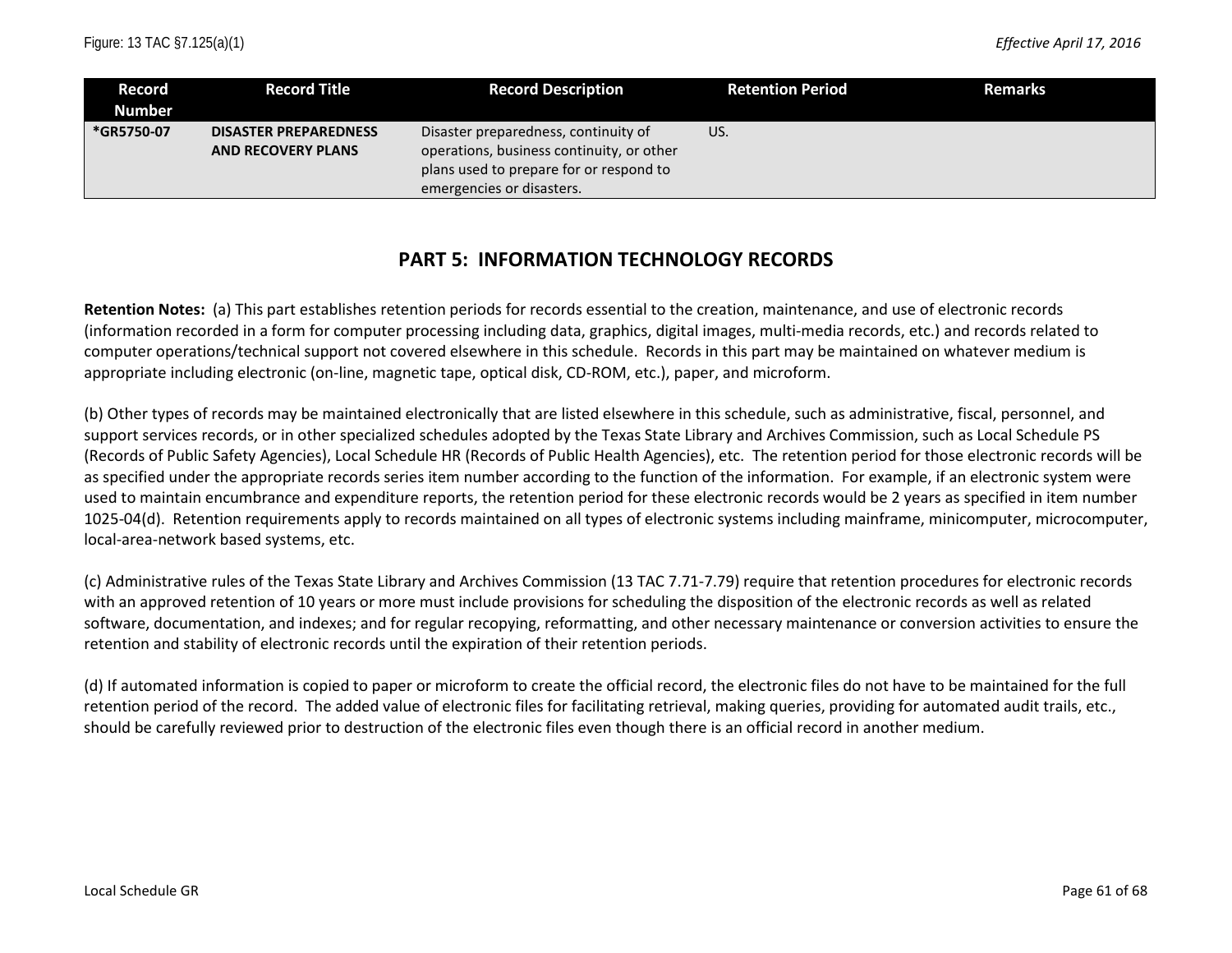## **SECTION 5-1: RECORDS OF AUTOMATED APPLICATIONS**

| <b>Record</b> | <b>Record Title</b>                                   | <b>Record Description</b>                                                                                                                                                                                                                    | <b>Retention Period</b>                                                                                                                                                                                                                                             | <b>Remarks</b>                                                                                                                                                                                                                                                                                                                                                                                                                                                                                                                                                      |
|---------------|-------------------------------------------------------|----------------------------------------------------------------------------------------------------------------------------------------------------------------------------------------------------------------------------------------------|---------------------------------------------------------------------------------------------------------------------------------------------------------------------------------------------------------------------------------------------------------------------|---------------------------------------------------------------------------------------------------------------------------------------------------------------------------------------------------------------------------------------------------------------------------------------------------------------------------------------------------------------------------------------------------------------------------------------------------------------------------------------------------------------------------------------------------------------------|
| <b>Number</b> |                                                       |                                                                                                                                                                                                                                              |                                                                                                                                                                                                                                                                     |                                                                                                                                                                                                                                                                                                                                                                                                                                                                                                                                                                     |
| GR5800-01     | <b>AUDIT TRAIL RECORDS</b>                            | Files needed for electronic data audits such<br>as files or reports showing transactions<br>accepted, rejected, suspended, and/or<br>processed; history files/tapes; records of<br>on-line updates to application files or<br>security logs. | Until audit<br>requirements met.                                                                                                                                                                                                                                    |                                                                                                                                                                                                                                                                                                                                                                                                                                                                                                                                                                     |
| GR5800-02     | FINDING AIDS, INDEXES, AND<br><b>TRACKING SYSTEMS</b> | Automated indexes, lists, registers, and<br>other finding aids used to provide access to<br>the hard copy and electronic records.                                                                                                            | Until the related hard<br>copy or electronic<br>records have been<br>destroyed.                                                                                                                                                                                     |                                                                                                                                                                                                                                                                                                                                                                                                                                                                                                                                                                     |
| GR5800-03     | <b>HARDWARE</b><br><b>DOCUMENTATION</b>               | Records documenting operational and<br>maintenance requirements of computer<br>hardware such as operating manuals,<br>hardware/operating system requirements,<br>hardware configurations, and equipment<br>control systems.                  | Until electronic records<br>are transferred to and<br>made usable in a new<br>hardware environment,<br>or there are no<br>electronic records<br>being retained to meet<br>an approved retention<br>period that require the<br>hardware to be<br>retrieved and read. | Retention Note: If the retention period<br>of electronic records is extended to meet<br>requirements of an audit, litigation,<br>Public Information Act request, etc., any<br>hardware documentation required to<br>retrieve and read the records must also<br>be retained for the same period.                                                                                                                                                                                                                                                                     |
| *GR5800-04    | <b>INFORMATION</b><br><b>SYSTEM/DATABASE RECORDS</b>  | Relatively long-lived computer files,<br>including databases, containing organized<br>and consistent sets of complete and<br>accurate electronic records.                                                                                    | Until electronic records<br>are transferred to and<br>made usable in a new<br>system environment, or<br>the files have met a<br>retention period<br>established in this or<br>other commission<br>schedule, whichever<br>sooner.                                    | Retention Notes: a) The need to retain<br>"snapshots" of some continuing<br>information systems or databases should<br>be carefully evaluated. For example, if a<br>Geographic Information System has only<br>current mapping information, historical<br>versions of zoning changes would need<br>to be maintained for long-term legal and<br>historical value.<br>b) Records managers should ensure that<br>snapshots which support records on this<br>or other commission schedules are<br>retained for the full retention period of<br>the records they support. |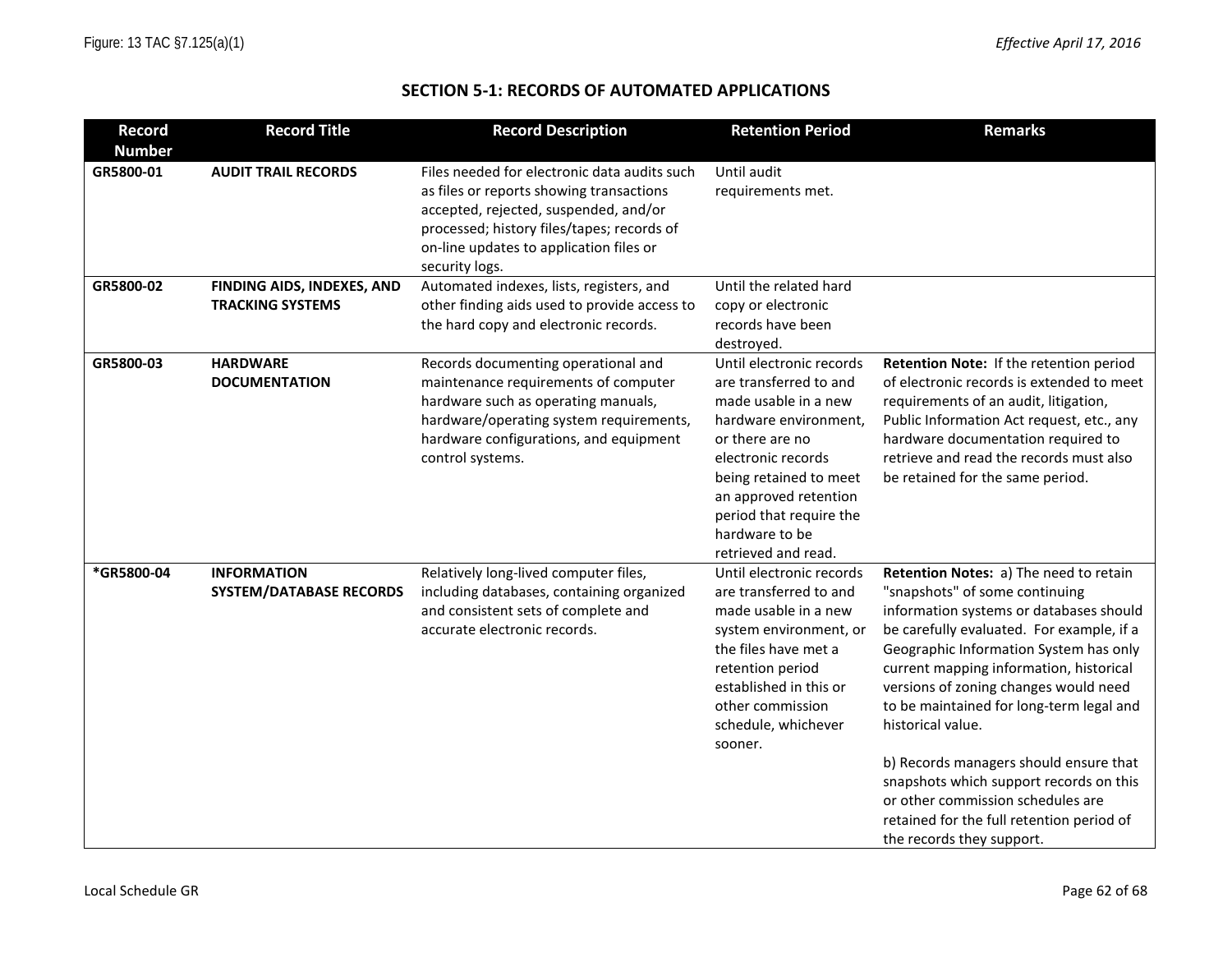| Record<br><b>Number</b> | <b>Record Title</b>       | <b>Record Description</b>                                                                                                                                                                                            | <b>Retention Period</b>                                                                                                                                                                                                                                             | <b>Remarks</b>                                                                                                                                                                                                                                                                                                                                                |
|-------------------------|---------------------------|----------------------------------------------------------------------------------------------------------------------------------------------------------------------------------------------------------------------|---------------------------------------------------------------------------------------------------------------------------------------------------------------------------------------------------------------------------------------------------------------------|---------------------------------------------------------------------------------------------------------------------------------------------------------------------------------------------------------------------------------------------------------------------------------------------------------------------------------------------------------------|
| *GR5800-05              | <b>PROCESSING RECORDS</b> | Electronic files used to produce or modify<br>an information system or database,<br>including, but not limited to, work files,<br>maintenance and test files, print files, and<br>intermediate input/output records. | Until electronic records<br>are transferred to and<br>made usable in a new<br>system environment, or<br>the files have met a<br>retention period<br>established in this or<br>other commission<br>schedule, whichever<br>sooner.                                    | <b>Retention Note: Routine or benchmark</b><br>files used to test system performance<br>and files which facilitate processing of a<br>particular job or system run, but which<br>do not add to, delete from, or<br>substantially modify information in an<br>information system or database need be<br>retained only as long as administratively<br>valuable. |
| *GR5800-06              | <b>SOFTWARE PROGRAMS</b>  | Automated software applications and<br>operating system files including job control<br>language, etc.                                                                                                                | Until electronic records<br>are transferred to and<br>made usable in a new<br>software environment,<br>or there are no<br>electronic records<br>being retained to meet<br>an approved retention<br>period that require the<br>software to be<br>retrieved and read. | Retention Note: If the retention period<br>of electronic records is extended to meet<br>requirements of an audit, litigation,<br>Public Information Act request, etc. any<br>software program required to retrieve<br>and read the records must also be<br>retained for the same period.                                                                      |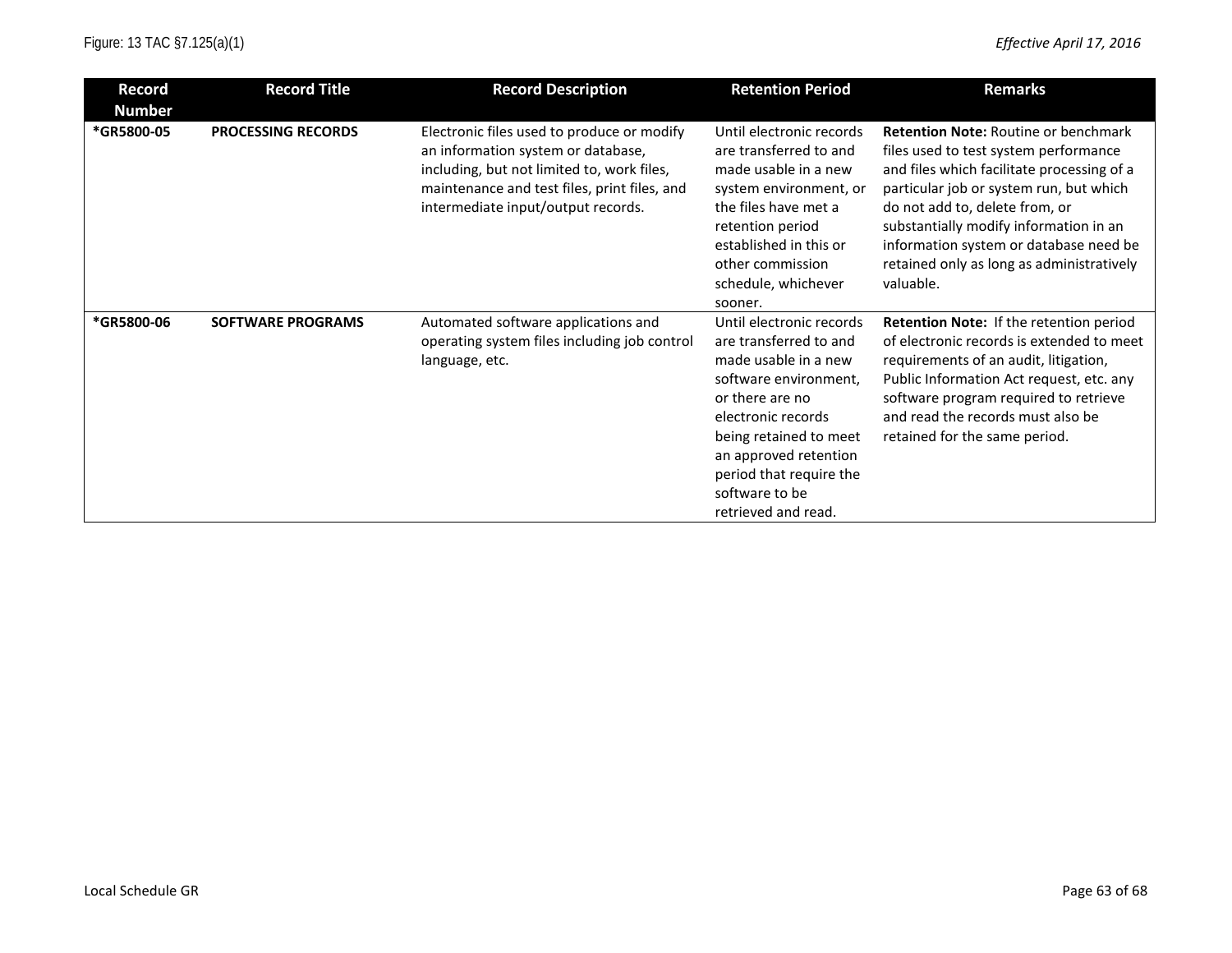| <b>Record</b><br><b>Number</b> | <b>Record Title</b>                                      | <b>Record Description</b>                                                                                                                                                                                                                                                                                                                                                                                                                                                                                                                                                                                                                                                                                                                                                                                                                                                                                                                                          | <b>Retention Period</b>                                                                                                                                                                                                                                                                                           | <b>Remarks</b>                                                                                                                                                                                                                                                                       |
|--------------------------------|----------------------------------------------------------|--------------------------------------------------------------------------------------------------------------------------------------------------------------------------------------------------------------------------------------------------------------------------------------------------------------------------------------------------------------------------------------------------------------------------------------------------------------------------------------------------------------------------------------------------------------------------------------------------------------------------------------------------------------------------------------------------------------------------------------------------------------------------------------------------------------------------------------------------------------------------------------------------------------------------------------------------------------------|-------------------------------------------------------------------------------------------------------------------------------------------------------------------------------------------------------------------------------------------------------------------------------------------------------------------|--------------------------------------------------------------------------------------------------------------------------------------------------------------------------------------------------------------------------------------------------------------------------------------|
| *GR5800-08                     | <b>TECHNICAL</b><br><b>DOCUMENTATION</b>                 | Records adequate to specify all technical<br>characteristics necessary for reading or<br>processing of electronic records and their<br>timely, authorized disposition. Includes<br>documentation describing how a system<br>operates and which is necessary for using<br>the system such as user guides, system or<br>sub-system definitions, system<br>specifications, input and output<br>specifications, and system flow charts;<br>program descriptions and documentation<br>such as program flowcharts, program<br>maintenance logs, change notices, and<br>other records that document modifications<br>to computer programs; and data<br>documentation necessary to access,<br>retrieve, manipulate and interpret data in<br>an automated system such as a data<br>element dictionary, file layout, code book<br>or table, and other records that explain the<br>meaning, purpose, structure, logical<br>relationships, and origin of the data<br>elements. | Until electronic records<br>are transferred to and<br>made usable in a new<br>hardware or software<br>environment with new<br>documentation, or<br>there are no electronic<br>records being retained<br>to meet an approved<br>retention period that<br>require the<br>documentation to be<br>retrieved and read. | Retention Note: If the retention period<br>of electronic records is extended to meet<br>requirements of an audit, litigation, open<br>records action, etc. any technical<br>documentation required to retrieve and<br>read the records must also be retained<br>for the same period. |
| *GR5800-09                     | <b>AUTOMATED PROGRAM</b><br><b>LISTING / SOURCE CODE</b> | Automated program code and builds which<br>generate the machine-language<br>instructions used to operate software<br>programs.                                                                                                                                                                                                                                                                                                                                                                                                                                                                                                                                                                                                                                                                                                                                                                                                                                     | Until superseded or<br>software program no<br>longer used, whichever<br>sooner.                                                                                                                                                                                                                                   |                                                                                                                                                                                                                                                                                      |

### **SECTION 5-2: COMPUTER OPERATIONS AND TECHNICAL SUPPORT RECORDS**

**Retention Note:** Not all of the following types of records will be created with all electronic systems. A local government should determine which records are needed according to the type of computer operation in use (mainframe, individual personal computers, networked personal computers, etc.). The records in this section may be maintained electronically (on-line, magnetic tape, optical disk, etc.) or on another medium such as paper or microform provided the approved retention period is met.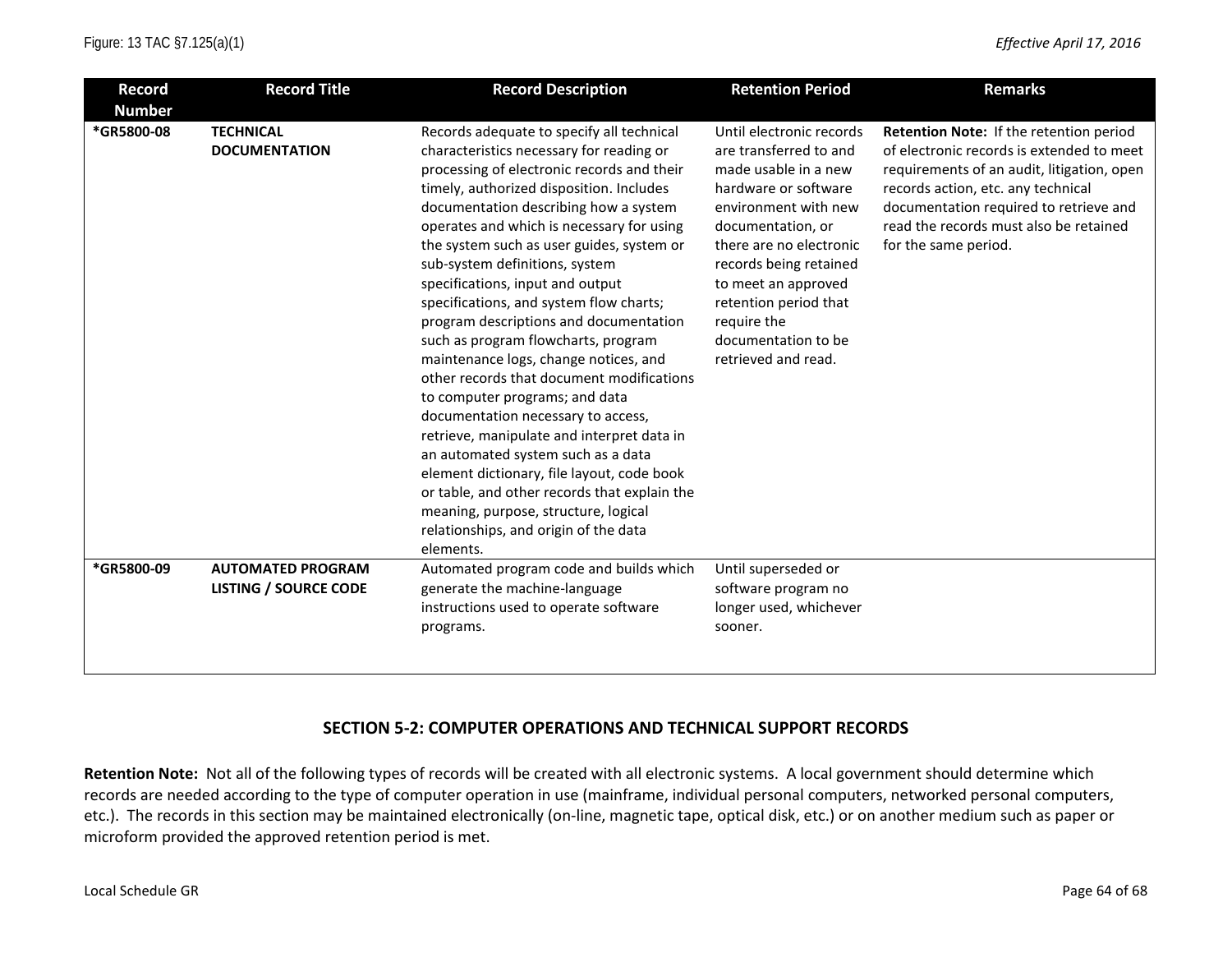| <b>Record</b> | <b>Record Title</b>             | <b>Record Description</b>                    | <b>Retention Period</b>   | <b>Remarks</b>                            |
|---------------|---------------------------------|----------------------------------------------|---------------------------|-------------------------------------------|
| <b>Number</b> |                                 |                                              |                           |                                           |
| *GR5825-01    | <b>SYSTEM SECURITY RECORDS</b>  |                                              |                           |                                           |
| *GR5825-01a   | <b>SYSTEM SECURITY RECORDS</b>  | Records created for security purposes to     | US, date of expiration,   |                                           |
|               |                                 | control or monitor individual access to a    | or date of separation +   |                                           |
|               |                                 | system and its data, including but not       | 2 years, as applicable.   |                                           |
|               |                                 | limited to user account records, security    |                           |                                           |
|               |                                 | login information, and password files.       |                           |                                           |
| *GR5825-01b   | <b>SYSTEM SECURITY RECORDS</b>  | Records used to control and monitor the      | AV.                       |                                           |
|               |                                 | security of a system and its data, including |                           |                                           |
|               |                                 | vulnerability scans, intrusion tests,        |                           |                                           |
|               |                                 | malicious code detection tests, threat and   |                           |                                           |
|               |                                 | risk assessments, technical security         |                           |                                           |
|               |                                 | reviews, patch management logs, intrusion    |                           |                                           |
|               |                                 | detection logs, firewall logs, and related   |                           |                                           |
|               |                                 | records. Records documenting incidents       |                           |                                           |
|               |                                 | and investigations involving unauthorized    |                           |                                           |
|               |                                 | attempted entry, probes and/or attacks on    |                           |                                           |
|               |                                 | information systems or networks.             |                           |                                           |
| GR5825-02     | <b>BATCH DATA ENTRY</b>         | Forms and logs used to reconcile batches     | AV after reconciliation   |                                           |
|               | <b>CONTROL RECORDS</b>          | submitted for processing against batches     | confirmed.                |                                           |
|               |                                 | received and processed.                      |                           |                                           |
| GR5825-03     | <b>CHARGEBACK RECORDS TO</b>    | Records used to document, calculate costs,   | $FE + 5$ for school       |                                           |
|               | <b>DATA PROCESSING SERVICES</b> | and bill program units for computer usage    | districts; $FE + 3$ years |                                           |
|               | <b>USERS</b>                    | and data processing services. These          | for other local           |                                           |
|               |                                 | records are also used for cost recovery,     | governments.              |                                           |
|               |                                 | budgeting, or administrative purposes.       |                           |                                           |
| GR5825-04     | <b>COMPUTER JOB SCHEDULES</b>   | Schedules or similar records showing         | 90 days.                  |                                           |
|               | <b>AND REPORTS</b>              | computer jobs to be run and other reports    |                           |                                           |
|               |                                 | by computer operators or programmers of      |                           |                                           |
|               |                                 | work performed.                              |                           |                                           |
| GR5825-06     | <b>DATA PROCESSING</b>          | Reports, studies, analyses, projections, and | 5 years.                  | Retention Note: Review before disposal;   |
|               | <b>PLANNING RECORDS</b>         | similar records concerning the creation,     |                           | some records of this type may merit       |
|               |                                 | development, or modification of data         |                           | <b>PERMANENT</b> retention for historical |
|               |                                 | processing systems and services.             |                           | reasons.                                  |
| *GR5825-07    | [WITHDRAWN - SEE GR5750-        |                                              |                           |                                           |
|               | 071                             |                                              |                           |                                           |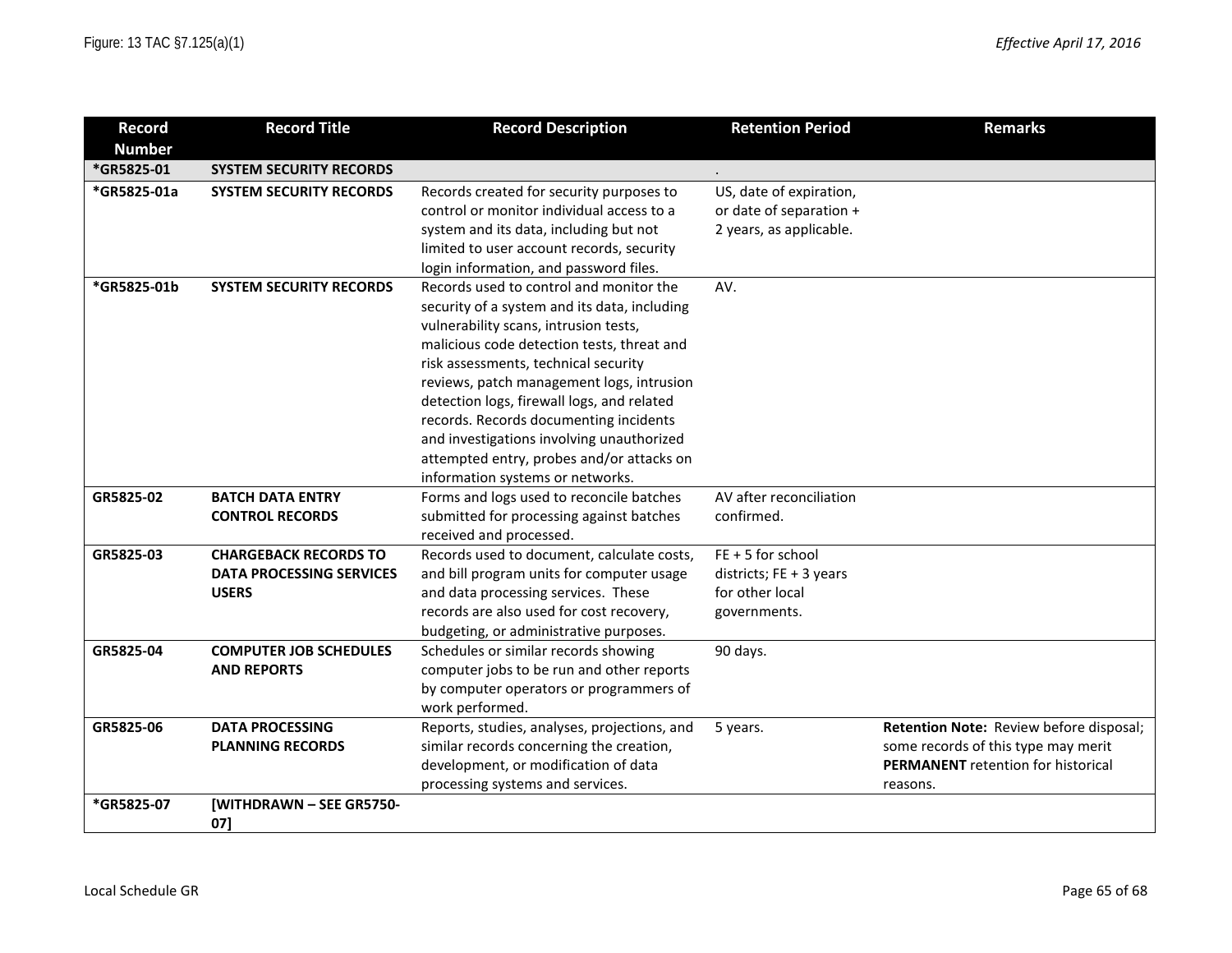| Record        | <b>Record Title</b>                                      | <b>Record Description</b>                                                           | <b>Retention Period</b>                      | <b>Remarks</b> |
|---------------|----------------------------------------------------------|-------------------------------------------------------------------------------------|----------------------------------------------|----------------|
| <b>Number</b> |                                                          |                                                                                     |                                              |                |
| GR5825-08     | <b>ELECTRONIC MEDIA LIBRARY</b><br><b>SYSTEM RECORDS</b> | Records used to control the location,<br>maintenance, and disposition of media in   | Until related records or                     |                |
|               |                                                          |                                                                                     | media are destroyed or<br>withdrawn from the |                |
|               |                                                          | an electronic media library except for<br>records destruction documentation that is |                                              |                |
|               |                                                          | maintained permanently (see item number                                             | library.                                     |                |
|               |                                                          | GR1000-40).                                                                         |                                              |                |
| *GR5825-09    | <b>DATA ENTRY DOCUMENTS</b>                              | Records or forms designed and used solely                                           | Until all data has been                      |                |
|               |                                                          | for data input and control except for data                                          | entered into the                             |                |
|               |                                                          | entry documents noted elsewhere in this                                             | system and, if required,                     |                |
|               |                                                          | schedule or other schedules adopted by                                              | verified.                                    |                |
|               |                                                          | the commission.                                                                     |                                              |                |
| GR5825-10     | <b>NETWORK CIRCUITS</b>                                  | Records containing information on network                                           | US.                                          |                |
|               | <b>INVENTORIES</b>                                       | circuits used by the government including                                           |                                              |                |
|               |                                                          | circuit number, vendor, type of connection,                                         |                                              |                |
|               |                                                          | terminal series, software, contact person,                                          |                                              |                |
|               |                                                          | and other relevant information about the                                            |                                              |                |
|               |                                                          | circuit.                                                                            |                                              |                |
| GR5825-11     | <b>NETWORK IMPLEMENTATION</b>                            | Records used to implement a computer                                                | US.                                          |                |
|               | <b>RECORDS</b>                                           | network including reports, diagrams of                                              |                                              |                |
|               |                                                          | network, and wiring schematics.                                                     |                                              |                |
| *GR5825-12    | <b>OPERATING SYSTEM AND</b>                              | Records relating to the replacement of                                              | 2 years after                                |                |
|               | <b>HARDWARE CONVERSION</b>                               | equipment or computer operating systems                                             | completion of                                |                |
|               | <b>PLANS</b>                                             | not included elsewhere in this schedule.                                            | conversion.                                  |                |
| GR5825-13     | <b>OUTPUT RECORDS FOR</b>                                | Reports showing transactions that were                                              | AV.                                          |                |
|               | <b>COMPUTER PRODUCTION</b>                               | accepted, rejected, suspended, and/or                                               |                                              |                |
|               |                                                          | processed.                                                                          |                                              |                |
| *GR5825-14    | <b>QUALITY ASSURANCE</b>                                 | Information verifying the quality of system,                                        | Until no longer needed                       |                |
|               | <b>RECORDS</b>                                           | hardware, or software operations including                                          | as an audit trail.                           |                |
|               |                                                          | records of errors or failures and the loss of                                       |                                              |                |
|               |                                                          | data resulting from such failures,                                                  |                                              |                |
|               |                                                          | documentation of abnormal termination                                               |                                              |                |
|               |                                                          | and of error free processing, checks of                                             |                                              |                |
|               |                                                          | changes put into production, transaction                                            |                                              |                |
|               |                                                          | histories, and other records needed as an                                           |                                              |                |
|               |                                                          | audit trail to evaluate data accuracy.                                              |                                              |                |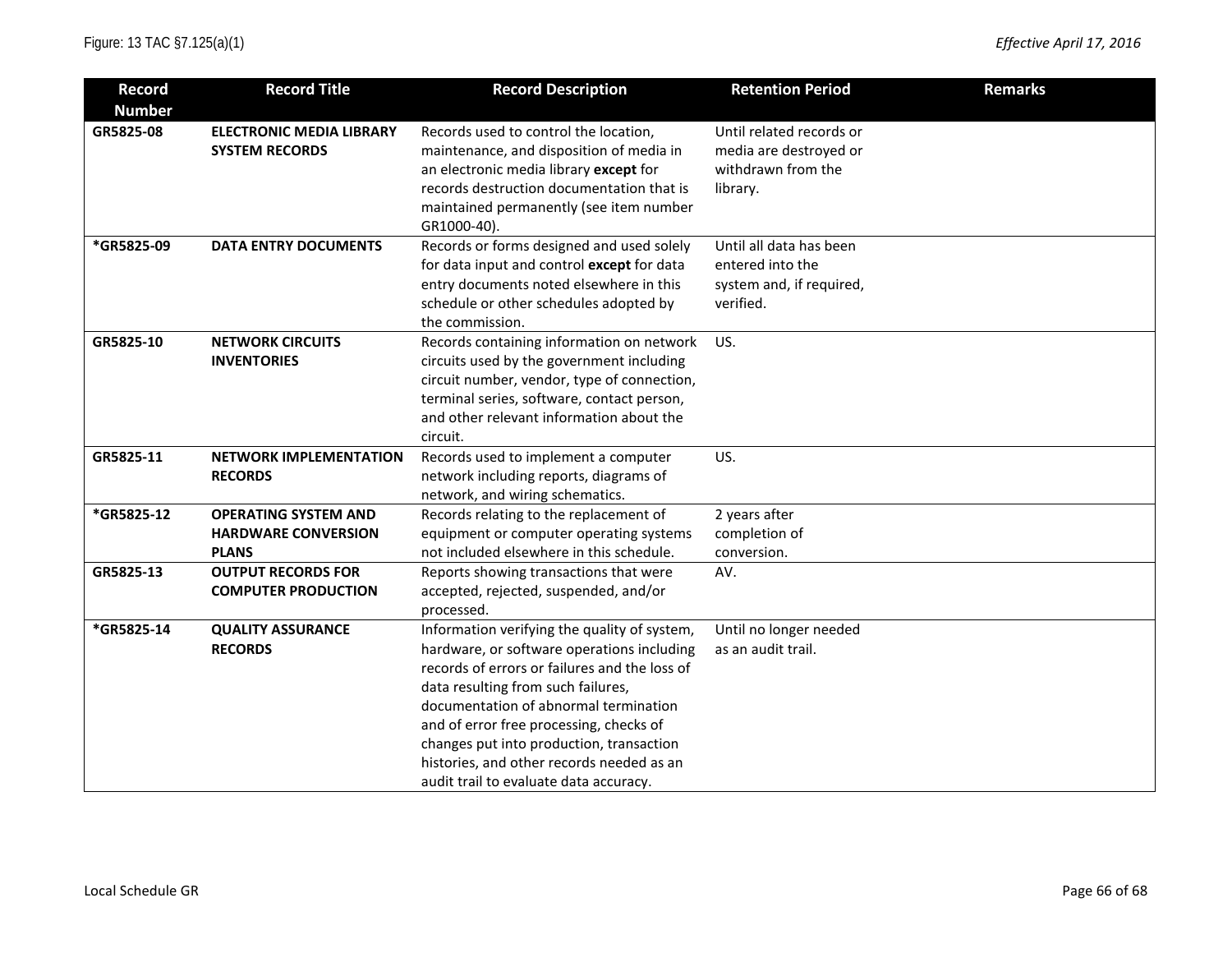| <b>Record</b>            | <b>Record Title</b>                                                             | <b>Record Description</b>                                                                                                                                                                                                                                                                                                                                                                                                                                                                                                                                           | <b>Retention Period</b>                 | <b>Remarks</b>                                                                                                                                                                                                                                                                           |
|--------------------------|---------------------------------------------------------------------------------|---------------------------------------------------------------------------------------------------------------------------------------------------------------------------------------------------------------------------------------------------------------------------------------------------------------------------------------------------------------------------------------------------------------------------------------------------------------------------------------------------------------------------------------------------------------------|-----------------------------------------|------------------------------------------------------------------------------------------------------------------------------------------------------------------------------------------------------------------------------------------------------------------------------------------|
| <b>Number</b>            |                                                                                 |                                                                                                                                                                                                                                                                                                                                                                                                                                                                                                                                                                     |                                         |                                                                                                                                                                                                                                                                                          |
| GR5825-15                | <b>PROJECT RECORDS</b>                                                          | Records created and used in the<br>development, redesign, or modification of<br>automated systems or applications.                                                                                                                                                                                                                                                                                                                                                                                                                                                  |                                         | <b>Retention Note: Does not include</b><br>purchasing records for computer<br>software or hardware such as individual<br>personal computers, which are covered<br>in Part 4 of this schedule.                                                                                            |
| GR5825-15a               | <b>PROJECT RECORDS</b>                                                          | Project management records, design<br>documentation, feasibility studies,<br>justifications, user requirements, etc.                                                                                                                                                                                                                                                                                                                                                                                                                                                | 3 years after<br>completion of project. |                                                                                                                                                                                                                                                                                          |
| GR5825-15b               | <b>PROJECT RECORDS</b>                                                          | Routine status reports, memos, and<br>correspondence.                                                                                                                                                                                                                                                                                                                                                                                                                                                                                                               | AV.                                     |                                                                                                                                                                                                                                                                                          |
| *GR5825-16<br>*GR5825-17 | <b>SYSTEM ACTIVITY</b><br><b>MONITORING RECORDS</b><br>[WITHDRAWN - SEE GR1050- | Records or logs that monitor and report<br>levels and patterns of individual and<br>organizational usage of system hardware,<br>software application, and internet<br>resources, including but not limited to log<br>in files, system usage files, application<br>usage files, data entry logs, print spool logs,<br>and records of individual computer usage.<br>May also include levels of storage and<br>network/bandwidth traffic and other<br>documentation related to activities for<br>monitoring and ensuring optimal efficiency<br>of system resource use. | AV.                                     |                                                                                                                                                                                                                                                                                          |
| GR5825-18                | 281<br><b>INTERNET COOKIES</b>                                                  | Data resident on hard drives that make use                                                                                                                                                                                                                                                                                                                                                                                                                                                                                                                          | AV.                                     | Retention Note: The disposal of Internet                                                                                                                                                                                                                                                 |
|                          |                                                                                 | of user-specific information transmitted by<br>the Web server onto the user's computer<br>so that the information might be available<br>for later access by itself or other servers.                                                                                                                                                                                                                                                                                                                                                                                |                                         | cookies need not be documented<br>through destruction authorizations<br>(GR1000-40(b)), but governments should<br>establish procedures governing disposal<br>of these records as part of its records<br>management plan (GR1000-40(d)).                                                  |
| GR5825-19                | <b>HISTORY FILES - WEB SITES</b>                                                | A record of the documents visited during<br>an Internet session that allows users to<br>access previously visited pages more<br>quickly or to generate a record of a user's<br>progress.                                                                                                                                                                                                                                                                                                                                                                            | AV.                                     | Retention Note: The disposal of Internet<br>history files need not be documented<br>through destruction authorizations<br>(GR1000-40(b)), but governments should<br>establish procedures governing disposal<br>of these records as part of its records<br>management plan (GR1000-40(d). |